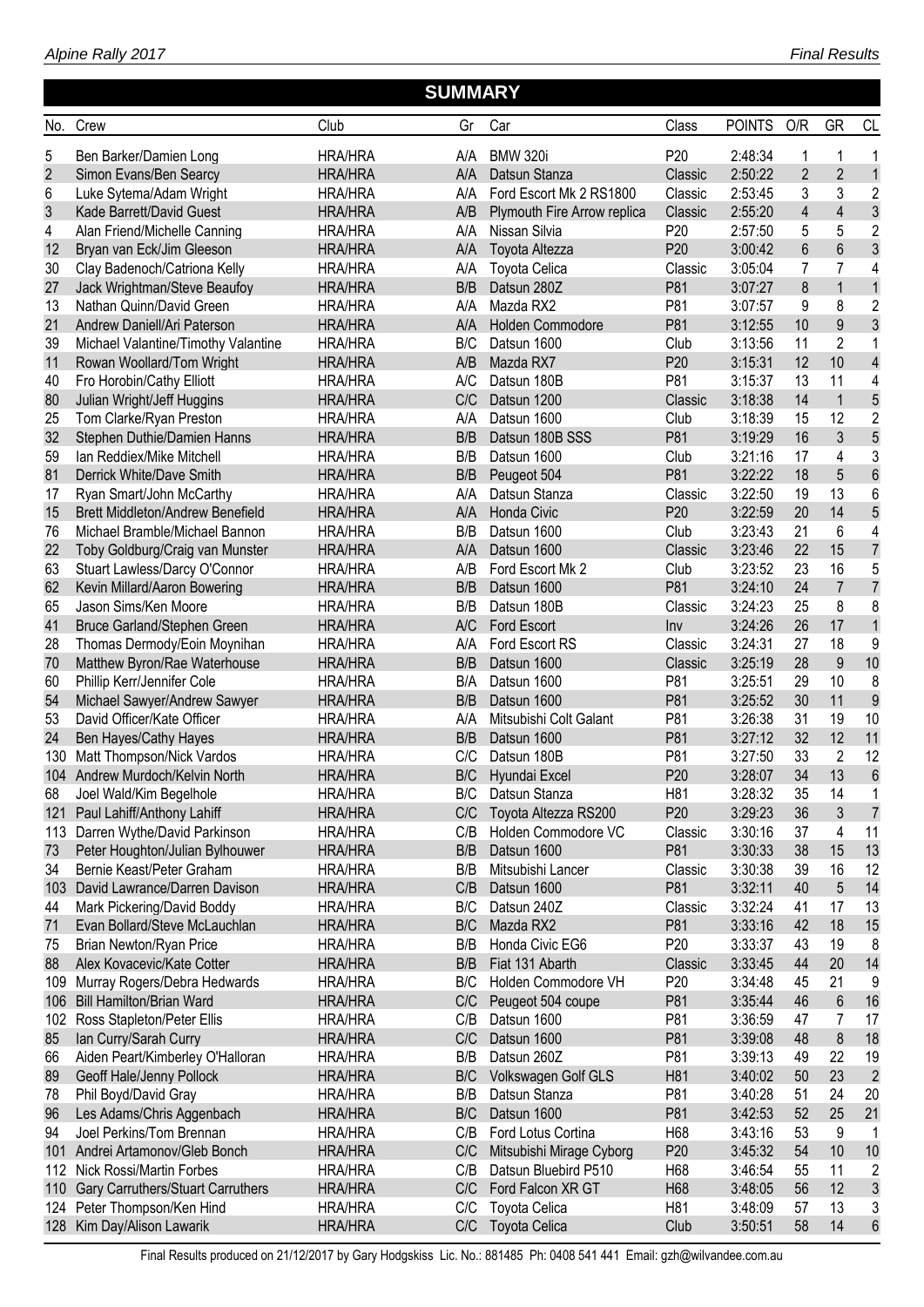*Alpine Rally 2017*

#### No. Crew Club Gr Car Class POINTS O/R GR CL  **SUMMARY** 122 Don Lake/Jason Lake HRA/HRA C/C Hyundai Excel Twin Cam P20 3:51:26 59 15 11 99 Brian Catt/Brian Thomas HRA/HRA C/C Hyundai Excel P20 3:52:20 =60 =16 12 119 Gary Howard/Michael Loxton HRA/HRA C/B Toyota Celica RA 40 P81 3:52:20 =60 =16 22 95 Scott Taylor/Ellie Yates HRA/HRA C/C Peugeot 504 H81 3:53:05 62 18 4 18 Neil Schey/Scott Middleton HRA/HRA A/A Ford Escort RS2000 Classic 3:53:07 63 20 15 117 Rob Cranston/Russell Opie HRA/HRA B/C Toyota Celica RA65 P20 3:53:31 64 26 13 52 Mark Povey/Brendan Dearman HRA/HRA B/B Datsun Stanza Classic 3:55:42 65 27 16 129 Ben Seehusen/Cameron Langley HRA/HRA C/C Volkswagen Beetle H68 3:59:25 66 19 4 123 John Ellis/Adrian Sietsma HRA/HRA C/C Fiat 1500 Mk III H68 4:02:20 67 20 5 77 Terry Trewern/Donna Trewern HRA/HRA B/C Toyota Levin Classic 4:05:24 68 28 17 120 Michael Holloway/Robert Wilson HRA/HRA B/B Holden Monaro HT H81 4:07:38 69 29 5 7 Deane Buist/Karl Celeste HRA/HRA A/A Ford Escort P81 4:16:20 70 21 23 97 Tony Jordan/Richard Davidson HRA/HRA C/C Triumph Stag Club 4:33:27 71 21 7 111 Tim Reynolds/Lachie Reynolds HRA/HRA C/C Datsun 180B Classic 5:32:14 72 22 18 69 Scott Anderson/Michael Stratte HRA/HRA C/C Holden Commodore VK Classic 5:48:23 73 23 19 **1 Major Control missed** 29 Steven Porter/Tony Robinson HRA/HRA A/B Mazda RX7 P20 2:19:24 74 22 14 50 Tod Reed/Lochlan Reed HRA/HRA B/B Ford Falcon GT H68 3:10:52 75 30 6 67 Mark Travers/Jeremy Edwards HRA/HRA B/B Toyota Sprinter P20 3:16:22 76 31 15 126 Peter Morrison/Susan Wasson HRA/HRA C/B Hyundai Excel P20 3:28:16 77 24 16 **2 Major Controls missed** 105 Hugh Harmer/Mitchell Gray HRA/HRA C/C Holden Commodore P81 2:32:37 78 25 24 26 Garry Yeomans/Kam Baker HRA/HRA A/A Datsun 1600 P81 3:28:55 79 23 25 **3 Major Controls missed** 87 David McKenzie/Terry Brain HRA/HRA B/C Chrysler Galant P81 2:32:38 80 32 26 61 John Keen/Ray Priest HRA/HRA B/B Datsun 1600 P81 2:37:09 81 33 27 **4 Major Controls missed** 127 Steve Lane/Steph Vella HRA/HRA C/C Datsun 1600 P81 2:46:26 82 26 28 47 Jamie Macfarlane/Kevin Harding HRA/HRA B/B Holden Commodore Club 3:04:58 83 34 8 84 Brett Ross/Jason Hague **HRA/HRA** B/B Holden Commodore VS P20 3:09:05 84 35 17 **5 Major Controls missed** 91 Kent Lawrence/Nathan Long HRA/HRA C/C Saab 99 P81 2:41:48 85 27 29 **Did not finish** 38 Patrick O'Keeffe/Jayson Browne HRA/HRA B/C Ford Escort Classic Insufficient distance (U) 42 Wayne Mason/Damian Reed HRA/HRA A/B Ford Escort Classic Insufficient distance (U) 49 Tim Sullivan/Deb Saltmarsh HRA/HRA B/B Suzuki Swift P20 Insufficient distance (U) 82 Kim Harper/Lee Harper **HRA/HRA** B/B Ford Escort Mk1 RS2000 H81 Insufficient distance (U) 92 Bob Watson/Gerry Bashford HRA/HRA B/B Datsun Sunny H81 Insufficient distance (U) 16 Carl Stewart/Anna Ritson **HRA/HRA** A/A Datsun 1600 Club No reason given (SS13) 83 Andy Pierce/Tara Rogers **HRA/HRA** B/B Nissan Gazelle Club Off road (SS13) 90 Tony Huggins/Steph Huggins HRA/HRA B/C BMW 318 ti P20 Hit tree (SS13) 114 Nicola Testa/Nigel Walters **HRA/HRA** B/B Nissan 240 RS Classic No reason given (SS13) 8 Nathan Reeves/Scott Spedding HRA/HRA A/A Nissan Gazelle Club Gearbox (R) 118 Brian Canny/Tim Shepherd HRA/HRA B/C Porsche 944 P20 No reason given (SS12) 64 Shane Alker/Karien Heimsohn HRA/HRA B/B Datsun 180B P81 No reason given (SS11) 116 Michael Ward/John Fraser HRA/HRA B/B Toyota Corolla TE37 P81 No reason given (P)<br>19 Grant Walker/Steph Richards HRA/HRA A/A Fo 19 Grant Walker/Steph Richards **HRA/HRA** A/A Ford Escort RS1800 Classic Off road (SS10) 23 Gregory McCormack/Barney Mitchell HRA/HRA A/A Ford Escort RS P81 No reason given (SS10) 72 Shane Harmer/Nicholas Anyan HRA/HRA B/B Holden Commodore P81 No reason given (SS10) 108 Michael Trucano/Heli Thaw HRA/HRA C/C Datsun Sunny P81 No drive (SS10) 10 Wayne Hoy/Lisa Dunkerton **HRA/HRA** A/A Datsun 1600 Club Start position (O) 55 Barry Lowe/Helen Pearl-Lowe **HRA/HRA** A/A Holden Commodore Classic No reason given (O) 58 Steve Marron/David Gallacher HRA/HRA B/B Mitsubishi Colt Galant GTO P81 Seized strut (O) 93 Chris Wallace/Jim Gillingham HRA/HRA C/C Ford Escort Mk 2 P81 Clutch (O) 125 Paul McKinnon/Chris Ellis HRA/HRA C/C Datsun 180B P81 Steering (O)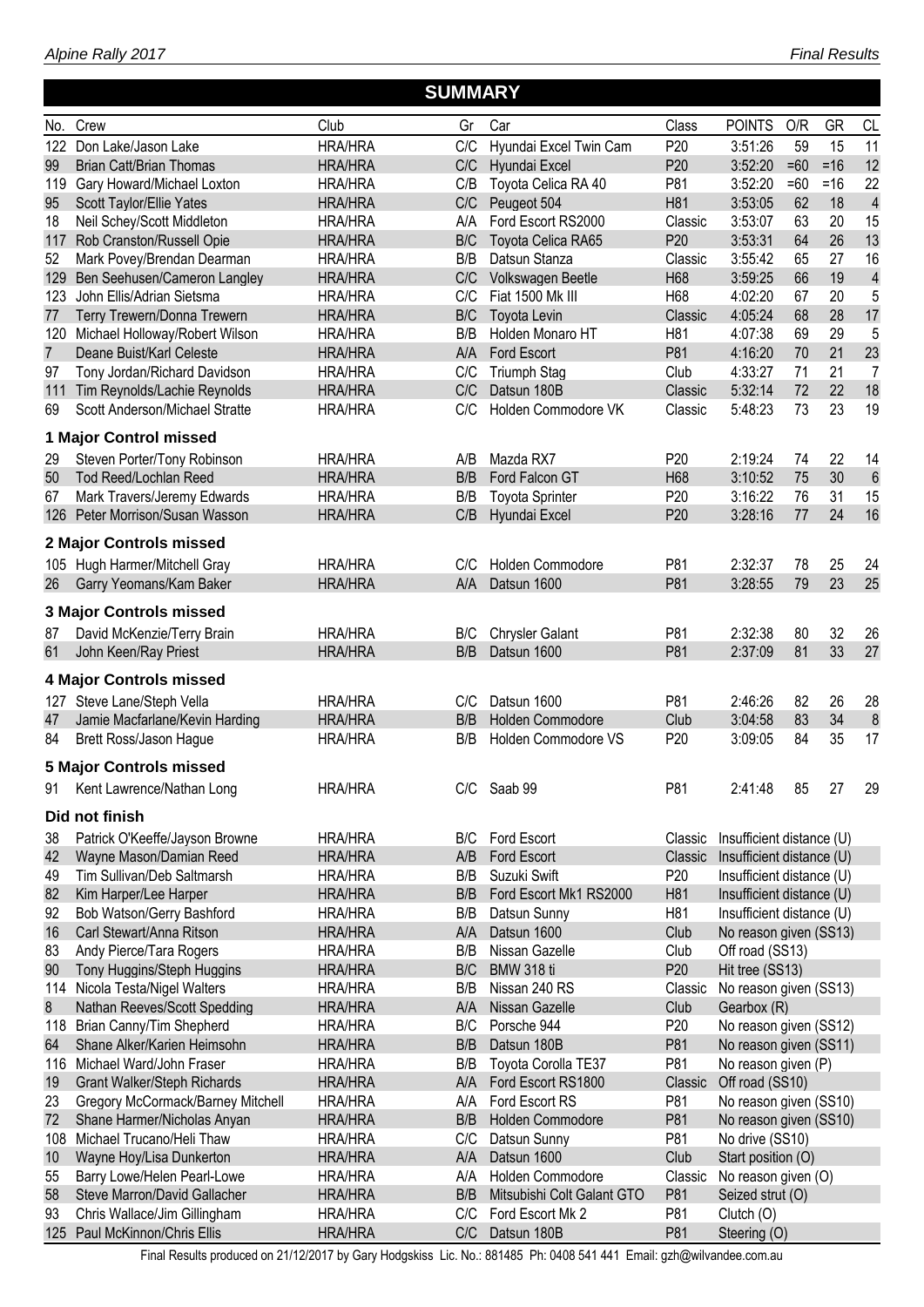|     |                                   |                | <b>SUMMARY</b> |                     |                 |                                  |
|-----|-----------------------------------|----------------|----------------|---------------------|-----------------|----------------------------------|
| No. | Crew                              | Club           | Gr             | Car                 | Class           | <b>POINTS</b><br>GR<br>O/R<br>CL |
| 115 | Nathan Senior/Andy Buerckner      | <b>HRA/HRA</b> | B/B            | Holden Commodore VL | Club            | Gearbox (SS9)                    |
| 45  | Tony Quinn/Kate Catford           | <b>HRA/HRA</b> | A/A            | <b>BMW M3 E30</b>   | P <sub>20</sub> | Caster arm damage (DB34)         |
|     | Jack Monkhouse/Dale Moscatt       | <b>HRA/HRA</b> | A/A            | Datsun 180B SSS     | Club            | Suspension (SS6)                 |
| 9   | Derek Ayson/Andrew Graves         | <b>HRA/HRA</b> | A/A            | Ford Escort RS1800  | Classic         | Mechanical (SS6)                 |
| 36  | Lee Peterson/Daniel Willson       | <b>HRA/HRA</b> | A/C            | Nissan Sunny GTi    | P <sub>20</sub> | Mechanical (SS6)                 |
| 20  | Jesse Robison/Andrew Bell         | <b>HRA/HRA</b> | A/B            | Datsun 1600         | Club            | No reason given (H)              |
| 37  | Neil Cuthbert/Sue Evans           | <b>HRA/HRA</b> | A/A            | Datsun 200B         | P81             | No reason given (SS5)            |
| 31  | Ian Hill/Phillip Bonser           | <b>HRA/HRA</b> | A/A            | Ford Escort BDA     | Classic         | Mechanical (DB23)                |
| 46  | Ed Mulligan/Arron Topliff         | <b>HRA/HRA</b> | B/C            | Opel Manta          | Inv             | Starter motor (DB23)             |
| 48  | Michael Harding/James Thornburn   | <b>HRA/HRA</b> | B/B            | Nissan 240 RS       | Classic         | Safety (DB23)                    |
| 33  | Matt Ruggles/Guy Ruggles          | <b>HRA/HRA</b> | B/B            | Triumph TR7 V8      | Classic         | No reason given (SS4)            |
| 35  | Darryn Snooks/Michael Foreshew    | <b>HRA/HRA</b> | A/B            | Datsun Violet       | Classic         | Dangerous conditions (SS4)       |
| 74  | Phil Thomas/Ken Radnell           | <b>HRA/HRA</b> | B/B            | Ford Escort Mk 2    | Club            | Lower control arm (SS4)          |
| 56  | Craig Jarvie/Aidan O'Halloran     | <b>HRA/HRA</b> | B/A            | Holden Commodore VC | Club            | Gearbox (E)                      |
| 98  | Craig Haysman/Julie Boorman       | <b>HRA/HRA</b> | C/C            | Triumph TR7         | Classic         | Fuel issues (E)                  |
| 100 | <b>Richard Carter/Ray Farrell</b> | <b>HRA/HRA</b> | B/A            | Datsun Stanza       | Club            | No tyres $(E)$                   |
| 51  | Paul Eccles/Stephen Eccles        | <b>HRA/HRA</b> | B/C            | Honda Civic         | P <sub>20</sub> | Electrical (SS3)                 |
| 107 | Jeff Lee/Trent Smith              | <b>HRA/HRA</b> | C/C            | Triumph 2.5 Mk 1 Pl | P81             | No reason given (D)              |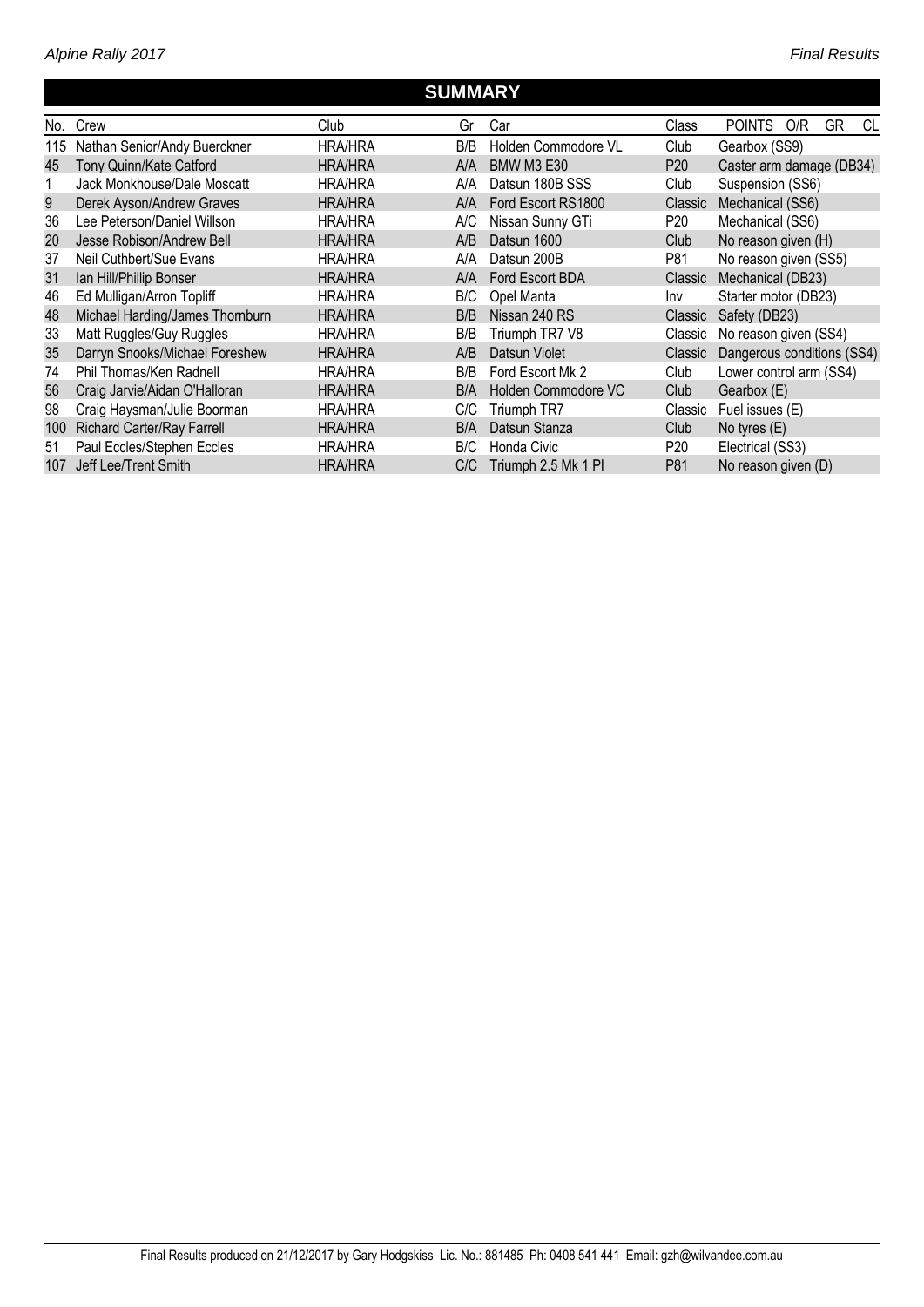|                             |                          |                 |                     |                 |                          | <b>STAGE BY STAGE SCORES</b> |                |                 |                |                 |                          |                    |                  |                          |                 |                          |                 |
|-----------------------------|--------------------------|-----------------|---------------------|-----------------|--------------------------|------------------------------|----------------|-----------------|----------------|-----------------|--------------------------|--------------------|------------------|--------------------------|-----------------|--------------------------|-----------------|
| No. Crew                    | Α                        | SS <sub>1</sub> | B                   | SS <sub>2</sub> | C                        | Div 1                        | D              | SS <sub>3</sub> | E              | SS <sub>4</sub> | FD                       | DB <sub>23</sub> D | Div <sub>2</sub> | G                        | SS <sub>5</sub> | Η                        | SS <sub>6</sub> |
| J.Monkhouse/D.Moscatt       |                          | 4:50            | $\sim$              | 4:21            | L.                       | 0:09:11                      | $\sim$         | 10:24           |                | 27:50           |                          |                    | 0:38:14          | $\sim$                   | 13:57           | $\blacksquare$           | <b>DNF</b>      |
| 2 S.Evans/B.Searcy          |                          | 4:51            | $\sim$              | 4:17            | $\overline{\phantom{0}}$ | 0:09:08                      | $\sim$         | 10:11           | $\sim$         | 26:52           | $\blacksquare$           |                    | 0:37:03          | $\overline{\phantom{a}}$ | 13:09           | $\blacksquare$           | 38:40           |
| 3 K.Barrett/D.Guest         | $\sim$                   | 5:02            | $\blacksquare$      | 4:17            |                          | 0:09:19                      | $\blacksquare$ | 10:18           | $\sim$         | 26:51           | $\sim$                   |                    | 0:37:09          | $\blacksquare$           | 13:34           |                          | 40:36           |
| 4 A.Friend/M.Canning        |                          | 4:54            | $\sim$              | 4:20            | $\blacksquare$           | 0:09:14                      | $\sim$         | 10:56           | $\blacksquare$ | 28:15           | $\overline{a}$           |                    | 0:39:11          | $\sim$                   | 13:52           | $\overline{\phantom{a}}$ | 40:53           |
| 5 B.Barker/D.Long           | $\overline{\phantom{a}}$ | 4:44            | $\sim$              | 4:13            | $\blacksquare$           | 0:08:57                      | $\sim$         | 9:59            | $\mathbf{r}$   | 25:55           | $\sim$                   |                    | 0:35:54          | $\blacksquare$           | 13:07           | $\sim$                   | 39:17A          |
| 6 L.Sytema/A.Wright         | $\blacksquare$           | 4:51            | $\sim$              | 4:16            | $\blacksquare$           | 0:09:07                      | $\sim$         | 10:15           | $\sim$         | 26:22           | $\blacksquare$           | $\blacksquare$     | 0:36:37          | $\blacksquare$           | 13:13           | $\blacksquare$           | 39:53           |
| 7 D.Buist/K.Celeste         | $\blacksquare$           | 4:56            | $\sim$              | 4:33            | $\blacksquare$           | 0:09:29                      | $\sim$         | 10:18           | $\blacksquare$ | 26:32           | $\sim$                   |                    | 0:36:50          | $\sim$                   | 43:18LM 24:18L  |                          | 1:07:36         |
| 8 N.Reeves/S.Spedding       | $\blacksquare$           | 5:01            | $\sim$              | 4:23            | $\sim$                   | 0:09:24                      | $\sim$         | 10:50           | $\mathbf{u}$ . | 29:11           | $\overline{a}$           |                    | 0:40:01          | 1:00 <sup>E</sup>        | 14:54           | $\blacksquare$           | 43:29           |
| 9 D.Ayson/A.Graves          | $\mathbf{r}$             | 5:12            | $\sim$              | 4:27            | $\overline{a}$           | 0:09:39                      | $\Delta$       | 11:26           | $\mathbf{r}$   | 31:46           | $\sim$                   |                    | 0:43:12          | $\sim$                   | 14:56           | $\mathbf{r}$             | <b>DNF</b>      |
| 10 W.Hoy/L.Dunkerton        | $\sim$                   | 5:11            | $2:00$ <sup>E</sup> | 4:30            | $\blacksquare$           | 0:11:41                      | $\blacksquare$ | 11:02           | $\blacksquare$ | 29:07           | $\blacksquare$           |                    | 0:40:09          | $\blacksquare$           | 14:09           | $\blacksquare$           | 42:57           |
| 11 R. Woollard/T. Wright    | $\blacksquare$           | 5:02            | $\sim$              | 4:39            | $\sim$                   | 0:09:41                      | $\blacksquare$ | 12:02           | $\blacksquare$ | 34.25           | $\sim$                   |                    | 0:46:27          | $\blacksquare$           | 15:39           | $\blacksquare$           | 47:03           |
| 12 B.van Eck/J.Gleeson      | $\blacksquare$           | 5:03            | $\sim$              | 4:28            |                          | 0:09:31                      | $\blacksquare$ | 10:37           |                | 29:26           | $\blacksquare$           |                    | 0:40:03          | $\blacksquare$           | 14:16           |                          | 41:10           |
| 13 N.Quinn/D.Green          |                          | 5:00            | $\sim$              | 4:38            |                          | 0:09:38                      | $\sim$         | 11:35           | $\blacksquare$ | 31:45           | $\overline{\phantom{a}}$ |                    | 0:43:20          | $\blacksquare$           | 14:24           |                          | 44:35           |
| 15 B.Middleton/A.Benefield  |                          | 5:04            | $\sim$              | 4:51            | $\blacksquare$           | 0:09:55                      | $\blacksquare$ | 12:37           | $\blacksquare$ | 37:00M          | $\blacksquare$           |                    | 0:49:37          | $\overline{\phantom{a}}$ | 15:25           | $\blacksquare$           | 50:00M          |
| 16 C.Stewart/A.Ritson       |                          | 5:04            | $\sim$              | 4:30            |                          | 0:09:34                      | $\sim$         | 10:54           |                | 33:04           |                          |                    | 0:43:58          |                          | 14:03           |                          | 45:45           |
| 17 R.Smart/J.McCarthy       |                          | 5:08            | $\sim$              | 4:24            | $\blacksquare$           | 0:09:32                      | $\blacksquare$ | 11:03           | 5:00           | 37:00A          | $\overline{a}$           |                    | 0:53:03          |                          | 19:00M          | $\blacksquare$           | 45:40           |
| 18 N.Schey/S.Middleton      |                          | 5:11            | $\blacksquare$      | 4:23            |                          | 0:09:34                      | $\sim$         | 10:57           |                | 30:38           |                          |                    | 0:41:35          | $\sim$                   | 14:31           | ä,                       | 44:05           |
| 19 G.Walker/S.Richards      |                          | 4:59            | $\sim$              | 4:33            | $\blacksquare$           | 0:09:32                      | $\blacksquare$ | 10:34           | $\mathbf{r}$   | $\star$         |                          |                    | 0:10:34          | $\star$                  | $\star$         | $\star$                  | $\star$         |
| 20 J.Robison/A.Bell         |                          | $\star$         | $\star$             | $\star$         |                          | 0:00:00                      | $\sim$         | 13:52           | $\blacksquare$ | 37:00M          | $\blacksquare$           |                    | 0:50:52          | $\blacksquare$           | 16:12           | <b>DNF</b>               |                 |
| 21 A.Daniell/A.Paterson     |                          | 5:06            | $\sim$              | 4:29            | $\blacksquare$           | 0:09:35                      | $\sim$         | 11:39           | $\blacksquare$ | 32:11           | $\blacksquare$           |                    | 0:43:50          | $\blacksquare$           | 15:02           |                          | 47:38           |
| 22 T.Goldburg/C.van Munster | $\blacksquare$           | 5:24            | $\sim$              | 4:47            | $\blacksquare$           | 0:10:11                      | $\sim$         | 12:07           | $\sim$         | 37:00M          | $\blacksquare$           |                    | 0:49:07          | $\sim$                   | 15:49           |                          | 48:05           |
| 23 G.McCormack/B.Mitchell   | $\blacksquare$           | 5:21            | 3:00 <sup>E</sup>   | 4:45            | $\blacksquare$           | 0:13:06                      | $\sim$         | 11:15           | $\blacksquare$ | 29:06A          | $\blacksquare$           |                    | 0:40:21          | 1:00 <sup>E</sup>        | 15:23           | $\star$                  |                 |
| 24 B.Hayes/C.Hayes          | $\blacksquare$           | 5:00            | $\sim$              | 4:50            | $\blacksquare$           | 0:09:50                      | $\sim$         | 12:30           | $\mathbf{r}$   | 34:22           | $\overline{\phantom{a}}$ |                    | 0:46:52          | $\sim$                   | 15:23           | $\blacksquare$           | 47:04           |
| 25 T.Clarke/R.Preston       | $\blacksquare$           | 5:26            | $\sim$              | 4:47            | $\blacksquare$           | 0:10:13                      | $\blacksquare$ | 12:31           | $\mathbf{r}$   | 35:08           | $\blacksquare$           | $\blacksquare$     | 0:47:39          | $\blacksquare$           | 15:25           | $\overline{\phantom{0}}$ | 46:38           |
| 26 G.Yeomans/K.Baker        | $\mathbf{r}$             | 5:06            | $\mathbf{u}$        | 4:39            | $\omega$                 | 0:09:45                      | $\omega$       | 11:27           | $\overline{a}$ | 32:44           | $\sim$                   |                    | 0:44:11          | $\omega$                 | 14:55           | $\blacksquare$           | 44:56           |
| 27 J.Wrightman/S.Beaufoy    |                          | 5:05            | $\blacksquare$      | 4:23            |                          | 0:09:28                      | $\blacksquare$ | 11:09           |                | 30:13           | $\blacksquare$           |                    | 0:41:22          |                          | 15:08           |                          | 43:16           |
| 28 T.Dermody/E.Moynihan     | $\blacksquare$           | 5:06            | $\blacksquare$      | 4:30            | $\blacksquare$           | 0:09:36                      | $\sim$         | 10:37           | $\blacksquare$ | 31:07           | $\sim$                   |                    | 0:41:44          | $\blacksquare$           | 16:12           | $\blacksquare$           | 46:59           |
| 29 S.Porter/T.Robinson      | $\blacksquare$           | 5:10            | $\blacksquare$      | 4:21            | $\blacksquare$           | 0:09:31                      | $\blacksquare$ | 10:54           | $\blacksquare$ | 27:52           | $\overline{\phantom{a}}$ |                    | 0:38:46          | $\blacksquare$           | 14:05           |                          |                 |
| 30 C.Badenoch/C.Kelly       |                          | 5:01            | $\sim$              | 4:15            | $\blacksquare$           | 0:09:16                      | $\sim$         | 11:17           | $\blacksquare$ | 31:02           | $\blacksquare$           |                    | 0:42:19          |                          | 14:21           |                          | 43:51           |
| 31 I.Hill/P.Bonser          |                          | 5:05            | $\sim$              | 4:19            | $\blacksquare$           | 0:09:24                      | $\blacksquare$ | 10:27           | $\blacksquare$ | 30:08           | $\overline{\phantom{a}}$ | <b>DNF</b>         | <b>DNF</b>       |                          |                 |                          |                 |
| 32 S.Duthie/D.Hanns         |                          | 5:08            | $\sim$              | 4:27            |                          | 0:09:35                      | $\sim$         | 11:54           |                | 33:02           |                          |                    | 0:44:56          |                          | 15:07           | $\blacksquare$           | 50:00M          |
| 33 M.Ruggles/G.Ruggles      |                          | 5:14            | $\sim$              | 4:32            | $\sim$                   | 0:09:46                      | $\sim$         | 11:13           | $\sim$         | <b>DNF</b>      |                          |                    | <b>DNF</b>       |                          |                 |                          |                 |
| 34 B.Keast/P.Graham         |                          | 5:51            | $\sim$              | 5:02            |                          | 0:10:53                      | $\blacksquare$ | 13:05           |                | 32:27A          |                          |                    | 0:45:32          |                          | 16:26           |                          | 49:25           |

Final Results produced on 21/12/2017 by Gary Hodgskiss Lic. No.: 881485 Ph: 0408 541 441 Email: gzh@wilvandee.com.au

п

п

Γ

Г

Г

п

Г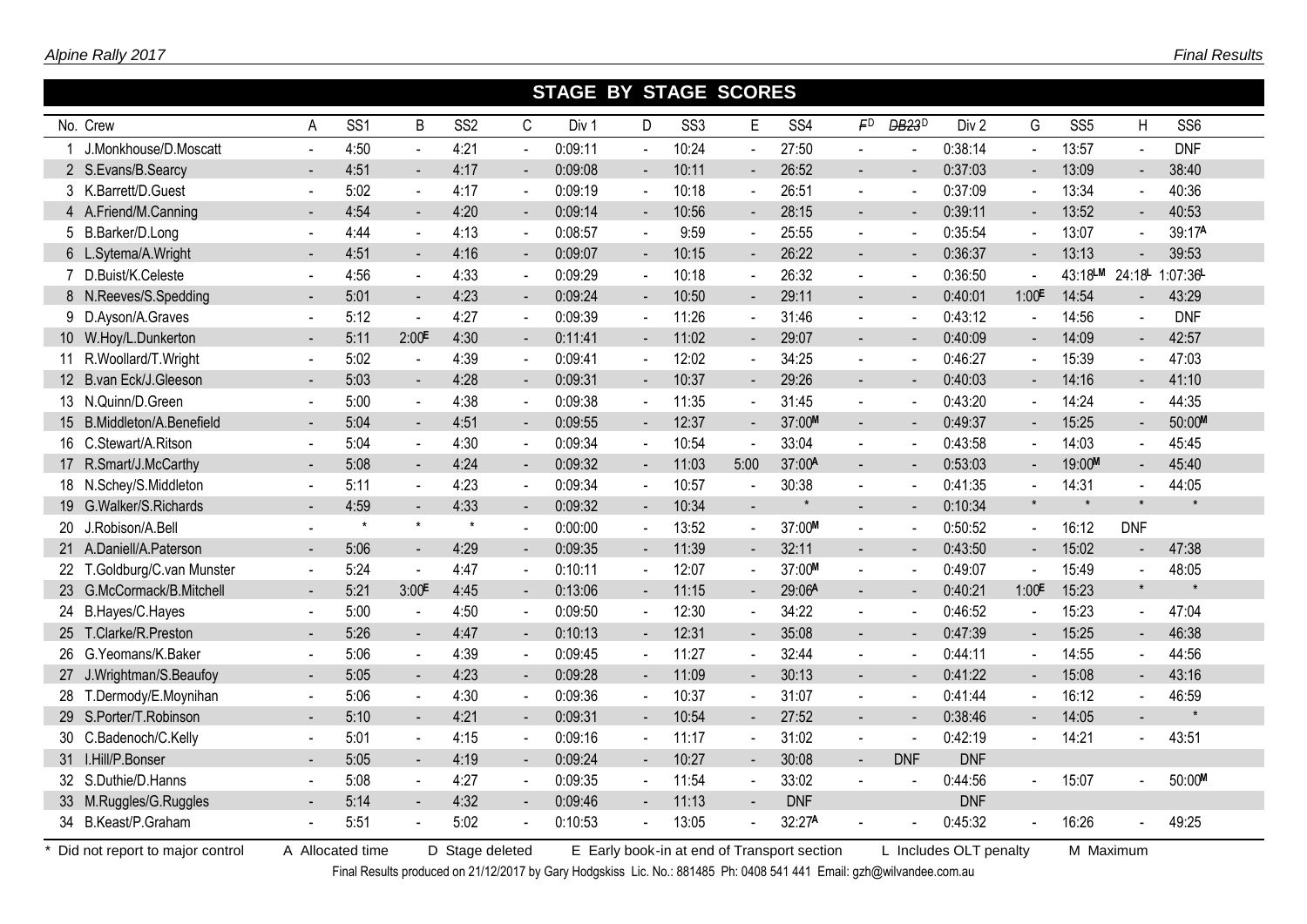|     |                            |         |                 |                          |                 |                | <b>STAGE BY STAGE SCORES</b> |                          |                 |                |                 |                          |                    |                  |                          |                    |                          |                 |
|-----|----------------------------|---------|-----------------|--------------------------|-----------------|----------------|------------------------------|--------------------------|-----------------|----------------|-----------------|--------------------------|--------------------|------------------|--------------------------|--------------------|--------------------------|-----------------|
|     | No. Crew                   | A       | SS <sub>1</sub> | B                        | SS <sub>2</sub> | C              | Div 1                        | D                        | SS <sub>3</sub> | E              | SS <sub>4</sub> | FD                       | DB <sub>23</sub> D | Div <sub>2</sub> | G                        | SS <sub>5</sub>    | H                        | SS <sub>6</sub> |
|     | 35 D.Snooks/M.Foreshew     |         | 5:13            | $\sim$                   | 4:27            | $\sim$         | 0:09:40                      | $\overline{a}$           | 11:38           | $\sim$         | <b>DNF</b>      |                          |                    | <b>DNF</b>       |                          |                    |                          |                 |
|     | 36 L.Peterson/D.Willson    |         | 5:10            | $\sim$                   | 4:27            |                | 0:09:37                      | $\sim$                   | 11:17           |                | 30:19           |                          |                    | 0:41:36          | $\blacksquare$           | 14:26              | $\blacksquare$           | <b>DNF</b>      |
|     | 37 N.Cuthbert/S.Evans      |         | 5:06            | $\blacksquare$           | 4:43            |                | 0:09:49                      | $\blacksquare$           | 11:08           |                | 29:58           | $\overline{a}$           |                    | 0:41:06          | $\blacksquare$           | <b>DNF</b>         |                          |                 |
|     | 38 P.O'Keeffe/J.Browne     |         | 5:33            | $\mathbf{v}$             | 4:58            | $\blacksquare$ | 0:10:31                      | $\blacksquare$           | 12:17           |                | $\star$         | $\overline{\phantom{a}}$ |                    | 0:12:17          | $^\star$                 | $\star$            | $\star$                  | $\star$         |
|     | 39 M.Valantine/T.Valantine |         | 5:12            | $\blacksquare$           | 4:27            | $\sim$         | 0:09:39                      | $\sim$                   | 11:09           | $\blacksquare$ | 31:40           | $\blacksquare$           |                    | 0:42:49          | $\blacksquare$           | 15:20              | $\blacksquare$           | 46:19           |
|     | 40 F.Horobin/C.Elliott     |         | 5:06            | $\sim$                   | 4:40            | $\blacksquare$ | 0:09:46                      | $\blacksquare$           | 11:48           | $\blacksquare$ | 34:01           | $\blacksquare$           |                    | 0:45:49          | $\sim$                   | 15:29              | $\blacksquare$           | 46:55           |
|     | 41 B.Garland/S.Green       |         | 5:19            | $\overline{\phantom{a}}$ | 4:39            | $\sim$         | 0:09:58                      | $\sim$                   | 12:04           | $\blacksquare$ | 34:18           | $\blacksquare$           |                    | 0:46:22          | $\overline{\phantom{a}}$ | 15:46              | 1:00E                    | 48:53           |
|     | 42 W.Mason/D.Reed          |         | 5:25            | $\sim$                   | 5:10            | 26:00          | 0:36:35                      | $\star$                  | $\star$         | $\star$        | $\star$         |                          |                    |                  | $\star$                  | $\star$            | $\star$                  | $\star$         |
|     | 44 M.Pickering/D.Boddy     |         | 5:34            | $\blacksquare$           | 4:43            | $\blacksquare$ | 0:10:17                      | $\blacksquare$           | 12:09           | $\equiv$       | 35:36           | $\blacksquare$           |                    | 0:47:45          | $\blacksquare$           | 16:39              | $\blacksquare$           | 50:00M          |
|     | 45 T.Quinn/K.Catford       |         | 5:04            | $\omega$                 | 4:28            | $\blacksquare$ | 0:09:32                      | $\mathbf{r}$             | 11:18           | $\mathbf{r}$   | 32:45           | $\sim$                   |                    | 0:44:03          | 8:00E                    | 17:41              | $\blacksquare$           | 50:00M          |
|     | 46 E.Mulligan/A.Topliff    |         | 5:36            | $\blacksquare$           | 4:43            |                | 0:10:19                      | $\blacksquare$           | 13:01           |                | 35:43           | $\sim$                   | <b>DNF</b>         | <b>DNF</b>       |                          |                    |                          |                 |
|     | 47 J.Macfarlane/K.Harding  |         | 5:50            | $\sim$                   | 4:46            | $\sim$         | 0:10:36                      | $\sim$                   | 12:41           |                | 1:17:00LM       | $\sim$                   | $\sim$             | 1:29:41          |                          |                    | $\star$                  | $\star$         |
|     | 48 M.Harding/J.Thornburn   |         | 5:39            | $\sim$                   | 4:48            | $\blacksquare$ | 0:10:27                      | $\blacksquare$           | 13:08           |                | 37:00M          | $\blacksquare$           | <b>DNF</b>         | <b>DNF</b>       |                          |                    |                          |                 |
| 49. | T.Sullivan/D.Saltmarsh     |         | 5:26            | $\sim$                   | 4:34            |                | 0:10:00                      | $\sim$                   | 11:55           |                |                 |                          |                    | 0:11:55          | $^\star$                 |                    |                          | $\star$         |
| 50  | T.Reed/L.Reed              |         | 5:50            | $\sim$                   | 5:09            | $\mathbf{r}$   | 0:10:59                      | $\blacksquare$           | 12:51           | $\overline{a}$ | 34:46A          |                          |                    | 0:47:37          |                          | 16:51              |                          | 50:00M          |
|     | 51 P.Eccles/S.Eccles       |         | 5:21            | $\sim$                   | 4:49            |                | 0:10:10                      | $\overline{\phantom{a}}$ | <b>DNF</b>      |                |                 |                          |                    | <b>DNF</b>       |                          |                    |                          |                 |
|     | 52 M.Povey/B.Dearman       |         | 5:39            | $\blacksquare$           | 4:53            | $\blacksquare$ | 0:10:32                      | ◆                        | 12:04           | $\equiv$       | 37:00M          | $\blacksquare$           |                    | 0:49:04          | $\blacksquare$           | 16:31              | 8:00                     | 59:12LM         |
|     | 53 D.Officer/K.Officer     |         | 5:36            | $\blacksquare$           | 4:54            |                | 0:10:30                      | $\blacksquare$           | 12:05           | $\blacksquare$ | 33:28           | $\blacksquare$           |                    | 0:45:33          | $\blacksquare$           | 16:30              |                          | 49:06           |
|     | 54 M.Sawyer/A.Sawyer       |         | 5:35            | $\overline{\phantom{a}}$ | 4:45            | $\blacksquare$ | 0:10:20                      | $\blacksquare$           | 11:49           | $\blacksquare$ | 33:05           | $\blacksquare$           |                    | 0:44:54          | $\overline{\phantom{a}}$ | 15:22              | $\blacksquare$           | 50:00M          |
|     | 55 B.Lowe/H.Pearl-Lowe     |         | 5:37            | $\sim$                   | 5:03            | $\sim$         | 0:10:40                      | $\blacksquare$           | 12:31           |                | 37:00M          | $\overline{\phantom{a}}$ |                    | 0:49:31          | $\sim$                   | 17:12 <sup>A</sup> |                          | 50:00AM         |
|     | 56 C.Jarvie/A.O'Halloran   | $\sim$  | 5:27            | $\sim$                   | 6:24            | $\blacksquare$ | 0:11:51                      | $\sim$                   | 15:41           | <b>DNF</b>     |                 |                          |                    | <b>DNF</b>       |                          |                    |                          |                 |
|     | 58 S.Marron/D.Gallacher    |         | 5:25            | $\sim$                   | 5:01            | $\blacksquare$ | 0:10:26                      | $\sim$                   | 11:45           |                | 34:08           | $\blacksquare$           |                    | 0:45:53          | $\sim$                   | 15:49              | $\overline{\phantom{0}}$ | 2:16:04LM       |
|     | 59 I.Reddiex/M.Mitchell    |         | 5:26            | $\blacksquare$           | 5:16            | $\sim$         | 0:10:42                      | $\blacksquare$           | 12:29           | $\sim$         | 33:11A          | $\blacksquare$           |                    | 0:45:40          | $\sim$                   | 16:03              | $\sim$                   | 48:13           |
|     | 60 P.Kerr/J.Cole           |         | 5:29            | $\sim$                   | 5:01            | $\sim$         | 0:10:30                      | $\mathbf{u}$             | 12:32           | $\blacksquare$ | 35:32           | $\blacksquare$           |                    | 0:48:04          | $\sim$                   | 16:32              | $\sim$                   | 50:00M          |
|     | 61 J.Keen/R.Priest         |         | 5:59            | $\blacksquare$           | 5:24            | $\blacksquare$ | 0:11:23                      | $\blacksquare$           | 13:02           | $\equiv$       | 34:29A          | $\blacksquare$           |                    | 0:47:31          | 8:00 <sup>E</sup>        |                    | $\star$                  |                 |
|     | 62 K.Millard/A.Bowering    |         | 5:37            | $\omega$                 | 5:11            | $\blacksquare$ | 0:10:48                      | $\sim$                   | 12:20           | $\blacksquare$ | 33:27A          | $\sim$                   |                    | 0:45:47          | $\blacksquare$           | 16:41              | $\blacksquare$           | 50:00M          |
|     | 63 S.Lawless/D.O'Connor    |         | 5:15            | $\overline{\phantom{a}}$ | 5:02            |                | 0:10:17                      | $\blacksquare$           | 11:45           |                | 33:52           | $\blacksquare$           |                    | 0:45:37          | $\sim$                   | 16:03              | $\blacksquare$           | 50:00M          |
|     | 64 S.Alker/K.Heimsohn      | $\star$ | $\star$         | $\star$                  | $\star$         |                | 0:00:00                      | $\sim$                   | 11:52           | $\mathbf{r}$   | 32:15A          | $\sim$                   |                    | 0:44:07          | $\blacksquare$           | 15:18              | $\blacksquare$           | 47:50           |
|     | 65 J.Sims/K.Moore          |         | 5:16            | $\sim$                   | 4:53            | $\blacksquare$ | 0:10:09                      | $\blacksquare$           | 11:57           | $\blacksquare$ | 33:11           | $\overline{\phantom{a}}$ |                    | 0:45:08          | $\blacksquare$           | 16:24              | $\blacksquare$           | 50:00M          |
|     | 66 A.Peart/K.O'Halloran    |         | 5:56            | $\sim$                   | 5:26            |                | 0:11:22                      | $\sim$                   | 14:28           |                | 37:00AM         | $\sim$                   |                    | 0:51:28          | $\sim$                   | 19:00M             |                          | 50:00M          |
|     | 67 M.Travers/J.Edwards     |         | 5:25            | $\overline{a}$           | $\pmb{\star}$   |                | 0:05:25                      | $\blacksquare$           | 11:59           | $\sim$         | 32:14           | $\overline{a}$           |                    | 0:44:13          | 6:00 <sup>E</sup>        | 15:13              | $\sim$                   | 47:04           |
|     | 68 J.Wald/K.Begelhole      |         | 5:32            | 1:00 <sup>E</sup>        | 4:59            |                | 0:11:31                      | $\sim$                   | 12:43           |                | 35:27           | $\overline{\phantom{a}}$ |                    | 0:48:10          |                          | 17:16              |                          | 49:30           |
|     | 69 S.Anderson/M.Stratte    |         | 5:24            | $\overline{a}$           | 5:22            |                | 0:10:46                      | $\blacksquare$           | 12:48           |                | 34:08A          |                          |                    | 0:46:56          |                          | 16:24              |                          | $-3:12:00$ LM   |

Final Results produced on 21/12/2017 by Gary Hodgskiss Lic. No.: 881485 Ph: 0408 541 441 Email: gzh@wilvandee.com.au

п

I

Г

п

I

п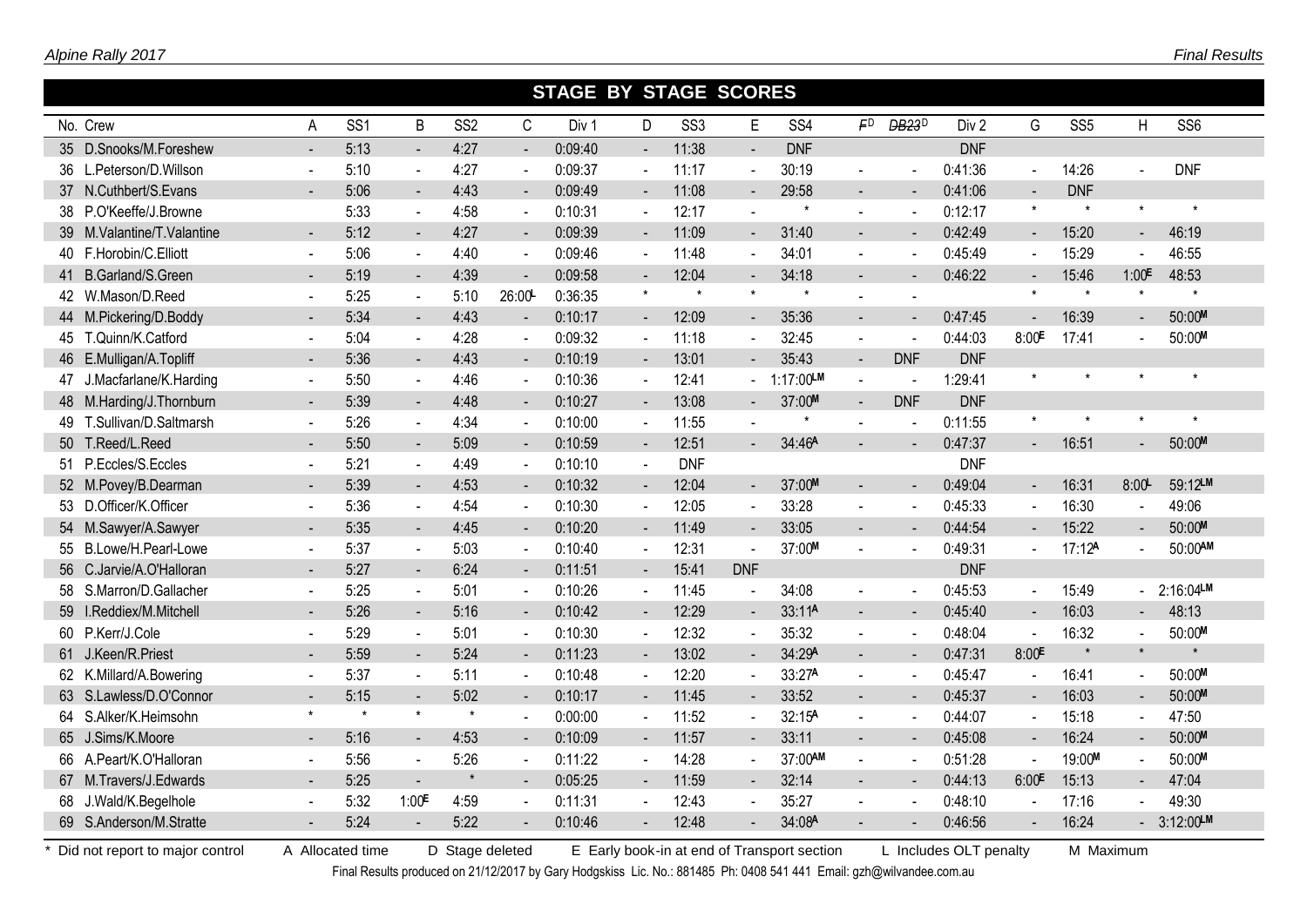|    |                           |                |                 |                          |                 |                | <b>STAGE BY STAGE SCORES</b> |                          |                 |                |                    |                          |                          |            |                |                 |                |                 |
|----|---------------------------|----------------|-----------------|--------------------------|-----------------|----------------|------------------------------|--------------------------|-----------------|----------------|--------------------|--------------------------|--------------------------|------------|----------------|-----------------|----------------|-----------------|
|    | No. Crew                  | Α              | SS <sub>1</sub> | B                        | SS <sub>2</sub> | C              | Div 1                        | D                        | SS <sub>3</sub> | E              | SS <sub>4</sub>    | F <sub>D</sub>           | <b>DB23</b> <sup>D</sup> | Div 2      | G              | SS <sub>5</sub> | H              | SS <sub>6</sub> |
|    | 70 M.Byron/R.Waterhouse   |                | 5:37            | $\overline{\phantom{a}}$ | 5:01            |                | 0:10:38                      | $\ddot{\phantom{a}}$     | 11:53           |                | 32:29              |                          |                          | 0:44:22    | $\sim$         | 16:49           |                | 50:00M          |
|    | 71 E.Bollard/S.McLauchlan |                | 5:45            | ۰                        | 5:16            | $\sim$         | 0:11:01                      | $\blacksquare$           | 12:55           | $\sim$         | 34:30A             | $\overline{a}$           |                          | 0:47:25    | $\blacksquare$ | 17:05           | $\blacksquare$ | 50:00M          |
|    | 72 S.Harmer/N.Anyan       | $\blacksquare$ | 5:43            | $\blacksquare$           | 5:32            | $\blacksquare$ | 0:11:15                      | $\blacksquare$           | 12:04           | $\sim$         | 31:56A             | $\overline{\phantom{a}}$ |                          | 0:44:00    | $\blacksquare$ | 18:03           |                | 50:00M          |
|    | 73 P.Houghton/J.Bylhouwer |                | 5:51            | $\blacksquare$           | 5:24            | $\blacksquare$ | 0:11:15                      | $\blacksquare$           | 13:20           | $\blacksquare$ | 34:52A             |                          |                          | 0:48:12    | $\blacksquare$ | 17:01           |                | 50:00M          |
|    | 74 P.Thomas/K.Radnell     | $\sim$         | 5:24            | $\blacksquare$           | 4:54            | $\sim$         | 0:10:18                      | $\blacksquare$           | 11:39           | $\sim$         | <b>DNF</b>         |                          |                          | <b>DNF</b> |                |                 |                |                 |
|    | 75 B.Newton/R.Price       | $\blacksquare$ | 5:23            | $\sim$                   | 4:54            | $\blacksquare$ | 0:10:17                      | $\blacksquare$           | 12:09           | $\sim$         | 34:44              | $\blacksquare$           | $\blacksquare$           | 0:46:53    | $\blacksquare$ | 16:03           | $\sim$         | 47:54           |
|    | 76 M.Bramble/M.Bannon     |                | 5:35            | $\sim$                   | 4:57            | $\sim$         | 0:10:32                      | $\blacksquare$           | 12:33           | $\sim$         | 33:55              | $\blacksquare$           |                          | 0:46:28    | $\sim$         | 16:47           | $\blacksquare$ | 48:58           |
|    | 77 T.Trewern/D.Trewern    | $\blacksquare$ | 6:10            | $\blacksquare$           | 5:40            | $\blacksquare$ | 0:11:50                      | $\blacksquare$           | 15:06           | $\sim$         | 37:00AM            | $\blacksquare$           |                          | 0:52:06    | $\blacksquare$ | 18:35           | $\blacksquare$ | 50:00M          |
|    | 78 P.Boyd/D.Gray          | $\sim$         | 6:17            | $\blacksquare$           | 5:48            | $\blacksquare$ | 0:12:05                      | $\sim$                   | 14:45           | $\blacksquare$ | 36:46A             | $\blacksquare$           |                          | 0:51:31    | $\blacksquare$ | 18:42           | $\blacksquare$ | 50:00M          |
|    | 80 J.Wright/J.Huggins     | $\blacksquare$ | 5:26            | $\blacksquare$           | 5:16            | $\blacksquare$ | 0:10:42                      | $\blacksquare$           | 11:43           |                | 31:27A             | $\blacksquare$           |                          | 0:43:10    | $\blacksquare$ | 15:27           | $\sim$         | 48:38           |
|    | 81 D.White/D.Smith        | $\blacksquare$ | 5:33            | $\sim$                   | 5:08            | $\blacksquare$ | 0:10:41                      | $\blacksquare$           | 12:17           |                | 33:21A             | $\blacksquare$           |                          | 0:45:38    | $\blacksquare$ | 15:55           | $\blacksquare$ | 47:31           |
|    | 82 K.Harper/L.Harper      |                | 5:40            | $\blacksquare$           | 5:20            |                | 0:11:00                      | $\blacksquare$           | 13:01           |                | 33:40A             | $\blacksquare$           |                          | 0:46:41    | ۰              | 16:14           |                |                 |
|    | 83 A.Pierce/T.Rogers      |                | 5:53            | $\sim$                   | 5:59            | $\blacksquare$ | 0:11:52                      | $\sim$                   | 14:57           |                | 36:26A             | $\blacksquare$           |                          | 0:51:23    | $\sim$         | 17:58           |                | 50:00AM         |
|    | 84 B.Ross/J.Hague         |                | 5:45            | $\blacksquare$           | 7:00M           | $\blacksquare$ | 0:12:45                      | $\blacksquare$           | 14:29           |                | 37:00AM            | $\sim$                   |                          | 0:51:29    | $\blacksquare$ | 17:23           |                | 50:00M          |
| 85 | I.Curry/S.Curry           |                | 6:27            | $\sim$                   | 5:48            |                | 0:12:15                      | $\sim$                   | 14:14           |                | 36:21A             |                          |                          | 0:50:35    |                | 18:48           |                | 50:00M          |
|    | 87 D.McKenzie/T.Brain     |                | 6:01            | $\blacksquare$           | 5:40            | $\blacksquare$ | 0:11:41                      | $\blacksquare$           | 13:40           |                | 37:00AM            | $\sim$                   |                          | 0:50:40    |                | $\star$         | $\star$        | $\star$         |
| 88 | A.Kovacevic/K.Cotter      |                | 5:50            | $\sim$                   | 5:17            | $\blacksquare$ | 0:11:07                      | $\blacksquare$           | 12:54           |                | 34:07A             | $\blacksquare$           |                          | 0:47:01    | $\sim$         | 16:48           |                | 50:00M          |
|    | 89 G.Hale/J.Pollock       |                | 6:03            | $\overline{\phantom{a}}$ | 5:46            | $\blacksquare$ | 0:11:49                      | $\blacksquare$           | 13:47           | $\sim$         | 36:59A             | $\blacksquare$           |                          | 0:50:46    | $\blacksquare$ | 18:00           |                | 50:00M          |
|    | 90 T.Huggins/S.Huggins    | $\blacksquare$ | 6:19            | $\sim$                   | 6:01            | $\blacksquare$ | 0:12:20                      | $\blacksquare$           | 17:00M          |                | 36:26A             | $\blacksquare$           |                          | 0:53:26    | $\star$        | $\star$         | $\star$        | $\star$         |
|    | 91 K.Lawrence/N.Long      | $\blacksquare$ | 5:52            | $\sim$                   | 5:42            | $\blacksquare$ | 0:11:34                      | $\blacksquare$           | 12:59           |                | 33:42 <sup>A</sup> | $\overline{\phantom{a}}$ |                          | 0:46:41    | $\blacksquare$ | 17:06           |                |                 |
|    | 92 B.Watson/G.Bashford    | $\blacksquare$ | 7:00M           | $\sim$                   | 5:50            | $\blacksquare$ | 0:12:50                      | $\overline{\phantom{a}}$ | $\star$         | $\star$        | $\star$            |                          |                          | 0:00:00    | $\star$        | $\star$         | $\star$        |                 |
|    | 93 C.Wallace/J.Gillingham | $\blacksquare$ | 6:07            | $\sim$                   | 5:45            | $\blacksquare$ | 0:11:52                      | $\blacksquare$           | 13:32           | $\sim$         | 36:39A             | $\overline{a}$           |                          | 0:50:11    | $\blacksquare$ | 18:06           | $\sim$         | 50:00M          |
|    | 94 J.Perkins/T.Brennan    | $\sim$         | 6:14            | $\sim$                   | 5:36            | $\blacksquare$ | 0:11:50                      | $\sim$                   | 14:09           |                | 36:25A             | $\blacksquare$           |                          | 0:50:34    | $\sim$         | 18:51           |                | 50:00M          |
|    | 95 S.Taylor/E.Yates       | $\blacksquare$ | 6:51            | $\blacksquare$           | 6:37            | $\blacksquare$ | 0:13:28                      | $\blacksquare$           | 16:09           | $\sim$         | 37:00AM            | $\overline{a}$           |                          | 0:53:09    | $\blacksquare$ | 19:00AM         | $\blacksquare$ | 50:00AM         |
|    | 96 L.Adams/C.Aggenbach    | $\blacksquare$ | 5:48            | $\mathbf{r}$             | 5:29            | $\blacksquare$ | 0:11:17                      | $\blacksquare$           | 13:41           | $\mathbf{r}$   | 34:41 <sup>A</sup> | $\blacksquare$           |                          | 0:48:22    | $\blacksquare$ | 16:07           | $\blacksquare$ | 49:23           |
|    | 97 T.Jordan/R.Davidson    |                | 5:56            | $\blacksquare$           | 6:12            |                | 0:12:08                      | $\overline{\phantom{a}}$ | 15:26           |                | 37:00AM            |                          |                          | 0:52:26    |                | 19:00M          |                | 50:00M          |
|    | 98 C.Haysman/J.Boorman    | $\sim$         | 6:06            | $\sim$                   | 5:54            | $\blacksquare$ | 0:12:00                      | $\sim$                   | 17:00M          | <b>DNF</b>     |                    |                          |                          | <b>DNF</b> |                |                 |                |                 |
|    | 99 B.Catt/B.Thomas        | $\sim$         | 6:23            | $\sim$                   | 6:25            | $\blacksquare$ | 0:12:48                      | $\blacksquare$           | 15:29           | $\blacksquare$ | 37:00AM            | $\overline{\phantom{a}}$ |                          | 0:52:29    |                | 19:00AM         |                | 50:00AM         |
|    | 100 R.Carter/R.Farrell    |                | 31:06LM         | 24:06                    | 41:05LM         | 34:05          | 2:10:22                      | $\sim$                   | 17:00M          | <b>DNF</b>     |                    |                          |                          | <b>DNF</b> |                |                 |                |                 |
|    | 101 A.Artamonov/G.Bonch   |                | 6:12            | $\sim$                   | 6:19            | $\blacksquare$ | 0:12:31                      | $\blacksquare$           | 14:57           | $\sim$         | 37:00AM            | $\sim$                   | $-$ A                    | 0:51:57    | $\blacksquare$ | 19:00AM         | $\blacksquare$ | 50:00AM         |
|    | 102 R.Stapleton/P.Ellis   |                | 6:01            | $\sim$                   | 5:44            |                | 0:11:45                      | $\sim$                   | 13:53           |                | 36:09A             | $\sim$                   |                          | 0:50:02    | $\sim$         | 18:41           |                | 50:00M          |
|    | 103 D.Lawrance/D.Davison  |                | 5:44            | $\sim$                   | 5:16            | $\sim$         | 0:11:00                      | $\sim$                   | 13:17           |                | 35:26A             | $\overline{a}$           |                          | 0:48:43    | $\sim$         | 17:44           |                | 50:00M          |
|    | 104 A.Murdoch/K.North     |                | 5:50            | $\blacksquare$           | 5:30            |                | 0:11:20                      | $\blacksquare$           | 12:23           |                | 33:00A             |                          |                          | 0:45:23    | $\blacksquare$ | 16:46           |                | 50:00M          |

Final Results produced on 21/12/2017 by Gary Hodgskiss Lic. No.: 881485 Ph: 0408 541 441 Email: gzh@wilvandee.com.au

Г

r

Γ

п

I

I

Г

I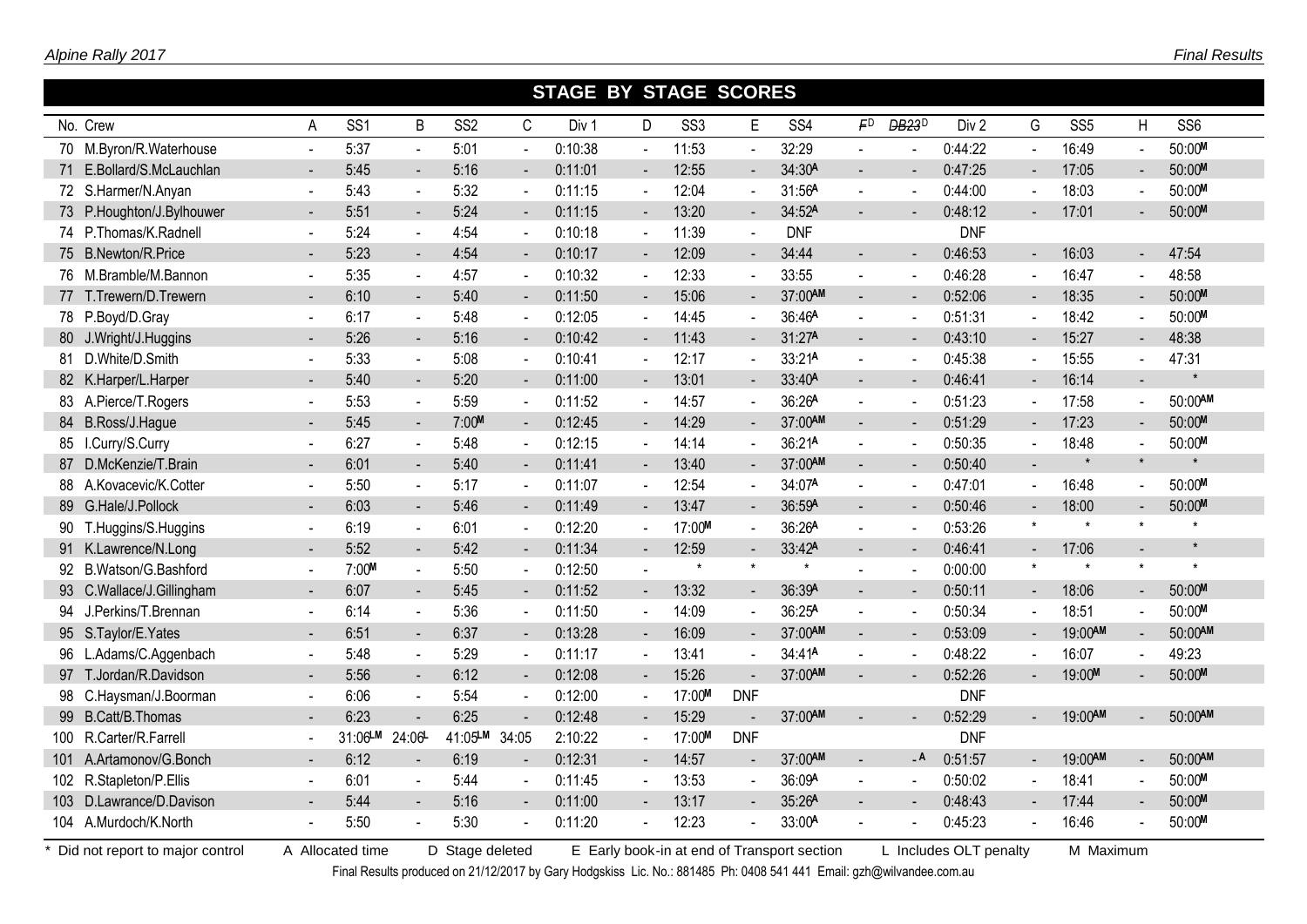|     |                               |                          |                 |                |                 |                          | <b>STAGE BY STAGE SCORES</b> |                |                 |                |                    |                          |                   |            |                          |                 |                |                 |
|-----|-------------------------------|--------------------------|-----------------|----------------|-----------------|--------------------------|------------------------------|----------------|-----------------|----------------|--------------------|--------------------------|-------------------|------------|--------------------------|-----------------|----------------|-----------------|
|     | No. Crew                      | A                        | SS <sub>1</sub> | B              | SS <sub>2</sub> | C                        | Div 1                        | D              | SS <sub>3</sub> | E              | SS <sub>4</sub>    | F <sub>D</sub>           | DB23 <sup>D</sup> | Div 2      | G                        | SS <sub>5</sub> | H              | SS <sub>6</sub> |
|     | 105 H.Harmer/M.Gray           | $\blacksquare$           | 5:58            | $\sim$         | 6:17            | $\blacksquare$           | 0:12:15                      | 2:00E          | 13:35           | $\blacksquare$ | 35:16A             | ÷.                       | $\blacksquare$    | 0:50:51    |                          | 17:17           | ÷.             | $\star$         |
| 106 | B.Hamilton/B.Ward             | $\blacksquare$           | 6:00            | $\sim$         | 5:45            | $\blacksquare$           | 0:11:45                      |                | 14:23           |                | 37:00AM            |                          |                   | 0:51:23    |                          | 19:00           |                | 50:00M          |
| 107 | J.Lee/T.Smith                 | $\overline{\phantom{a}}$ | 6:58            | $\sim$         | 6:08            | $\blacksquare$           | 0:13:06                      | <b>DNF</b>     |                 |                |                    |                          |                   | <b>DNF</b> |                          |                 |                |                 |
| 108 | M.Trucano/H.Thaw              | $\blacksquare$           | 6:28            | $\sim$         | 6:05            | $\sim$                   | 0:12:33                      |                | 14:39           | $\sim$         | 37:00AM            |                          | $\blacksquare$    | 0:51:39    |                          | 19:00AM         | $\mathbf{r}$   | 50:00AM         |
| 109 | M.Rogers/D.Hedwards           | $\blacksquare$           | 6:07            | $\sim$         | 5:44            | $\blacksquare$           | 0:11:51                      | $\sim$         | 13:07           | $\sim$         | 35:49A             | $\overline{\phantom{a}}$ | $\blacksquare$    | 0:48:56    | $\overline{\phantom{a}}$ | 18:22           | $\blacksquare$ | 50:00M          |
|     | 110 G.Carruthers/S.Carruthers | $\blacksquare$           | 6:46            | $\sim$         | 6:11            | $\overline{\phantom{a}}$ | 0:12:57                      |                | 15:04           |                | 37:00AM            |                          |                   | 0:52:04    |                          | 19:00AM         |                | 50:00AM         |
| 111 | T.Reynolds/L.Reynolds         | $\blacksquare$           | 6:15            | $\blacksquare$ | 5:49            | $\blacksquare$           | 0:12:04                      | $\blacksquare$ | $51:17$ LM      | 34:17L         | 1:12:17ALM         | $\blacksquare$           |                   | 2:37:51    |                          | 19:00AM         |                | 50:00AM         |
|     | 112 N.Rossi/M.Forbes          | $\blacksquare$           | 6:28            | $\sim$         | 5:53            | $\sim$                   | 0:12:21                      |                | 16:21           |                | 37:00AM            | $\blacksquare$           | $\blacksquare$    | 0:53:21    | $\blacksquare$           | 19:00AM         |                | 50:00AM         |
|     | 113 D.Wythe/D.Parkinson       | $\blacksquare$           | 6:01            | $\sim$         | 5:19            | $\blacksquare$           | 0:11:20                      | $\sim$         | 12:07           |                | 33:10A             | $\blacksquare$           | $\blacksquare$    | 0:45:17    | $\blacksquare$           | 17:34           |                | 50:00M          |
|     | 114 N.Testa/N.Walters         | $\blacksquare$           | 6:18            |                | 5:41            | $\blacksquare$           | 0:11:59                      |                | 52:57LM         | 35:57          | 1:15:03ALM         |                          |                   | 2:43:57    | $\blacksquare$           | 19:00AM         |                | 50:00AM         |
|     | 115 N.Senior/A.Buerckner      | $\blacksquare$           | 5:46            | 4:00E          | 5:42            | $\blacksquare$           | 0:15:28                      | $\sim$         | 13:28           | $\blacksquare$ | 34:58A             | $\blacksquare$           | $\blacksquare$    | 0:48:26    |                          | 18:24           |                | 50:00M          |
|     | 116 M.Ward/J.Fraser           | $\blacksquare$           | 5:59            |                | 5:29            | $\blacksquare$           | 0:11:28                      | $\blacksquare$ | 13:04           | $\sim$         | 35:48A             | $\blacksquare$           |                   | 0:48:52    | 8:00 <sup>E</sup>        | 18:09           | $\blacksquare$ | 50:00M          |
| 117 | R.Cranston/R.Opie             | $\blacksquare$           | 6:56            | $\sim$         | 6:22            | $\sim$                   | 0:13:18                      | $\sim$         | 16:01           | $\sim$         | 37:00AM            | $\blacksquare$           | $\blacksquare$    | 0:53:01    | $\blacksquare$           | 19:00AM         | $\blacksquare$ | 50:00AM         |
| 118 | B.Canny/T.Shepherd            | $\blacksquare$           | 6:38            | $\sim$         | 6:56            | $\blacksquare$           | 0:13:34                      |                | 16:59           | $\blacksquare$ | 37:00AM            | $\blacksquare$           |                   | 0:53:59    |                          | 19:00AM         |                | 50:00AM         |
|     | 119 G.Howard/M.Loxton         | $\blacksquare$           | 6:33            | $\blacksquare$ | 6:23            | $\blacksquare$           | 0:12:56                      | $\blacksquare$ | 15:31           | $\blacksquare$ | 37:00AM            | $\blacksquare$           | $\blacksquare$    | 0:52:31    | $\blacksquare$           | 19:00AM         |                | 50:00AM         |
| 120 | M.Holloway/R.Wilson           | $\blacksquare$           | 7:00M           | $\sim$         | 7:00M           | $\sim$                   | 0:14:00                      |                | 17:00M          | $\sim$         | 37:00AM            | $\blacksquare$           |                   | 0:54:00    | $\blacksquare$           | 19:00AM         |                | 50:00AM         |
| 121 | P.Lahiff/A.Lahiff             | $\blacksquare$           | 6:00            | $\sim$         | 5:33            | $\blacksquare$           | 0:11:33                      | $\blacksquare$ | 12:59           | $\blacksquare$ | 33:56A             | $\blacksquare$           |                   | 0:46:55    |                          | 17:19           |                | 50:00M          |
|     | 122 D.Lake/J.Lake             | $\blacksquare$           | 6:12            | $\sim$         | 5:49            | $\blacksquare$           | 0:12:01                      | $\blacksquare$ | 14:16           | $\sim$         | 36:40 <sup>A</sup> | ÷.                       |                   | 0:50:56    | $\blacksquare$           | 18:48           | $\sim$         | 50:00M          |
|     | 123 J.Ellis/A.Sietsma         | $\overline{\phantom{a}}$ | 7:00M           | $\sim$         | 6:25            | $\blacksquare$           | 0:13:25                      | $\blacksquare$ | 16:49           | $\blacksquare$ | 37:00AM            | $\overline{\phantom{a}}$ |                   | 0:53:49    |                          | 19:00AM         |                | 50:00AM         |
| 124 | P.Thompson/K.Hind             | $\blacksquare$           | 6:41            | $\sim$         | 6:04            | $\sim$                   | 0:12:45                      | $\blacksquare$ | 16:04           | $\sim$         | 37:00AM            | $\blacksquare$           | $\overline{a}$    | 0:53:04    | $\sim$                   | 19:00AM         |                | 50:00AM         |
|     | 125 P.McKinnon/C.Ellis        | $\star$                  | $\star$         | $\star$        | $\star$         | $\blacksquare$           | 0:00:00                      | $\sim 100$     | 17:00M          | $\blacksquare$ | 37:00AM            | $\overline{\phantom{a}}$ | $\blacksquare$    | 0:54:00    | $\blacksquare$           | 19:00AM         | $\blacksquare$ | 50:00AM         |
|     | 126 P.Morrison/S.Wasson       | $\blacksquare$           | 6:05            | $\sim$         | 5:36            | $\blacksquare$           | 0:11:41                      |                | 14:29           | $\sim$         | 37:00AM            | $\blacksquare$           | $\blacksquare$    | 0:51:29    | $\blacksquare$           | 19:00M          |                | 50:00M          |
| 127 | S.Lane/S.Vella                | $\blacksquare$           | 6:07            | $\blacksquare$ | 5:36            | $\blacksquare$           | 0:11:43                      | $\blacksquare$ | 16:00           | $\blacksquare$ | 37:00AM            | $\overline{\phantom{a}}$ |                   | 0:53:00    | $\blacksquare$           | 19:00M          | $\star$        | $\star$         |
|     | 128 K.Day/A.Lawarik           | $\blacksquare$           | 7:00M           | $\sim$         | 6:30            | $\sim$                   | 0:13:30                      |                | 17:00M          | $\sim$         | 37:00AM            | $\blacksquare$           | $\blacksquare$    | 0:54:00    | $\blacksquare$           | 19:00AM         | $\blacksquare$ | 50:00AM         |
| 129 | B.Seehusen/C.Langley          | $\blacksquare$           | 7:00M           | $\sim$         | 6:04            | $\sim$                   | 0:13:04                      | $\sim$         | 15:23           |                | 37:00AM            | $\blacksquare$           |                   | 0:52:23    |                          | 19:00AM         |                | 50:00AM         |
|     | 130 M.Thompson/N.Vardos       | $\blacksquare$           | 5:47            |                | 5:14            |                          | 0:11:01                      |                | 12:42           |                | 33:31A             |                          |                   | 0:46:13    |                          | 16:09           |                | 50:00M          |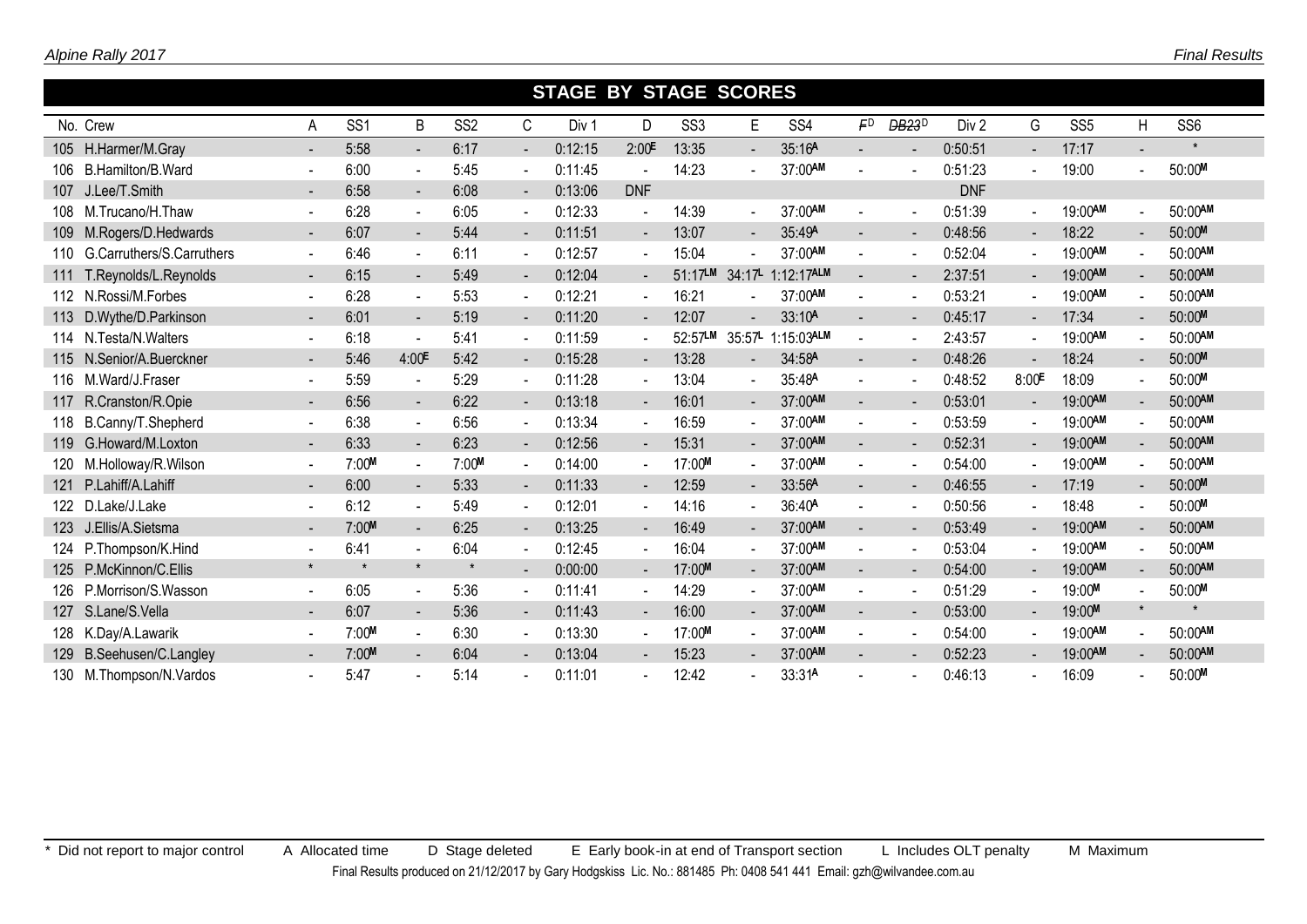|                                   | <b>STAGE BY STAGE SCORES</b> |                          |                  |                 |                  |                |      |                          |                          |                                             |                          |                        |                |                  |                          |             |        |
|-----------------------------------|------------------------------|--------------------------|------------------|-----------------|------------------|----------------|------|--------------------------|--------------------------|---------------------------------------------|--------------------------|------------------------|----------------|------------------|--------------------------|-------------|--------|
| No. Crew                          | 4 <sup>D</sup>               | <b>DB34</b> <sup>D</sup> | Div <sub>3</sub> | J <sub>D</sub>  | SS7 <sup>D</sup> | K <sup>D</sup> | SS8D | $F_D$                    | <b>DB45</b> <sup>D</sup> | Div <sub>4</sub>                            | M <sup>D</sup>           | SS <sub>9</sub>        | N.             | Div <sub>5</sub> | $\circ$                  | <b>SS10</b> | P      |
| 1 J.Monkhouse/D.Moscatt           |                              |                          | <b>DNF</b>       |                 |                  |                |      |                          |                          |                                             |                          |                        |                |                  |                          |             |        |
| 2 S.Evans/B.Searcy                |                              |                          | 0:51:49          |                 |                  |                |      |                          |                          | 0:00:00                                     | $\blacksquare$           | 10:55                  | $\blacksquare$ | 0:10:55          | $\blacksquare$           | 16:18       |        |
| 3 K.Barrett/D.Guest               |                              |                          | 0:54:10          |                 |                  |                |      |                          |                          | 0:00:00                                     |                          | 11:22                  | $\sim$         | 0:11:22          | $\tilde{\phantom{a}}$    | 17:01       |        |
| 4 A.Friend/M.Canning              |                              |                          | 0:54:45          |                 |                  |                |      |                          |                          | 0:00:00                                     |                          | 11:38                  | $\blacksquare$ | 0:11:38          | $\blacksquare$           | 16:41       |        |
| 5 B.Barker/D.Long                 | ÷,                           |                          | 0:52:24          |                 |                  |                |      |                          | $\overline{\phantom{a}}$ | 0:00:00                                     | $\sim$                   | 10:11                  | $\blacksquare$ | 0:10:11          | $\blacksquare$           | 16:19       |        |
| 6 L.Sytema/A.Wright               |                              |                          | 0:53:06          |                 |                  |                |      |                          |                          | 0:00:00                                     | $\blacksquare$           | 10:47                  | $\blacksquare$ | 0:10:47          | $\blacksquare$           | 17:29       |        |
| 7 D.Buist/K.Celeste               | $\blacksquare$               |                          | 2:15:12          |                 |                  |                |      |                          |                          | 0:00:00                                     |                          | 12:02                  |                | 0:12:02          | $\ddot{\phantom{a}}$     | 16:38       |        |
| 8 N.Reeves/S.Spedding             |                              |                          | 0:59:23          |                 |                  |                |      |                          |                          | 0:00:00                                     |                          | 12:43                  |                | 0:12:43          | $\blacksquare$           | 17:02       |        |
| 9 D.Ayson/A.Graves                |                              |                          | <b>DNF</b>       |                 |                  |                |      |                          |                          |                                             |                          |                        |                |                  |                          |             |        |
| 10 W.Hoy/L.Dunkerton              | $\overline{a}$               |                          | 0:57:06          |                 |                  |                |      |                          | $\overline{\phantom{a}}$ | 0:00:00                                     | $\blacksquare$           | 11:33A                 | $\blacksquare$ | 0:11:33          | <b>DNF</b>               |             |        |
| 11 R.Woollard/T.Wright            |                              |                          | 1:02:42          |                 |                  |                |      | $\blacksquare$           | $\sim$                   | 0:00:00                                     | $\mathbf{r}$             | 13:03                  | $\blacksquare$ | 0:13:03          | $\overline{\phantom{a}}$ | 16:41       |        |
| 12 B.van Eck/J.Gleeson            |                              |                          | 0:55:26          |                 |                  |                |      |                          | $\overline{\phantom{a}}$ | 0:00:00                                     | $\overline{\phantom{a}}$ | 11:29                  | $\blacksquare$ | 0:11:29          | $\blacksquare$           | 16:57       |        |
| 13 N.Quinn/D.Green                | $\overline{a}$               |                          | 0:58:59          |                 |                  |                |      |                          | $\sim$                   | 0:00:00                                     | $\blacksquare$           | 12:38                  | $\blacksquare$ | 0:12:38          | $\overline{\phantom{a}}$ | 16:48       |        |
| B.Middleton/A.Benefield<br>15     | $\blacksquare$               |                          | 1:05:25          |                 |                  |                |      |                          | $\blacksquare$           | 0:00:00                                     | $\overline{\phantom{a}}$ | 13:14                  | $\blacksquare$ | 0:13:14          | $\blacksquare$           | 17:22       |        |
| 16 C.Stewart/A.Ritson             | $\blacksquare$               |                          | 0:59:48          |                 |                  |                |      | ÷.                       | $\sim$                   | 0:00:00                                     | $\blacksquare$           | 12:28                  | $\blacksquare$ | 0:12:28          | $\blacksquare$           | 16:44       |        |
| R.Smart/J.McCarthy<br>17          | $\blacksquare$               |                          | 1:04:40          |                 |                  |                |      |                          |                          | 0:00:00                                     | $\blacksquare$           | 12:47                  | $\blacksquare$ | 0:12:47          | $\blacksquare$           | 16:46       |        |
| 18 N.Schey/S.Middleton            | $\blacksquare$               |                          | 0:58:36          |                 |                  |                |      |                          | ÷.                       | 0:00:00                                     | $\blacksquare$           | 12:29                  | $\blacksquare$ | 0:12:29          | $\overline{\phantom{a}}$ | 18:50       |        |
| G.Walker/S.Richards<br>19         |                              |                          | 0:00:00          |                 |                  |                |      |                          |                          | 0:00:00                                     |                          |                        |                | 0:00:00          | $\blacksquare$           | <b>DNF</b>  |        |
| J.Robison/A.Bell<br>20            |                              |                          | <b>DNF</b>       |                 |                  |                |      |                          |                          |                                             |                          |                        |                |                  |                          |             |        |
| A.Daniell/A.Paterson<br>21        |                              |                          | 1:02:40          |                 |                  |                |      |                          |                          | 0:00:00                                     |                          | 11:53                  | $\blacksquare$ | 0:11:53          | $\blacksquare$           | 18:24       |        |
| T.Goldburg/C.van Munster<br>22    | $\blacksquare$               |                          | 1:03:54          |                 |                  |                |      | $\blacksquare$           | $\overline{\phantom{a}}$ | 0:00:00                                     | $\tilde{\phantom{a}}$    | 13:40                  | $\omega$       | 0:13:40          | L.                       | 17:34       |        |
| G.McCormack/B.Mitchell<br>23      | $\blacksquare$               |                          | 0:16:23          | $\blacksquare$  | $\overline{a}$   |                |      | L.                       | $\blacksquare$           | 0:00:00                                     | $\blacksquare$           | 11:31                  | $\blacksquare$ | 0:11:31          | $\blacksquare$           | <b>DNF</b>  |        |
| B.Hayes/C.Hayes<br>24             | $\blacksquare$               |                          | 1:02:27          |                 |                  |                |      | $\overline{\phantom{a}}$ | $\sim$                   | 0:00:00                                     | $\blacksquare$           | 13:34                  | $\blacksquare$ | 0:13:34          | $\overline{\phantom{a}}$ | 23:42       |        |
| T.Clarke/R.Preston<br>25          | $\blacksquare$               | $\sim$                   | 1:02:03          | $\sim$          |                  |                |      | $\overline{a}$           | $\sim$                   | 0:00:00                                     | $\blacksquare$           | 13:18                  | $\blacksquare$ | 0:13:18          | $\blacksquare$           | 17:28       | $\sim$ |
| G.Yeomans/K.Baker<br>26           | $\blacksquare$               | $\blacksquare$           | 0:59:51          | $\overline{a}$  | $\blacksquare$   |                |      | $\blacksquare$           | $\overline{\phantom{a}}$ | 0:00:00                                     | $\blacksquare$           | 12:32                  | $\blacksquare$ | 0:12:32          | $\overline{\phantom{a}}$ | 17:32       |        |
| J.Wrightman/S.Beaufoy<br>27       | $\blacksquare$               |                          | 0:58:24          | $\sim$          |                  |                |      | ÷.                       | $\overline{a}$           | 0:00:00                                     | $\blacksquare$           | 12:24                  | $\blacksquare$ | 0:12:24          | $\blacksquare$           | 17:36       |        |
| T.Dermody/E.Moynihan<br>28        | $\blacksquare$               |                          | 1:03:11          |                 |                  |                |      |                          | $\sim$                   | 0:00:00                                     | $\ddot{\phantom{1}}$     | 13:47                  | $\overline{a}$ | 0:13:47          | $\overline{\phantom{a}}$ | 17:15A      |        |
| 29 S.Porter/T.Robinson            |                              |                          | 0:14:05          |                 |                  |                |      |                          |                          | 0:00:00                                     | $\blacksquare$           | 12:18                  | $\blacksquare$ | 0:12:18          | $\blacksquare$           | 17:22       |        |
| C.Badenoch/C.Kelly<br>30          |                              |                          | 0:58:12          |                 |                  |                |      |                          |                          | 0:00:00                                     |                          | 11:32                  |                | 0:11:32          | $\overline{\phantom{a}}$ | 16:48       |        |
| 31 I.Hill/P.Bonser                |                              |                          |                  |                 |                  |                |      |                          |                          |                                             |                          |                        |                |                  |                          |             |        |
| 32 S.Duthie/D.Hanns               |                              |                          | 1:05:07          |                 |                  |                |      |                          |                          | 0:00:00                                     |                          | 12:51                  |                | 0:12:51          | $\blacksquare$           | 17:35       |        |
| 33 M.Ruggles/G.Ruggles            |                              |                          |                  |                 |                  |                |      |                          |                          |                                             |                          |                        |                |                  |                          |             |        |
| 34 B.Keast/P.Graham               |                              |                          | 1:05:51          |                 |                  |                |      |                          |                          | 0:00:00                                     | $\blacksquare$           | 13:44                  | ä,             | 0:13:44          | $\tilde{\phantom{a}}$    | 20:04       |        |
| * Did not report to major control |                              | A Allocated time         |                  | D Stage deleted |                  |                |      |                          |                          | E Early book-in at end of Transport section |                          | L Includes OLT penalty |                |                  | M Maximum                |             |        |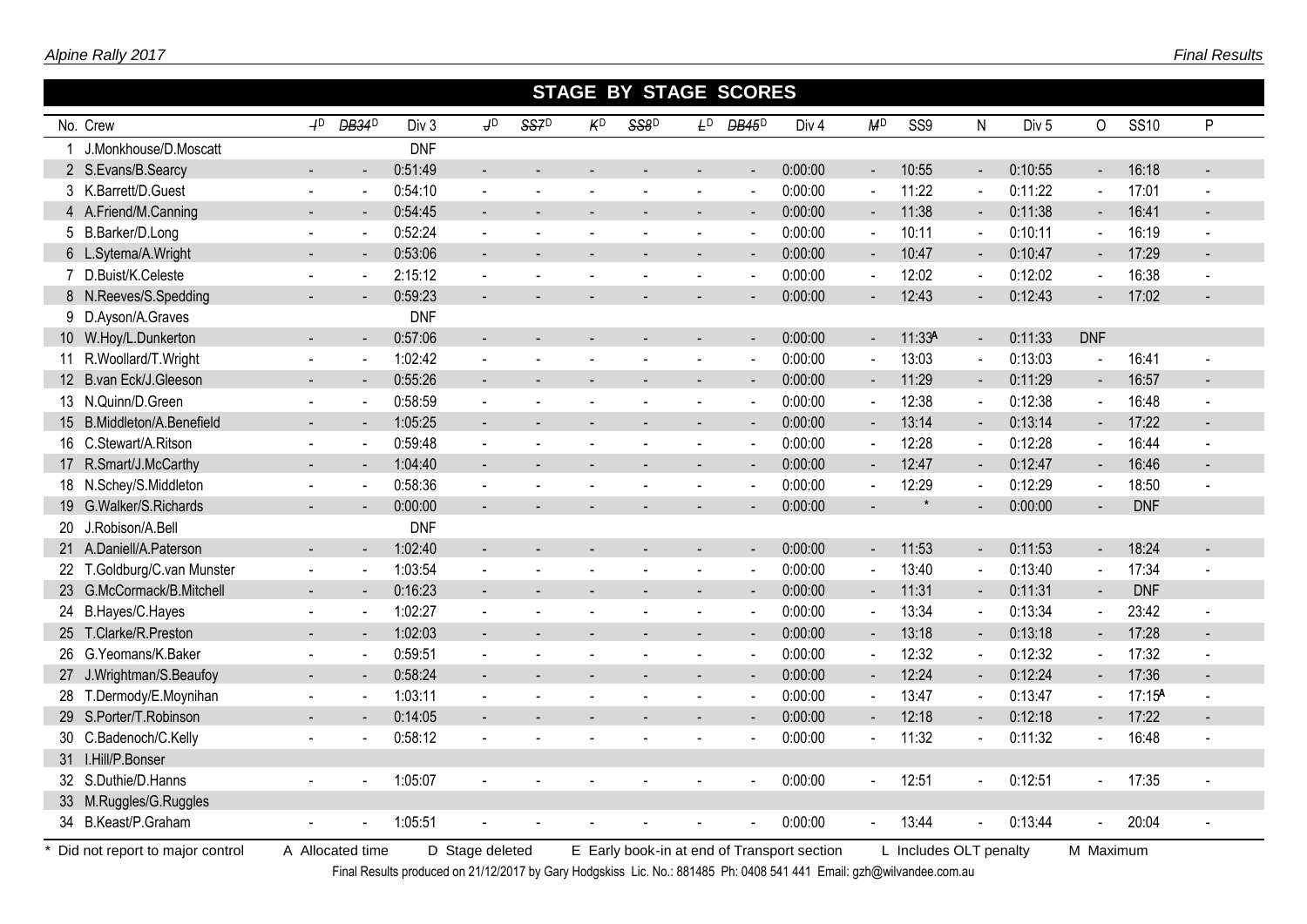|                            |                          |                          |            |                           |                |                | <b>STAGE BY STAGE SCORES</b> |                |                          |                  |                          |          |                             |                  |                          |             |                          |
|----------------------------|--------------------------|--------------------------|------------|---------------------------|----------------|----------------|------------------------------|----------------|--------------------------|------------------|--------------------------|----------|-----------------------------|------------------|--------------------------|-------------|--------------------------|
| No. Crew                   | $+^{D}$                  | <b>DB34</b> <sup>D</sup> | Div 3      | $\mathsf{J}^{\mathsf{D}}$ | SS7D           | K <sup>D</sup> | SS8D                         | $F_D$          | <b>DB45</b> <sup>D</sup> | Div <sub>4</sub> | M <sup>D</sup>           | SS9      | N                           | Div <sub>5</sub> | $\circ$                  | <b>SS10</b> | P                        |
| 35 D.Snooks/M.Foreshew     |                          |                          |            |                           |                |                |                              |                |                          |                  |                          |          |                             |                  |                          |             |                          |
| 36 L.Peterson/D.Willson    |                          |                          | <b>DNF</b> |                           |                |                |                              |                |                          |                  |                          |          |                             |                  |                          |             |                          |
| 37 N.Cuthbert/S.Evans      |                          |                          | <b>DNF</b> |                           |                |                |                              |                |                          |                  |                          |          |                             |                  |                          |             |                          |
| 38 P.O'Keeffe/J.Browne     |                          | $\overline{\phantom{a}}$ | 0:00:00    | $\blacksquare$            |                |                |                              |                | $\blacksquare$           | 0:00:00          | $\overline{a}$           | $^\star$ | $\mathbf{u}$                | 0:00:00          | $\overline{\phantom{a}}$ | 17:54       | $\blacksquare$           |
| 39 M.Valantine/T.Valantine |                          |                          | 1:01:39    |                           |                |                |                              |                |                          | 0:00:00          | $\overline{\phantom{a}}$ | 12:50    | $\blacksquare$              | 0:12:50          | $\overline{\phantom{a}}$ | 18:46       |                          |
| 40 F.Horobin/C.Elliott     | $\blacksquare$           | $\sim$                   | 1:02:24    | $\blacksquare$            | $\sim$         | $\sim$         | $\sim$                       | $\sim$         | $\blacksquare$           | 0:00:00          | $\sim$                   | 13:19    | $\sim$                      | 0:13:19          | $\blacksquare$           | 17:05       | $\sim$                   |
| 41 B.Garland/S.Green       |                          | $\sim$                   | 1:05:39    | $\blacksquare$            |                |                |                              |                | $\blacksquare$           | 0:00:00          | ۰                        | 13:14    | $\sim$                      | 0:13:14          | $\overline{\phantom{a}}$ | 18:31       |                          |
| 42 W.Mason/D.Reed          | $\sim$                   | $\sim$                   | 0:00:00    | $\sim$                    |                |                |                              |                | $\blacksquare$           | 0:00:00          | $\sim$                   | 14:04    | $\sim$                      | 0:14:04          | $\blacksquare$           | 17:57       | $\overline{\phantom{a}}$ |
| 44 M.Pickering/D.Boddy     |                          |                          | 1:06:39    |                           |                |                |                              |                |                          | 0:00:00          | $\blacksquare$           | 13:22    |                             | 0:13:22          | $\blacksquare$           | 19:17       |                          |
| 45 T.Quinn/K.Catford       | $\sim$                   | <b>DNF</b>               | <b>DNF</b> |                           |                |                |                              |                |                          |                  |                          |          |                             |                  |                          |             |                          |
| 46 E.Mulligan/A.Topliff    |                          |                          |            |                           |                |                |                              |                |                          |                  |                          |          |                             |                  |                          |             |                          |
| 47 J.Macfarlane/K.Harding  |                          | $\blacksquare$           | 0:00:00    |                           |                |                |                              |                |                          | 0:00:00          | $\blacksquare$           | 14:04    | $\blacksquare$              | 0:14:04          | $\overline{\phantom{a}}$ | 18:39       |                          |
| 48 M.Harding/J.Thornburn   |                          |                          |            |                           |                |                |                              |                |                          |                  |                          |          |                             |                  |                          |             |                          |
| 49 T.Sullivan/D.Saltmarsh  |                          | $\sim$                   | 0:00:00    |                           |                |                |                              |                | $\blacksquare$           | 0:00:00          |                          | $^\star$ | $\mathcal{L}^{\mathcal{A}}$ | 0:00:00          | $\omega$                 | 18:38       |                          |
| 50 T.Reed/L.Reed           |                          |                          | 1:06:51    |                           |                |                |                              |                |                          | 0:00:00          |                          | 14:13    |                             | 0:14:13          | $\blacksquare$           | 18:59       |                          |
| 51 P.Eccles/S.Eccles       |                          |                          |            |                           |                |                |                              |                |                          |                  |                          |          |                             |                  |                          |             |                          |
| 52 M.Povey/B.Dearman       |                          |                          | 1:23:43    |                           |                |                |                              |                |                          | 0:00:00          | $\blacksquare$           | 14:14    | $\blacksquare$              | 0:14:14          | $\blacksquare$           | 18:46       |                          |
| 53 D.Officer/K.Officer     |                          |                          | 1:05:36    |                           |                |                |                              |                |                          | 0:00:00          | $\blacksquare$           | 13:15    |                             | 0:13:15          | $\blacksquare$           | 19:02       |                          |
| 54 M.Sawyer/A.Sawyer       | $\blacksquare$           |                          | 1:05:22    | $\blacksquare$            |                |                |                              | $\blacksquare$ | $\blacksquare$           | 0:00:00          | $\blacksquare$           | 13:17    | $\blacksquare$              | 0:13:17          | $\blacksquare$           | 17:49       |                          |
| 55 B.Lowe/H.Pearl-Lowe     |                          | $\sim$                   | 1:07:12    | $\blacksquare$            |                |                |                              |                |                          | 0:00:00          | $\blacksquare$           | 13:57    |                             | 0:13:57          | <b>DNF</b>               |             |                          |
| 56 C.Jarvie/A.O'Halloran   |                          |                          |            |                           |                |                |                              |                |                          |                  |                          |          |                             |                  |                          |             |                          |
| 58 S.Marron/D.Gallacher    | $\sim$                   | $\overline{a}$           | 2:31:53    | $\overline{\phantom{a}}$  |                |                |                              |                | $\overline{a}$           | 0:00:00          | $\overline{a}$           | 12:59    | $\sim$                      | 0:12:59          | <b>DNF</b>               |             |                          |
| 59 I.Reddiex/M.Mitchell    | $\overline{\phantom{a}}$ | $\sim$                   | 1:04:16    | $\blacksquare$            |                |                |                              |                | $\blacksquare$           | 0:00:00          | $\blacksquare$           | 13:21    | $\sim$                      | 0:13:21          | $\blacksquare$           | 17:52       |                          |
| 60 P.Kerr/J.Cole           |                          | $\blacksquare$           | 1:06:32    | $\blacksquare$            |                |                |                              |                | $\blacksquare$           | 0:00:00          | $\blacksquare$           | 13:05    | $\sim$                      | 0:13:05          | $\blacksquare$           | 17:37       | $\blacksquare$           |
| 61 J.Keen/R.Priest         |                          | $\blacksquare$           | 0:08:00    | $\blacksquare$            |                |                |                              |                | $\blacksquare$           | 0:00:00          | $\blacksquare$           | 13:48    | $\sim$                      | 0:13:48          | $\blacksquare$           | 20:04       |                          |
| 62 K.Millard/A.Bowering    | $\sim$                   | $\sim$                   | 1:06:41    | $\sim$                    |                |                |                              |                | $\blacksquare$           | 0:00:00          | $\sim$                   | 13:42    | $\sim$                      | 0:13:42          | $\sim$                   | 17:46       | $\sim$                   |
| 63 S.Lawless/D.O'Connor    |                          | $\blacksquare$           | 1:06:03    | $\overline{\phantom{a}}$  |                |                |                              |                | $\blacksquare$           | 0:00:00          | $\blacksquare$           | 13:48    | $\sim$                      | 0:13:48          | $\blacksquare$           | 18:04       | $\blacksquare$           |
| 64 S.Alker/K.Heimsohn      | $\sim$                   | $\blacksquare$           | 1:03:08    | $\mathbf{r}$              | $\blacksquare$ |                | $\sim$                       | $\blacksquare$ | $\mathbf{r}$             | 0:00:00          | $\blacksquare$           | 13:14    | $\sim$                      | 0:13:14          | $\omega$                 | 18:16       | $\sim$                   |
| 65 J.Sims/K.Moore          |                          | $\blacksquare$           | 1:06:24    | $\blacksquare$            |                |                |                              |                | $\overline{\phantom{a}}$ | 0:00:00          | $\overline{\phantom{a}}$ | 13:26    | $\blacksquare$              | 0:13:26          | $\overline{\phantom{a}}$ | 18:04       |                          |
| 66 A.Peart/K.O'Halloran    | $\sim$                   | $\sim$                   | 1:09:00    | $\sim$                    |                |                |                              |                | $\blacksquare$           | 0:00:00          | $\sim$                   | 14:35    | $\blacksquare$              | 0:14:35          | $\blacksquare$           | 19:10       |                          |
| 67 M.Travers/J.Edwards     |                          |                          | 1:08:17    | $\blacksquare$            |                |                |                              |                |                          | 0:00:00          | $\blacksquare$           | 12:38    | $\sim$                      | 0:12:38          | $\blacksquare$           | 17:12       |                          |
| 68 J.Wald/K.Begelhole      |                          |                          | 1:06:46    |                           |                |                |                              |                |                          | 0:00:00          | $\blacksquare$           | 13:32    |                             | 0:13:32          | $\blacksquare$           | 17:57       |                          |
| 69 S.Anderson/M.Stratte    |                          |                          | 3:28:24    |                           |                |                |                              |                |                          | 0:00:00          |                          | 13:46    |                             | 0:13:46          |                          | 18:21       |                          |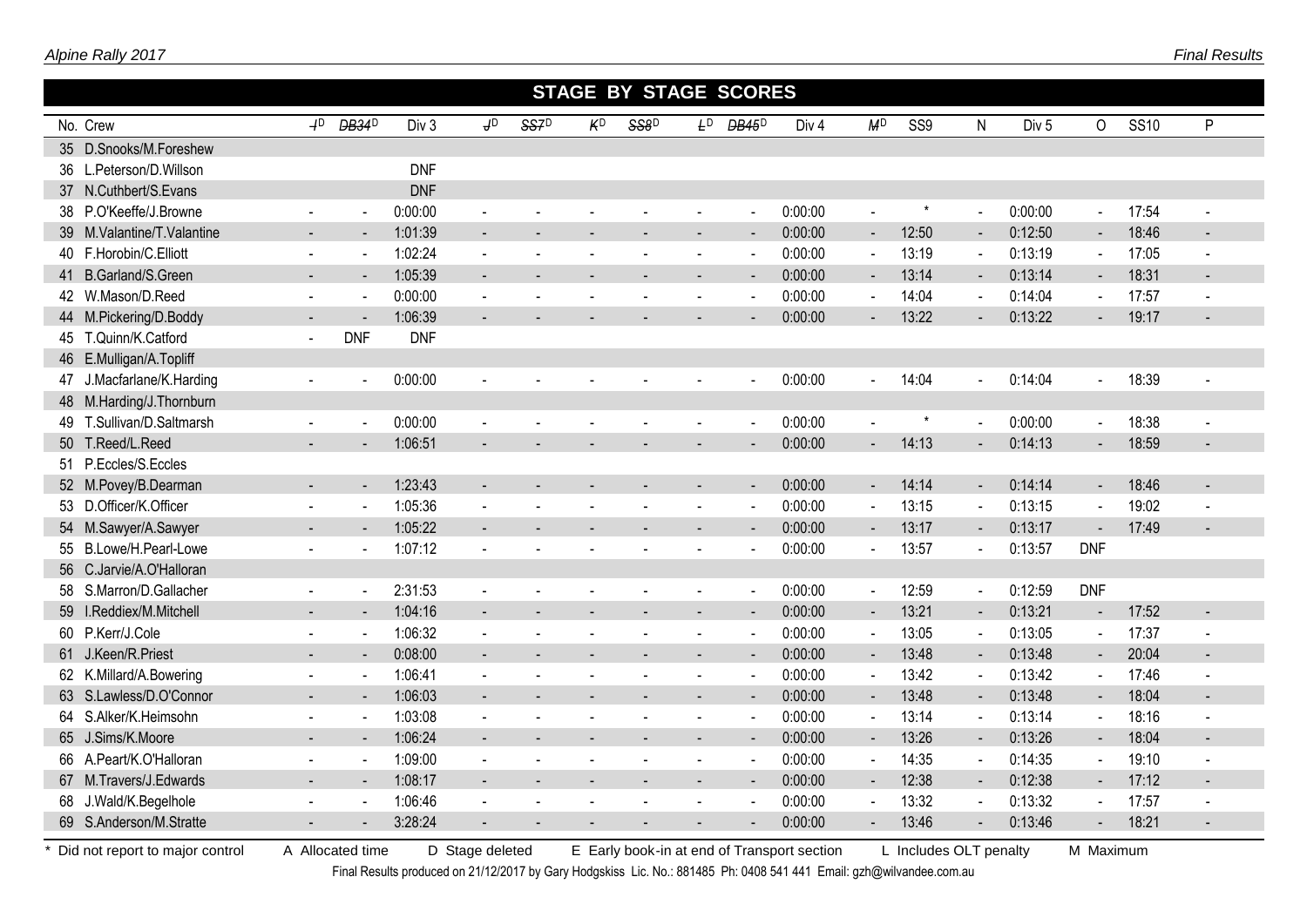|    |                           |                          |                          |         |                              |      |    | STAGE BY STAGE SCORES |                |                          |                  |                          |                 |                          |                  |                          |             |                          |
|----|---------------------------|--------------------------|--------------------------|---------|------------------------------|------|----|-----------------------|----------------|--------------------------|------------------|--------------------------|-----------------|--------------------------|------------------|--------------------------|-------------|--------------------------|
|    | No. Crew                  | $+^{D}$                  | <b>DB34</b> <sup>D</sup> | Div 3   | J <sub>D</sub>               | SS7D | KD | SS8D                  | £Р             | <b>DB45</b> <sup>D</sup> | Div <sub>4</sub> | M <sup>D</sup>           | SS <sub>9</sub> | N                        | Div <sub>5</sub> | 0                        | <b>SS10</b> | P                        |
|    | 70 M.Byron/R.Waterhouse   |                          |                          | 1:06:49 | $\blacksquare$               |      |    |                       |                | $\blacksquare$           | 0:00:00          | $\blacksquare$           | 13:17           | $\blacksquare$           | 0:13:17          | $\blacksquare$           | 18:32       |                          |
|    | 71 E.Bollard/S.McLauchlan |                          |                          | 1:07:05 | ÷.                           |      |    |                       |                |                          | 0:00:00          | $\blacksquare$           | 13:56           |                          | 0:13:56          | $\blacksquare$           | 18:58       |                          |
|    | 72 S.Harmer/N.Anyan       |                          |                          | 1:08:03 |                              |      |    |                       |                |                          | 0:00:00          | $\blacksquare$           | 12:47           |                          | 0:12:47          | $\blacksquare$           | <b>DNF</b>  |                          |
|    | 73 P.Houghton/J.Bylhouwer |                          |                          | 1:07:01 |                              |      |    |                       |                |                          | 0:00:00          |                          | 13:48           |                          | 0:13:48          |                          | 18:25       |                          |
|    | 74 P.Thomas/K.Radnell     |                          |                          |         |                              |      |    |                       |                |                          |                  |                          |                 |                          |                  |                          |             |                          |
|    | 75 B.Newton/R.Price       | $\sim$                   | $\sim$                   | 1:03:57 | $\blacksquare$               |      |    |                       |                | $\blacksquare$           | 0:00:00          | $\sim$                   | 13:19           | $\sim$                   | 0:13:19          | $\sim$                   | 17:43       | $\blacksquare$           |
|    | 76 M.Bramble/M.Bannon     | $\blacksquare$           |                          | 1:05:45 | $\blacksquare$               |      |    |                       |                |                          | 0:00:00          | $\blacksquare$           | 12:03           | $\blacksquare$           | 0:12:03          | $\blacksquare$           | 18:25       |                          |
|    | 77 T.Trewern/D.Trewern    |                          |                          | 1:08:35 | $\qquad \qquad \blacksquare$ |      |    |                       |                |                          | 0:00:00          | $\blacksquare$           | 14:01           | $\blacksquare$           | 0:14:01          | $\blacksquare$           | 20:39       | $\blacksquare$           |
|    | 78 P.Boyd/D.Gray          |                          |                          | 1:08:42 | $\blacksquare$               |      |    |                       |                |                          | 0:00:00          | $\blacksquare$           | 13:51           | $\sim$                   | 0:13:51          | $\blacksquare$           | 19:54       | $\blacksquare$           |
|    | 80 J.Wright/J.Huggins     |                          |                          | 1:04:05 | $\overline{\phantom{a}}$     |      |    |                       |                |                          | 0:00:00          | $\blacksquare$           | 12:46           | $\overline{\phantom{a}}$ | 0:12:46          | $\blacksquare$           | 17:59       | $\blacksquare$           |
|    | 81 D.White/D.Smith        |                          |                          | 1:03:26 | $\sim$                       |      |    |                       |                |                          | 0:00:00          | $\sim$                   | 13:41           | $\sim$                   | 0:13:41          | $\sim$                   | 17:57       |                          |
|    | 82 K.Harper/L.Harper      |                          |                          | 0:16:14 | $\overline{a}$               |      |    |                       |                |                          | 0:00:00          | $\sim$                   | 13:11           | $\sim$                   | 0:13:11          | $\blacksquare$           | 19:11       | $\overline{a}$           |
|    | 83 A.Pierce/T.Rogers      | $\blacksquare$           |                          | 1:07:58 | $\blacksquare$               |      |    |                       |                |                          | 0:00:00          | $\blacksquare$           | 13:23           | $\blacksquare$           | 0:13:23          | $\blacksquare$           | 18:24       | $\blacksquare$           |
|    | 84 B.Ross/J.Hague         | $\blacksquare$           |                          | 1:07:23 | $\overline{\phantom{a}}$     |      |    |                       | $\blacksquare$ |                          | 0:00:00          | $\blacksquare$           | 14:37           | $\blacksquare$           | 0:14:37          | $\blacksquare$           | 18:18       | $\overline{\phantom{a}}$ |
|    | 85 I.Curry/S.Curry        |                          |                          | 1:08:48 | $\sim$                       |      |    |                       |                |                          | 0:00:00          | $\blacksquare$           | 14:03           | $\blacksquare$           | 0:14:03          | $\blacksquare$           | 19:21       |                          |
|    | 87 D.McKenzie/T.Brain     |                          |                          | 0:00:00 | $\blacksquare$               |      |    |                       |                |                          | 0:00:00          | $\blacksquare$           | 15:00M          | $\blacksquare$           | 0:15:00          | $\blacksquare$           | 19:41       |                          |
| 88 | A.Kovacevic/K.Cotter      |                          |                          | 1:06:48 | $\sim$                       |      |    |                       |                |                          | 0:00:00          | $\blacksquare$           | 13:39           |                          | 0:13:39          | $\sim$                   | 19:48       |                          |
|    | 89 G.Hale/J.Pollock       |                          |                          | 1:08:00 | $\blacksquare$               |      |    |                       |                |                          | 0:00:00          |                          | 14:20           | ۰                        | 0:14:20          | $\sim$                   | 19:30       |                          |
|    | 90 T.Huggins/S.Huggins    |                          |                          | 0:00:00 | $\sim$                       |      |    |                       |                |                          | 0:00:00          |                          | 14:19           |                          | 0:14:19          | $\blacksquare$           | 20:14       |                          |
|    | 91 K.Lawrence/N.Long      |                          |                          | 0:17:06 | $\blacksquare$               |      |    |                       |                |                          | 0:00:00          |                          |                 | $\blacksquare$           | 0:00:00          | $\blacksquare$           | 31:05LM     | $\star$                  |
|    | 92 B.Watson/G.Bashford    |                          |                          | 0:00:00 | $\sim$                       |      |    |                       |                |                          | 0:00:00          |                          | $\star$         |                          | 0:00:00          | $\sim$                   | 20:52       | $2:00^{E}$               |
|    | 93 C.Wallace/J.Gillingham |                          |                          | 1:08:06 | $\blacksquare$               |      |    |                       |                |                          | 0:00:00          | $\overline{\phantom{a}}$ | 14:17           |                          | 0:14:17          | <b>DNF</b>               |             |                          |
|    | 94 J.Perkins/T.Brennan    | $\overline{\phantom{a}}$ |                          | 1:08:51 | $\blacksquare$               |      |    |                       |                |                          | 0:00:00          | $\blacksquare$           | 14:11           | $\overline{a}$           | 0:14:11          | $\blacksquare$           | 20:16       | $\blacksquare$           |
|    | 95 S.Taylor/E.Yates       |                          |                          | 1:09:00 | $\overline{\phantom{a}}$     |      |    |                       |                |                          | 0:00:00          | $\blacksquare$           | 15:00M          | $\overline{\phantom{a}}$ | 0:15:00          | $\overline{\phantom{a}}$ | 21:27       | $\blacksquare$           |
|    | 96 L.Adams/C.Aggenbach    |                          |                          | 1:05:30 | $\blacksquare$               |      |    |                       |                |                          | 0:00:00          | $\blacksquare$           | 13:18           |                          | 0:13:18          | $\blacksquare$           | 18:08       | $\sim$                   |
|    | 97 T.Jordan/R.Davidson    |                          |                          | 1:09:00 |                              |      |    |                       |                |                          | 0:00:00          | $\blacksquare$           | 13:23           |                          | 0:13:23          | $\blacksquare$           | 18:41       | 9:00                     |
|    | 98 C.Haysman/J.Boorman    |                          |                          |         |                              |      |    |                       |                |                          |                  |                          |                 |                          |                  |                          |             |                          |
|    | 99 B.Catt/B.Thomas        |                          |                          | 1:09:00 | $\overline{\phantom{0}}$     |      |    |                       |                |                          | 0:00:00          | $\overline{\phantom{a}}$ | 15:00M          | $\blacksquare$           | 0:15:00          | $\blacksquare$           | 21:20       |                          |
|    | 100 R.Carter/R.Farrell    |                          |                          |         |                              |      |    |                       |                |                          |                  |                          |                 |                          |                  |                          |             |                          |
|    | 101 A.Artamonov/G.Bonch   |                          |                          | 1:09:00 | $\blacksquare$               |      |    |                       |                |                          | 0:00:00          | $\overline{\phantom{a}}$ | 15:00M          | $\blacksquare$           | 0:15:00          | $\blacksquare$           | 19:32       |                          |
|    | 102 R.Stapleton/P.Ellis   |                          |                          | 1:08:41 | $\blacksquare$               |      |    |                       |                |                          | 0:00:00          | $\sim$                   | 14:15           | $\blacksquare$           | 0:14:15          | $\blacksquare$           | 18:57       |                          |
|    | 103 D.Lawrance/D.Davison  |                          |                          | 1:07:44 |                              |      |    |                       |                |                          | 0:00:00          |                          | 14:18           |                          | 0:14:18          |                          | 18:32       |                          |
|    | 104 A.Murdoch/K.North     |                          |                          | 1:06:46 |                              |      |    |                       |                |                          | 0:00:00          |                          | 13:18           |                          | 0:13:18          |                          | 18:54       |                          |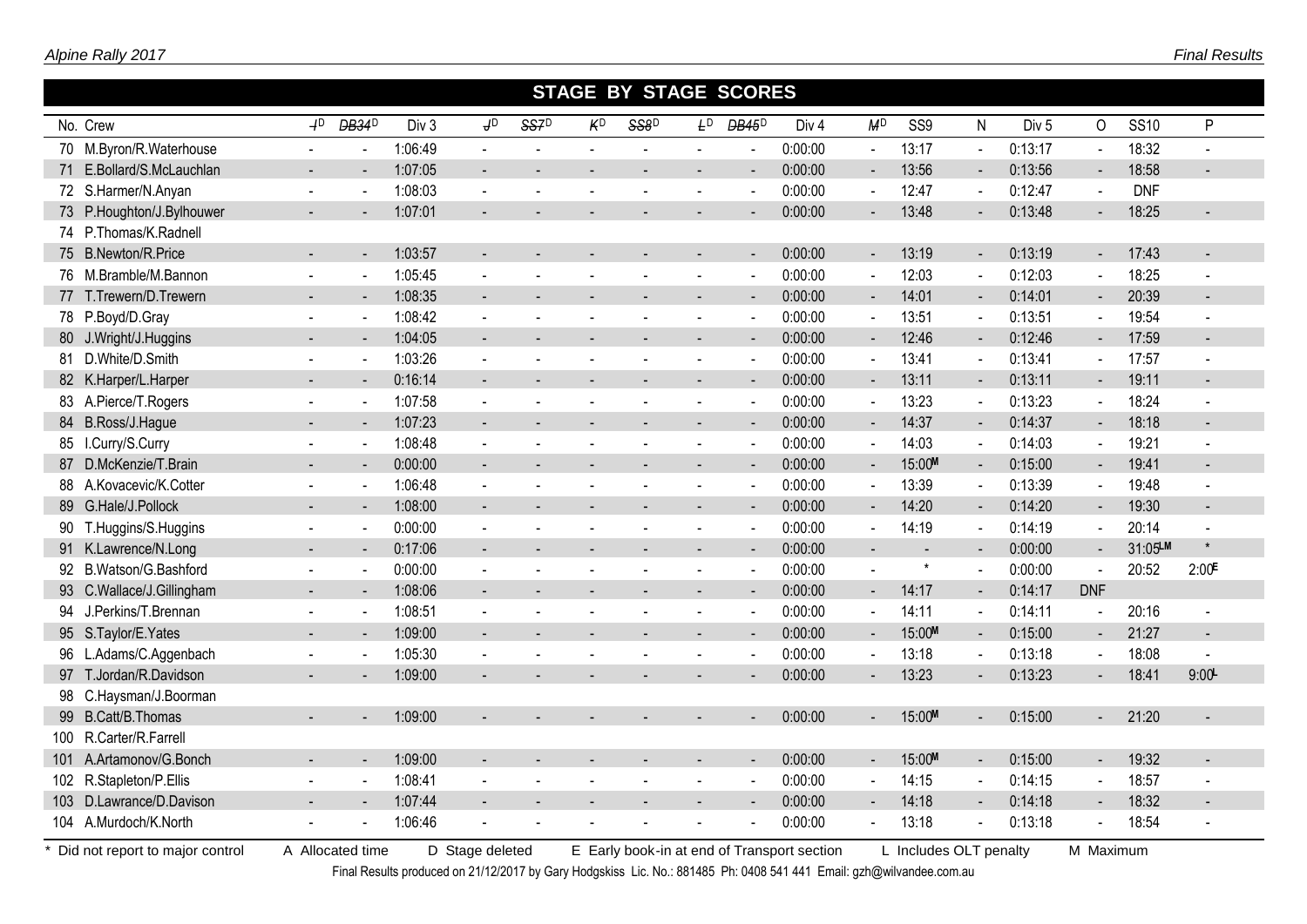|     |                               |                          |                          |         |                          |      |    | <b>STAGE BY STAGE SCORES</b> |       |                          |                  |                |                 |                          |                  |                   |             |                          |  |
|-----|-------------------------------|--------------------------|--------------------------|---------|--------------------------|------|----|------------------------------|-------|--------------------------|------------------|----------------|-----------------|--------------------------|------------------|-------------------|-------------|--------------------------|--|
|     | No. Crew                      | $+^{D}$                  | <b>DB34</b> <sup>D</sup> | Div 3   | J <sub>D</sub>           | SS7D | KD | SS8 <sup>D</sup>             | $F_D$ | <b>DB45</b> <sup>D</sup> | Div <sub>4</sub> | M <sup>D</sup> | SS <sub>9</sub> | N                        | Div <sub>5</sub> | 0                 | <b>SS10</b> | P                        |  |
|     | 105 H.Harmer/M.Gray           |                          | $\blacksquare$           | 0:17:17 |                          |      |    |                              |       | $\blacksquare$           | 0:00:00          | ÷.             |                 |                          | 0:00:00          | $\sim$            | 19:06       |                          |  |
|     | 106 B. Hamilton/B. Ward       |                          |                          | 1:09:00 |                          |      |    |                              |       |                          | 0:00:00          | $\sim$         | 13:04           |                          | 0:13:04          | $\blacksquare$    | 18:38       |                          |  |
|     | 107 J.Lee/T.Smith             |                          |                          |         |                          |      |    |                              |       |                          |                  |                |                 |                          |                  |                   |             |                          |  |
|     | 108 M.Trucano/H.Thaw          | $\blacksquare$           | $\blacksquare$           | 1:09:00 |                          |      |    |                              |       | $\blacksquare$           | 0:00:00          | $\sim$         | 14:53           | $\sim$                   | 0:14:53          | $\blacksquare$    | <b>DNF</b>  |                          |  |
|     | 109 M.Rogers/D.Hedwards       | $\blacksquare$           | $\blacksquare$           | 1:08:22 |                          |      |    |                              |       | $\overline{\phantom{a}}$ | 0:00:00          | $\blacksquare$ | 14:46           | $\overline{\phantom{a}}$ | 0:14:46          | $\blacksquare$    | 18:33       | $\blacksquare$           |  |
|     | 110 G.Carruthers/S.Carruthers |                          | $\blacksquare$           | 1:09:00 |                          |      |    |                              |       | $\overline{\phantom{a}}$ | 0:00:00          | $\sim$         | 15:00M          | $\blacksquare$           | 0:15:00          | $\sim$            | 20:39       | $\overline{\phantom{a}}$ |  |
|     | 111 T.Reynolds/L.Reynolds     | $\blacksquare$           | $\overline{\phantom{a}}$ | 1:09:00 |                          |      |    |                              |       | $\blacksquare$           | 0:00:00          | $\sim$         | 14:56           | $\blacksquare$           | 0:14:56          | $\sim$            | 20:53       | $\overline{\phantom{a}}$ |  |
|     | 112 N.Rossi/M.Forbes          | $\blacksquare$           | $\blacksquare$           | 1:09:00 | $\blacksquare$           |      |    |                              |       | $\overline{\phantom{a}}$ | 0:00:00          | $\sim$         | 15:00M          |                          | 0:15:00          | $\sim$            | 20:06       | $\overline{\phantom{a}}$ |  |
|     | 113 D.Wythe/D.Parkinson       |                          | $\overline{\phantom{a}}$ | 1:07:34 |                          |      |    |                              |       | $\blacksquare$           | 0:00:00          | $\sim$         | 13:42           |                          | 0:13:42          | $\sim$            | 18:03       | $\blacksquare$           |  |
|     | 114 N.Testa/N.Walters         | $\blacksquare$           | $\blacksquare$           | 1:09:00 |                          |      |    |                              |       | $\blacksquare$           | 0:00:00          | $\sim$         | 15:00M          |                          | 0:15:00          | $\sim$            | 20:51       | $\blacksquare$           |  |
|     | 115 N.Senior/A.Buerckner      | $\blacksquare$           | $\blacksquare$           | 1:08:24 | $\blacksquare$           |      |    |                              |       | $\overline{\phantom{a}}$ | 0:00:00          | $\sim$         | <b>DNF</b>      |                          | <b>DNF</b>       |                   |             |                          |  |
|     | 116 M.Ward/J.Fraser           |                          | $\blacksquare$           | 1:16:09 |                          |      |    |                              |       |                          | 0:00:00          | $\sim$         | 14:48           |                          | 0:14:48          | $\sim$            | 19:41       | <b>DNF</b>               |  |
|     | 117 R.Cranston/R.Opie         | $\overline{\phantom{a}}$ | $\overline{\phantom{a}}$ | 1:09:00 |                          |      |    |                              |       | $\overline{\phantom{a}}$ | 0:00:00          | $\blacksquare$ | 15:00M          | $\overline{\phantom{a}}$ | 0:15:00          | $\sim$            | 22:07       | $\overline{\phantom{a}}$ |  |
|     | 118 B.Canny/T.Shepherd        | $\blacksquare$           | $\blacksquare$           | 1:09:00 | $\blacksquare$           |      |    |                              |       | $\overline{\phantom{a}}$ | 0:00:00          | $\sim$         | 15:00M          | $\overline{\phantom{a}}$ | 0:15:00          | $\sim$            | 20:28       | $\overline{\phantom{a}}$ |  |
|     | 119 G.Howard/M.Loxton         |                          | $\blacksquare$           | 1:09:00 |                          |      |    |                              |       | $\blacksquare$           | 0:00:00          | $\sim$         | 15:00M          | $\blacksquare$           | 0:15:00          | $\sim$            | 21:00       |                          |  |
|     | 120 M.Holloway/R.Wilson       | $\blacksquare$           | $\blacksquare$           | 1:09:00 |                          |      |    |                              |       | $\overline{\phantom{a}}$ | 0:00:00          | $\blacksquare$ | 15:00M          |                          | 0:15:00          | 2:00 <sup>E</sup> | 23:49       |                          |  |
|     | 121 P.Lahiff/A.Lahiff         | $\blacksquare$           | $\blacksquare$           | 1:07:19 |                          |      |    |                              |       | $\overline{\phantom{a}}$ | 0:00:00          | $\sim$         | 13:25           | $\overline{\phantom{a}}$ | 0:13:25          | $\sim$            | 18:38       | $\sim$                   |  |
|     | 122 D.Lake/J.Lake             |                          | $\blacksquare$           | 1:08:48 |                          |      |    |                              |       |                          | 0:00:00          |                | 14:16           |                          | 0:14:16          | $\blacksquare$    | 20:31       | $\overline{\phantom{a}}$ |  |
|     | 123 J.Ellis/A.Sietsma         |                          | $\overline{\phantom{a}}$ | 1:09:00 |                          |      |    |                              |       |                          | 0:00:00          | $\sim$         | 15:00M          | $\overline{\phantom{a}}$ | 0:15:00          | $\blacksquare$    | 24:01       |                          |  |
|     | 124 P.Thompson/K.Hind         | $\overline{\phantom{0}}$ | $\blacksquare$           | 1:09:00 | $\blacksquare$           |      |    |                              |       | $\overline{\phantom{a}}$ | 0:00:00          | $\sim$         | 15:00M          |                          | 0:15:00          | $\blacksquare$    | 19:07A      |                          |  |
|     | 125 P.McKinnon/C.Ellis        |                          | $\blacksquare$           | 1:09:00 |                          |      |    |                              |       | $\blacksquare$           | 0:00:00          | $\blacksquare$ | 15:00M          | $\blacksquare$           | 0:15:00          | <b>DNF</b>        |             |                          |  |
| 126 | P.Morrison/S.Wasson           | $\blacksquare$           | $\blacksquare$           | 1:09:00 |                          |      |    |                              |       | $\overline{\phantom{a}}$ | 0:00:00          | $\blacksquare$ | $^{\star}$      |                          | 0:00:00          | $\sim$            | 20:28       | $\overline{\phantom{a}}$ |  |
|     | 127 S.Lane/S.Vella            | $\blacksquare$           | $\blacksquare$           | 0:19:00 | $\overline{\phantom{0}}$ |      |    |                              |       | $\overline{\phantom{a}}$ | 0:00:00          | $\sim$         | $\star$         |                          | 0:00:00          | $\sim$            | 25:25       | $\blacksquare$           |  |
|     | 128 K.Day/A.Lawarik           |                          |                          | 1:09:00 |                          |      |    |                              |       |                          | 0:00:00          |                | 15:00M          |                          | 0:15:00          |                   | 21:21       |                          |  |
|     | 129 B.Seehusen/C.Langley      |                          |                          | 1:09:00 |                          |      |    |                              |       |                          | 0:00:00          |                | 15:00M          |                          | 0:15:00          | $2:00^{\text{E}}$ | 20:33       |                          |  |

M.Thompson/N.Vardos - - 1:06:09 - - - - - - 0:00:00 - 13:23 - 0:13:23 - 18:35 -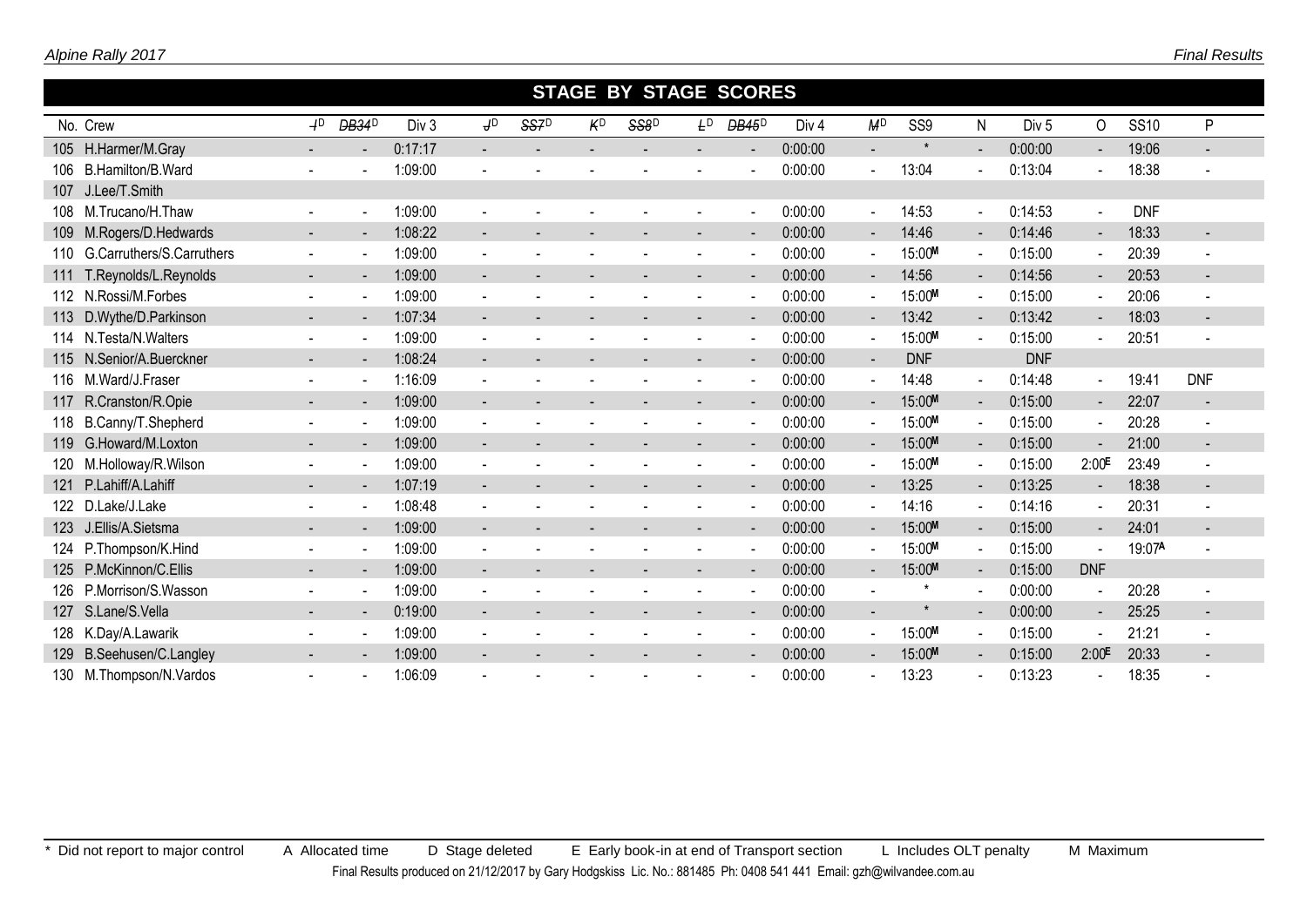|                             |             |                              |             |                          |                          | <b>STAGE BY STAGE SCORES</b> |                          |             |                          |             |                          |            |              |  |
|-----------------------------|-------------|------------------------------|-------------|--------------------------|--------------------------|------------------------------|--------------------------|-------------|--------------------------|-------------|--------------------------|------------|--------------|--|
| No. Crew                    | <b>SS11</b> | Q                            | <b>SS12</b> | $\mathsf{R}$             | DB67                     | Div <sub>6</sub>             | S                        | <b>SS13</b> | T                        | <b>SS14</b> | U                        | Div 7      | <b>TOTAL</b> |  |
| J.Monkhouse/D.Moscatt       |             |                              |             |                          |                          |                              |                          |             |                          |             |                          |            | <b>DNF</b>   |  |
| 2 S.Evans/B.Searcy          | 21:00       | $\blacksquare$               | 0:49        | $\blacksquare$           | $\blacksquare$           | 0:38:07                      | $\blacksquare$           | 17:59       | $\blacksquare$           | 5:21        | $\blacksquare$           | 0:23:20    | 2:50:22      |  |
| 3 K.Barrett/D.Guest         | 21:37       | $\blacksquare$               | 0:50        | $\blacksquare$           | $\sim$                   | 0:39:28                      | $\sim$                   | 18:22       | $\sim$                   | 5:30        | $\blacksquare$           | 0:23:52    | 2:55:20      |  |
| 4 A.Friend/M.Canning        | 21:20       | $\blacksquare$               | 0:50        | $\blacksquare$           | $\blacksquare$           | 0:38:51                      | $\sim$                   | 18:24       | $\blacksquare$           | 5:47        | $\blacksquare$           | 0:24:11    | 2:57:50      |  |
| 5 B.Barker/D.Long           | 21:00       | $\sim$                       | 0:54        | $\sim$                   | $\blacksquare$           | 0:38:13                      | $\blacksquare$           | 17:37       | $\blacksquare$           | 5:18        | $\tilde{\phantom{a}}$    | 0:22:55    | 2:48:34      |  |
| 6 L.Sytema/A.Wright         | 21:41       | $\blacksquare$               | 0:47        | $\sim$                   | $\sim$                   | 0:39:57                      | $\sim$                   | 18:46       | $\blacksquare$           | 5:25        | $\blacksquare$           | 0:24:11    | 2:53:45      |  |
| 7 D.Buist/K.Celeste         | 21:36       | $\blacksquare$               | 0:48        | $\overline{\phantom{a}}$ |                          | 0:39:02                      |                          | 18:22       |                          | 5:23        |                          | 0:23:45    | 4:16:20      |  |
| 8 N.Reeves/S.Spedding       | 22:08       |                              | 1:01        | <b>DNF</b>               |                          | <b>DNF</b>                   |                          |             |                          |             |                          |            | <b>DNF</b>   |  |
| 9 D.Ayson/A.Graves          |             |                              |             |                          |                          |                              |                          |             |                          |             |                          |            | <b>DNF</b>   |  |
| 10 W.Hoy/L.Dunkerton        |             |                              |             |                          |                          | <b>DNF</b>                   |                          |             |                          |             |                          |            | <b>DNF</b>   |  |
| 11 R. Woollard/T. Wright    | 21:40       | $\blacksquare$               | 0:48        | $\blacksquare$           | $\sim$                   | 0:39:09                      | $\sim$                   | 18:59       | $\overline{\phantom{a}}$ | 5:30        | $\tilde{\phantom{a}}$    | 0:24:29    | 3:15:31      |  |
| 12 B.van Eck/J.Gleeson      | 21:39       | $\blacksquare$               | 0:54        | $\blacksquare$           |                          | 0:39:30                      |                          | 19:00       | $\blacksquare$           | 5:43        |                          | 0:24:43    | 3:00:42      |  |
| 13 N.Quinn/D.Green          | 21:54       | $\blacksquare$               | 0:48        | $\sim$                   | $\sim$                   | 0:39:30                      | $\blacksquare$           | 18:26       | $\sim$                   | 5:26        |                          | 0:23:52    | 3:07:57      |  |
| 15 B.Middleton/A.Benefield  | 22:10       | $\blacksquare$               | 0:46        | $\sim$                   | $\overline{\phantom{a}}$ | 0:40:18                      | $\blacksquare$           | 18:55       | $\blacksquare$           | 5:35        | $\blacksquare$           | 0:24:30    | 3:22:59      |  |
| 16 C.Stewart/A.Ritson       | 26:48       | $\overline{\phantom{a}}$     | 0:49        | $\mathbf{r}$             | $\sim$                   | 0:44:21                      | $\sim$                   | <b>DNF</b>  |                          |             |                          | <b>DNF</b> | <b>DNF</b>   |  |
| 17 R.Smart/J.McCarthy       | 21:28       | $\overline{a}$               | 0:48        | $\blacksquare$           |                          | 0:39:02                      | $\sim$                   | 18:17       |                          | 5:29        | $\sim$                   | 0:23:46    | 3:22:50      |  |
| 18 N.Schey/S.Middleton      | 38:14LM     | 1:14                         | 2:21        | 1:14                     | 19:14                    | 1:21:07                      |                          | 23:33       |                          | 6:13        |                          | 0:29:46    | 3:53:07      |  |
| 19 G.Walker/S.Richards      |             |                              |             |                          |                          | <b>DNF</b>                   |                          |             |                          |             |                          |            | <b>DNF</b>   |  |
| 20 J.Robison/A.Bell         |             |                              |             |                          |                          |                              |                          |             |                          |             |                          |            | <b>DNF</b>   |  |
| 21 A.Daniell/A.Paterson     | 21:46       | $\blacksquare$               | 0:53        |                          |                          | 0:41:03                      | $\blacksquare$           | 18:29       | $\sim$                   | 5:25        | $\blacksquare$           | 0:23:54    | 3:12:55      |  |
| 22 T.Goldburg/C.van Munster | 22:42       | ÷,                           | 0:46        | $\blacksquare$           | $\sim$                   | 0:41:02                      | $\blacksquare$           | 19:52       | $\sim$                   | 6:00        | $\blacksquare$           | 0:25:52    | 3:23:46      |  |
| 23 G.McCormack/B.Mitchell   |             |                              |             |                          |                          | <b>DNF</b>                   |                          |             |                          |             |                          |            | <b>DNF</b>   |  |
| 24 B.Hayes/C.Hayes          | 23:28       | $\blacksquare$               | 0:49        |                          |                          | 0:47:59                      | $\blacksquare$           | 20:24       | $\blacksquare$           | 6:06        | $\overline{\phantom{a}}$ | 0:26:30    | 3:27:12      |  |
| 25 T.Clarke/R.Preston       | 22:43       | $\blacksquare$               | 0:49        | $\blacksquare$           | $\blacksquare$           | 0:41:00                      | $\blacksquare$           | 18:54       | $\blacksquare$           | 5:32        | $\blacksquare$           | 0:24:26    | 3:18:39      |  |
| 26 G.Yeomans/K.Baker        | 38:14LM     | $\star$                      | $\star$     | 1:14EL                   | 0:14                     | 0:57:14                      |                          | 19:36       | $\sim$                   | 5:46        |                          | 0:25:22    | 3:28:55      |  |
| 27 J.Wrightman/S.Beaufoy    | 22:17       | $\blacksquare$               | 0:53        | $\sim$                   | $\sim$                   | 0:40:46                      | $\blacksquare$           | 19:25       | $\blacksquare$           | 5:38        | ◆                        | 0:25:03    | 3:07:27      |  |
| 28 T.Dermody/E.Moynihan     | 21:41       | $\blacksquare$               | 0:45        | $\blacksquare$           | $\sim$                   | 0:39:41                      | $\overline{\phantom{a}}$ | 18:51       | 12:00 <sup>E</sup>       | 5:41        |                          | 0:36:32    | 3:24:31      |  |
| 29 S.Porter/T.Robinson      | 22:24       | $\qquad \qquad \blacksquare$ | 0:50        | $\blacksquare$           |                          | 0:40:36                      |                          | 18:40       | $\blacksquare$           | 5:28        |                          | 0:24:08    | 2:19:24      |  |
| 30 C.Badenoch/C.Kelly       | 21:46       | $\sim$                       | 0:56        | $\sim$                   | $\sim$                   | 0:39:30                      | $\blacksquare$           | 18:48       | $\blacksquare$           | 5:27        | $\blacksquare$           | 0:24:15    | 3:05:04      |  |
| 31 I.Hill/P.Bonser          |             |                              |             |                          |                          |                              |                          |             |                          |             |                          |            | <b>DNF</b>   |  |
| 32 S.Duthie/D.Hanns         | 23:06       | $\sim$                       | 0:53        | $\sim$                   |                          | 0:41:34                      | $\blacksquare$           | 19:38       |                          | 5:48        | $\blacksquare$           | 0:25:26    | 3:19:29      |  |
| 33 M.Ruggles/G.Ruggles      |             |                              |             |                          |                          |                              |                          |             |                          |             |                          |            | <b>DNF</b>   |  |
| 34 B.Keast/P.Graham         | 25:25       | $\sim$                       | 0:46        | $\sim$                   |                          | 0:46:15                      | $\blacksquare$           | 21:51       |                          | 6:32        |                          | 0:28:23    | 3:30:38      |  |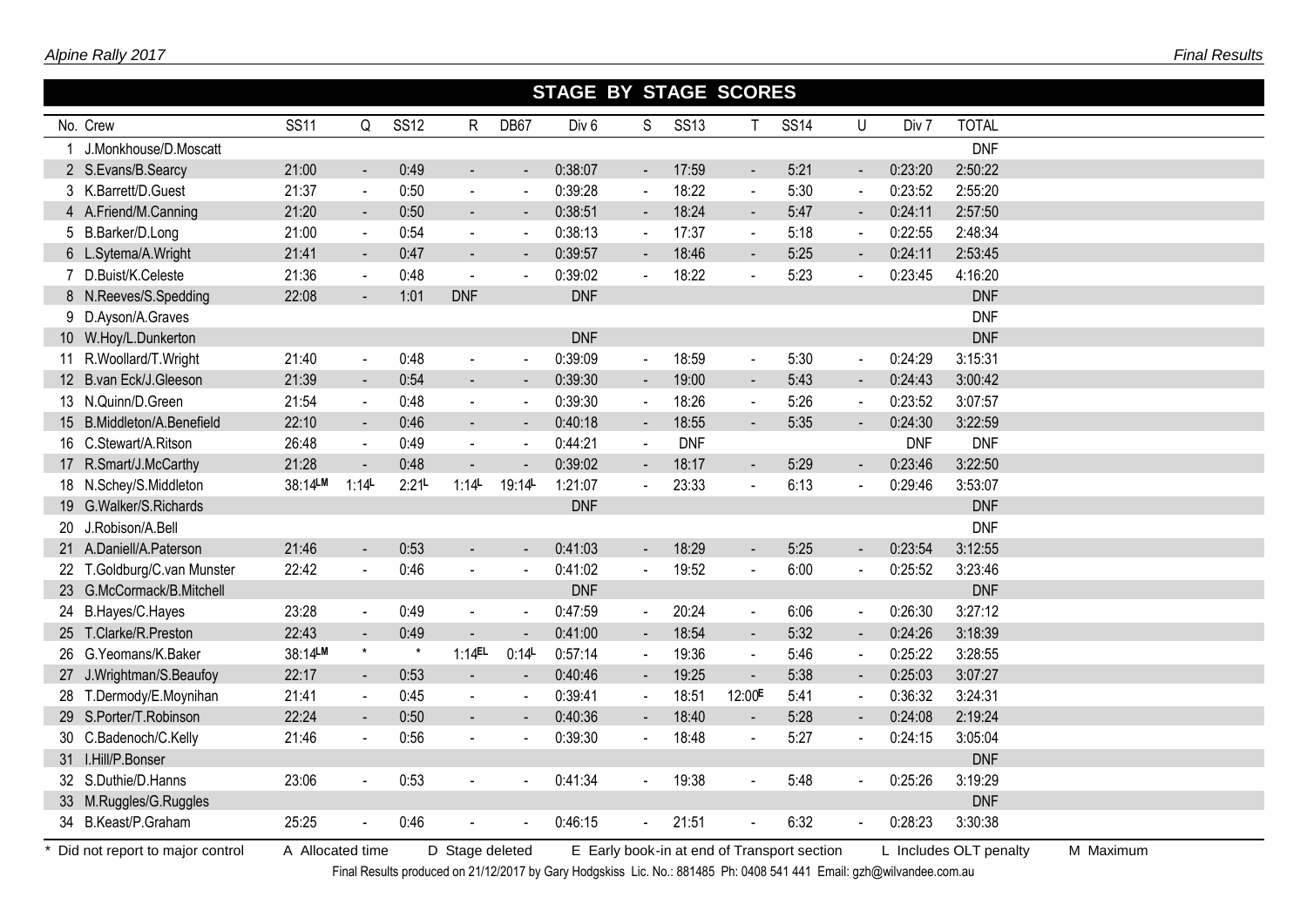|                            |             |                          |             |                |                          | <b>STAGE BY STAGE SCORES</b> |                          |             |                |             |                          |            |              |  |
|----------------------------|-------------|--------------------------|-------------|----------------|--------------------------|------------------------------|--------------------------|-------------|----------------|-------------|--------------------------|------------|--------------|--|
| No. Crew                   | <b>SS11</b> | Q                        | <b>SS12</b> | R.             | DB67                     | Div <sub>6</sub>             | S                        | <b>SS13</b> | $\mathsf{T}$   | <b>SS14</b> | U                        | Div 7      | <b>TOTAL</b> |  |
| 35 D.Snooks/M.Foreshew     |             |                          |             |                |                          |                              |                          |             |                |             |                          |            | <b>DNF</b>   |  |
| 36 L.Peterson/D.Willson    |             |                          |             |                |                          |                              |                          |             |                |             |                          |            | <b>DNF</b>   |  |
| 37 N.Cuthbert/S.Evans      |             |                          |             |                |                          |                              |                          |             |                |             |                          |            | <b>DNF</b>   |  |
| 38 P.O'Keeffe/J.Browne     | 23:27       | $\sim$                   | 0:48        | $\blacksquare$ | $\sim$                   | 0:42:09                      | $\blacksquare$           | 20:35       | $\blacksquare$ | 6:04        | <b>DNF</b>               | <b>DNF</b> | <b>DNF</b>   |  |
| 39 M.Valantine/T.Valantine | 22:09       | $\sim$                   | 1:08        | $\blacksquare$ |                          | 0:42:03                      | $\sim$                   | 19:10       | $\blacksquare$ | 5:46        | $\sim$                   | 0:24:56    | 3:13:56      |  |
| 40 F.Horobin/C.Elliott     | 22:21       | $\sim$                   | 0:47        | $\sim$         |                          | 0:40:13                      | $\sim$                   | 18:28       | $\mathbf{r}$   | 5:38        | $\sim$                   | 0:24:06    | 3:15:37      |  |
| 41 B.Garland/S.Green       | 23:52       | $\blacksquare$           | 0:46        | $\mathbf{r}$   |                          | 0:43:09                      |                          | 20:04       | $\sim$         | 6:00        | $\blacksquare$           | 0:26:04    | 3:24:26      |  |
| 42 W.Mason/D.Reed          | 22:41       | $\sim$                   | 0:44        | $\blacksquare$ | $\overline{\phantom{a}}$ | 0:41:22                      | $\blacksquare$           | 19:50       | $\blacksquare$ | 5:48        | <b>DNF</b>               | <b>DNF</b> | <b>DNF</b>   |  |
| 44 M.Pickering/D.Boddy     | 26:08       |                          | 0:48        |                |                          | 0:46:13                      |                          | 21:42       |                | 6:26        |                          | 0:28:08    | 3:32:24      |  |
| 45 T.Quinn/K.Catford       |             |                          |             |                |                          |                              |                          |             |                |             |                          |            | <b>DNF</b>   |  |
| 46 E.Mulligan/A.Topliff    |             |                          |             |                |                          |                              |                          |             |                |             |                          |            | <b>DNF</b>   |  |
| 47 J.Macfarlane/K.Harding  | 24:16       | $\overline{\phantom{a}}$ | 0:58        | $\blacksquare$ | $\sim$                   | 0:43:53                      | $\mathbf{r}$             | 20:38       | $\sim$         | 6:06        |                          | 0:26:44    | 3:04:58      |  |
| 48 M.Harding/J.Thornburn   |             |                          |             |                |                          |                              |                          |             |                |             |                          |            | <b>DNF</b>   |  |
| 49 T.Sullivan/D.Saltmarsh  | 23:53       | 1:00E                    | 0:50        | $\blacksquare$ |                          | 0:44:21                      | $\sim$                   | 20:10       | $\blacksquare$ | 5:53        | <b>DNF</b>               | <b>DNF</b> | <b>DNF</b>   |  |
| 50 T.Reed/L.Reed           | 24:06       | $\blacksquare$           | 0:45        | $\blacksquare$ |                          | 0:43:50                      |                          |             |                | 7:22        | $\blacksquare$           | 0:07:22    | 3:10:52      |  |
| 51 P.Eccles/S.Eccles       |             |                          |             |                |                          |                              |                          |             |                |             |                          |            | <b>DNF</b>   |  |
| 52 M.Povey/B.Dearman       | 31:02       | $\blacksquare$           | 0:45        | $\blacksquare$ |                          | 0:50:33                      | $\blacksquare$           | 21:09       | $\blacksquare$ | 6:27        | $\blacksquare$           | 0:27:36    | 3:55:42      |  |
| 53 D.Officer/K.Officer     | 24:19       | $\sim$                   | 0:53        | $\sim$         | $\sim$                   | 0:44:14                      | $\blacksquare$           | 21:14       | $\mathbf{r}$   | 6:16        | $\sim$                   | 0:27:30    | 3:26:38      |  |
| 54 M.Sawyer/A.Sawyer       | 23:08       |                          | 0:51        |                |                          | 0:41:48                      |                          | 24:32       |                | 5:39        |                          | 0:30:11    | 3:25:52      |  |
| 55 B.Lowe/H.Pearl-Lowe     |             |                          |             |                |                          | <b>DNF</b>                   |                          |             |                |             |                          |            | <b>DNF</b>   |  |
| 56 C.Jarvie/A.O'Halloran   |             |                          |             |                |                          |                              |                          |             |                |             |                          |            | <b>DNF</b>   |  |
| 58 S.Marron/D.Gallacher    |             |                          |             |                |                          | <b>DNF</b>                   |                          |             |                |             |                          |            | <b>DNF</b>   |  |
| 59 I.Reddiex/M.Mitchell    | 22:48       | $\sim$                   | 0:46        | $\blacksquare$ |                          | 0:41:26                      | $\blacksquare$           | 19:55       | $\blacksquare$ | 5:56        | $\blacksquare$           | 0:25:51    | 3:21:16      |  |
| 60 P.Kerr/J.Cole           | 23:17       | $\sim$                   | 0:46        | $\blacksquare$ | $\blacksquare$           | 0:41:40                      |                          | 20:04       | $\blacksquare$ | 5:56        | $\blacksquare$           | 0:26:00    | 3:25:51      |  |
| 61 J.Keen/R.Priest         | 26:10       | $\blacksquare$           | 0:49        | $\blacksquare$ |                          | 0:47:03                      | $\overline{\phantom{a}}$ | 22:12       | $\blacksquare$ | 7:12        | $\blacksquare$           | 0:29:24    | 2:37:09      |  |
| 62 K.Millard/A.Bowering    | 22:56       | $\sim$                   | 0:44        | $\blacksquare$ | $\blacksquare$           | 0:41:26                      | $\blacksquare$           | 19:48       | $\blacksquare$ | 5:58        | $\blacksquare$           | 0:25:46    | 3:24:10      |  |
| 63 S.Lawless/D.O'Connor    | 23:05       | $\blacksquare$           | 0:46        | $\blacksquare$ | $\overline{\phantom{a}}$ | 0:41:55                      | $\overline{\phantom{a}}$ | 20:20       | $\blacksquare$ | 5:52        | ۰                        | 0:26:12    | 3:23:52      |  |
| 64 S.Alker/K.Heimsohn      | <b>DNF</b>  |                          |             |                |                          | <b>DNF</b>                   |                          |             |                |             |                          |            | <b>DNF</b>   |  |
| 65 J.Sims/K.Moore          | 23:53       | $\sim$                   | 0:49        | $\blacksquare$ | $\blacksquare$           | 0:42:46                      | $\blacksquare$           | 20:25       | $\blacksquare$ | 6:05        | $\overline{\phantom{a}}$ | 0:26:30    | 3:24:23      |  |
| 66 A.Peart/K.O'Halloran    | 25:12       | $\blacksquare$           | 0:50        | $\mathbf{r}$   | $\sim$                   | 0:45:12                      | $\sim$                   | 21:08       | $\mathbf{r}$   | 6:28        | $\sim$                   | 0:27:36    | 3:39:13      |  |
| 67 M.Travers/J.Edwards     | 22:41       | $\sim$                   | 0:46        | $\blacksquare$ | $\sim$                   | 0:40:39                      | ۰                        | 19:25       | $\sim$         | 5:45        | $\sim$                   | 0:25:10    | 3:16:22      |  |
| 68 J.Wald/K.Begelhole      | 23:24       | $\sim$                   | 0:46        | $\blacksquare$ | $\blacksquare$           | 0:42:07                      | $\blacksquare$           | 20:16       | $\blacksquare$ | 6:10        | $\blacksquare$           | 0:26:26    | 3:28:32      |  |
| 69 S.Anderson/M.Stratte    | 23:25       |                          | 0:53        |                |                          | 0:42:39                      |                          | 19:57       |                | 5:55        |                          | 0:25:52    | 5:48:23      |  |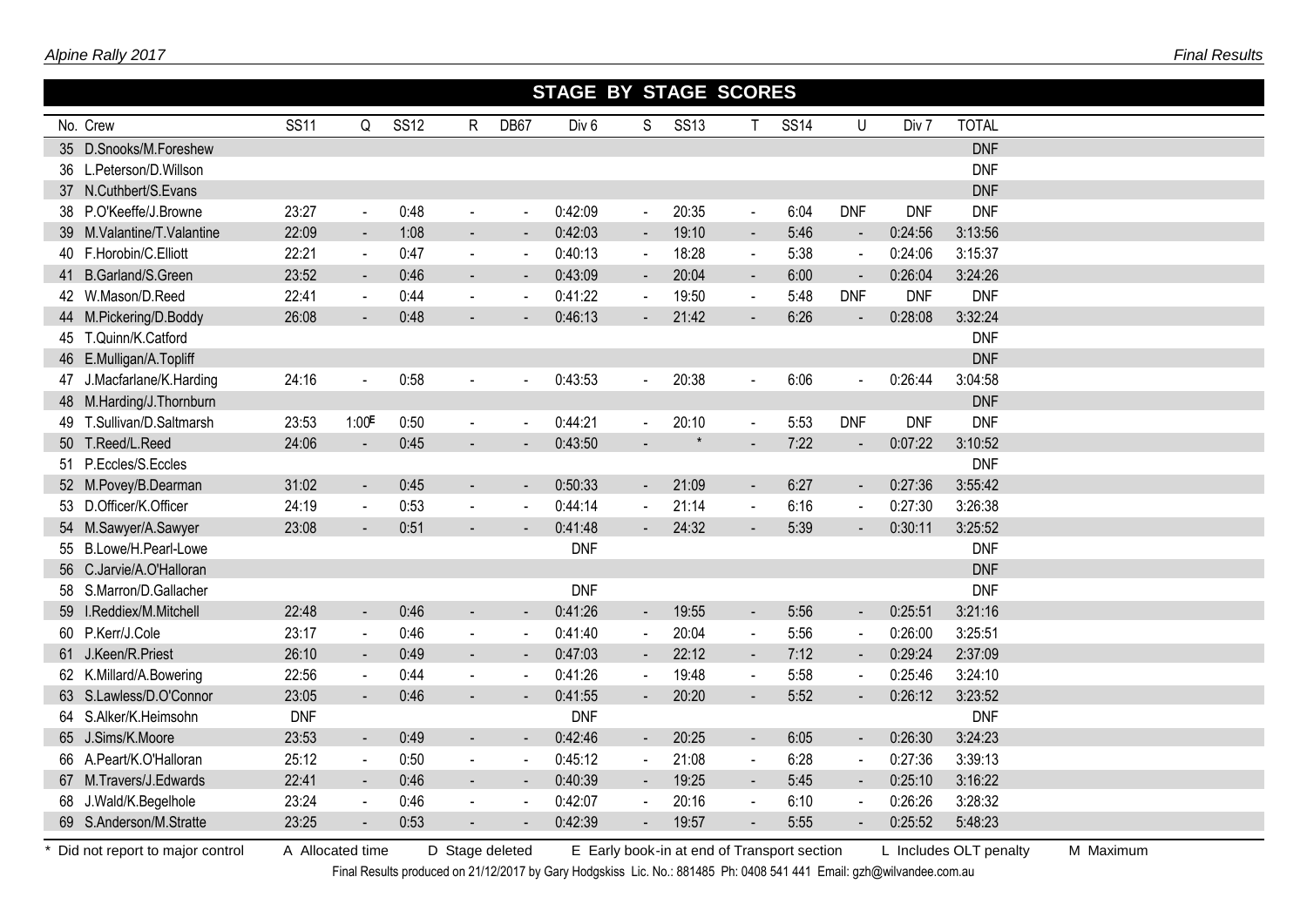#### *Final Results*

|      |                           |             |                          |             | <b>STAGE BY STAGE SCORES</b> |                          |                  |                |             |                          |             |                       |            |              |  |
|------|---------------------------|-------------|--------------------------|-------------|------------------------------|--------------------------|------------------|----------------|-------------|--------------------------|-------------|-----------------------|------------|--------------|--|
|      | No. Crew                  | <b>SS11</b> | Q                        | <b>SS12</b> | $\mathsf{R}$                 | DB67                     | Div <sub>6</sub> | S              | <b>SS13</b> | $\mathsf{T}$             | <b>SS14</b> | U                     | Div 7      | <b>TOTAL</b> |  |
|      | 70 M.Byron/R.Waterhouse   | 24:04       | $\ddot{\phantom{a}}$     | 0:49        | $\mathbf{r}$                 | $\overline{\phantom{a}}$ | 0:43:25          | $\blacksquare$ | 20:41       | $\sim$                   | 6:07        | $\blacksquare$        | 0:26:48    | 3:25:19      |  |
|      | 71 E.Bollard/S.McLauchlan | 24:32       |                          | 0:48        |                              |                          | 0:44:18          |                | 22:31       |                          | 7:00        |                       | 0:29:31    | 3:33:16      |  |
|      | 72 S.Harmer/N.Anyan       |             |                          |             |                              |                          | <b>DNF</b>       |                |             |                          |             |                       |            | <b>DNF</b>   |  |
|      | 73 P.Houghton/J.Bylhouwer | 24:09       |                          | 0:46        |                              |                          | 0:43:20          |                | 20:45       |                          | 6:12        |                       | 0:26:57    | 3:30:33      |  |
| 74   | P.Thomas/K.Radnell        |             |                          |             |                              |                          |                  |                |             |                          |             |                       |            | <b>DNF</b>   |  |
|      | 75 B.Newton/R.Price       | 34:43       | $\blacksquare$           | 0:46        | $\sim$                       | $\blacksquare$           | 0:53:12          | $\sim$         | 20:01       | $\blacksquare$           | 5:58        | $\blacksquare$        | 0:25:59    | 3:33:37      |  |
|      | 76 M.Bramble/M.Bannon     | 23:33       | $\sim$                   | 0:49        | $\blacksquare$               | $\blacksquare$           | 0:42:47          |                | 20:13       | $\sim$                   | 5:55        |                       | 0:26:08    | 3:23:43      |  |
|      | 77 T.Trewern/D.Trewern    | 37:00M      | $\blacksquare$           | 0:43        | $\blacksquare$               | $\blacksquare$           | 0:58:22          |                | 34:00M      | $\blacksquare$           | 6:30        | $\blacksquare$        | 0:40:30    | 4:05:24      |  |
|      | 78 P.Boyd/D.Gray          | 25:09       | $\sim$                   | 0:48        | $\sim$                       | $\sim$                   | 0:45:51          | $\blacksquare$ | 21:51       | $\blacksquare$           | 6:37        |                       | 0:28:28    | 3:40:28      |  |
|      | 80 J.Wright/J.Huggins     | 23:05       | $\blacksquare$           | 0:49        | $\blacksquare$               |                          | 0:41:53          | $\blacksquare$ | 20:04       | $\blacksquare$           | 5:58        |                       | 0:26:02    | 3:18:38      |  |
|      | 81 D.White/D.Smith        | 23:50       | $\blacksquare$           | 0:52        | $\sim$                       |                          | 0:42:39          | $\blacksquare$ | 20:18       | $\sim$                   | 5:59        |                       | 0:26:17    | 3:22:22      |  |
|      | 82 K.Harper/L.Harper      | 25:23       | $\blacksquare$           | 0:46        | $\blacksquare$               | 40:00                    | 1:25:20          | $\star$        |             | $\star$                  | $\star$     | <b>DNF</b>            | <b>DNF</b> | <b>DNF</b>   |  |
|      | 83 A.Pierce/T.Rogers      | 24:08       | $\blacksquare$           | 0:49        | $\mathbf{r}$                 |                          | 0:43:21          |                | <b>DNF</b>  |                          |             |                       | <b>DNF</b> | <b>DNF</b>   |  |
|      | 84 B.Ross/J.Hague         | 23:43       | $\blacksquare$           | 0:50        | $\blacksquare$               | $\blacksquare$           | 0:42:51          | $\star$        |             | $\star$                  | $\star$     | $\blacksquare$        | 0:00:00    | 3:09:05      |  |
|      | 85 I.Curry/S.Curry        | 25:13       | $\overline{\phantom{a}}$ | 0:45        | $\mathbf{r}$                 | $\sim$                   | 0:45:19          | $\blacksquare$ | 21:36       | $\sim$                   | 6:32        | $\tilde{\phantom{a}}$ | 0:28:08    | 3:39:08      |  |
| 87 - | D.McKenzie/T.Brain        | 25:49       | $\blacksquare$           | 0:46        | $\blacksquare$               |                          | 0:46:16          |                | 22:23       | $\blacksquare$           | 6:38        | $\blacksquare$        | 0:29:01    | 2:32:38      |  |
|      | 88 A.Kovacevic/K.Cotter   | 25:37       | $\sim$                   | 0:48        | $\blacksquare$               | $\overline{a}$           | 0:46:13          | $\mathbf{r}$   | 22:33       | $\sim$                   | 6:24        | $\tilde{\phantom{a}}$ | 0:28:57    | 3:33:45      |  |
|      | 89 G.Hale/J.Pollock       | 25:47       | $\overline{\phantom{a}}$ | 0:47        | $\blacksquare$               |                          | 0:46:04          | $\blacksquare$ | 22:30       | $\overline{a}$           | 6:33        |                       | 0:29:03    | 3:40:02      |  |
|      | 90 T.Huggins/S.Huggins    | 26:07       | $\blacksquare$           | 0:47        |                              | $\sim$                   | 0:47:08          |                | <b>DNF</b>  |                          |             |                       | <b>DNF</b> | <b>DNF</b>   |  |
|      | 91 K.Lawrence/N.Long      | $\star$     | $\star$                  |             | 16:05                        | 5:05                     | 0:52:15          |                | 28:00       | $\overline{a}$           | 6:12        |                       | 0:34:12    | 2:41:48      |  |
|      | 92 B.Watson/G.Bashford    | 26:37       | $\blacksquare$           | 0:49        |                              | ÷,                       | 0:50:18          |                | 23:17       | $\sim$                   | 6:57        | <b>DNF</b>            | <b>DNF</b> | <b>DNF</b>   |  |
|      | 93 C.Wallace/J.Gillingham |             |                          |             |                              |                          | <b>DNF</b>       |                |             |                          |             |                       |            | <b>DNF</b>   |  |
| 94   | J.Perkins/T.Brennan       | 26:06       | $\overline{a}$           | 0:46        | $\mathbf{r}$                 | $\blacksquare$           | 0:47:08          |                | 22:41       | $\sim$                   | 8:01        | $\blacksquare$        | 0:30:42    | 3:43:16      |  |
|      | 95 S.Taylor/E.Yates       | 28:29       | $\blacksquare$           | 0:49        | $\blacksquare$               | $\overline{\phantom{a}}$ | 0:50:45          | $\blacksquare$ | 24:22       | $\overline{\phantom{a}}$ | 7:21        | $\blacksquare$        | 0:31:43    | 3:53:05      |  |
| 96   | L.Adams/C.Aggenbach       | 25:25       | $\blacksquare$           | 0:52        | $\sim$                       | $\overline{a}$           | 0:44:25          |                | 34:00M      | $\sim$                   | 6:01        | $\blacksquare$        | 0:40:01    | 3:42:53      |  |
|      | 97 T.Jordan/R.Davidson    | 34:27       | 9:00                     | 9:47        | 9:00                         | 9:00                     | 1:38:55          |                | 21:09       |                          | 6:26        | $\blacksquare$        | 0:27:35    | 4:33:27      |  |
|      | 98 C.Haysman/J.Boorman    |             |                          |             |                              |                          |                  |                |             |                          |             |                       |            | <b>DNF</b>   |  |
|      | 99 B.Catt/B.Thomas        | 27:25       | 2:00E                    | 0:47        | $\blacksquare$               |                          | 0:51:32          | $\sim$         | 24:26       | $\blacksquare$           | 7:05        | $\blacksquare$        | 0:31:31    | 3:52:20      |  |
|      | 100 R.Carter/R.Farrell    |             |                          |             |                              |                          |                  |                |             |                          |             |                       |            | <b>DNF</b>   |  |
|      | 101 A.Artamonov/G.Bonch   | 28:23       | $\blacksquare$           | 0:45        | $\blacksquare$               | $\sim$                   | 0:48:40          | $\blacksquare$ | 21:52       | $\sim$                   | 6:32        | $\blacksquare$        | 0:28:24    | 3:45:32      |  |
|      | 102 R.Stapleton/P.Ellis   | 24:49       | $\sim$                   | 0:44        | $\blacksquare$               | $\blacksquare$           | 0:44:30          | $\blacksquare$ | 21:26       | $\sim$                   | 6:20        | $\blacksquare$        | 0:27:46    | 3:36:59      |  |
|      | 103 D.Lawrance/D.Davison  | 23:34       | $\overline{\phantom{a}}$ | 0:46        | $\blacksquare$               |                          | 0:42:52          |                | 21:06       | $\overline{\phantom{a}}$ | 6:28        |                       | 0:27:34    | 3:32:11      |  |
|      | 104 A.Murdoch/K.North     | 24:11       |                          | 0:50        |                              |                          | 0:43:55          |                | 21:04       |                          | 6:21        |                       | 0:27:25    | 3:28:07      |  |

\* Did not report to major control A Allocated time D Stage deleted E Early book-in at end of Transport section L Includes OLT penalty M Maximum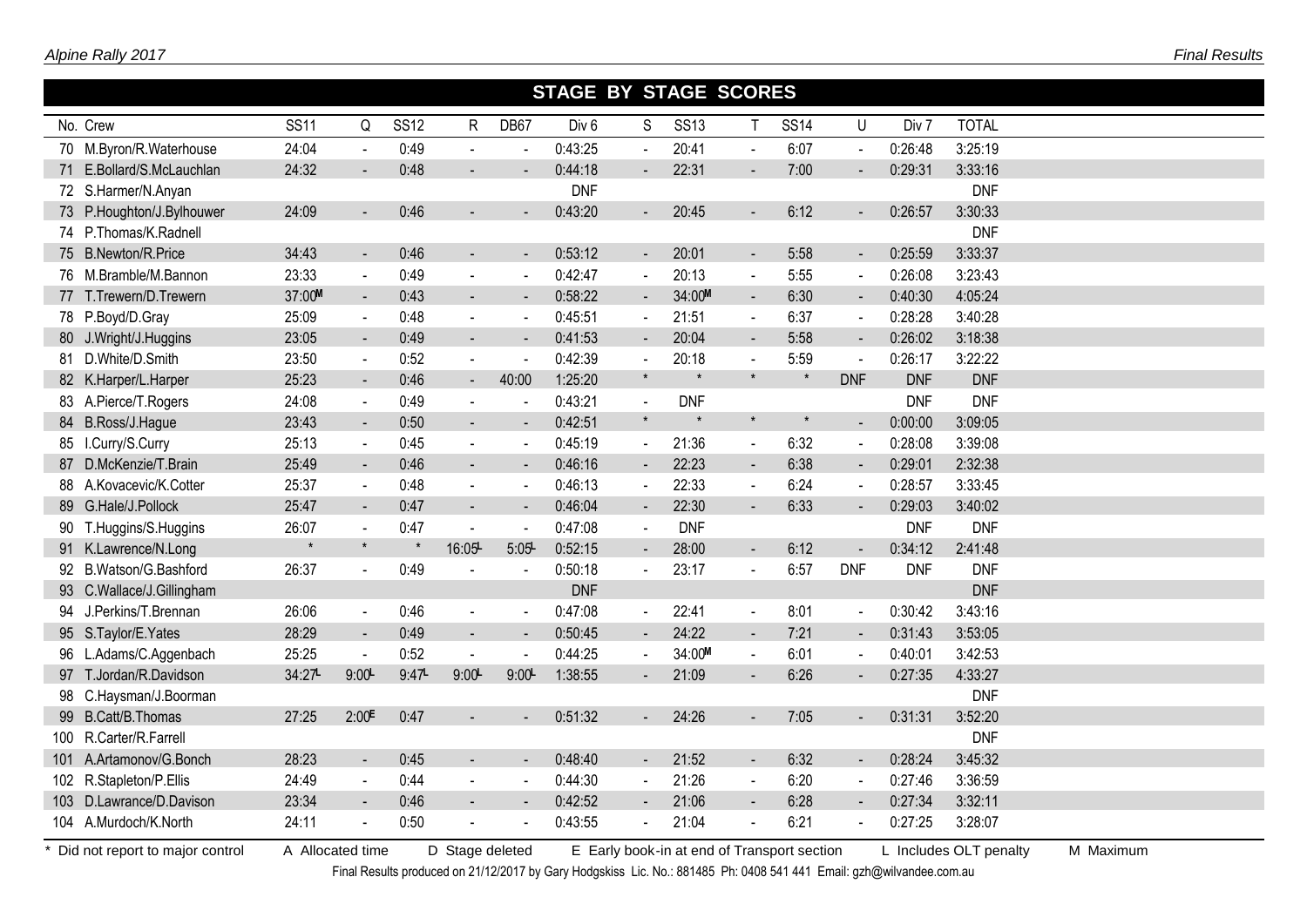|                  |                           |                    |                          |             |                |                          | <b>STAGE BY STAGE SCORES</b> |                     |            |                          |              |                |            |            |  |
|------------------|---------------------------|--------------------|--------------------------|-------------|----------------|--------------------------|------------------------------|---------------------|------------|--------------------------|--------------|----------------|------------|------------|--|
|                  | No. Crew                  | <b>SS11</b>        | Q                        | <b>SS12</b> | R              | DB67                     |                              | <b>SS14</b>         | U          | Div 7                    | <b>TOTAL</b> |                |            |            |  |
|                  | 105 H.Harmer/M.Gray       | 24:29              | $\sim$                   | 0:43        | $\sim$         |                          | 0:44:18                      | $\sim$              | 21:43      | $\blacksquare$           | 6:13         | $\blacksquare$ | 0:27:56    | 2:32:37    |  |
|                  | 106 B.Hamilton/B.Ward     | 23:52              |                          | 0:49        | $\blacksquare$ |                          | 0:43:19                      |                     | 20:59      |                          | 6:14         | $\blacksquare$ | 0:27:13    | 3:35:44    |  |
| 107              | J.Lee/T.Smith             |                    |                          |             |                |                          |                              |                     |            |                          |              |                |            | <b>DNF</b> |  |
|                  | 108 M.Trucano/H.Thaw      |                    |                          |             |                |                          | <b>DNF</b>                   |                     |            |                          |              |                |            | <b>DNF</b> |  |
| 109 <sup>°</sup> | M.Rogers/D.Hedwards       | 24:13              | $\blacksquare$           | 0:48        | $\blacksquare$ |                          | 0:43:34                      | $\blacksquare$      | 20:59      | $\overline{\phantom{a}}$ | 6:20         | $\blacksquare$ | 0:27:19    | 3:34:48    |  |
| 110              | G.Carruthers/S.Carruthers | 27:01              | $\sim$                   | 0:48        | $\blacksquare$ |                          | 0:48:28                      | $\blacksquare$      | 23:45      | $\blacksquare$           | 6:51         | $\blacksquare$ | 0:30:36    | 3:48:05    |  |
| 111              | T.Reynolds/L.Reynolds     | 26:24              | 1:00 <sup>F</sup>        | 0:47        | $\sim$         | $\overline{\phantom{a}}$ | 0:49:04                      | $\sim$              | 22:28      | $\sim$                   | 6:51         | $\sim$         | 0:29:19    | 5:32:14    |  |
|                  | 112 N.Rossi/M.Forbes      | 26:41 <sup>A</sup> | $\blacksquare$           | 0:46        | $\blacksquare$ | $\overline{\phantom{a}}$ | 0:47:33                      | $\sim$              | 23:02      | $\blacksquare$           | 6:37         | $\sim$         | 0:29:39    | 3:46:54    |  |
|                  | 113 D.Wythe/D.Parkinson   | 23:37              | $\blacksquare$           | 0:50        | $\blacksquare$ | $\blacksquare$           | 0:42:30                      | $\sim$              | 23:17      | $\blacksquare$           | 6:36         | $\blacksquare$ | 0:29:53    | 3:30:16    |  |
|                  | 114 N.Testa/N.Walters     | 25:28              | $\overline{\phantom{a}}$ | 0:47        | $\blacksquare$ |                          | 0:47:06                      | $\sim$              | <b>DNF</b> |                          |              |                | <b>DNF</b> | <b>DNF</b> |  |
|                  | 115 N.Senior/A.Buerckner  |                    |                          |             |                |                          |                              |                     |            |                          |              |                |            | <b>DNF</b> |  |
|                  | 116 M.Ward/J.Fraser       |                    |                          |             |                |                          | <b>DNF</b>                   |                     |            |                          |              |                |            | <b>DNF</b> |  |
| 117              | R.Cranston/R.Opie         | 27:55              | $\sim$                   | 0:49        | $\blacksquare$ |                          | 0:50:51                      | $\sim$              | 24:56      | $\blacksquare$           | 7:25         |                | 0:32:21    | 3:53:31    |  |
|                  | 118 B.Canny/T.Shepherd    | 26:20              | $\blacksquare$           | <b>DNF</b>  |                |                          | <b>DNF</b>                   |                     |            |                          |              |                |            | <b>DNF</b> |  |
|                  | 119 G.Howard/M.Loxton     | 30:46              |                          | 0:48        | $\blacksquare$ |                          | 0:52:34                      | $\blacksquare$      | 23:24      | $\blacksquare$           | 6:55         | $\blacksquare$ | 0:30:19    | 3:52:20    |  |
| 120              | M.Holloway/R.Wilson       | 30:36              | 5:00                     | 0:50        | $\blacksquare$ |                          | 1:02:15                      | $\blacksquare$      | 25:59      | $\sim$                   | 7:24         | $\sim$         | 0:33:23    | 4:07:38    |  |
| 121              | P.Lahiff/A.Lahiff         | 23:47              | $\blacksquare$           | 0:47        | $\sim$         | $\overline{\phantom{a}}$ | 0:43:12                      | $\sim$              | 20:47      | $\sim$                   | 6:12         | $\blacksquare$ | 0:26:59    | 3:29:23    |  |
|                  | 122 D.Lake/J.Lake         | 26:08              | $\sim$                   | 0:45        | $\blacksquare$ |                          | 0:47:24                      | $\sim$              | 23:01      | 5:00                     | 10:00A       | $\sim$         | 0:38:01    | 3:51:26    |  |
| 123              | J.Ellis/A.Sietsma         | 30:51              | $\blacksquare$           | 0:52        | $\blacksquare$ |                          | 0:55:44                      | $\omega_{\rm{eff}}$ | 27:26      | $\overline{\phantom{a}}$ | 7:56         | $\blacksquare$ | 0:35:22    | 4:02:20    |  |
|                  | 124 P.Thompson/K.Hind     | 28:49              | $\overline{\phantom{a}}$ | 0:47        | $\sim$         |                          | 0:48:43                      | $\blacksquare$      | 22:28      | $\blacksquare$           | 7:09         | $\sim$         | 0:29:37    | 3:48:09    |  |
|                  | 125 P.McKinnon/C.Ellis    |                    |                          |             |                |                          | <b>DNF</b>                   |                     |            |                          |              |                |            | <b>DNF</b> |  |
|                  | 126 P.Morrison/S.Wasson   | 25:49              | $\sim$                   | 0:50        | $\blacksquare$ |                          | 0:47:07                      | $\blacksquare$      | 22:18      | $\blacksquare$           | 6:41         | $\sim$         | 0:28:59    | 3:28:16    |  |
| 127              | S.Lane/S.Vella            | 27:17              | $\sim$                   | 0:46        | $\blacksquare$ | $\overline{\phantom{a}}$ | 0:53:28                      | $\mathcal{L}^{\pm}$ | 22:33      | $\blacksquare$           | 6:42         | $\blacksquare$ | 0:29:15    | 2:46:26    |  |
|                  | 128 K.Day/A.Lawarik       | 26:36              | $\blacksquare$           | 0:52        | $\blacksquare$ | $\blacksquare$           | 0:48:49                      | $\blacksquare$      | 23:32      | $\blacksquare$           | 7:00         | $\sim$         | 0:30:32    | 3:50:51    |  |
|                  | 129 B.Seehusen/C.Langley  | 34:44              |                          | 0:47        |                |                          | 0:58:04                      |                     | 24:47      |                          | 7:07         |                | 0:31:54    | 3:59:25    |  |
|                  | 130 M.Thompson/N.Vardos   | 24:30              |                          | 0:47        |                |                          | 0:43:52                      |                     | 20:58      |                          | 6:14         | $\blacksquare$ | 0:27:12    | 3:27:50    |  |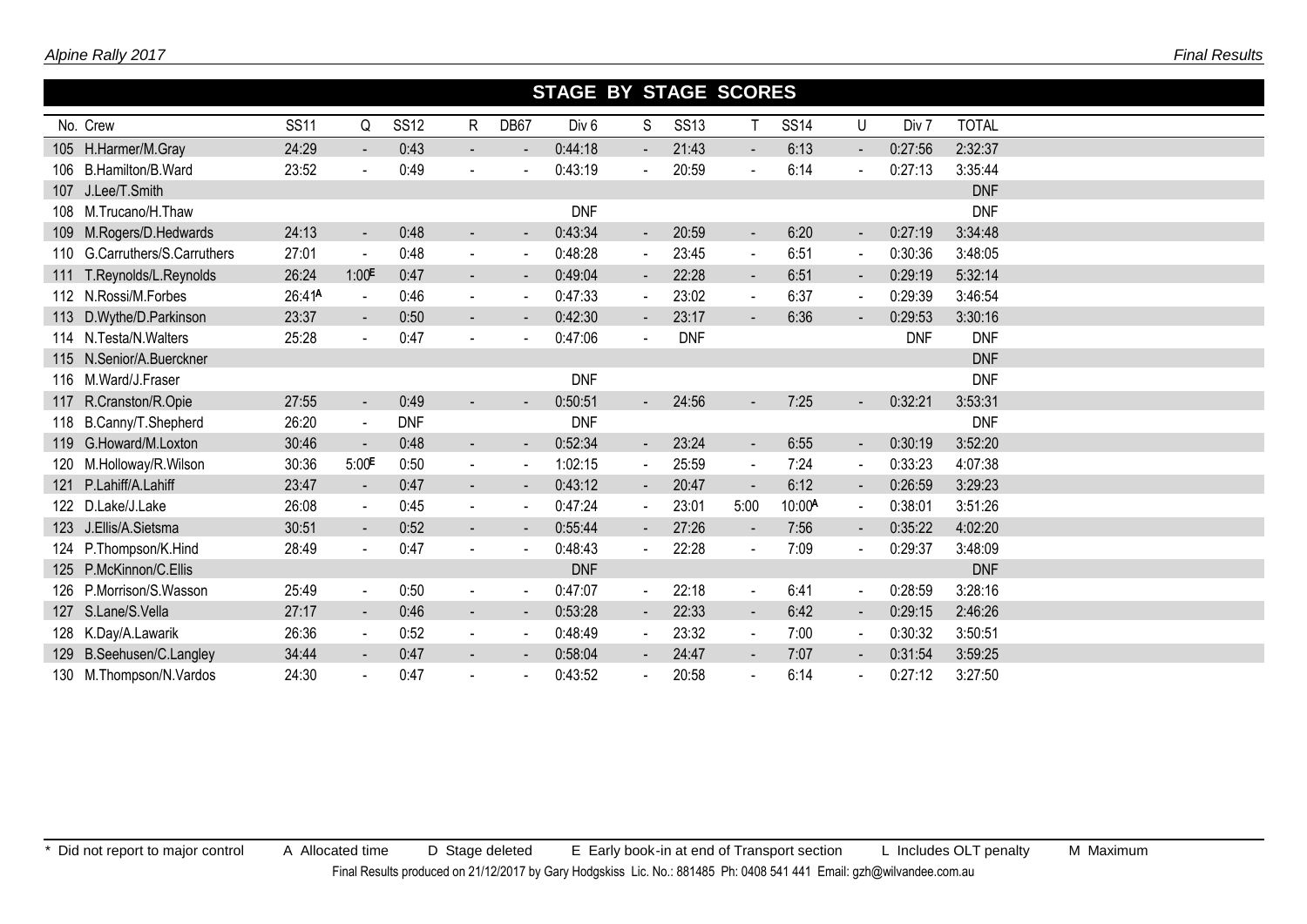### *Final Results*

|                           | <b>PENALTIES</b>                                                     |               |                                                |                    |
|---------------------------|----------------------------------------------------------------------|---------------|------------------------------------------------|--------------------|
| No. Crew                  | Offence                                                              |               | <b>Specific Penalty</b>                        | Points             |
| 7 D.Buist/K.Celeste       | Out of Late Time at TC 14 SS5/H                                      |               |                                                | 0:24:18            |
|                           | Out of Late Time at TC 15 H/SS6                                      |               |                                                | 0:24:18            |
|                           | Out of Late Time at TC 16 SS6/I                                      |               |                                                | 0:24:18            |
|                           |                                                                      | <b>TOTALS</b> |                                                |                    |
| 17 R.Smart/J.McCarthy     | Servicing in control Start SS4 - Maximum + 5 mins                    |               |                                                | 0:05:00            |
|                           |                                                                      | <b>TOTALS</b> |                                                | 0:05:00            |
|                           |                                                                      |               |                                                |                    |
| 18 N.Schey/S.Middleton    | Out of Late Time at TC 32 SS11/Q                                     |               |                                                | 0:01:14            |
|                           | Out of Late Time at TC 33 Q/SS12                                     |               |                                                | 0:01:14            |
|                           | Out of Late Time at TC 34 SS12/R                                     |               |                                                | 0:01:14            |
|                           | Out of Late Time at TC 35 R/DB67<br>Out of Late Time at TC 36 DB67/S |               |                                                | 0:01:14<br>0:19:14 |
|                           |                                                                      | <b>TOTALS</b> |                                                |                    |
|                           |                                                                      |               |                                                |                    |
| 19 G. Walker/S. Richards  | Did not report to SS4/F                                              |               | <b>Missed Control</b><br><b>Missed Control</b> |                    |
|                           | Did not report to G/SS5                                              |               | <b>Missed Control</b>                          |                    |
|                           | Did not report to SS5/H                                              |               | <b>Missed Control</b>                          |                    |
|                           | Did not report to H/SS6<br>Did not report to SS6/I                   |               | <b>Missed Control</b>                          |                    |
|                           | Did not report to SS9/N                                              |               | <b>Missed Control</b>                          |                    |
|                           |                                                                      | <b>TOTALS</b> | 6 missed controls                              |                    |
|                           |                                                                      |               |                                                |                    |
| 20 J.Robison/A.Bell       | Did not report to SS1/B                                              |               | <b>Missed Control</b>                          |                    |
|                           | Did not report to B/SS2                                              |               | <b>Missed Control</b>                          |                    |
|                           | Did not report to SS2/C                                              |               | <b>Missed Control</b>                          |                    |
|                           |                                                                      | <b>TOTALS</b> | 3 missed controls                              |                    |
| 23 G.McCormack/B.Mitchell | Did not report to H/SS6                                              |               | <b>Missed Control</b>                          |                    |
|                           | Did not report to SS6/I                                              |               | <b>Missed Control</b>                          |                    |
|                           |                                                                      | <b>TOTALS</b> | 2 missed controls                              |                    |
| 26 G. Yeomans/K. Baker    | Out of Late Time at TC 32 SS11/Q                                     |               |                                                | 0:01:14            |
|                           | Did not report to Q/SS12                                             |               | <b>Missed Control</b>                          |                    |
|                           | Did not report to SS12/R                                             |               | <b>Missed Control</b>                          |                    |
|                           | Out of Late Time at TC 35 R/DB67                                     |               |                                                | 0:00:14            |
|                           | Out of Late Time at TC 36 DB67/S                                     |               |                                                | 0:00:14            |
|                           |                                                                      | <b>TOTALS</b> | 2 missed controls                              |                    |
| 29 S.Porter/T.Robinson    | Did not report to SS6/I                                              |               | <b>Missed Control</b>                          |                    |
|                           |                                                                      | <b>TOTALS</b> | 1 missed control                               |                    |
| 38 P.O'Keeffe/J.Browne    | Did not report to SS4/F                                              |               | <b>Missed Control</b>                          |                    |
|                           | Did not report to G/SS5                                              |               | <b>Missed Control</b>                          |                    |
|                           | Did not report to SS5/H                                              |               | <b>Missed Control</b>                          |                    |
|                           | Did not report to H/SS6                                              |               | <b>Missed Control</b>                          |                    |
|                           | Did not report to SS6/I                                              |               | <b>Missed Control</b>                          |                    |
|                           | Did not report to SS9/N                                              |               | <b>Missed Control</b>                          |                    |
|                           |                                                                      | <b>TOTALS</b> | 6 missed controls                              |                    |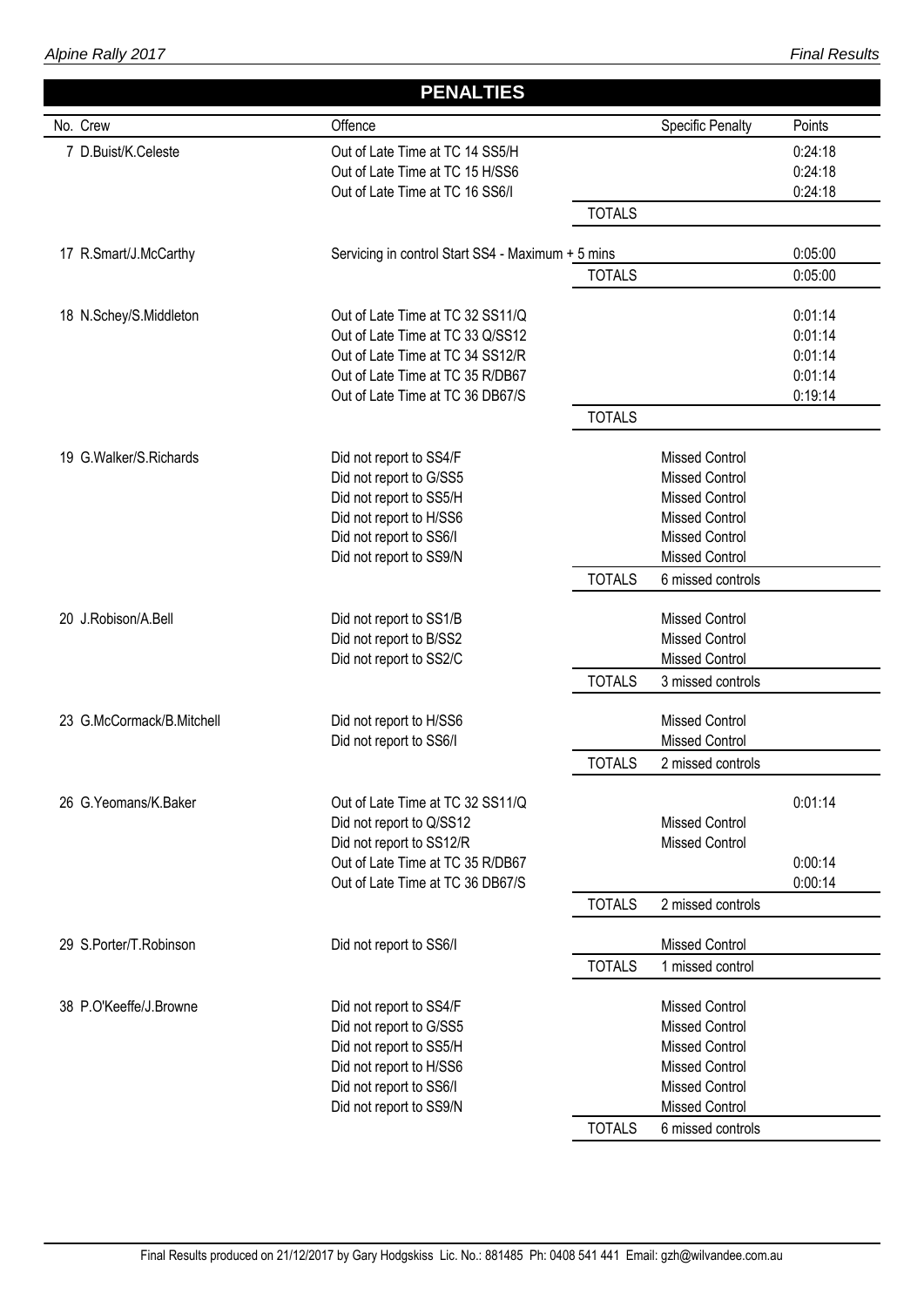|                           | <b>PENALTIES</b>                     |                                                            |
|---------------------------|--------------------------------------|------------------------------------------------------------|
| No. Crew                  | Offence                              | <b>Specific Penalty</b><br>Points                          |
| 42 W.Mason/D.Reed         | Out of Late Time at TC 5 C/End Div 1 | 0:26:00                                                    |
|                           | Did not report to D/SS3              | <b>Missed Control</b>                                      |
|                           | Did not report to SS3/E              | <b>Missed Control</b>                                      |
|                           | Did not report to E/SS4              | <b>Missed Control</b>                                      |
|                           | Did not report to SS4/F              | <b>Missed Control</b>                                      |
|                           | Did not report to G/SS5              | <b>Missed Control</b>                                      |
|                           | Did not report to SS5/H              | <b>Missed Control</b>                                      |
|                           | Did not report to H/SS6              | <b>Missed Control</b>                                      |
|                           | Did not report to SS6/I              | <b>Missed Control</b>                                      |
|                           |                                      | <b>TOTALS</b><br>8 missed controls                         |
|                           |                                      |                                                            |
| 47 J.Macfarlane/K.Harding | Out of Late Time at TC 10 SS4/F      | 0:40:00                                                    |
|                           | Did not report to G/SS5              | <b>Missed Control</b>                                      |
|                           | Did not report to SS5/H              | <b>Missed Control</b>                                      |
|                           | Did not report to H/SS6              | <b>Missed Control</b>                                      |
|                           | Did not report to SS6/I              | <b>Missed Control</b>                                      |
|                           |                                      | <b>TOTALS</b><br>4 missed controls                         |
| 49 T.Sullivan/D.Saltmarsh | Did not report to SS4/F              | <b>Missed Control</b>                                      |
|                           | Did not report to G/SS5              | <b>Missed Control</b>                                      |
|                           |                                      | <b>Missed Control</b>                                      |
|                           | Did not report to SS5/H              |                                                            |
|                           | Did not report to H/SS6              | <b>Missed Control</b>                                      |
|                           | Did not report to SS6/I              | <b>Missed Control</b>                                      |
|                           | Did not report to SS9/N              | <b>Missed Control</b>                                      |
|                           |                                      | <b>TOTALS</b><br>6 missed controls                         |
| 50 T.Reed/L.Reed          | Did not report to SS13/T             | <b>Missed Control</b>                                      |
|                           |                                      | <b>TOTALS</b><br>1 missed control                          |
|                           |                                      |                                                            |
| 52 M.Povey/B.Dearman      | Out of Late Time at TC 15 H/SS6      | 0:08:00                                                    |
|                           | Out of Late Time at TC 16 SS6/I      | 0:09:12                                                    |
|                           |                                      | <b>TOTALS</b>                                              |
| 58 S.Marron/D.Gallacher   | Out of Late Time at TC 16 SS6/I      | 1:26:04                                                    |
|                           |                                      | <b>TOTALS</b>                                              |
| 61 J.Keen/R.Priest        |                                      | <b>Missed Control</b>                                      |
|                           | Did not report to SS5/H              |                                                            |
|                           | Did not report to H/SS6              | <b>Missed Control</b>                                      |
|                           | Did not report to SS6/I              | <b>Missed Control</b>                                      |
|                           |                                      | <b>TOTALS</b><br>3 missed controls                         |
| 64 S.Alker/K.Heimsohn     | Did not report to A/SS1              | <b>Missed Control</b>                                      |
|                           | Did not report to SS1/B              | <b>Missed Control</b>                                      |
|                           | Did not report to B/SS2              | <b>Missed Control</b>                                      |
|                           | Did not report to SS2/C              | <b>Missed Control</b>                                      |
|                           |                                      | <b>TOTALS</b><br>4 missed controls                         |
|                           |                                      |                                                            |
| 67 M.Travers/J.Edwards    | Did not report to SS2/C              | <b>Missed Control</b><br><b>TOTALS</b><br>1 missed control |
|                           |                                      |                                                            |
| 69 S.Anderson/M.Stratte   | Out of Late Time at TC 16 SS6/I      | 2:22:00                                                    |
|                           |                                      | <b>TOTALS</b>                                              |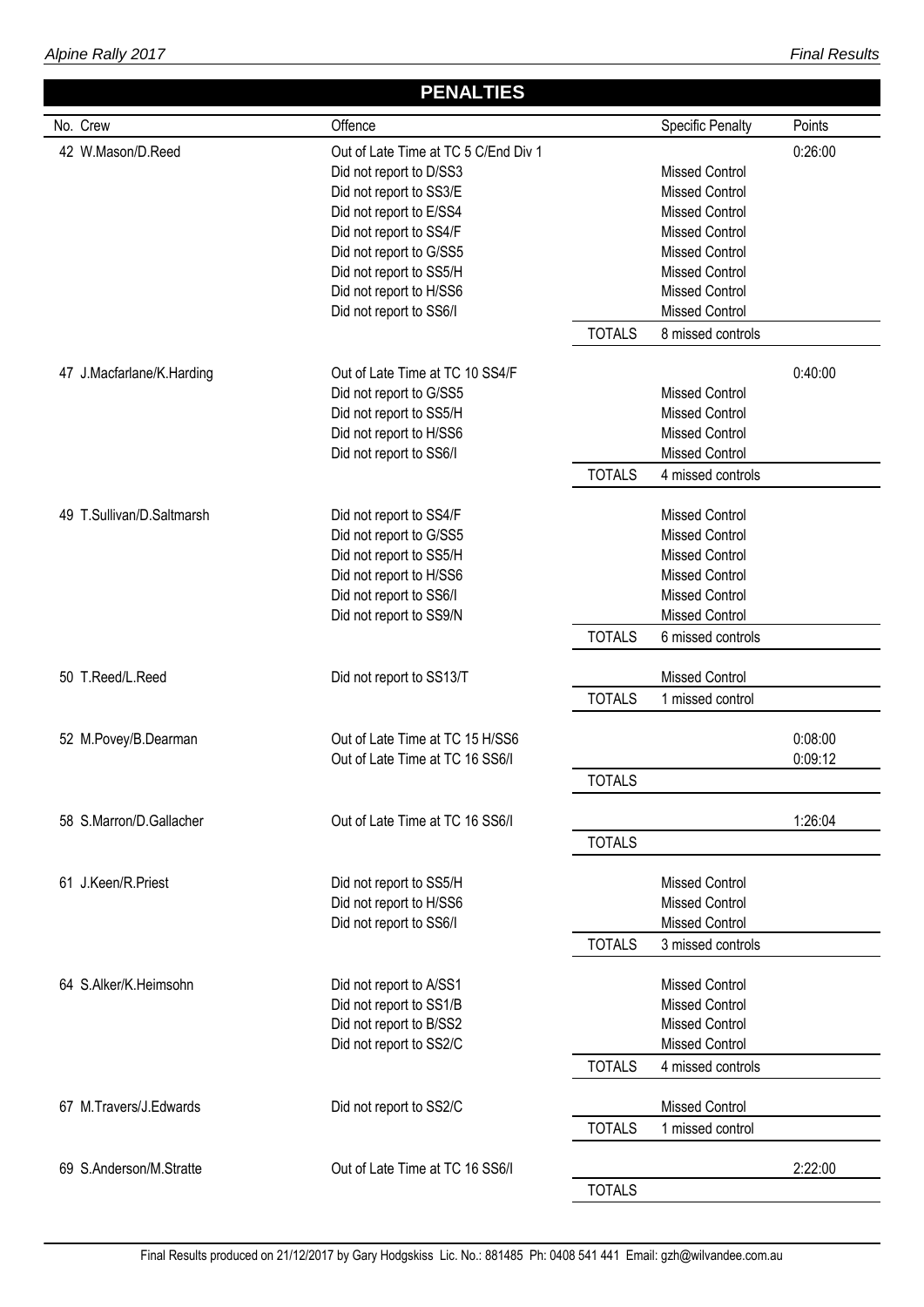# **PENALTIES**

| No. Crew               | Offence                                                                                                                                                                                                                                             | <b>Specific Penalty</b><br>Points                                                                                                                                                                                                          |
|------------------------|-----------------------------------------------------------------------------------------------------------------------------------------------------------------------------------------------------------------------------------------------------|--------------------------------------------------------------------------------------------------------------------------------------------------------------------------------------------------------------------------------------------|
| 82 K.Harper/L.Harper   | Did not report to SS6/I<br>Out of Late Time at TC 36 DB67/S<br>Did not report to S/SS13<br>Did not report to SS13/T<br>Did not report to T/SS14<br>Did not report to SS14/U                                                                         | <b>Missed Control</b><br>0:40:00<br><b>Missed Control</b><br><b>Missed Control</b><br><b>Missed Control</b><br><b>Missed Control</b><br><b>TOTALS</b><br>5 missed controls                                                                 |
| 84 B.Ross/J.Hague      | Did not report to S/SS13<br>Did not report to SS13/T<br>Did not report to T/SS14<br>Did not report to SS14/U                                                                                                                                        | <b>Missed Control</b><br><b>Missed Control</b><br><b>Missed Control</b><br>Missed Control<br><b>TOTALS</b><br>4 missed controls                                                                                                            |
| 87 D.McKenzie/T.Brain  | Did not report to SS5/H<br>Did not report to H/SS6<br>Did not report to SS6/I                                                                                                                                                                       | <b>Missed Control</b><br><b>Missed Control</b><br><b>Missed Control</b><br><b>TOTALS</b><br>3 missed controls                                                                                                                              |
| 90 T.Huggins/S.Huggins | Did not report to G/SS5<br>Did not report to SS5/H<br>Did not report to H/SS6<br>Did not report to SS6/I                                                                                                                                            | <b>Missed Control</b><br><b>Missed Control</b><br><b>Missed Control</b><br>Missed Control<br><b>TOTALS</b><br>4 missed controls                                                                                                            |
| 91 K.Lawrence/N.Long   | Did not report to SS6/I<br>Out of Late Time at TC 30 SS10/P<br>Did not report to P/SS11<br>Did not report to SS11/Q<br>Did not report to Q/SS12<br>Did not report to SS12/R<br>Out of Late Time at TC 35 R/DB67<br>Out of Late Time at TC 36 DB67/S | <b>Missed Control</b><br>0:04:05<br><b>Missed Control</b><br><b>Missed Control</b><br><b>Missed Control</b><br><b>Missed Control</b><br>0:16:05<br>0:05:05<br><b>TOTALS</b><br>5 missed controls                                           |
| 92 B.Watson/G.Bashford | Did not report to SS3/E<br>Did not report to E/SS4<br>Did not report to SS4/F<br>Did not report to G/SS5<br>Did not report to SS5/H<br>Did not report to H/SS6<br>Did not report to SS6/I<br>Did not report to SS9/N                                | <b>Missed Control</b><br><b>Missed Control</b><br><b>Missed Control</b><br><b>Missed Control</b><br><b>Missed Control</b><br><b>Missed Control</b><br><b>Missed Control</b><br><b>Missed Control</b><br><b>TOTALS</b><br>8 missed controls |
| 97 T.Jordan/R.Davidson | Out of Late Time at TC 31 P/SS11<br>Out of Late Time at TC 32 SS11/Q<br>Out of Late Time at TC 33 Q/SS12<br>Out of Late Time at TC 34 SS12/R<br>Out of Late Time at TC 35 R/DB67<br>Out of Late Time at TC 36 DB67/S                                | 0:09:00<br>0:09:00<br>0:09:00<br>0:09:00<br>0:09:00<br>0:09:00<br><b>TOTALS</b>                                                                                                                                                            |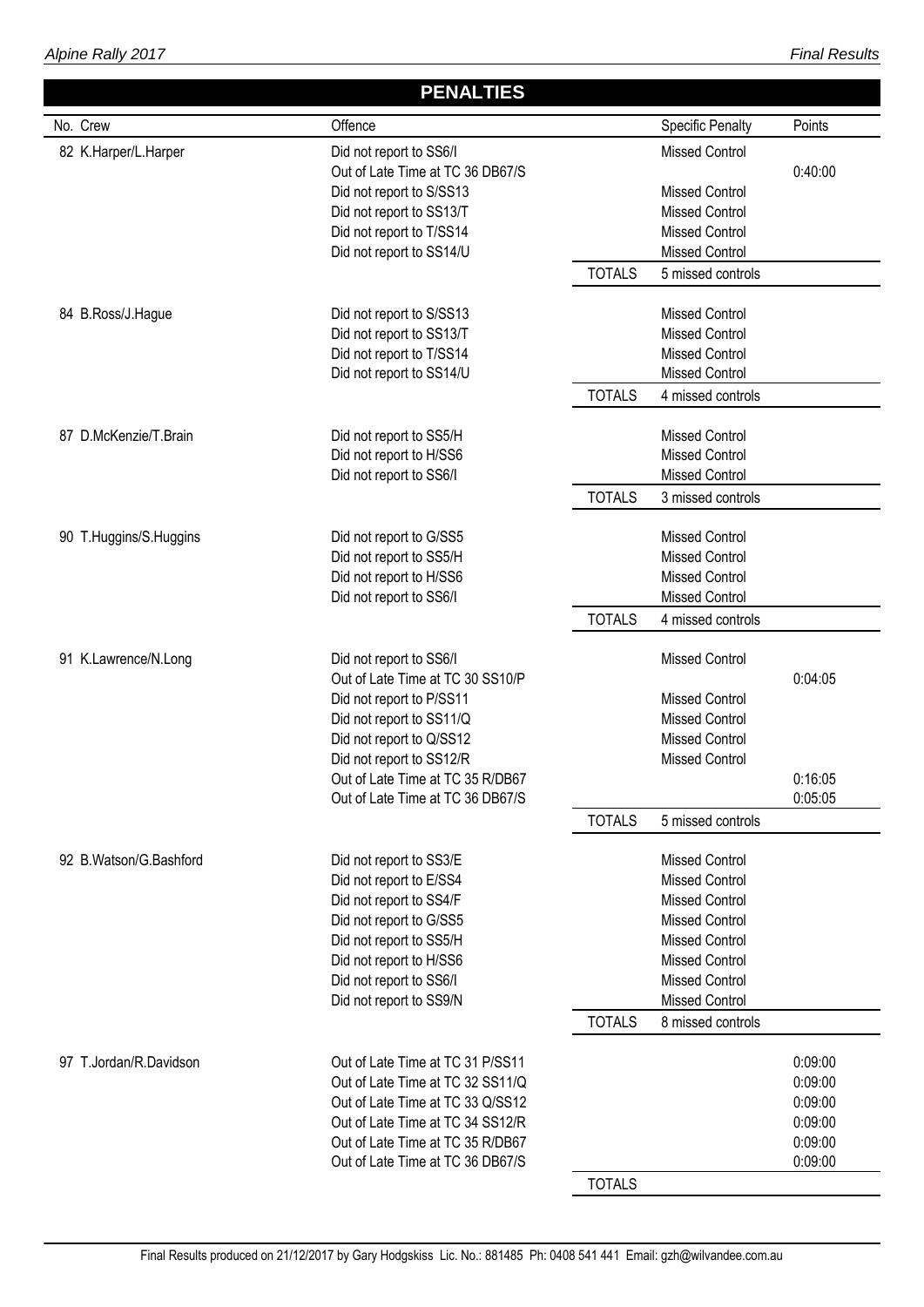*Alpine Rally 2017*

### *Final Results*

|                           | <b>PENALTIES</b>                                   |               |                         |         |
|---------------------------|----------------------------------------------------|---------------|-------------------------|---------|
| No. Crew                  | Offence                                            |               | <b>Specific Penalty</b> | Points  |
| 100 R.Carter/R.Farrell    | Out of Late Time at TC 2 SS1/B                     |               |                         | 0.24:06 |
|                           | Out of Late Time at TC 3 B/SS2                     |               |                         | 0:24:06 |
|                           | Out of Late Time at TC 4 SS2/C                     |               |                         | 0:34:05 |
|                           | Out of Late Time at TC 5 C/End Div 1               |               |                         | 0:34:05 |
|                           |                                                    | <b>TOTALS</b> |                         |         |
| 105 H.Harmer/M.Gray       | Did not report to SS6/I                            |               | <b>Missed Control</b>   |         |
|                           | Did not report to SS9/N                            |               | <b>Missed Control</b>   |         |
|                           |                                                    | <b>TOTALS</b> | 2 missed controls       |         |
| 111 T.Reynolds/L.Reynolds | Out of Late Time at TC 8 SS3/E                     |               |                         | 0:34:17 |
|                           | Out of Late Time at TC 9 E/SS4                     |               |                         | 0:34:17 |
|                           | Out of Late Time at TC 10 SS4/F                    |               |                         | 0:35:17 |
|                           |                                                    | <b>TOTALS</b> |                         |         |
| 114 N.Testa/N.Walters     | Out of Late Time at TC 8 SS3/E                     |               |                         | 0:35:57 |
|                           | Out of Late Time at TC 9 E/SS4                     |               |                         | 0:35:57 |
|                           | Out of Late Time at TC 10 SS4/F                    |               |                         | 0:38:03 |
|                           |                                                    | <b>TOTALS</b> |                         |         |
| 122 D.Lake/J.Lake         | Servicing in control Start SS14 - Maximum + 5 mins |               |                         | 0:05:00 |
|                           |                                                    | <b>TOTALS</b> |                         | 0:05:00 |
| 125 P.McKinnon/C.Ellis    | Did not report to A/SS1                            |               | <b>Missed Control</b>   |         |
|                           | Did not report to SS1/B                            |               | <b>Missed Control</b>   |         |
|                           | Did not report to B/SS2                            |               | <b>Missed Control</b>   |         |
|                           | Did not report to SS2/C                            |               | <b>Missed Control</b>   |         |
|                           |                                                    | <b>TOTALS</b> | 4 missed controls       |         |
| 126 P.Morrison/S.Wasson   | Did not report to SS9/N                            |               | <b>Missed Control</b>   |         |
|                           |                                                    | <b>TOTALS</b> | 1 missed control        |         |
| 127 S.Lane/S.Vella        | Did not report to H/SS6                            |               | <b>Missed Control</b>   |         |
|                           | Did not report to SS6/I                            |               | <b>Missed Control</b>   |         |
|                           | Did not report to SS9/N                            |               | <b>Missed Control</b>   |         |
|                           |                                                    | <b>TOTALS</b> | 3 missed controls       |         |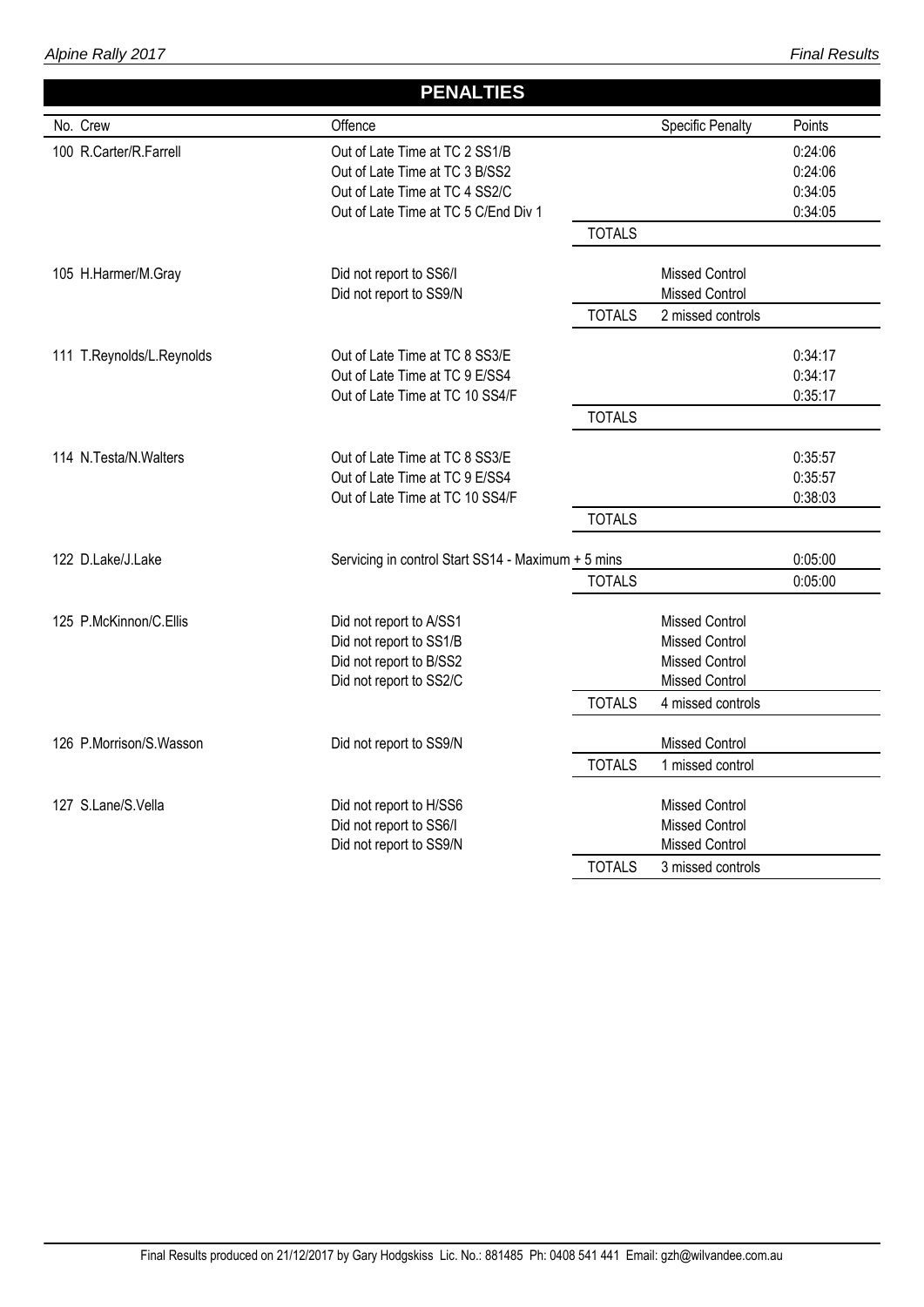| OUTRIGHT PROGRESSIVE PLACINGS<br>SS10 SS11<br>SS12 SS13 SS14 |                 |                 |                  |                 |                 |                 |                  |                 |                         |                |                |                |                |                |
|--------------------------------------------------------------|-----------------|-----------------|------------------|-----------------|-----------------|-----------------|------------------|-----------------|-------------------------|----------------|----------------|----------------|----------------|----------------|
| No. Crew                                                     | SS <sub>1</sub> | SS <sub>2</sub> | SS <sub>3</sub>  | SS <sub>4</sub> | SS <sub>5</sub> | SS <sub>6</sub> | SS7              | SS <sub>8</sub> | SS9                     |                |                |                |                |                |
| 1 J.Monkhouse/D.Moscatt                                      | $\overline{2}$  | 4               | 4                | 6               | $\sqrt{5}$      |                 |                  |                 |                         |                |                |                |                |                |
| 2 S.Evans/B.Searcy                                           | $=3$            | 3               | $\overline{2}$   | 3               | $\mathfrak{Z}$  | $\overline{2}$  | $\overline{2}$   | $\overline{2}$  | $\overline{2}$          | $\overline{2}$ | $\overline{2}$ | $\overline{2}$ | $\overline{2}$ | $\overline{2}$ |
| 3 K.Barrett/D.Guest                                          | $=12$           | $\overline{7}$  | 5                | 5               | $\overline{4}$  | 4               | $\overline{4}$   | 4               | 4                       | $\overline{4}$ | 4              | 4              | 4              | $\overline{4}$ |
| 4 A.Friend/M.Canning                                         | 5               | 5               | 10               | 8               | $6\phantom{1}6$ | 5               | 5                | 5               | 5                       | $5\phantom{.}$ | 5              | 5              | 5              | 5              |
| 5 B.Barker/D.Long                                            | 1               | $\mathbf{1}$    | $\mathbf{1}$     | 1               | $\overline{1}$  | $\mathbf{1}$    | $\mathbf{1}$     | -1              | $\overline{\mathbf{1}}$ | $\mathbf 1$    | $\mathbf{1}$   | 1              | $\mathbf{1}$   | 1              |
| 6 L.Sytema/A.Wright                                          | $=3$            | $\overline{2}$  | 3                | $\overline{2}$  | $\overline{2}$  | $\mathfrak{Z}$  | 3                | $\mathfrak{Z}$  | 3                       | $\mathfrak{Z}$ | $\mathfrak{Z}$ | 3              | $\mathfrak{Z}$ | 3              |
| 7 D.Buist/K.Celeste                                          | 6               | 11              | 6                | 4               | 98              | 87              | 86               | 86              | 84                      | 79             | 78             | 76             | 70             | 70             |
| 8 N.Reeves/S.Spedding                                        | $=10$           | $=8$            | 12               | 9               | 9               | $\overline{7}$  | $\overline{7}$   | $\overline{7}$  | 9                       | 8              | 8              | 8              |                |                |
| 9 D.Ayson/A.Graves                                           | $= 31$          | $=24$           | 24               | 20              | 18              |                 |                  |                 |                         |                |                |                |                |                |
| 10 W.Hoy/L.Dunkerton                                         | $=29$           | $=80$           | 48               | 18              | 14              | $\bf 8$         | 8                | 8               | $\overline{7}$          |                |                |                |                |                |
| 11 R.Woollard/T.Wright                                       | $=12$           | 27              | 31               | 36              | 28              | 20              | 20               | 20              | 20                      | 18             | 15             | 15             | 14             | 12             |
| 12 B.van Eck/J.Gleeson                                       | 14              | $=12$           | $\boldsymbol{9}$ | 10              | $\delta$        | $6\phantom{.}$  | $\boldsymbol{6}$ | $6\,$           | $\,6\,$                 | $6\,$          | $6\phantom{.}$ | $\,6$          | 6              | $6\phantom{a}$ |
| 13 N.Quinn/D.Green                                           | $=8$            | 23              | 26               | 21              | 15              | 12              | 12               | 12              | 12                      | 11             | 10             | 10             | 9              | 9              |
| 15 B.Middleton/A.Benefield                                   | $=15$           | 33              | 45               | 63              | 50              | 43              | 43               | 43              | $=42$                   | 35             | 30             | 29             | 21             | 20             |
| 16 C.Stewart/A.Ritson                                        | $=15$           | $=17$           | 14               | 24              | 17              | 13              | 13               | 13              | 13                      | 12             | 14             | 14             |                |                |
| 17 R.Smart/J.McCarthy                                        | $=25$           | $=14$           | 17               | $=76$           | 71              | 51              | 51               | 51              | 50                      | 42             | 32             | 31             | 20             | 19             |
| 18 N.Schey/S.Middleton                                       | $=29$           | $=17$           | 15               | 14              | 11              | 10              | 10               | 10              | 11                      | 10             | 34             | 42             | 64             | 63             |
| 19 G.Walker/S.Richards                                       | $\overline{7}$  | $=14$           | 8                | 109             | 105             | 104             | 103              | 103             | 103                     |                |                |                |                |                |
| 20 J.Robison/A.Bell                                          | 123             | 123             | 121              | 114             | 107             |                 |                  |                 |                         |                |                |                |                |                |
| 21 A.Daniell/A.Paterson                                      | $=20$           | $=19$           | 27               | 22              | 20              | 17              | 17               | 17              | 16                      | 16             | 13             | 13             | 11             | 10             |
| 22 T.Goldburg/C.van Munster                                  | $=41$           | 38              | 39               | 61              | 52              | 35              | 35               | 35              | 38                      | 32             | 26             | 26             | 22             | 22             |
| 23 G.McCormack/B.Mitchell                                    | $= 38$          | $=112$          | 72               | 23              | 24              | 97              | 96               | 96              | 95                      |                |                |                |                |                |
| 24 B.Hayes/C.Hayes                                           | $=8$            | 32              | 40               | 44              | 31              | 21              | 21               | 21              | 22                      | 40             | 38             | $=36$          | 32             | 32             |
| 25 T.Clarke/R.Preston                                        | $=47$           | 39              | 49               | 51              | 40              | 24              | 24               | 24              | 23                      | 21             | 19             | 19             | 16             | 15             |
| 26 G.Yeomans/K.Baker                                         | $=20$           | 28              | 25               | 27              | 21              | 14              | 14               | 14              | 14                      | 13             | 43             | 85             | 80             | 79             |
| 27 J.Wrightman/S.Beaufoy                                     | $=18$           | 10              | 18               | 12              | 13              | 9               | 9                | 9               | 10                      | 9              | 9              | 9              | $\bf 8$        | 8              |
| 28 T.Dermody/E.Moynihan                                      | $=20$           | 21              | 11               | 16              | 16              | 16              | 16               | 16              | 17                      | 14             | 11             | 11             | 10             | 27             |
| 29 S.Porter/T.Robinson                                       | $=27$           | $=12$           | 13               | $\overline{7}$  | $\overline{7}$  | 92              | 91               | 91              | 89                      | 83             | 82             | 80             | 74             | 74             |
| 30 C.Badenoch/C.Kelly                                        | $=10$           | $\,6\,$         | 16               | 17              | 12              | 11              | 11               | 11              | 8                       | $\overline{7}$ | $\overline{7}$ | $\overline{7}$ | $\overline{7}$ | $\overline{7}$ |
| 31 I.Hill/P.Bonser                                           | $=18$           | $=8$            | $\overline{7}$   | 11              |                 |                 |                  |                 |                         |                |                |                |                |                |
| 32 S.Duthie/D.Hanns                                          | $=25$           | $=19$           | 29               | 28              | 23              | 22              | 22               | 22              | 21                      | 20             | 18             | 18             | 17             | 16             |
| 33 M.Ruggles/G.Ruggles                                       | 34              | $=29$           | 23               |                 |                 |                 |                  |                 |                         |                |                |                |                |                |
| 34 B.Keast/P.Graham                                          | $=78$           | 62              | 67               | 41              | 37              | 33              | 33               | 33              | 34                      | 39             | 40             | 39             | 38             | 39             |
| 35 D.Snooks/M.Foreshew                                       | 33              | 26              | 28               |                 |                 |                 |                  |                 |                         |                |                |                |                |                |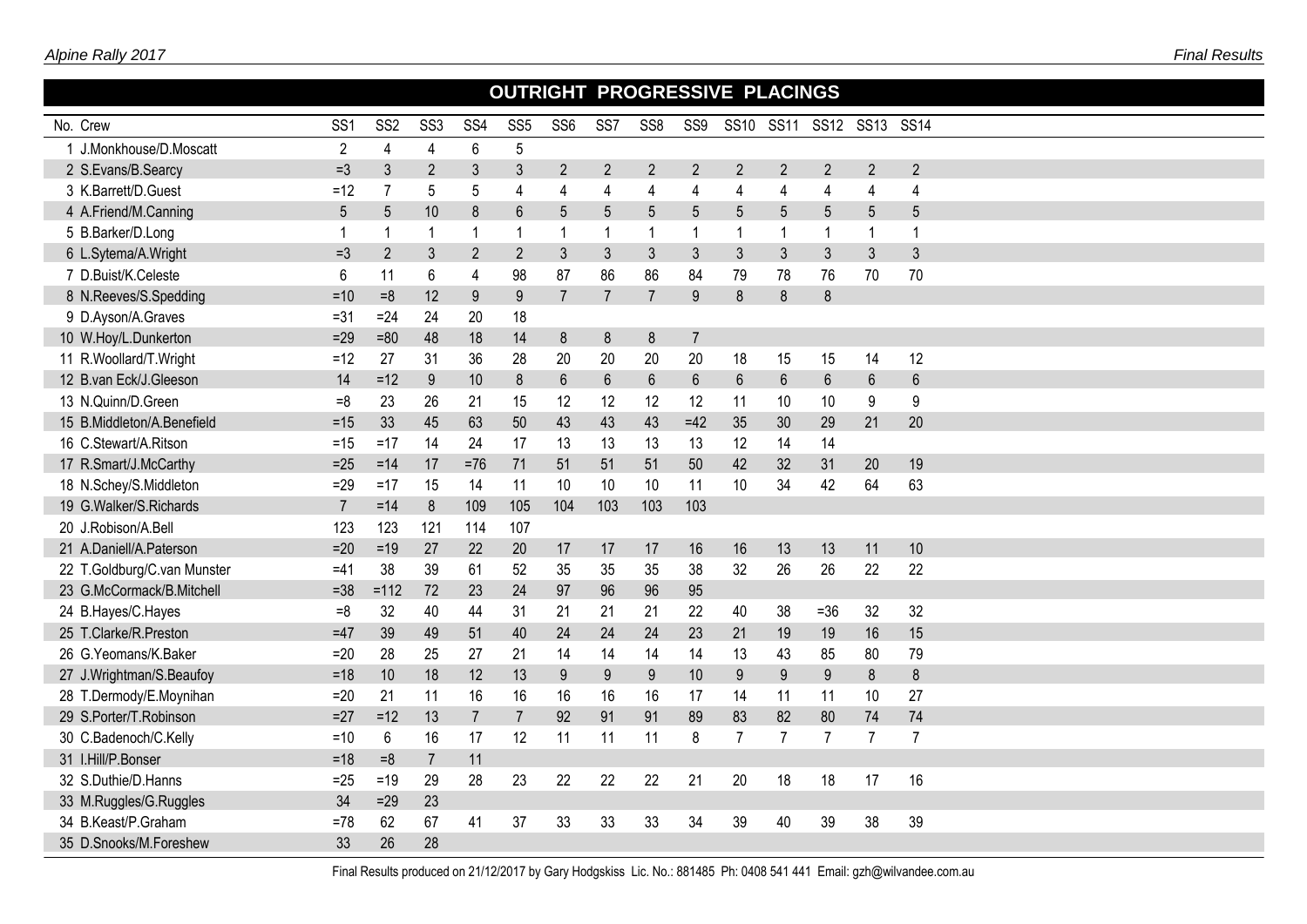| OUTRIGHT PROGRESSIVE PLACINGS |                 |                 |                 |        |                 |                 |     |                 |       |           |    |                |    |    |  |
|-------------------------------|-----------------|-----------------|-----------------|--------|-----------------|-----------------|-----|-----------------|-------|-----------|----|----------------|----|----|--|
| No. Crew                      | SS <sub>1</sub> | SS <sub>2</sub> | SS <sub>3</sub> | SS4    | SS <sub>5</sub> | SS <sub>6</sub> | SS7 | SS <sub>8</sub> | SS9   | SS10 SS11 |    | SS12 SS13 SS14 |    |    |  |
| 36 L.Peterson/D.Willson       | $=27$           | 22              | 21              | 15     | 10              |                 |     |                 |       |           |    |                |    |    |  |
| 37 N.Cuthbert/S.Evans         | $=20$           | 31              | 22              | 13     |                 |                 |     |                 |       |           |    |                |    |    |  |
| 38 P.O'Keeffe/J.Browne        | $= 54$          | 50              | 50              | 111    | 111             | 107             | 106 | 106             | 106   | 97        | 94 | 93             | 88 | 88 |  |
| 39 M.Valantine/T.Valantine    | $= 31$          | $=24$           | 19              | 19     | 19              | 15              | 15  | 15              | 15    | 15        | 12 | 12             | 12 | 11 |  |
| 40 F.Horobin/C.Elliott        | $=20$           | $=29$           | 30              | 33     | 26              | 19              | 19  | 19              | 19    | 17        | 16 | 16             | 13 | 13 |  |
| 41 B.Garland/S.Green          | 37              | 34              | $= 34$          | 39     | 32              | 32              | 32  | 32              | 32    | 29        | 27 | 27             | 27 | 26 |  |
| 42 W.Mason/D.Reed             | $=44$           | 53              | 120             | 115    | 113             | 109             | 108 | 108             | 104   | 95        | 93 | 92             | 87 | 87 |  |
| 44 M.Pickering/D.Boddy        | 56              | $=40$           | $=42$           | 52     | 48              | 41              | 41  | 41              | 41    | 43        | 47 | 46             | 41 | 41 |  |
| 45 T.Quinn/K.Catford          | =15             | $=14$           | 20              | 25     | 64              | 55              |     |                 |       |           |    |                |    |    |  |
| 46 E.Mulligan/A.Topliff       | $=59$           | 44              | 59              | 60     |                 |                 |     |                 |       |           |    |                |    |    |  |
| 47 J.Macfarlane/K.Harding     | $=74$           | 54              | 57              | 106    | 104             | 101             | 100 | 100             | 99    | 92        | 91 | 89             | 85 | 83 |  |
| 48 M.Harding/J.Thornburn      | $=64$           | 47              | 62              | 70     |                 |                 |     |                 |       |           |    |                |    |    |  |
| 49 T.Sullivan/D.Saltmarsh     | $=47$           | 35              | 32              | 110    | 110             | 106             | 105 | 105             | 105   | 96        | 95 | 94             | 89 | 89 |  |
| 50 T.Reed/L.Reed              | $=74$           | 63              | 65              | 58     | 54              | 46              | 46  | 46              | 48    | 48        | 44 | 43             | 75 | 75 |  |
| 51 P.Eccles/S.Eccles          | $= 38$          | 37              |                 |        |                 |                 |     |                 |       |           |    |                |    |    |  |
| 52 M.Povey/B.Dearman          | $=64$           | $=51$           | 47              | 64     | 58              | 86              | 85  | 85              | 83    | 77        | 75 | 73             | 65 | 65 |  |
| 53 D.Officer/K.Officer        | $=59$           | $=48$           | 46              | 35     | 36              | 28              | 28  | 28              | 29    | 31        | 31 | 32             | 31 | 31 |  |
| 54 M.Sawyer/A.Sawyer          | $=57$           | 45              | 37              | 30     | 25              | 25              | 25  | 25              | 25    | 23        | 21 | 21             | 30 | 30 |  |
| 55 B.Lowe/H.Pearl-Lowe        | $=61$           | 56              | $=55$           | 68     | 61              | 52              | 52  | 52              | 52    |           |    |                |    |    |  |
| 56 C.Jarvie/A.O'Halloran      | 51              | $=89$           | 96              |        |                 |                 |     |                 |       |           |    |                |    |    |  |
| 58 S.Marron/D.Gallacher       | =44             | 46              | 38              | $= 37$ | 33              | 88              | 87  | 87              | 85    |           |    |                |    |    |  |
| 59 I.Reddiex/M.Mitchell       | $=47$           | $=58$           | $=55$           | 40     | 35              | 26              | 26  | 26              | 26    | 24        | 20 | 20             | 18 | 17 |  |
| 60 P.Kerr/J.Cole              | 52              | $=48$           | 52              | 57     | 51              | 44              | 44  | 44              | $=42$ | 37        | 33 | 33             | 29 | 29 |  |
| 61 J.Keen/R.Priest            | $= 85$          | 75              | 73              | 59     | 102             | 100             | 99  | 99              | 97    | 90        | 89 | 87             | 82 | 81 |  |
| 62 K.Millard/A.Bowering       | $=61$           | 61              | 54              | 42     | 39              | 36              | 36  | 36              | 39    | 33        | 28 | 28             | 25 | 24 |  |
| 63 S.Lawless/D.O'Connor       | 35              | $=40$           | $= 34$          | 34     | 30              | 31              | 31  | 31              | 33    | 30        | 24 | 24             | 24 | 23 |  |
| 64 S.Alker/K.Heimsohn         | $=124$          | $=124$          | 122             | 116    | 108             | 102             | 101 | 101             | 100   | 93        |    |                |    |    |  |
| 65 J.Sims/K.Moore             | 36              | 36              | 36              | 32     | 27              | 29              | 29  | 29              | 31    | 26        | 25 | 25             | 26 | 25 |  |
| 66 A.Peart/K.O'Halloran       | $= 82$          | 74              | 84              | $=78$  | 75              | 64              | 63  | 63              | 65    | 58        | 58 | 57             | 49 | 49 |  |
| 67 M.Travers/J.Edwards        | $=44$           | 122             | 119             | 112    | 103             | 96              | 95  | 95              | 92    | 86        | 84 | 82             | 76 | 76 |  |
| 68 J.Wald/K.Begelhole         | 53              | 77              | 70              | 66     | 60              | 49              | 49  | 49              | 49    | 45        | 39 | 38             | 35 | 35 |  |
| 69 S.Anderson/M.Stratte       | $=41$           | 60              | 61              | 50     | 46              | 91              | 90  | 90              | 88    | 82        | 81 | 79             | 73 | 73 |  |
| 70 M.Byron/R.Waterhouse       | $=61$           | 55              | 44              | 29     | 29              | 30              | 30  | 30              | 30    | 28        | 29 | 30             | 28 | 28 |  |
| 71 E.Bollard/S.McLauchlan     | $=69$           | $=66$           | 66              | 55     | 55              | 47              | 47  | 47              | 47    | 47        | 46 | 45             | 42 | 42 |  |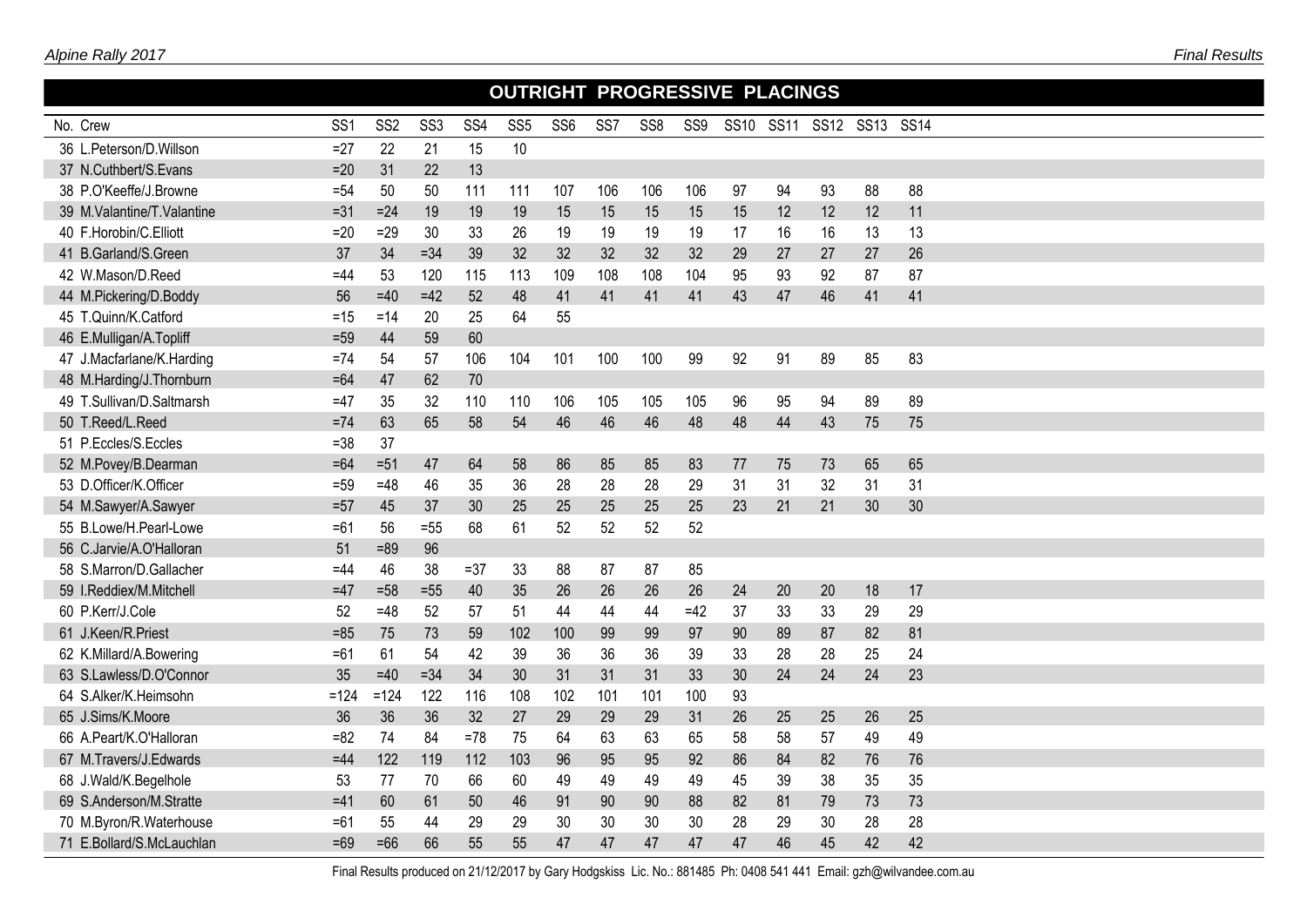|                           | OUTRIGHT PROGRESSIVE PLACINGS<br>SS <sub>1</sub><br>SS <sub>2</sub><br>SS <sub>3</sub><br>SS4<br>SS <sub>5</sub><br>SS <sub>6</sub><br>SS <sub>7</sub><br>SS <sub>8</sub><br>SS9<br><b>SS11</b><br>SS12 SS13 SS14<br><b>SS10</b> |        |       |       |       |       |       |       |     |    |    |        |    |       |  |
|---------------------------|----------------------------------------------------------------------------------------------------------------------------------------------------------------------------------------------------------------------------------|--------|-------|-------|-------|-------|-------|-------|-----|----|----|--------|----|-------|--|
| No. Crew                  |                                                                                                                                                                                                                                  |        |       |       |       |       |       |       |     |    |    |        |    |       |  |
| 72 S.Harmer/N.Anyan       | 67                                                                                                                                                                                                                               | $=69$  | 58    | 31    | 41    | 37    | 37    | 37    | 35  |    |    |        |    |       |  |
| 73 P.Houghton/J.Bylhouwer | $=78$                                                                                                                                                                                                                            | $=69$  | 77    | 62    | 59    | 50    | 50    | 50    | 51  | 49 | 45 | 44     | 39 | 38    |  |
| 74 P.Thomas/K.Radnell     | =41                                                                                                                                                                                                                              | 43     | 33    |       |       |       |       |       |     |    |    |        |    |       |  |
| 75 B.Newton/R.Price       | 40                                                                                                                                                                                                                               | $=40$  | $=42$ | 47    | 38    | 27    | 27    | 27    | 27  | 25 | 51 | 50     | 44 | 43    |  |
| 76 M.Bramble/M.Bannon     | $= 57$                                                                                                                                                                                                                           | $= 51$ | 53    | 46    | 44    | 34    | 34    | 34    | 28  | 27 | 23 | 23     | 23 | 21    |  |
| 77 T.Trewern/D.Trewern    | 98                                                                                                                                                                                                                               | $= 87$ | 92    | 87    | 80    | 69    | 68    | 68    | 66  | 63 | 72 | 70     | 68 | 68    |  |
| 78 P.Boyd/D.Gray          | 103                                                                                                                                                                                                                              | 97     | 91    | 85    | $=78$ | $=67$ | $=66$ | $=66$ | 63  | 61 | 59 | 58     | 51 | 51    |  |
| 80 J.Wright/J.Huggins     | $=47$                                                                                                                                                                                                                            | $= 58$ | 41    | 26    | 22    | 18    | 18    | 18    | 18  | 19 | 17 | 17     | 15 | 14    |  |
| 81 D.White/D.Smith        | $= 54$                                                                                                                                                                                                                           | 57     | 51    | $=37$ | 34    | 23    | 23    | 23    | 24  | 22 | 22 | 22     | 19 | 18    |  |
| 82 K.Harper/L.Harper      | 66                                                                                                                                                                                                                               | $=64$  | $=68$ | 49    | 45    | 93    | 92    | 92    | 91  | 84 | 83 | 81     | 83 | 86    |  |
| 83 A.Pierce/T.Rogers      | 81                                                                                                                                                                                                                               | $=91$  | 90    | 84    | 69    | 59    | 58    | 58    | 56  | 52 | 52 | 51     |    |       |  |
| 84 B.Ross/J.Hague         | $=69$                                                                                                                                                                                                                            | $=105$ | 94    | 89    | 72    | 61    | 60    | 60    | 64  | 56 | 54 | 53     | 79 | 84    |  |
| 85 I.Curry/S.Curry        | 107                                                                                                                                                                                                                              | $=99$  | 89    | $=78$ | 73    | 62    | 61    | 61    | 61  | 57 | 57 | 56     | 48 | 48    |  |
| 87 D.McKenzie/T.Brain     | $= 89$                                                                                                                                                                                                                           | $= 80$ | 80    | 74    | 101   | 99    | 98    | 98    | 96  | 89 | 88 | 86     | 81 | 80    |  |
| 88 A.Kovacevic/K.Cotter   | $=74$                                                                                                                                                                                                                            | 68     | $=68$ | 53    | 49    | 42    | 42    | 42    | 45  | 46 | 49 | 48     | 43 | 44    |  |
| 89 G.Hale/J.Pollock       | 92                                                                                                                                                                                                                               | 86     | 82    | $=76$ | 68    | 58    | 57    | 57    | 58  | 55 | 56 | 55     | 50 | 50    |  |
| 90 T.Huggins/S.Huggins    | 105                                                                                                                                                                                                                              | 101    | 109   | 98    | 106   | 105   | 104   | 104   | 102 | 94 | 92 | 91     |    |       |  |
| 91 K.Lawrence/N.Long      | 80                                                                                                                                                                                                                               | 79     | 76    | 54    | 53    | 94    | 93    | 93    | 90  | 85 | 87 | 90     | 86 | 85    |  |
| 92 B.Watson/G.Bashford    | $=117$                                                                                                                                                                                                                           | 108    | 118   | 113   | 112   | 108   | 107   | 107   | 107 | 98 | 96 | 95     | 90 | 90    |  |
| 93 C.Wallace/J.Gillingham | $=95$                                                                                                                                                                                                                            | $=91$  | 81    | 73    | 65    | 56    | 55    | 55    | 55  |    |    |        |    |       |  |
| 94 J.Perkins/T.Brennan    | 101                                                                                                                                                                                                                              | $= 87$ | 85    | 75    | 70    | 60    | 59    | 59    | 60  | 60 | 60 | 59     | 52 | 53    |  |
| 95 S.Taylor/E.Yates       | 114                                                                                                                                                                                                                              | 116    | 110   | 101   | 92    | 80    | 79    | 79    | 77  | 73 | 70 | 68     | 62 | 62    |  |
| 96 L.Adams/C.Aggenbach    | 73                                                                                                                                                                                                                               | 71     | $=78$ | 65    | 56    | 45    | 45    | 45    | 44  | 41 | 42 | 41     | 54 | 52    |  |
| 97 T.Jordan/R.Davidson    | $= 82$                                                                                                                                                                                                                           | 98     | 97    | 91    | 83    | 72    | 71    | 71    | 67  | 59 | 77 | 75     | 71 | 71    |  |
| 98 C.Haysman/J.Boorman    | 94                                                                                                                                                                                                                               | 94     | 107   |       |       |       |       |       |     |    |    |        |    |       |  |
| 99 B.Catt/B.Thomas        | 106                                                                                                                                                                                                                              | 107    | 101   | 94    | 86    | 74    | 73    | 73    | 71  | 69 | 66 | 66     | 60 | $=60$ |  |
| 100 R.Carter/R.Farrell    | 122                                                                                                                                                                                                                              | 121    | 117   |       |       |       |       |       |     |    |    |        |    |       |  |
| 101 A.Artamonov/G.Bonch   | $=99$                                                                                                                                                                                                                            | 103    | 95    | 90    | 82    | 71    | 70    | 70    | 69  | 64 | 62 | 61     | 55 | 54    |  |
| 102 R.Stapleton/P.Ellis   | $= 89$                                                                                                                                                                                                                           | $= 84$ | 83    | 72    | 67    | 57    | 56    | 56    | 57  | 53 | 55 | 54     | 47 | 47    |  |
| 103 D.Lawrance/D.Davison  | 68                                                                                                                                                                                                                               | $=64$  | 71    | 67    | 62    | 53    | 53    | 53    | 53  | 50 | 48 | 47     | 40 | 40    |  |
| 104 A.Murdoch/K.North     | $=74$                                                                                                                                                                                                                            | $=72$  | $=63$ | 45    | 43    | 39    | 39    | 39    | 37  | 36 | 37 | $= 36$ | 34 | 34    |  |
| 105 H.Harmer/M.Gray       | 84                                                                                                                                                                                                                               | $=99$  | 99    | 81    | 66    | 95    | 94    | 94    | 94  | 88 | 86 | 84     | 78 | 78    |  |
| 106 B.Hamilton/B.Ward     | $= 87$                                                                                                                                                                                                                           | $= 84$ | 86    | 82    | 76    | 65    | 64    | 64    | 59  | 54 | 53 | 52     | 46 | 46    |  |
| 107 J.Lee/T.Smith         | 116                                                                                                                                                                                                                              | $=112$ |       |       |       |       |       |       |     |    |    |        |    |       |  |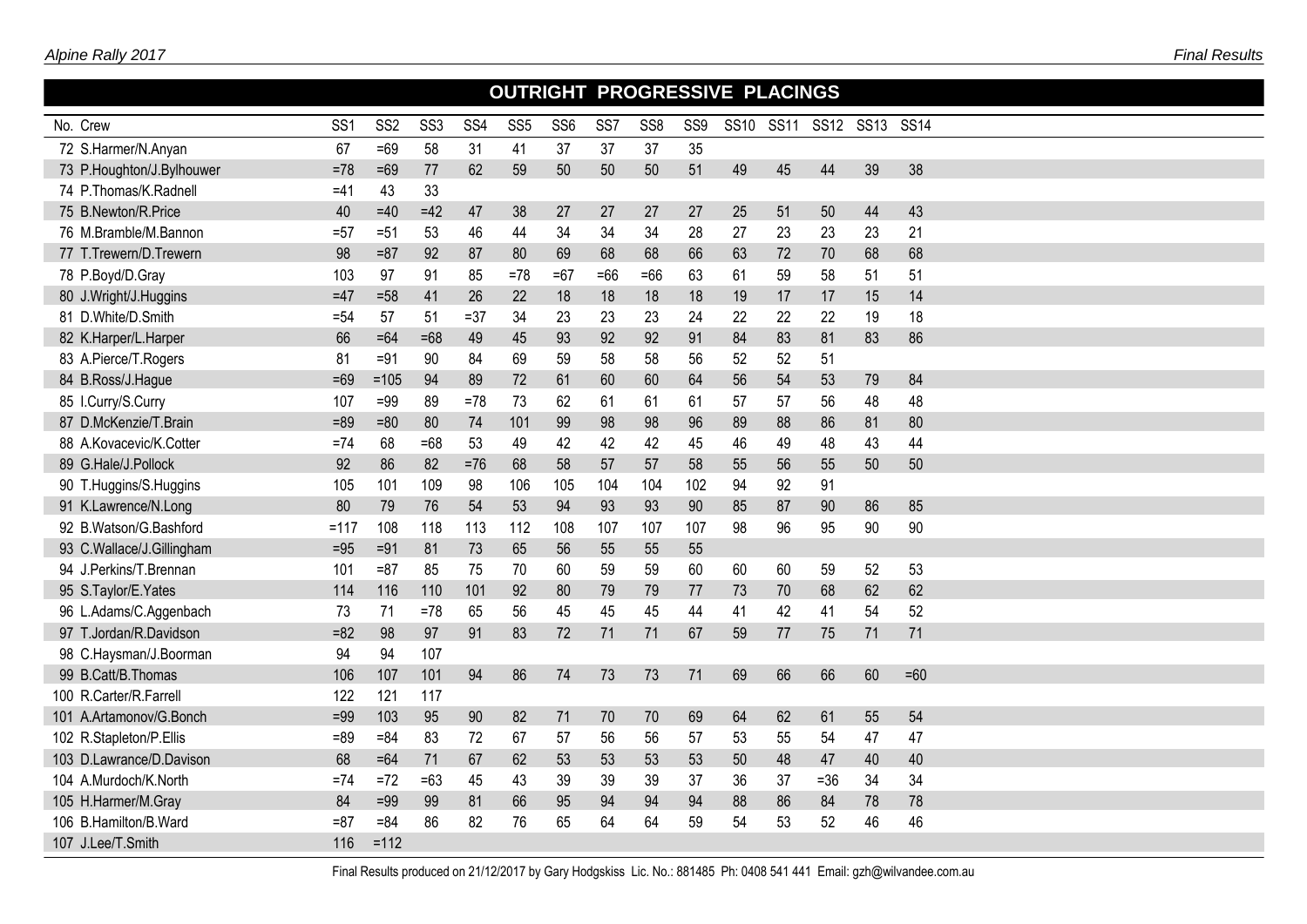|                               | <b>OUTRIGHT PROGRESSIVE PLACINGS</b> |                 |                 |                 |                 |                 |                 |                 |                 |             |             |             |             |             |  |  |  |  |
|-------------------------------|--------------------------------------|-----------------|-----------------|-----------------|-----------------|-----------------|-----------------|-----------------|-----------------|-------------|-------------|-------------|-------------|-------------|--|--|--|--|
| No. Crew                      | SS <sub>1</sub>                      | SS <sub>2</sub> | SS <sub>3</sub> | SS <sub>4</sub> | SS <sub>5</sub> | SS <sub>6</sub> | SS <sub>7</sub> | SS <sub>8</sub> | SS <sub>9</sub> | <b>SS10</b> | <b>SS11</b> | <b>SS12</b> | <b>SS13</b> | <b>SS14</b> |  |  |  |  |
| 108 M.Trucano/H.Thaw          | $=108$                               | 104             | 93              | 88              | 81              | 70              | 69              | 69              | 68              |             |             |             |             |             |  |  |  |  |
| 109 M.Rogers/D.Hedwards       | $=95$                                | $= 89$          | $=78$           | 71              | 63              | 54              | 54              | 54              | 54              | 51          | 50          | 49          | 45          | 45          |  |  |  |  |
| 110 G.Carruthers/S.Carruthers | 113                                  | 110             | 100             | 93              | 85              | 73              | 72              | 72              | 70              | 66          | 64          | 63          | 58          | 56          |  |  |  |  |
| 111 T.Reynolds/L.Reynolds     | 102                                  | 96              | 115             | 107             | 99              | 89              | 88              | 88              | 86              | 80          | 79          | 77          | 72          | 72          |  |  |  |  |
| 112 N.Rossi/M.Forbes          | $=108$                               | 102             | 104             | 97              | 89              | 77              | 76              | 76              | 74              | 67          | 63          | 62          | 56          | 55          |  |  |  |  |
| 113 D.Wythe/D.Parkinson       | $= 89$                               | $=72$           | 60              | 43              | 47              | 40              | 40              | 40              | 40              | 38          | 35          | 34          | 37          | 37          |  |  |  |  |
| 114 N.Testa/N.Walters         | 104                                  | 93              | 116             | 108             | 100             | 90              | 89              | 89              | 87              | 81          | 80          | 78          |             |             |  |  |  |  |
| 115 N.Senior/A.Buerckner      | 71                                   | 120             | 106             | 86              | $=78$           | $=67$           | $=66$           | $=66$           |                 |             |             |             |             |             |  |  |  |  |
| 116 M.Ward/J.Fraser           | $= 85$                               | 76              | $=74$           | 69              | 94              | 82              | 81              | 81              | 79              | 70          |             |             |             |             |  |  |  |  |
| 117 R.Cranston/R.Opie         | 115                                  | 114             | 108             | 100             | 91              | 79              | 78              | 78              | 76              | 74          | 69          | 67          | 63          | 64          |  |  |  |  |
| 118 B.Canny/T.Shepherd        | 111                                  | 118             | 113             | 104             | 96              | 84              | 83              | 83              | 81              | 72          | 67          |             |             |             |  |  |  |  |
| 119 G.Howard/M.Loxton         | 110                                  | 109             | $=102$          | $=95$           | $= 87$          | $=75$           | $=74$           | $=74$           | $=72$           | 68          | 71          | 69          | 61          | $=60$       |  |  |  |  |
| 120 M.Holloway/R.Wilson       | $=117$                               | 119             | 114             | 105             | 97              | 85              | 84              | 84              | 82              | 78          | 76          | 74          | 69          | 69          |  |  |  |  |
| 121 P.Lahiff/A.Lahiff         | $= 87$                               | 78              | $=74$           | 56              | 57              | 48              | 48              | 48              | 46              | 44          | 41          | 40          | 36          | 36          |  |  |  |  |
| 122 D.Lake/J.Lake             | $= 99$                               | 95              | 88              | 80              | 74              | 63              | 62              | 62              | 62              | 62          | 61          | 60          | 53          | 59          |  |  |  |  |
| 123 J.Ellis/A.Sietsma         | $=117$                               | 115             | 111             | 102             | 93              | 81              | 80              | 80              | 78              | 76          | 73          | 71          | 67          | 67          |  |  |  |  |
| 124 P.Thompson/K.Hind         | 112                                  | $=105$          | 105             | 99              | 90              | 78              | 77              | 77              | 75              | 65          | 65          | 64          | 57          | 57          |  |  |  |  |
| 125 P.McKinnon/C.Ellis        | $=124$                               | $=124$          | 123             | 117             | 109             | 103             | 102             | 102             | 101             |             |             |             |             |             |  |  |  |  |
| 126 P.Morrison/S.Wasson       | 93                                   | $= 80$          | 87              | 83              | 77              | 66              | 65              | 65              | 93              | 87          | 85          | 83          | 77          | 77          |  |  |  |  |
| 127 S.Lane/S.Vella            | $=95$                                | 83              | 98              | 92              | 84              | 98              | 97              | 97              | 98              | 91          | 90          | 88          | 84          | 82          |  |  |  |  |
| 128 K.Day/A.Lawarik           | $=117$                               | 117             | 112             | 103             | 95              | 83              | 82              | 82              | 80              | 75          | 68          | 65          | 59          | 58          |  |  |  |  |
| 129 B.Seehusen/C.Langley      | $=117$                               | 111             | $=102$          | $=95$           | $= 87$          | $=75$           | $=74$           | $=74$           | $=72$           | 71          | 74          | 72          | 66          | 66          |  |  |  |  |
| 130 M. Thompson/N. Vardos     | 72                                   | $=66$           | $=63$           | 48              | 42              | 38              | 38              | 38              | 36              | 34          | 36          | 35          | 33          | 33          |  |  |  |  |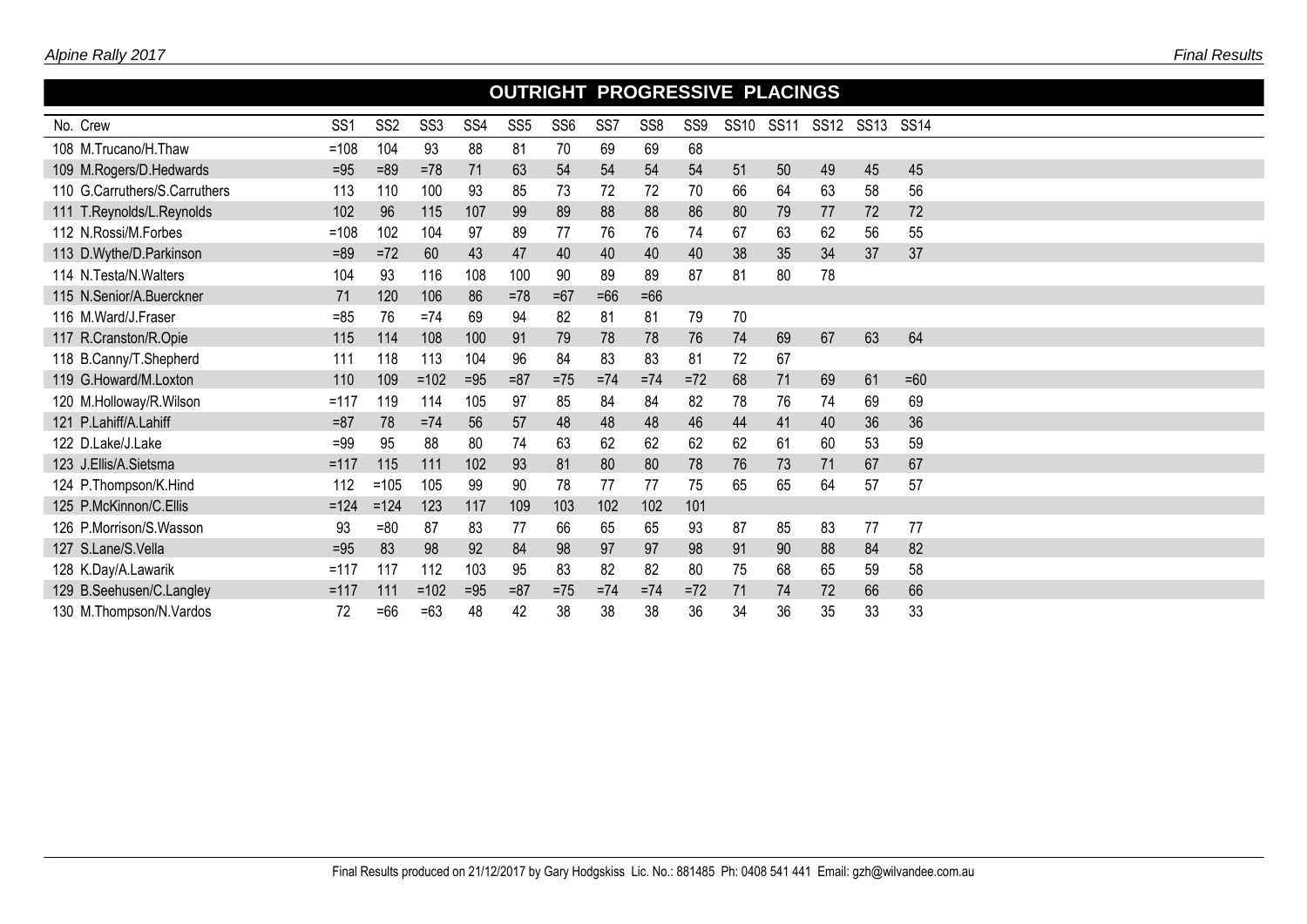| <b>GRADE PROGRESSIVE PLACINGS</b><br>SS10 SS11<br>SS13 SS14 |                 |                 |                  |                 |                 |                 |                |                 |                |                |                |                  |                |                |  |  |  |
|-------------------------------------------------------------|-----------------|-----------------|------------------|-----------------|-----------------|-----------------|----------------|-----------------|----------------|----------------|----------------|------------------|----------------|----------------|--|--|--|
| No. Crew                                                    | SS <sub>1</sub> | SS <sub>2</sub> | SS <sub>3</sub>  | SS <sub>4</sub> | SS <sub>5</sub> | SS <sub>6</sub> | SS7            | SS <sub>8</sub> | SS9            |                |                | <b>SS12</b>      |                |                |  |  |  |
| Grade A: (Grade A driver with any grade co-driver)          |                 |                 |                  |                 |                 |                 |                |                 |                |                |                |                  |                |                |  |  |  |
| 1 J.Monkhouse/D.Moscatt                                     | 2               | 4               | 4                | 6               | 5               |                 |                |                 |                |                |                |                  |                |                |  |  |  |
| 2 S.Evans/B.Searcy                                          | $=3$            | 3               | $\overline{2}$   | $\sqrt{3}$      | $\mathfrak{Z}$  | $\overline{2}$  | $\overline{2}$ | $\overline{2}$  | $\overline{2}$ | $\overline{2}$ | $\overline{2}$ | $\overline{2}$   | $\overline{2}$ | $\overline{2}$ |  |  |  |
| 3 K.Barrett/D.Guest                                         | $=11$           | $\overline{7}$  | 5                | 5               | 4               | 4               | 4              | 4               | 4              | $\overline{4}$ | 4              | 4                | $\overline{4}$ | 4              |  |  |  |
| 4 A.Friend/M.Canning                                        | 5               | 5               | 10               | 8               | $6\phantom{.}$  | 5               | 5              | 5               | 5              | 5              | 5              | 5                | 5              | 5              |  |  |  |
| 5 B.Barker/D.Long                                           | $\mathbf{1}$    | 1               | $\mathbf{1}$     | $\mathbf{1}$    |                 | 1               | $\mathbf{1}$   | 1               | -1             | $\mathbf{1}$   | $\mathbf{1}$   | -1               | $\mathbf 1$    | 1              |  |  |  |
| 6 L.Sytema/A.Wright                                         | $=3$            | $\overline{2}$  | $\mathfrak{Z}$   | $\overline{2}$  | $\overline{2}$  | 3               | $\sqrt{3}$     | 3               | $\mathfrak{Z}$ | $\mathfrak{Z}$ | $\mathfrak{Z}$ | $\mathfrak{Z}$   | $\mathfrak{Z}$ | 3              |  |  |  |
| 7 D.Buist/K.Celeste                                         | 6               | 10              | 6                | $\overline{4}$  | 32              | 27              | 26             | 26              | 26             | 24             | 24             | 23               | 21             | 21             |  |  |  |
| 8 N.Reeves/S.Spedding                                       | $=9$            | $=8$            | 12               | 9               | $9\,$           | $\overline{7}$  | $\overline{7}$ | $\overline{7}$  | $9\,$          | $\bf 8$        | $\,8\,$        | $\boldsymbol{8}$ |                |                |  |  |  |
| 9 D.Ayson/A.Graves                                          | 28              | 22              | 21               | 18              | 17              |                 |                |                 |                |                |                |                  |                |                |  |  |  |
| 10 W.Hoy/L.Dunkerton                                        | $=26$           | 36              | 33               | 17              | 13              | 8               | 8              | $\bf 8$         | $\overline{7}$ |                |                |                  |                |                |  |  |  |
| 11 R.Woollard/T.Wright                                      | $=11$           | 24              | 27               | 28              | 22              | 17              | 17             | 17              | 17             | 16             | 13             | 13               | 12             | 10             |  |  |  |
| 12 B.van Eck/J.Gleeson                                      | 13              | $=11$           | $\boldsymbol{9}$ | 10              | 8               | $6\phantom{1}$  | $6\,$          | $6\phantom{a}$  | 6              | $6\phantom{.}$ | $6\phantom{a}$ | $6\phantom{1}$   | $6\,$          | $6\phantom{1}$ |  |  |  |
| 13 N.Quinn/D.Green                                          | 8               | 21              | 23               | 19              | 14              | 11              | 11             | 11              | 11             | 10             | 9              | 9                | 8              | 8              |  |  |  |
| 15 B.Middleton/A.Benefield                                  | $=14$           | 28              | 31               | 32              | 27              | 23              | 23             | 23              | 23             | 22             | 19             | 19               | 15             | 14             |  |  |  |
| 16 C.Stewart/A.Ritson                                       | $=14$           | $=16$           | 14               | 22              | 16              | 12              | 12             | 12              | 12             | 11             | 12             | 12               |                |                |  |  |  |
| 17 R.Smart/J.McCarthy                                       | 23              | $=13$           | 17               | 34              | 31              | 24              | 24             | 24              | 24             | 23             | 21             | 20               | 14             | 13             |  |  |  |
| 18 N.Schey/S.Middleton                                      | $=26$           | $=16$           | 15               | 13              | 11              | 9               | 9              | 9               | 10             | 9              | 22             | 22               | 20             | 20             |  |  |  |
| 19 G.Walker/S.Richards                                      | $\overline{7}$  | $=13$           | 8                | 35              | 33              | 30              | 29             | 29              | 29             |                |                |                  |                |                |  |  |  |
| 20 J.Robison/A.Bell                                         | 38              | 38              | 38               | 36              | 34              |                 |                |                 |                |                |                |                  |                |                |  |  |  |
| 21 A.Daniell/A.Paterson                                     | $=18$           | 18              | 24               | 20              | 18              | 15              | 15             | 15              | 14             | 14             | 11             | 11               | 10             | 9              |  |  |  |
| 22 T.Goldburg/C.van Munster                                 | 33              | 30              | 30               | 31              | 28              | 22              | 22             | 22              | 22             | 21             | 17             | 17               | 16             | 15             |  |  |  |
| 23 G.McCormack/B.Mitchell                                   | 32              | 37              | 36               | 21              | 20              | 29              | 28             | 28              | 28             |                |                |                  |                |                |  |  |  |
| 25 T.Clarke/R.Preston                                       | 35              | 31              | 34               | 30              | 26              | 18              | 18             | 18              | 18             | 17             | 15             | 15               | 13             | 12             |  |  |  |
| 26 G.Yeomans/K.Baker                                        | $=18$           | 25              | 22               | 24              | 19              | 13              | 13             | 13              | 13             | 12             | 23             | 25               | 23             | 23             |  |  |  |
| 28 T.Dermody/E.Moynihan                                     | $=18$           | 19              | 11               | 15              | 15              | 14              | 14             | 14              | 15             | 13             | 10             | 10               | 9              | 18             |  |  |  |
| 29 S.Porter/T.Robinson                                      | $=24$           | $=11$           | 13               | $\overline{7}$  | $\overline{7}$  | 28              | 27             | 27              | 27             | 25             | 25             | 24               | 22             | 22             |  |  |  |
| 30 C.Badenoch/C.Kelly                                       | $=9$            | 6               | 16               | 16              | 12              | 10              | 10             | 10              | 8              | $\overline{7}$ | $\overline{7}$ | $\overline{7}$   | $\overline{7}$ | $\overline{7}$ |  |  |  |
| 31 I.Hill/P.Bonser                                          | 17              | $=8$            | $\overline{7}$   | 11              |                 |                 |                |                 |                |                |                |                  |                |                |  |  |  |
| 35 D.Snooks/M.Foreshew                                      | 29              | 23              | 25               |                 |                 |                 |                |                 |                |                |                |                  |                |                |  |  |  |
| 36 L.Peterson/D.Willson                                     | $=24$           | 20              | 19               | 14              | 10              |                 |                |                 |                |                |                |                  |                |                |  |  |  |
| 37 N.Cuthbert/S.Evans                                       | $=18$           | 27              | 20               | 12              |                 |                 |                |                 |                |                |                |                  |                |                |  |  |  |
| 40 F.Horobin/C.Elliott                                      | $=18$           | 26              | 26               | 25              | 21              | 16              | 16             | 16              | 16             | 15             | 14             | 14               | 11             | 11             |  |  |  |
|                                                             |                 |                 |                  |                 |                 |                 |                |                 |                |                |                |                  |                |                |  |  |  |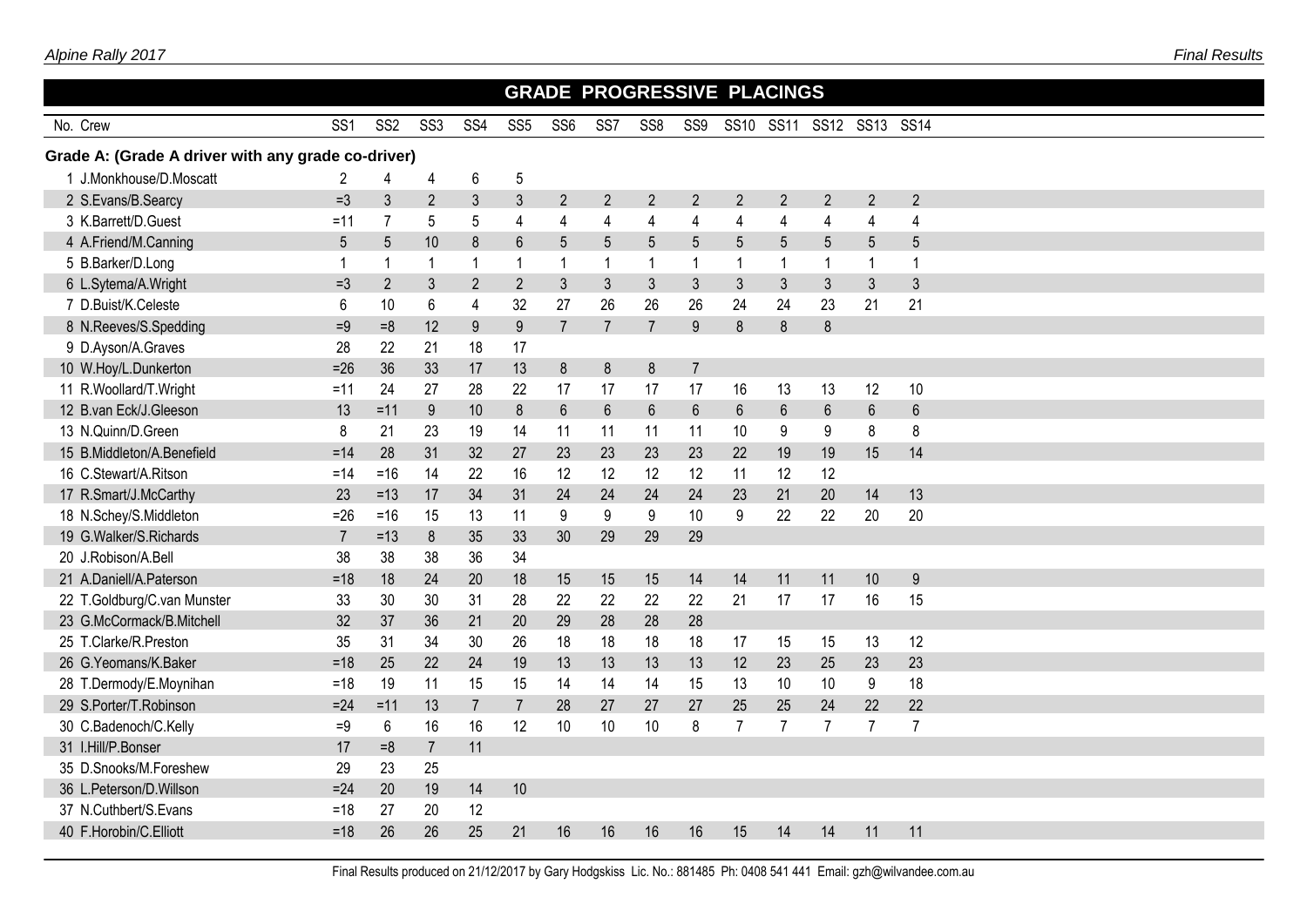| <b>GRADE PROGRESSIVE PLACINGS</b><br>SS13 SS14<br>SS10 SS11 |                 |                 |                 |                 |                 |                 |                |                         |                |                |                |                |                |                |  |  |
|-------------------------------------------------------------|-----------------|-----------------|-----------------|-----------------|-----------------|-----------------|----------------|-------------------------|----------------|----------------|----------------|----------------|----------------|----------------|--|--|
| No. Crew                                                    | SS <sub>1</sub> | SS <sub>2</sub> | SS <sub>3</sub> | SS <sub>4</sub> | SS <sub>5</sub> | SS <sub>6</sub> | SS7            | SS <sub>8</sub>         | SS9            |                |                | <b>SS12</b>    |                |                |  |  |
| Grade A: (Grade A driver with any grade co-driver)          |                 |                 |                 |                 |                 |                 |                |                         |                |                |                |                |                |                |  |  |
| 41 B.Garland/S.Green                                        | 31              | 29              | $=28$           | 29              | 24              | 21              | 21             | 21                      | 20             | 18             | 18             | 18             | 18             | 17             |  |  |
| 42 W.Mason/D.Reed                                           | 34              | 34              | 37              | 37              | 35              | 31              | 30             | 30                      | 30             | 26             | 26             | 26             | 24             | 24             |  |  |
| 45 T.Quinn/K.Catford                                        | $=14$           | $=13$           | 18              | 23              | 30              | 26              |                |                         |                |                |                |                |                |                |  |  |
| 53 D.Officer/K.Officer                                      | 36              | 33              | 32              | 27              | 25              | 19              | 19             | 19                      | 19             | 20             | 20             | 21             | 19             | 19             |  |  |
| 55 B.Lowe/H.Pearl-Lowe                                      | 37              | 35              | 35              | 33              | 29              | 25              | 25             | 25                      | 25             |                |                |                |                |                |  |  |
| 63 S.Lawless/D.O'Connor                                     | 30              | 32              | $=28$           | 26              | 23              | 20              | 20             | 20                      | 21             | 19             | 16             | 16             | 17             | 16             |  |  |
| Grade B: (Grade B driver with any grade co-driver)          |                 |                 |                 |                 |                 |                 |                |                         |                |                |                |                |                |                |  |  |
| 24 B.Hayes/C.Hayes                                          | 1               | 5               | 10              | 13              | $\overline{7}$  | 3               | $\mathfrak{Z}$ | 3                       | 4              | 15             | 13             | $=12$          | 12             | 12             |  |  |
| 27 J.Wrightman/S.Beaufoy                                    | $\overline{2}$  | $\mathbf{1}$    | $\mathbf{1}$    | $\mathbf{1}$    | $\mathbf{1}$    | $\overline{1}$  | $\overline{1}$ | $\mathbf{1}$            | $\mathbf{1}$   | $\mathbf{1}$   | $\mathbf{1}$   | $\mathbf{1}$   | $\overline{1}$ | $\mathbf{1}$   |  |  |
| 32 S.Duthie/D.Hanns                                         | $\mathsf 3$     | $\overline{2}$  | 4               | 3               | 3               | 4               | $\overline{4}$ | $\overline{\mathbf{4}}$ | 3              | 3              | 3              | $\mathfrak{Z}$ | $\mathfrak{Z}$ | 3              |  |  |
| 33 M.Ruggles/G.Ruggles                                      | 5               | $\overline{4}$  | 3               |                 |                 |                 |                |                         |                |                |                |                |                |                |  |  |
| 34 B.Keast/P.Graham                                         | $= 37$          | 25              | 28              | 11              | 11              | 11              | 11             | 11                      | 12             | 14             | 15             | 15             | 15             | 16             |  |  |
| 38 P.O'Keeffe/J.Browne                                      | $=17$           | 17              | 15              | 47              | 47              | 47              | 47             | 47                      | 46             | 44             | 41             | 40             | 37             | 37             |  |  |
| 39 M.Valantine/T.Valantine                                  | $\overline{4}$  | 3               | $\overline{2}$  | $\overline{2}$  | $\overline{2}$  | $\overline{2}$  | $\overline{2}$ | $\overline{2}$          | $\overline{2}$ | $\overline{2}$ | $\overline{2}$ | $\overline{2}$ | $\overline{2}$ | $\overline{2}$ |  |  |
| 44 M.Pickering/D.Boddy                                      | 19              | $=9$            | $= 11$          | 18              | 18              | 16              | 16             | 16                      | 16             | 17             | 20             | 20             | 17             | 17             |  |  |
| 46 E.Mulligan/A.Topliff                                     | 22              | 12              | 23              | 24              |                 |                 |                |                         |                |                |                |                |                |                |  |  |
| 47 J.Macfarlane/K.Harding                                   | $=33$           | 20              | 21              | 44              | 43              | 43              | 43             | 43                      | 42             | 40             | 39             | 38             | 36             | 34             |  |  |
| 48 M.Harding/J.Thornburn                                    | $=25$           | 15              | 24              | 30              |                 |                 |                |                         |                |                |                |                |                |                |  |  |
| 49 T.Sullivan/D.Saltmarsh                                   | $=12$           | $6\phantom{a}$  | 5               | 46              | 46              | 46              | 46             | 46                      | 45             | 43             | 42             | 41             | 38             | 38             |  |  |
| 50 T.Reed/L.Reed                                            | $= 33$          | 26              | 26              | 22              | 21              | 20              | 20             | 20                      | 21             | 21             | 17             | 17             | 30             | 30             |  |  |
| 51 P.Eccles/S.Eccles                                        | $\overline{7}$  | 8               |                 |                 |                 |                 |                |                         |                |                |                |                |                |                |  |  |
| 52 M.Povey/B.Dearman                                        | $=25$           | $=18$           | 14              | 26              | 24              | 36              | 36             | 36                      | 35             | 33             | 32             | 31             | 27             | 27             |  |  |
| 54 M.Sawyer/A.Sawyer                                        | $=20$           | 13              | 8               | $5\phantom{.0}$ | $\overline{4}$  | $\,6\,$         | $6\phantom{a}$ | $6\phantom{a}$          | 6              | 5              | $\overline{5}$ | 5              | 11             | 11             |  |  |
| 56 C.Jarvie/A.O'Halloran                                    | 14              | $=41$           | 44              |                 |                 |                 |                |                         |                |                |                |                |                |                |  |  |
| 58 S.Marron/D.Gallacher                                     | $=10$           | 14              | 9               | $=8$            | 8               | 37              | 37             | 37                      | 36             |                |                |                |                |                |  |  |
| 59 I.Reddiex/M.Mitchell                                     | $=12$           | 23              | 20              | 10              | 10              | $\overline{7}$  | $\overline{7}$ | $\overline{7}$          | $\overline{7}$ | 6              | 4              | 4              | 4              | 4              |  |  |
| 60 P.Kerr/J.Cole                                            | 15              | 16              | 17              | 21              | 20              | 18              | 18             | 18                      | 17             | 13             | 11             | 11             | 10             | 10             |  |  |
| 61 J.Keen/R.Priest                                          | $=41$           | 35              | 32              | 23              | 41              | 42              | 42             | 42                      | 41             | 39             | 38             | 37             | 34             | 33             |  |  |
| 62 K.Millard/A.Bowering                                     | $=23$           | 24              | 19              | 12              | 13              | 13              | 13             | 13                      | 15             | 11             | 9              | 9              | $\overline{7}$ | $\overline{7}$ |  |  |
| 64 S.Alker/K.Heimsohn                                       | 55              | 55              | 54              | 50              | 45              | 44              | 44             | 44                      | 43             | 41             |                |                |                |                |  |  |
| 65 J.Sims/K.Moore                                           | $6\phantom{1}6$ | $\overline{7}$  | $\overline{7}$  | $\overline{7}$  | 5               | 9               | 9              | 9                       | 11             | 8              | 8              | 8              | 8              | 8              |  |  |
| 66 A.Peart/K.O'Halloran                                     | 40              | 34              | 39              | 34              | 31              | 28              | 28             | 28                      | 29             | 27             | 27             | 27             | 22             | 22             |  |  |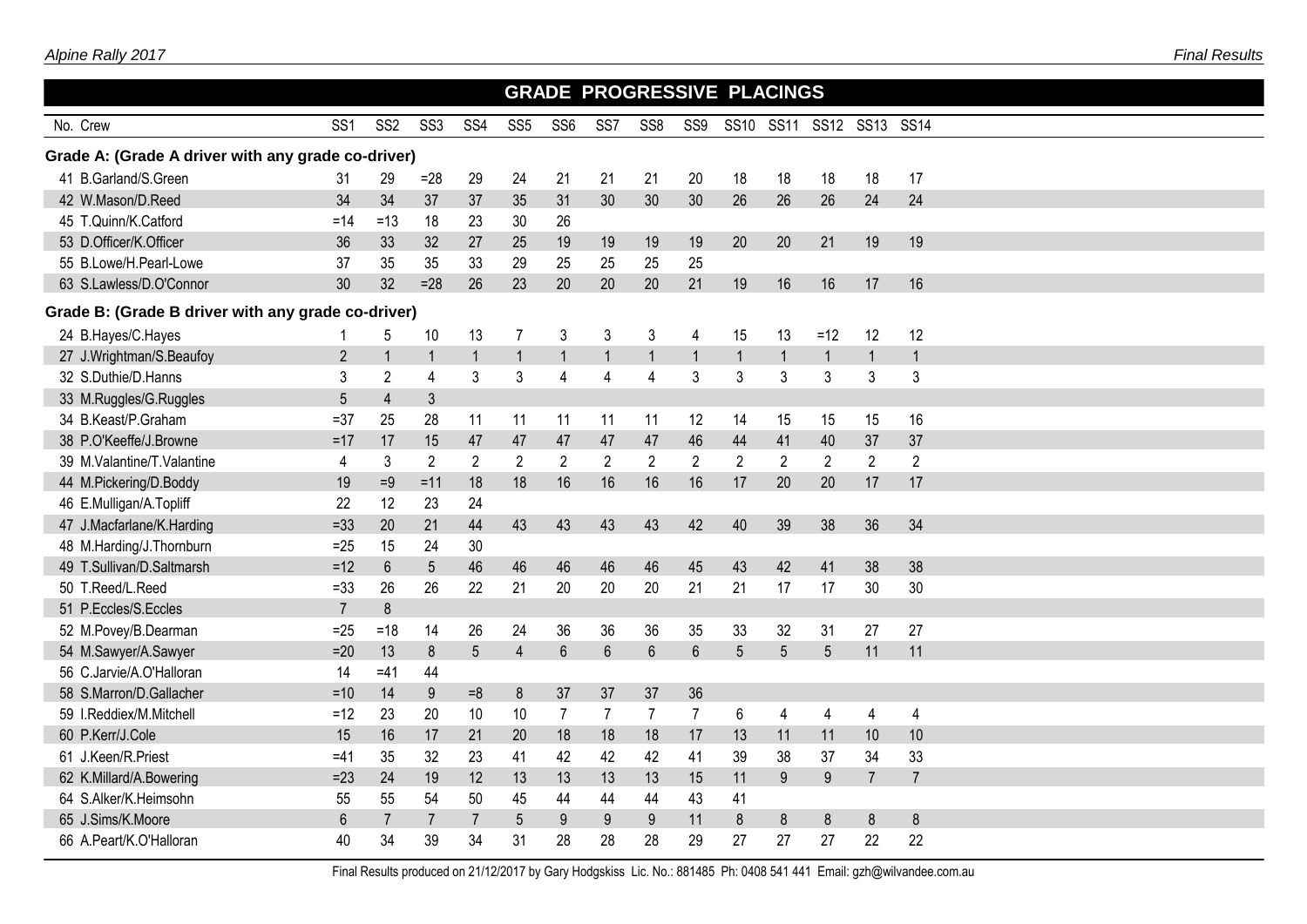|                                                    |                 |                 |                 |                 |                 |                 |       |                 |                 |                         | <b>GRADE PROGRESSIVE PLACINGS</b> |                |                 |                |  |
|----------------------------------------------------|-----------------|-----------------|-----------------|-----------------|-----------------|-----------------|-------|-----------------|-----------------|-------------------------|-----------------------------------|----------------|-----------------|----------------|--|
| No. Crew                                           | SS <sub>1</sub> | SS <sub>2</sub> | SS <sub>3</sub> | SS <sub>4</sub> | SS <sub>5</sub> | SS <sub>6</sub> | SS7   | SS <sub>8</sub> | SS9             |                         | SS10 SS11                         | SS12 SS13      |                 | <b>SS14</b>    |  |
| Grade B: (Grade B driver with any grade co-driver) |                 |                 |                 |                 |                 |                 |       |                 |                 |                         |                                   |                |                 |                |  |
| 67 M.Travers/J.Edwards                             | $=10$           | 54              | 53              | 48              | 42              | 40              | 40    | 40              | 39              | 37                      | 36                                | 35             | 31              | 31             |  |
| 68 J.Wald/K.Begelhole                              | 16              | 37              | 31              | 28              | 26              | 22              | 22    | 22              | 22              | 18                      | 14                                | 14             | 14              | 14             |  |
| 70 M.Byron/R.Waterhouse                            | $=23$           | 21              | 13              | $\overline{4}$  | $6\phantom{a}$  | 10              | 10    | 10              | 10              | 10                      | 10                                | 10             | 9               | 9              |  |
| 71 E.Bollard/S.McLauchlan                          | $=29$           | 28              | 27              | 20              | 22              | 21              | 21    | 21              | 20              | 20                      | 19                                | 19             | 18              | 18             |  |
| 72 S.Harmer/N.Anyan                                | 28              | $=30$           | 22              | $6\phantom{1}$  | 14              | 14              | 14    | 14              | 13              |                         |                                   |                |                 |                |  |
| 73 P.Houghton/J.Bylhouwer                          | $= 37$          | $=30$           | 34              | 25              | 25              | 23              | 23    | 23              | 23              | 22                      | 18                                | 18             | 16              | 15             |  |
| 74 P.Thomas/K.Radnell                              | 9               | 11              | $6\phantom{1}$  |                 |                 |                 |       |                 |                 |                         |                                   |                |                 |                |  |
| 75 B.Newton/R.Price                                | 8               | $=9$            | $=11$           | 16              | 12              | 8               | 8     | 8               | 8               | $\overline{7}$          | 23                                | 23             | 20              | 19             |  |
| 76 M.Bramble/M.Bannon                              | $=20$           | $=18$           | 18              | 15              | 16              | 12              | 12    | 12              | 9               | 9                       | $\overline{7}$                    | $\overline{7}$ | $6\phantom{1}$  | $6\phantom{1}$ |  |
| 77 T.Trewern/D.Trewern                             | 46              | 40              | 42              | 38              | 34              | 31              | 31    | 31              | 30              | 29                      | 31                                | 30             | 28              | 28             |  |
| 78 P.Boyd/D.Gray                                   | 47              | 45              | 41              | 36              | $=32$           | $=29$           | $=29$ | $=29$           | 27              | 28                      | 28                                | 28             | 24              | 24             |  |
| 81 D.White/D.Smith                                 | $=17$           | 22              | 16              | $=8$            | 9               | $\sqrt{5}$      | $5\,$ | 5               | $5\phantom{.0}$ | $\overline{\mathbf{4}}$ | 6                                 | 6              | $5\phantom{.0}$ | 5              |  |
| 82 K.Harper/L.Harper                               | 27              | 27              | $=29$           | 17              | 17              | 39              | 39    | 39              | 38              | 36                      | 35                                | 34             | 35              | 36             |  |
| 83 A.Pierce/T.Rogers                               | 39              | 43              | 40              | 35              | 29              | 26              | 26    | 26              | 25              | 24                      | 24                                | 24             |                 |                |  |
| 84 B.Ross/J.Hague                                  | $=29$           | 47              | 43              | 39              | 30              | 27              | 27    | 27              | 28              | 26                      | 25                                | 25             | 32              | 35             |  |
| 87 D.McKenzie/T.Brain                              | 43              | 38              | 37              | 32              | 40              | 41              | 41    | 41              | 40              | 38                      | 37                                | 36             | 33              | 32             |  |
| 88 A.Kovacevic/K.Cotter                            | $= 33$          | 29              | $=29$           | 19              | 19              | 17              | 17    | 17              | 19              | 19                      | 21                                | 21             | 19              | 20             |  |
| 89 G.Hale/J.Pollock                                | 44              | 39              | 38              | 33              | 28              | 25              | 25    | 25              | 26              | 25                      | 26                                | 26             | 23              | 23             |  |
| 90 T.Huggins/S.Huggins                             | 49              | 46              | 47              | 40              | 44              | 45              | 45    | 45              | 44              | 42                      | 40                                | 39             |                 |                |  |
| 92 B.Watson/G.Bashford                             | $=52$           | 48              | 52              | 49              | 48              | 48              | 48    | 48              | 47              | 45                      | 43                                | 42             | 39              | 39             |  |
| 96 L.Adams/C.Aggenbach                             | 32              | 32              | $=35$           | 27              | 23              | 19              | 19    | 19              | 18              | 16                      | 16                                | 16             | 25              | 25             |  |
| 100 R.Carter/R.Farrell                             | 54              | 53              | 51              |                 |                 |                 |       |                 |                 |                         |                                   |                |                 |                |  |
| 104 A.Murdoch/K.North                              | $=33$           | 33              | 25              | 14              | 15              | 15              | 15    | 15              | 14              | 12                      | 12                                | $=12$          | 13              | 13             |  |
| 109 M.Rogers/D.Hedwards                            | 45              | $=41$           | $= 35$          | 31              | 27              | 24              | 24    | 24              | 24              | 23                      | 22                                | 22             | 21              | 21             |  |
| 114 N.Testa/N.Walters                              | 48              | 44              | 50              | 45              | 39              | 38              | 38    | 38              | 37              | 35                      | 34                                | 33             |                 |                |  |
| 115 N.Senior/A.Buerckner                           | 31              | 52              | 45              | 37              | $=32$           | $=29$           | $=29$ | $=29$           |                 |                         |                                   |                |                 |                |  |
| 116 M.Ward/J.Fraser                                | $=41$           | 36              | 33              | 29              | 36              | 33              | 33    | 33              | 32              | 30                      |                                   |                |                 |                |  |
| 117 R.Cranston/R.Opie                              | 51              | 49              | 46              | 41              | 35              | 32              | 32    | 32              | 31              | 32                      | 30                                | 29             | 26              | 26             |  |
| 118 B.Canny/T.Shepherd                             | 50              | 50              | 48              | 42              | 37              | 34              | 34    | 34              | 33              | 31                      | 29                                |                |                 |                |  |
| 120 M.Holloway/R.Wilson                            | $=52$           | 51              | 49              | 43              | 38              | 35              | 35    | 35              | 34              | 34                      | 33                                | 32             | 29              | 29             |  |
| Grade C: (Grade C driver with any grade co-driver) |                 |                 |                 |                 |                 |                 |       |                 |                 |                         |                                   |                |                 |                |  |
| 69 S.Anderson/M.Stratte                            |                 | $\overline{2}$  | 3               | 4               | 3               | 26              | 26    | 26              | 25              | 23                      | 23                                | 23             | 23              | 23             |  |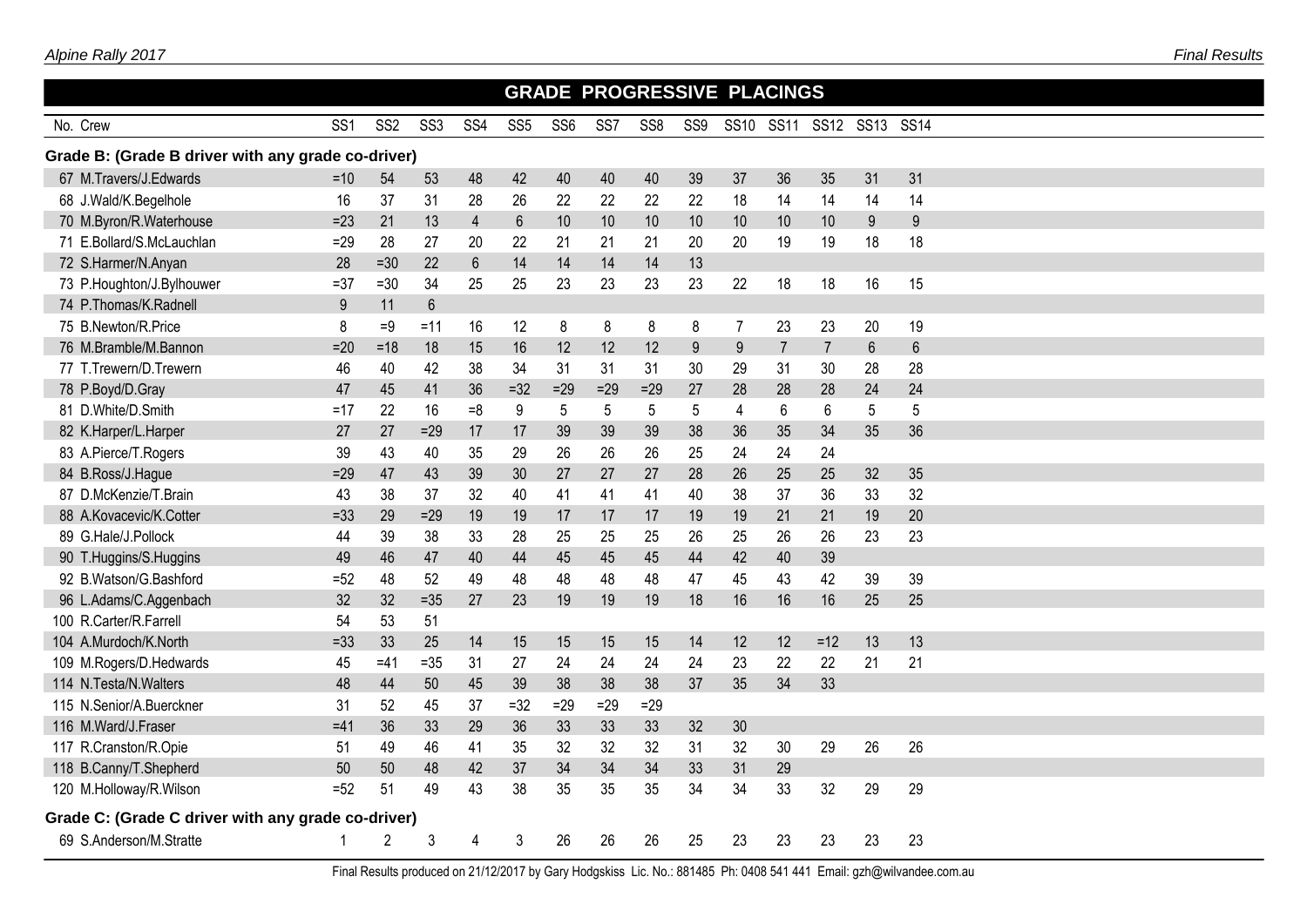|                                                    |                 |                 |                 |                |                 |                 |                  |                 |                |                | <b>GRADE PROGRESSIVE PLACINGS</b> |                |                |                |  |
|----------------------------------------------------|-----------------|-----------------|-----------------|----------------|-----------------|-----------------|------------------|-----------------|----------------|----------------|-----------------------------------|----------------|----------------|----------------|--|
| No. Crew                                           | SS <sub>1</sub> | SS <sub>2</sub> | SS <sub>3</sub> | SS4            | SS <sub>5</sub> | SS <sub>6</sub> | SS7              | SS <sub>8</sub> | SS9            |                | SS10 SS11                         | <b>SS12</b>    | <b>SS13</b>    | <b>SS14</b>    |  |
| Grade C: (Grade C driver with any grade co-driver) |                 |                 |                 |                |                 |                 |                  |                 |                |                |                                   |                |                |                |  |
| 80 J.Wright/J.Huggins                              | $\overline{2}$  |                 | -1              | $\overline{1}$ | $\mathbf{1}$    |                 | $\mathbf 1$      | $\mathbf 1$     |                | $\overline{1}$ | $\mathbf 1$                       |                | -1             | $\overline{1}$ |  |
| 85 I.Curry/S.Curry                                 | 21              | $=18$           | 14              | 11             | 12              | 9               | $\boldsymbol{9}$ | 9               | 10             | 8              | 8                                 | 8              | 8              | 8              |  |
| 91 K.Lawrence/N.Long                               | 5               | $\overline{7}$  | $\overline{7}$  | 5              | 5               | 27              | 27               | 27              | 26             | 24             | 26                                | 27             | 27             | 27             |  |
| 93 C.Wallace/J.Gillingham                          | $=14$           | 13              | 8               | 9              | 8               | 6               | 6                | 6               | 6              |                |                                   |                |                |                |  |
| 94 J.Perkins/T.Brennan                             | 18              | 12              | 10              | 10             | 11              | 8               | 8                | 8               | 9              | 10             | 9                                 | 9              | 9              | 9              |  |
| 95 S.Taylor/E.Yates                                | 27              | 30              | 27              | 26             | 26              | 22              | 22               | 22              | 21             | 19             | 17                                | 17             | 18             | 18             |  |
| 97 T.Jordan/R.Davidson                             | $6\phantom{a}$  | 17              | 17              | 18             | 18              | 15              | 15               | 15              | 12             | 9              | 21                                | 21             | 21             | 21             |  |
| 98 C.Haysman/J.Boorman                             | 13              | 14              | 26              |                |                 |                 |                  |                 |                |                |                                   |                |                |                |  |
| 99 B.Catt/B.Thomas                                 | 20              | 24              | 21              | 21             | 21              | 17              | 17               | 17              | 16             | 17             | 15                                | 16             | 16             | $= 16$         |  |
| 101 A.Artamonov/G.Bonch                            | $= 16$          | 21              | 16              | 17             | 17              | 14              | 14               | 14              | 14             | 12             | 11                                | 11             | 11             | 10             |  |
| 102 R.Stapleton/P.Ellis                            | $=10$           | $=10$           | 9               | 8              | 10              | $\overline{7}$  | $\overline{7}$   | $\overline{7}$  | $\overline{7}$ | $6\phantom{1}$ | $\overline{7}$                    | $\overline{7}$ | $\overline{7}$ | $\overline{7}$ |  |
| 103 D.Lawrance/D.Davison                           | 3               | 3               | 5               | $\overline{7}$ | $\overline{7}$  | 5               | 5                | 5               | 5              | 5              | 5                                 | 5              | 5              | 5              |  |
| 105 H.Harmer/M.Gray                                | $\overline{7}$  | $=18$           | 19              | 13             | 9               | 28              | 28               | 28              | 28             | 26             | 25                                | 25             | 25             | 25             |  |
| 106 B.Hamilton/B.Ward                              | $=8$            | $=10$           | 11              | 14             | 14              | 11              | 11               | 11              | 8              | $\overline{7}$ | 6                                 | 6              | 6              | $6\phantom{1}$ |  |
| 107 J.Lee/T.Smith                                  | 28              | 28              |                 |                |                 |                 |                  |                 |                |                |                                   |                |                |                |  |
| 108 M.Trucano/H.Thaw                               | $=22$           | 22              | 15              | 16             | 16              | 13              | 13               | 13              | 13             |                |                                   |                |                |                |  |
| 110 G.Carruthers/S.Carruthers                      | 26              | 26              | 20              | 20             | 20              | 16              | 16               | 16              | 15             | 14             | 13                                | 13             | 14             | 12             |  |
| 111 T.Reynolds/L.Reynolds                          | 19              | 16              | 30              | 29             | 29              | 25              | 25               | 25              | 24             | 22             | 22                                | 22             | 22             | 22             |  |
| 112 N.Rossi/M.Forbes                               | $=22$           | 20              | 24              | 24             | 24              | 20              | 20               | 20              | 19             | 15             | 12                                | 12             | 12             | 11             |  |
| 113 D.Wythe/D.Parkinson                            | $=10$           | 5               | $\overline{2}$  | $\overline{2}$ | $\overline{4}$  | 3               | 3                | 3               | $\mathfrak{Z}$ | 3              | $\overline{2}$                    | $\overline{2}$ | $\overline{4}$ | $\overline{4}$ |  |
| 119 G.Howard/M.Loxton                              | 24              | 25              | $= 22$          | $=22$          | $=22$           | $=18$           | $=18$            | $=18$           | $=17$          | 16             | 18                                | 18             | 17             | $= 16$         |  |
| 121 P.Lahiff/A.Lahiff                              | $=8$            | 6               | $\,6\,$         | $\,6\,$        | 6               | 4               | $\overline{4}$   | $\overline{4}$  | $\overline{4}$ | $\overline{4}$ | 4                                 | 4              | 3              | $\mathfrak{Z}$ |  |
| 122 D.Lake/J.Lake                                  | $= 16$          | 15              | 13              | 12             | 13              | 10              | 10               | 10              | 11             | 11             | 10                                | 10             | 10             | 15             |  |
| 123 J.Ellis/A.Sietsma                              | $=29$           | 29              | 28              | 27             | 27              | 23              | 23               | 23              | 22             | 21             | 19                                | 19             | 20             | 20             |  |
| 124 P.Thompson/K.Hind                              | 25              | 23              | 25              | 25             | 25              | 21              | 21               | 21              | 20             | 13             | 14                                | 14             | 13             | 13             |  |
| 125 P.McKinnon/C.Ellis                             | 32              | 32              | 31              | 30             | 30              | 30              | 30               | 30              | 30             |                |                                   |                |                |                |  |
| 126 P.Morrison/S.Wasson                            | 12              | 8               | 12              | 15             | 15              | 12              | 12               | 12              | 27             | 25             | 24                                | 24             | 24             | 24             |  |
| 127 S.Lane/S.Vella                                 | $=14$           | 9               | 18              | 19             | 19              | 29              | 29               | 29              | 29             | 27             | 27                                | 26             | 26             | 26             |  |
| 128 K.Day/A.Lawarik                                | $=29$           | 31              | 29              | 28             | 28              | 24              | 24               | 24              | 23             | 20             | 16                                | 15             | 15             | 14             |  |
| 129 B.Seehusen/C.Langley                           | $=29$           | 27              | $=22$           | $=22$          | $=22$           | $=18$           | $=18$            | $=18$           | $=17$          | 18             | 20                                | 20             | 19             | 19             |  |
| 130 M.Thompson/N.Vardos                            | $\overline{4}$  | $\overline{4}$  | $\overline{4}$  | $\mathfrak{Z}$ | $\overline{2}$  | $\overline{2}$  | $\overline{2}$   | $\overline{2}$  | $\overline{2}$ | $\overline{2}$ | 3                                 | 3              | $\overline{2}$ | $\overline{2}$ |  |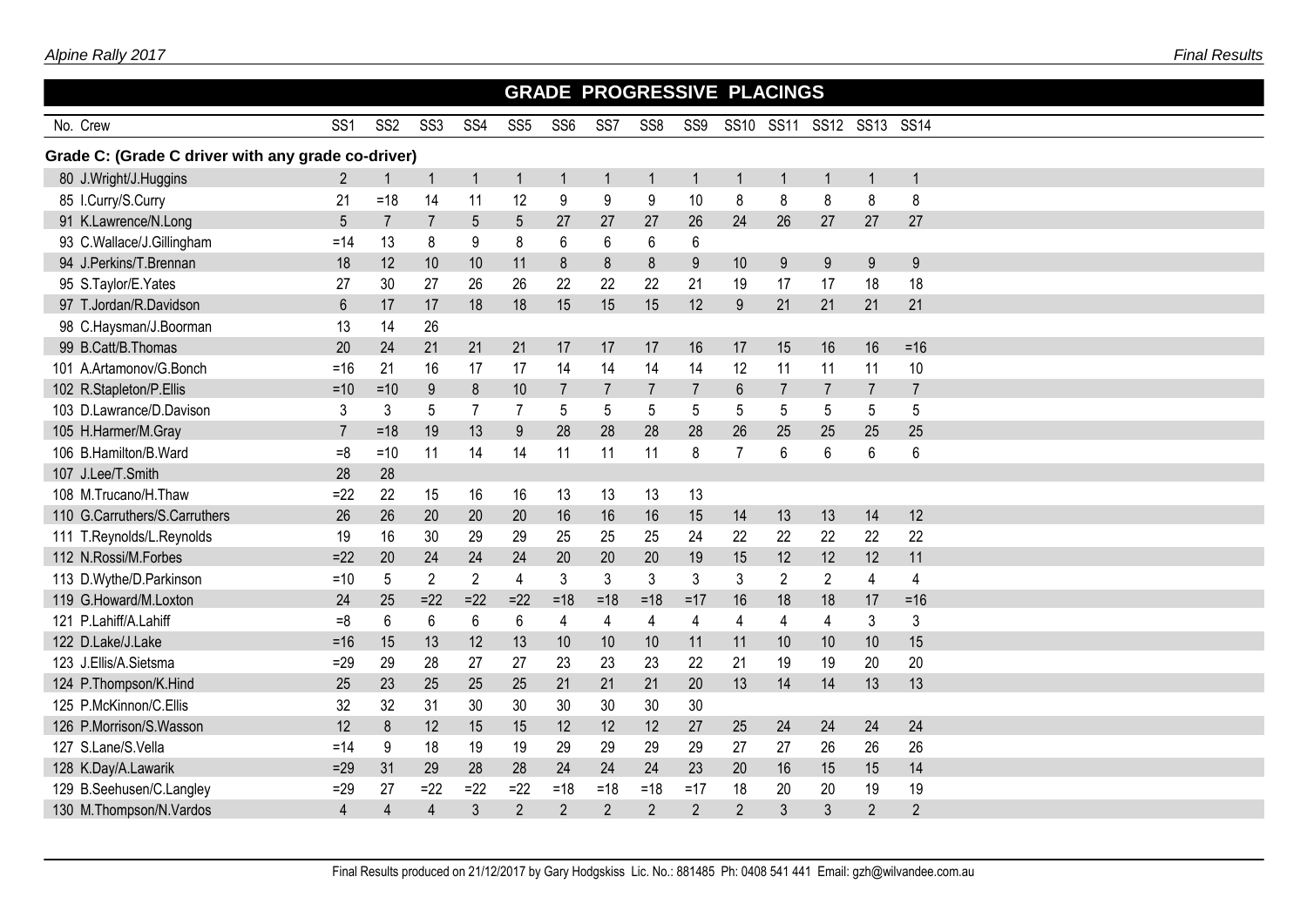|                               |                        | <b>CLASS PROGRESSIVE PLACINGS</b> |                |     |                |     |                  |                |             |   |               |   |                              |
|-------------------------------|------------------------|-----------------------------------|----------------|-----|----------------|-----|------------------|----------------|-------------|---|---------------|---|------------------------------|
| No. Crew                      | Car                    | SS1                               | SS2            | SS3 | SS4            | SS5 | SS6              |                |             |   |               |   | SS9 SS10 SS11 SS12 SS13 SS14 |
| H68: Historic Pre-1968        |                        |                                   |                |     |                |     |                  |                |             |   |               |   |                              |
| 50 T.Reed/L.Reed              | Ford Falcon GT         |                                   |                |     |                |     |                  |                |             |   |               | 6 | 6                            |
| 94 J.Perkins/T.Brennan        | Ford Lotus Cortina     |                                   |                | 2   |                |     | $\overline{2}$   | $\overline{2}$ | 2           | 2 |               |   |                              |
| 110 G.Carruthers/S.Carruthers | Ford Falcon XR GT      |                                   | 4              | 3   | 3              | 3   | 3                | 3              | 3           | 4 | 4             | 3 | 3                            |
| 112 N.Rossi/M.Forbes          | Datsun Bluebird P510   | 3                                 | 3              | 5   | $\overline{5}$ | 5   | 5                | 5              | 4           | 3 | 3             | 2 |                              |
| 123 J.Ellis/A.Sietsma         | Fiat 1500 Mk III       | $=5$                              | 6              | 6   | 6              | 6.  | 6                | 6              | 6           | 5 | 5             | 5 | 5                            |
| 129 B.Seehusen/C.Langley      | Volkswagen Beetle      | $=5$                              | $\overline{5}$ | Δ   | $\Delta$       |     | 4                | 4              | $5^{\circ}$ | 6 | 6             | 4 | $\boldsymbol{\Delta}$        |
| <b>H81: Historic 1968-80</b>  |                        |                                   |                |     |                |     |                  |                |             |   |               |   |                              |
| 68 J.Wald/K.Begelhole         | Datsun Stanza          |                                   |                |     |                |     |                  |                |             |   |               |   |                              |
| 82 K.Harper/L.Harper          | Ford Escort Mk1 RS2000 |                                   |                |     |                |     | $6 \overline{6}$ | 6              | 6           | 6 | 6             | 6 | 6                            |
| 89 G.Hale/J.Pollock           | Volkswagen Golf GLS    | 3                                 | 3              | 3   | 3              | 3   | $\mathcal{P}$    | $\mathfrak{p}$ |             |   | $\mathcal{L}$ | 2 | 2                            |
| 92 B.Watson/G.Bashford        | Datsun Sunny           | $=6$                              |                |     |                |     |                  |                |             |   |               |   |                              |
| 95 S.Taylor/E.Yates           | Peugeot 504            | $5^{\circ}$                       | 6              | 5   | 5              | 5   | 4                | 4              | 4           |   |               |   |                              |
| 120 M.Holloway/R.Wilson       | Holden Monaro HT       | $=6$                              |                | 6   | 6              | 6.  | 5                | 5              | $5^{\circ}$ | 5 | $5^{\circ}$   | 5 | 5                            |
| 124 P.Thompson/K.Hind         | Toyota Celica          |                                   |                |     |                |     | 3                | 3              |             | 3 |               | 3 | 3                            |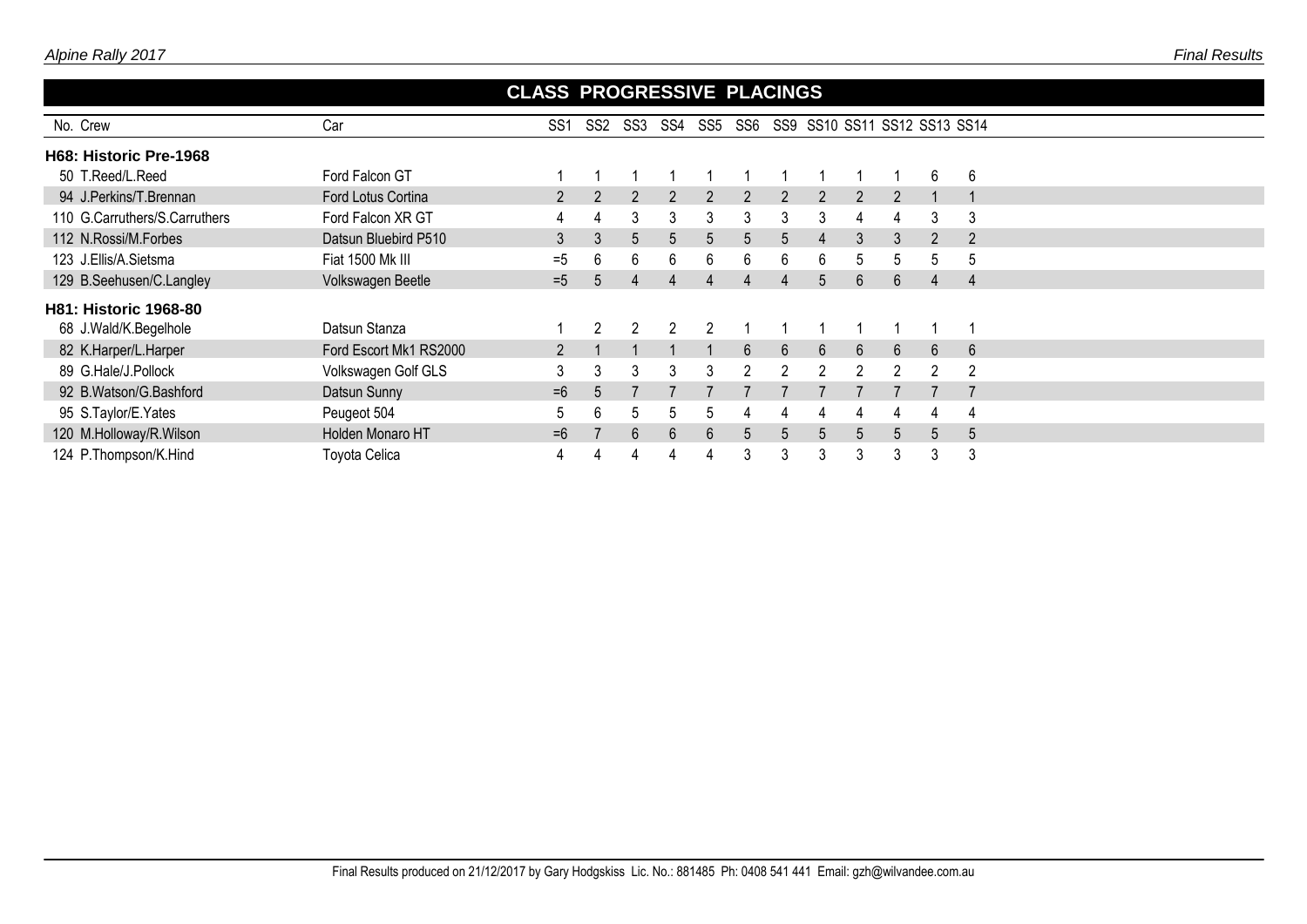| Alpine Rally 2017 |  |
|-------------------|--|
|                   |  |

|                           |                            | <b>CLASS PROGRESSIVE PLACINGS</b> |                |                |                                                  |                |                |                |                 |                |                |                |                |
|---------------------------|----------------------------|-----------------------------------|----------------|----------------|--------------------------------------------------|----------------|----------------|----------------|-----------------|----------------|----------------|----------------|----------------|
| No. Crew                  | Car                        | SS <sub>1</sub>                   |                |                | SS2 SS3 SS4 SS5 SS6 SS9 SS10 SS11 SS12 SS13 SS14 |                |                |                |                 |                |                |                |                |
| P81: PRC Pre-1981         |                            |                                   |                |                |                                                  |                |                |                |                 |                |                |                |                |
| 7 D.Buist/K.Celeste       | <b>Ford Escort</b>         |                                   | $\overline{2}$ | -1             |                                                  | 33             | 28             | 28             | 25              | 24             | 23             | 23             | 23             |
| 13 N.Quinn/D.Green        | Mazda RX2                  | $=2$                              | 5              | 5              | $\overline{4}$                                   | $\overline{2}$ | 2              | $\overline{2}$ | $\overline{2}$  | $\overline{2}$ | $\overline{2}$ | $\overline{2}$ | $\overline{2}$ |
| 21 A.Daniell/A.Paterson   | <b>Holden Commodore</b>    | $=5$                              | $=3$           | 6              | 5                                                | 3              | 4              | 4              | 4               | 3              | 3              | 3              | 3              |
| 23 G.McCormack/B.Mitchell | Ford Escort RS             | 10                                | $=36$          | 20             | $6\phantom{1}6$                                  | 6              | 32             | 32             |                 |                |                |                |                |
| 24 B.Hayes/C.Hayes        | Datsun 1600                | $=2$                              | 9              | 11             | 16                                               | 9              | $6\phantom{1}$ | $\overline{7}$ | 13              | 12             | 12             | 11             | 11             |
| 26 G.Yeomans/K.Baker      | Datsun 1600                | $=5$                              | 6              | $\overline{4}$ | $\overline{7}$                                   | $\overline{4}$ | 3              | 3              | $\mathfrak{Z}$  | 14             | 25             | 25             | 25             |
| 27 J.Wrightman/S.Beaufoy  | Datsun 280Z                | 4                                 | $\mathbf 1$    | $\overline{2}$ | $\overline{2}$                                   |                |                | 1              | -1              | 1              | 1              | 1              | 1              |
| 32 S.Duthie/D.Hanns       | Datsun 180B SSS            | 9                                 | $=3$           | $\overline{7}$ | 8                                                | 5 <sup>5</sup> | $\overline{7}$ | 6              | $6\overline{6}$ | 5              | 5              | 5              | 5              |
| 37 N.Cuthbert/S.Evans     | Datsun 200B                | $=5$                              | 8              | 3              | 3                                                |                |                |                |                 |                |                |                |                |
| 40 F.Horobin/C.Elliott    | Datsun 180B                | $=5$                              | $\overline{7}$ | 8              | 11                                               | 8              | $5\,$          | 5              | 5               | 4              | $\overline{4}$ | 4              | $\overline{4}$ |
| 53 D.Officer/K.Officer    | Mitsubishi Colt Galant     | 15                                | $=12$          | 12             | 12                                               | 12             | 10             | 10             | $9\,$           | 9              | 9              | 10             | 10             |
| 54 M.Sawyer/A.Sawyer      | Datsun 1600                | 14                                | 10             | 9              | 9                                                | $\overline{7}$ | 9              | $9\,$          | 8               | $6\phantom{a}$ | $6\phantom{1}$ | 9              | 9              |
| 58 S.Marron/D.Gallacher   | Mitsubishi Colt Galant GTO | 11                                | 11             | 10             | $=13$                                            | 10             | 29             | 29             |                 |                |                |                |                |
| 60 P.Kerr/J.Cole          | Datsun 1600                | 12                                | $=12$          | 14             | 20                                               | 16             | 14             | 14             | 12              | 10             | 10             | 8              | 8              |
| 61 J.Keen/R.Priest        | Datsun 1600                | $=26$                             | 23             | 21             | 21                                               | 35             | 35             | 34             | 29              | 28             | 27             | 27             | 27             |
| 62 K.Millard/A.Bowering   | Datsun 1600                | 16                                | 15             | 15             | 15                                               | 13             | 11             | 13             | 10              | 8              | 8              | $\overline{7}$ | $\overline{7}$ |
| 64 S.Alker/K.Heimsohn     | Datsun 180B                | $=38$                             | $= 38$         | 37             | 37                                               | 36             | 36             | 36             | 31              |                |                |                |                |
| 66 A.Peart/K.O'Halloran   | Datsun 260Z                | 24                                | 22             | 29             | $=29$                                            | 26             | 22             | 24             | 21              | 21             | 20             | 19             | 19             |
| 71 E.Bollard/S.McLauchlan | Mazda RX2                  | 19                                | $=17$          | 18             | 19                                               | 18             | 16             | 16             | 15              | 16             | 15             | 15             | 15             |
| 72 S.Harmer/N.Anyan       | <b>Holden Commodore</b>    | 17                                | $=19$          | 16             | 10                                               | 14             | 12             | 11             |                 |                |                |                |                |
| 73 P.Houghton/J.Bylhouwer | Datsun 1600                | 22                                | $=19$          | 24             | 22                                               | 20             | 17             | 17             | 16              | 15             | 14             | 13             | 13             |
| 78 P.Boyd/D.Gray          | Datsun Stanza              | 33                                | 31             | 32             | 33                                               | 28             | 24             | 23             | 22              | 22             | 21             | 20             | 20             |
| 81 D.White/D.Smith        | Peugeot 504                | 13                                | 14             | 13             | $=13$                                            | 11             | 8              | 8              | $\overline{7}$  | $\overline{7}$ | $\overline{7}$ | 6              | 6              |
| 85 I.Curry/S.Curry        | Datsun 1600                | 34                                | $=32$          | 31             | $=29$                                            | 25             | 21             | 22             | 20              | 20             | 19             | 18             | 18             |
| 87 D.McKenzie/T.Brain     | <b>Chrysler Galant</b>     | $=29$                             | 26             | 26             | 28                                               | 34             | 34             | 33             | 28              | 27             | 26             | 26             | 26             |
| 91 K.Lawrence/N.Long      | Saab 99                    | 23                                | 25             | 23             | 18                                               | 17             | 30             | 30             | 26              | 26             | 29             | 29             | 29             |
| 93 C.Wallace/J.Gillingham | Ford Escort Mk 2           | $=31$                             | 30             | 27             | 27                                               | 22             | 19             | 19             |                 |                |                |                |                |
| 96 L.Adams/C.Aggenbach    | Datsun 1600                | 21                                | 21             | 25             | 23                                               | 19             | 15             | 15             | 14              | 13             | 13             | 21             | 21             |
| 102 R.Stapleton/P.Ellis   | Datsun 1600                | $=29$                             | $=28$          | 28             | 26                                               | 24             | 20             | 20             | 18              | 19             | 18             | 17             | 17             |
| 103 D.Lawrance/D.Davison  | Datsun 1600                | 18                                | 16             | 19             | 24                                               | 21             | 18             | 18             | 17              | 17             | 16             | 14             | 14             |
| 105 H.Harmer/M.Gray       | Holden Commodore           | 25                                | $=32$          | 35             | 31                                               | 23             | 31             | 31             | 27              | 25             | 24             | 24             | 24             |
| 106 B.Hamilton/B.Ward     | Peugeot 504 coupe          | 28                                | $=28$          | 30             | 32                                               | 27             | 23             | 21             | 19              | 18             | 17             | 16             | 16             |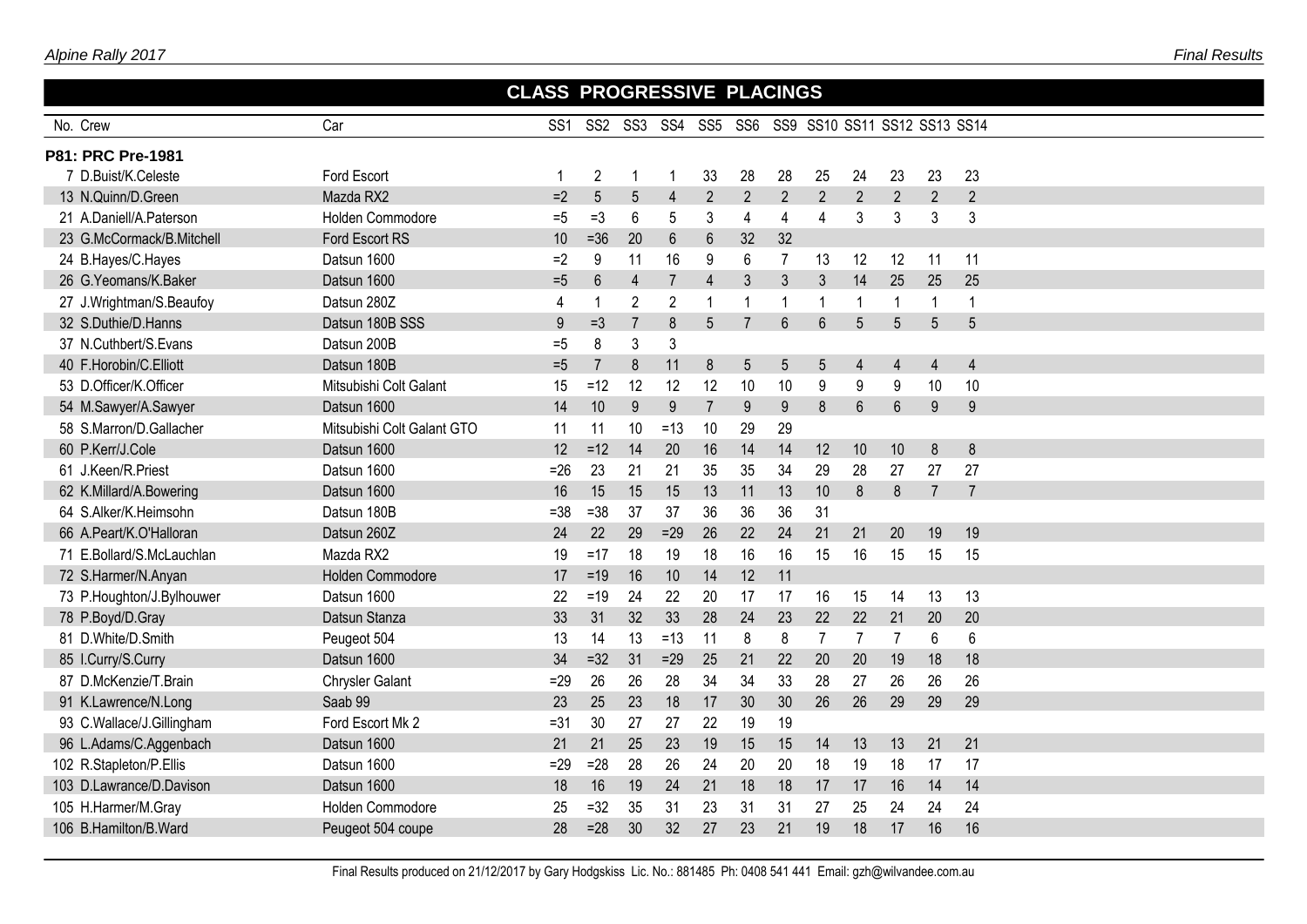|--|

|                            |                          | <b>CLASS PROGRESSIVE PLACINGS</b> |                |                |                 |                |                |                |                |                |                                                  |                          |                |  |
|----------------------------|--------------------------|-----------------------------------|----------------|----------------|-----------------|----------------|----------------|----------------|----------------|----------------|--------------------------------------------------|--------------------------|----------------|--|
| No. Crew                   | Car                      | SS <sub>1</sub>                   |                |                |                 |                |                |                |                |                | SS2 SS3 SS4 SS5 SS6 SS9 SS10 SS11 SS12 SS13 SS14 |                          |                |  |
| P81: PRC Pre-1981          |                          |                                   |                |                |                 |                |                |                |                |                |                                                  |                          |                |  |
| 107 J.Lee/T.Smith          | Triumph 2.5 Mk 1 PI      | 37                                | $=36$          |                |                 |                |                |                |                |                |                                                  |                          |                |  |
| 108 M.Trucano/H.Thaw       | Datsun Sunny             | 35                                | 34             | 33             | 34              | 29             | 25             | 25             |                |                |                                                  |                          |                |  |
| 116 M.Ward/J.Fraser        | Toyota Corolla TE37      | $=26$                             | 24             | 22             | 25              | 32             | 27             | 27             | 24             |                |                                                  |                          |                |  |
| 119 G.Howard/M.Loxton      | Toyota Celica RA 40      | 36                                | 35             | 36             | 36              | 31             | 26             | 26             | 23             | 23             | 22                                               | 22                       | 22             |  |
| 125 P.McKinnon/C.Ellis     | Datsun 180B              | $=38$                             | $= 38$         | 38             | 38              | 37             | 37             | 37             |                |                |                                                  |                          |                |  |
| 127 S.Lane/S.Vella         | Datsun 1600              | $=31$                             | 27             | 34             | 35              | 30             | 33             | 35             | 30             | 29             | 28                                               | 28                       | 28             |  |
| 130 M.Thompson/N.Vardos    | Datsun 180B              | 20                                | $=17$          | 17             | 17              | 15             | 13             | 12             | 11             | 11             | 11                                               | 12                       | 12             |  |
| <b>P20: PRC Pre-2000</b>   |                          |                                   |                |                |                 |                |                |                |                |                |                                                  |                          |                |  |
| 4 A.Friend/M.Canning       | Nissan Silvia            | $\overline{2}$                    | $\overline{2}$ | 3              | 3               | $\overline{2}$ | $\overline{2}$ | $\overline{2}$ | $\overline{2}$ | $\overline{c}$ | $\overline{2}$                                   | $\mathbf{2}$             | $\overline{2}$ |  |
| 5 B.Barker/D.Long          | <b>BMW 320i</b>          | $\overline{1}$                    | $\mathbf{1}$   |                |                 |                | $\overline{1}$ | 1              |                | $\overline{1}$ | 1                                                | $\overline{\phantom{a}}$ | $\overline{1}$ |  |
| 11 R.Woollard/T.Wright     | Mazda RX7                | 3                                 | $\overline{7}$ | $\overline{7}$ | $\overline{7}$  | 6              | $\overline{4}$ | 4              | 4              | 4              | 4                                                | 4                        | 4              |  |
| 12 B.van Eck/J.Gleeson     | Toyota Altezza           | $\overline{4}$                    | $=3$           | $\overline{2}$ | $\overline{4}$  | $\overline{4}$ | 3              | 3              | 3              | 3              | 3                                                | 3                        | 3              |  |
| 15 B.Middleton/A.Benefield | Honda Civic              | $=5$                              | 8              | 10             | 11              | 9              | $\overline{7}$ | $\overline{7}$ | 6              | 5              | 5                                                | 5                        | 5              |  |
| 29 S.Porter/T.Robinson     | Mazda RX7                | $=7$                              | $=3$           | $\overline{4}$ | $\overline{2}$  | 3              | 18             | 16             | 16             | 16             | 15                                               | 14                       | 14             |  |
| 36 L.Peterson/D.Willson    | Nissan Sunny GTi         | $=7$                              | 6              | 6              | 5               | 5              |                |                |                |                |                                                  |                          |                |  |
| 45 T.Quinn/K.Catford       | <b>BMW M3 E30</b>        | $=5$                              | 5              | 5              | $6\phantom{1}6$ | 12             | 10             |                |                |                |                                                  |                          |                |  |
| 49 T.Sullivan/D.Saltmarsh  | Suzuki Swift             | 12                                | 9              | 8              | 21              | 22             | 21             | 20             | 20             | 20             | 19                                               | 18                       | 18             |  |
| 51 P.Eccles/S.Eccles       | Honda Civic              | 9                                 | 10             |                |                 |                |                |                |                |                |                                                  |                          |                |  |
| 67 M.Travers/J.Edwards     | <b>Toyota Sprinter</b>   | 11                                | 23             | 22             | 22              | 20             | 19             | 17             | 17             | 17             | 16                                               | 15                       | 15             |  |
| 75 B.Newton/R.Price        | Honda Civic EG6          | 10                                | 11             | 9              | 9               | $\overline{7}$ | 5              | 5              | 5              | 9              | 9                                                | 8                        | 8              |  |
| 84 B.Ross/J.Hague          | Holden Commodore VS      | 13                                | 19             | 16             | 15              | 13             | 11             | 11             | 10             | 10             | 10                                               | 17                       | 17             |  |
| 90 T.Huggins/S.Huggins     | <b>BMW 318 ti</b>        | 20                                | 17             | 20             | 18              | 21             | 20             | 19             | 19             | 19             | 18                                               |                          |                |  |
| 99 B.Catt/B.Thomas         | Hyundai Excel            | 21                                | 20             | 18             | 17              | 17             | 15             | 13             | 13             | 13             | 13                                               | 12                       | 12             |  |
| 101 A.Artamonov/G.Bonch    | Mitsubishi Mirage Cyborg | $=18$                             | 18             | 17             | 16              | 16             | 14             | 12             | 12             | 12             | 12                                               | 11                       | 10             |  |
| 104 A.Murdoch/K.North      | Hyundai Excel            | 14                                | 12             | 11             | 8               | 8              | 6              | 6              | $\overline{7}$ | 6              | 6                                                | 6                        | 6              |  |
| 109 M.Rogers/D.Hedwards    | Holden Commodore VH      | 17                                | 15             | 13             | 12              | 11             | 9              | 9              | 9              | 8              | 8                                                | 9                        | 9              |  |
| 117 R.Cranston/R.Opie      | Toyota Celica RA65       | 23                                | 21             | 19             | 19              | 18             | 16             | 14             | 15             | 15             | 14                                               | 13                       | 13             |  |
| 118 B.Canny/T.Shepherd     | Porsche 944              | 22                                | 22             | 21             | 20              | 19             | 17             | 15             | 14             | 14             |                                                  |                          |                |  |
| 121 P.Lahiff/A.Lahiff      | Toyota Altezza RS200     | 15                                | 13             | 12             | 10              | 10             | 8              | 8              | 8              | $\overline{7}$ | 7                                                | $\overline{7}$           | $\overline{7}$ |  |
| 122 D.Lake/J.Lake          | Hyundai Excel Twin Cam   | $=18$                             | 16             | 15             | 13              | 14             | 12             | 10             | 11             | 11             | 11                                               | 10                       | 11             |  |
| 126 P.Morrison/S.Wasson    | Hyundai Excel            | 16                                | 14             | 14             | 14              | 15             | 13             | 18             | 18             | 18             | 17                                               | 16                       | 16             |  |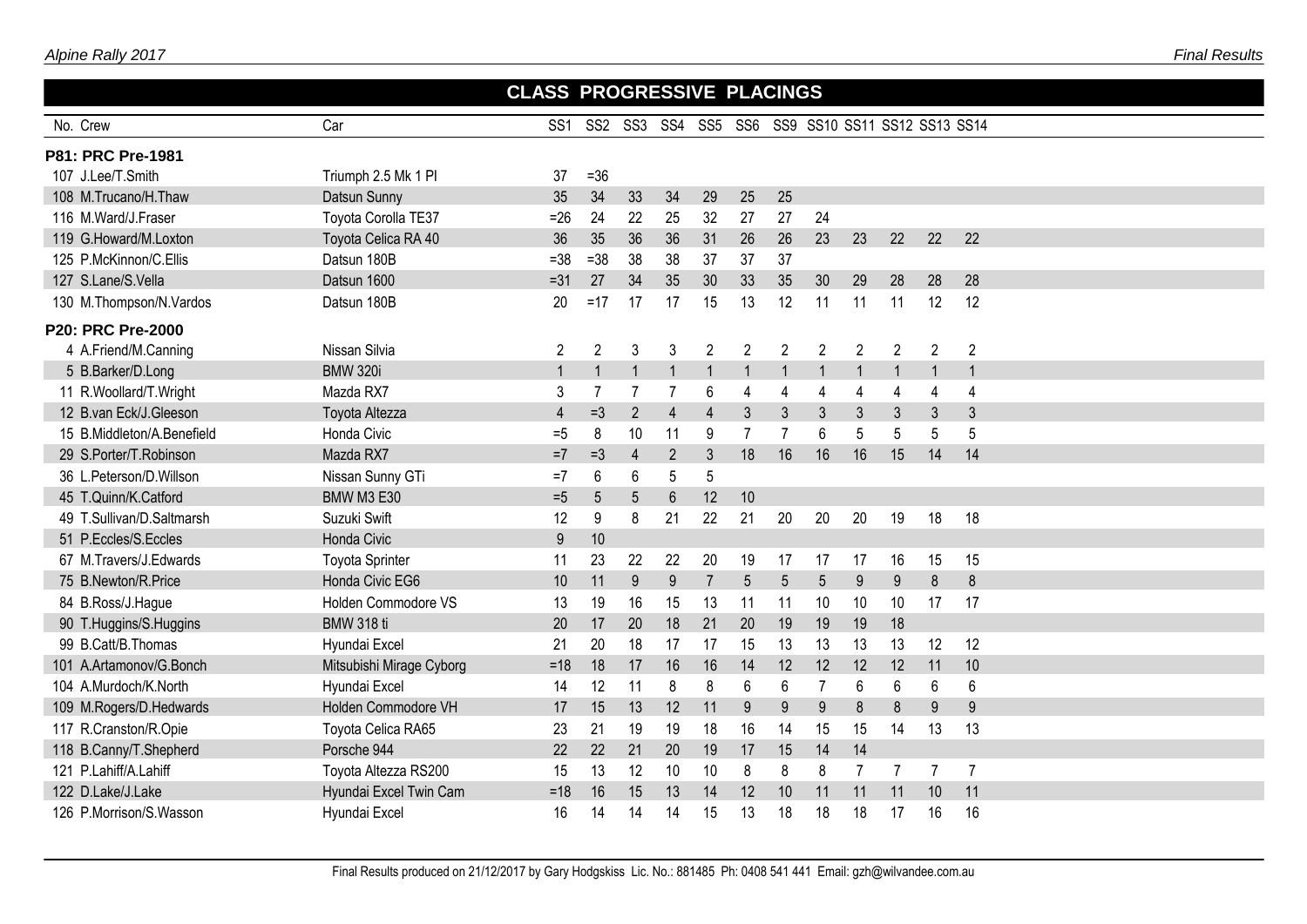|                                   |                             | <b>CLASS PROGRESSIVE PLACINGS</b> |                |                |                |                |                |                |                                                  |                |                |                |                |  |
|-----------------------------------|-----------------------------|-----------------------------------|----------------|----------------|----------------|----------------|----------------|----------------|--------------------------------------------------|----------------|----------------|----------------|----------------|--|
| No. Crew                          | Car                         | SS <sub>1</sub>                   |                |                |                |                |                |                | SS2 SS3 SS4 SS5 SS6 SS9 SS10 SS11 SS12 SS13 SS14 |                |                |                |                |  |
| <b>Classic: Classic Rally Car</b> |                             |                                   |                |                |                |                |                |                |                                                  |                |                |                |                |  |
| 2 S.Evans/B.Searcy                | Datsun Stanza               | $=1$                              | $\overline{2}$ |                | 2              | 2              |                |                |                                                  | 1              |                |                | 1              |  |
| 3 K.Barrett/D.Guest               | Plymouth Fire Arrow replica | 5                                 | $\overline{4}$ | $\mathfrak{Z}$ | $\mathfrak{Z}$ | $\overline{3}$ | $\overline{3}$ | 3              | 3                                                | $\mathfrak{Z}$ | $\mathfrak{Z}$ | $\mathbf{3}$   | 3              |  |
| 6 L.Sytema/A.Wright               | Ford Escort Mk 2 RS1800     | $=1$                              | 1              | $\overline{2}$ | $\overline{1}$ | $\overline{1}$ | $\mathbf{2}$   | $\overline{2}$ | $\overline{2}$                                   | $\overline{2}$ | $\overline{2}$ | $\overline{2}$ | $\overline{2}$ |  |
| 9 D.Ayson/A.Graves                | Ford Escort RS1800          | 10                                | 10             | 11             | 8              | $\overline{7}$ |                |                |                                                  |                |                |                |                |  |
| 17 R.Smart/J.McCarthy             | Datsun Stanza               | 8                                 | $=6$           | 9              | 21             | 19             | 15             | 15             | 13                                               | 10             | 10             | $\overline{7}$ | 6              |  |
| 18 N.Schey/S.Middleton            | Ford Escort RS2000          | 9                                 | 8              | $\overline{7}$ | 5              | $\overline{4}$ | $\overline{4}$ | 5              | 5                                                | 11             | 13             | 15             | 15             |  |
| 19 G.Walker/S.Richards            | Ford Escort RS1800          | 3                                 | $=6$           | 5              | 25             | 23             | 22             | 22             |                                                  |                |                |                |                |  |
| 22 T.Goldburg/C.van Munster       | Datsun 1600                 | $=14$                             | 14             | 14             | 17             | 16             | 11             | 11             | 10                                               | 8              | 8              | 8              | $\overline{7}$ |  |
| 28 T.Dermody/E.Moynihan           | Ford Escort RS              | 7                                 | 9              | 6              | 6              | 6              | 6              | 6              | 6                                                | 5              | 5              | 5              | 9              |  |
| 30 C.Badenoch/C.Kelly             | <b>Toyota Celica</b>        | $\overline{4}$                    | 3              | 8              | $\overline{7}$ | 5              | 5              | $\Delta$       | $\overline{4}$                                   | $\overline{4}$ | $\Delta$       | $\overline{4}$ | $\overline{4}$ |  |
| 31 I.Hill/P.Bonser                | Ford Escort BDA             | 6                                 | 5              | $\overline{4}$ | 4              |                |                |                |                                                  |                |                |                |                |  |
| 33 M.Ruggles/G.Ruggles            | Triumph TR7 V8              | 12                                | 12             | 10             |                |                |                |                |                                                  |                |                |                |                |  |
| 34 B.Keast/P.Graham               | Mitsubishi Lancer           | 25                                | 24             | 24             | 12             | 11             | 10             | 10             | 12                                               | 13             | 12             | 12             | 12             |  |
| 35 D.Snooks/M.Foreshew            | Datsun Violet               | 11                                | 11             | 12             |                |                |                |                |                                                  |                |                |                |                |  |
| 38 P.O'Keeffe/J.Browne            | Ford Escort                 | 18                                | 17             | 19             | 26             | 24             | 23             | 24             | 22                                               | 22             | 22             | 21             | 21             |  |
| 42 W.Mason/D.Reed                 | Ford Escort                 | 16                                | 19             | 30             | 27             | 25             | 24             | 23             | 21                                               | 21             | 21             | 20             | 20             |  |
| 44 M.Pickering/D.Boddy            | Datsun 240Z                 | 19                                | 15             | 16             | 15             | 14             | 13             | 13             | 14                                               | 14             | 14             | 13             | 13             |  |
| 48 M.Harding/J.Thornburn          | Nissan 240 RS               | $=22$                             | 16             | 23             | 20             |                |                |                |                                                  |                |                |                |                |  |
| 52 M.Povey/B.Dearman              | Datsun Stanza               | $=22$                             | 18             | 18             | 18             | 17             | 18             | 18             | 17                                               | 17             | 17             | 16             | 16             |  |
| 55 B.Lowe/H.Pearl-Lowe            | Holden Commodore            | $=20$                             | 21             | 20             | 19             | 18             | 16             | 16             |                                                  |                |                |                |                |  |
| 65 J.Sims/K.Moore                 | Datsun 180B                 | 13                                | 13             | 13             | 11             | 9              | 8              | 9              | 8                                                | $\overline{7}$ | $\overline{7}$ | 9              | 8              |  |
| 69 S.Anderson/M.Stratte           | Holden Commodore VK         | $=14$                             | 23             | 22             | 14             | 12             | 21             | 21             | 20                                               | 20             | 20             | 19             | 19             |  |
| 70 M.Byron/R.Waterhouse           | Datsun 1600                 | $=20$                             | 20             | 17             | 10             | 10             | $9\,$          | 8              | 9                                                | 9              | 9              | 10             | 10             |  |
| 77 T.Trewern/D.Trewern            | Toyota Levin                | 28                                | 27             | 26             | 22             | 20             | 17             | 17             | 16                                               | 16             | 16             | 17             | 17             |  |
| 80 J.Wright/J.Huggins             | Datsun 1200                 | 17                                | 22             | 15             | 9              | 8              | $\overline{7}$ | $\overline{7}$ |                                                  | 6              | 6              | 6              | 5              |  |
| 88 A.Kovacevic/K.Cotter           | Fiat 131 Abarth             | 24                                | 25             | 25             | 16             | 15             | 14             | 14             | 15                                               | 15             | 15             | 14             | 14             |  |
| 98 C.Haysman/J.Boorman            | Triumph TR7                 | 27                                | 29             | 27             |                |                |                |                |                                                  |                |                |                |                |  |
| 111 T.Reynolds/L.Reynolds         | Datsun 180B                 | 29                                | 30             | 28             | 23             | 21             | 19             | 19             | 18                                               | 18             | 18             | 18             | 18             |  |
| 113 D.Wythe/D.Parkinson           | Holden Commodore VC         | 26                                | 26             | 21             | 13             | 13             | 12             | 12             | 11                                               | 12             | 11             | 11             | 11             |  |
| 114 N.Testa/N.Walters             | Nissan 240 RS               | 30                                | 28             | 29             | 24             | 22             | 20             | 20             | 19                                               | 19             | 19             |                |                |  |
|                                   |                             |                                   |                |                |                |                |                |                |                                                  |                |                |                |                |  |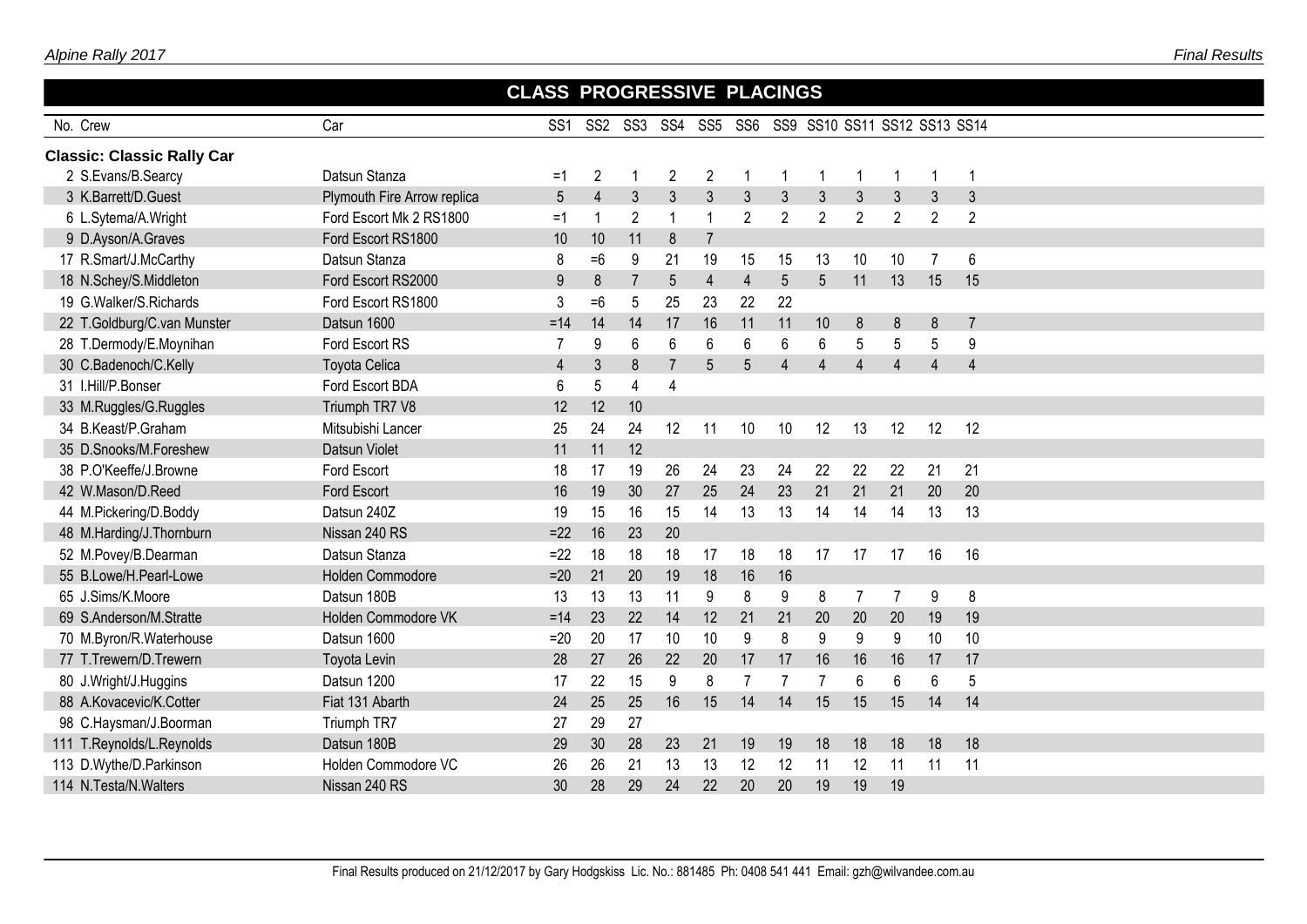| Alpine Rally 2017 |  |
|-------------------|--|
|-------------------|--|

|                             |                         | <b>CLASS PROGRESSIVE PLACINGS</b> |                |                 |                |                |                                      |                |                 |                |                 |                |                |
|-----------------------------|-------------------------|-----------------------------------|----------------|-----------------|----------------|----------------|--------------------------------------|----------------|-----------------|----------------|-----------------|----------------|----------------|
| No. Crew                    | Car                     | SS <sub>1</sub>                   | SS2            | SS3             | SS4            |                | SS5 SS6 SS9 SS10 SS11 SS12 SS13 SS14 |                |                 |                |                 |                |                |
| <b>Club: Club Rally Car</b> |                         |                                   |                |                 |                |                |                                      |                |                 |                |                 |                |                |
| 1 J.Monkhouse/D.Moscatt     | Datsun 180B SSS         | -1                                |                |                 |                |                |                                      |                |                 |                |                 |                |                |
| 8 N.Reeves/S.Spedding       | Nissan Gazelle          | $\overline{2}$                    | 2              | $\overline{2}$  | 2              | $\overline{2}$ |                                      | $\overline{2}$ |                 |                |                 |                |                |
| 10 W.Hoy/L.Dunkerton        | Datsun 1600             |                                   | 11             |                 | 3              | 3              | 2                                    |                |                 |                |                 |                |                |
| 16 C.Stewart/A.Ritson       | Datsun 1600             | 3                                 | 3              | $\mathfrak{Z}$  | 5              | 4              | 3                                    | 3              | $\overline{2}$  | 3              | $\mathfrak{Z}$  |                |                |
| 20 J.Robison/A.Bell         | Datsun 1600             | 18                                | 18             | 18              | 15             | 15             |                                      |                |                 |                |                 |                |                |
| 25 T.Clarke/R.Preston       | Datsun 1600             | $=8$                              | 5              | 8               | 9              | 8              | $5\overline{)}$                      | 5              | $\overline{4}$  | $\overline{4}$ | $\overline{4}$  | $\overline{2}$ | $\overline{2}$ |
| 39 M.Valantine/T.Valantine  | Datsun 1600             | 5                                 | 4              | 4               | 4              | 5              | 4                                    | 4              | 3               | $\overline{2}$ | $\overline{2}$  |                |                |
| 47 J.Macfarlane/K.Harding   | <b>Holden Commodore</b> | 13                                | 9              | 11              | 14             | 14             | 13                                   | 12             | 11              | 11             | 11              | 8              | 8              |
| 56 C.Jarvie/A.O'Halloran    | Holden Commodore VC     | 10                                | 12             | 13              |                |                |                                      |                |                 |                |                 |                |                |
| 59 I.Reddiex/M.Mitchell     | Datsun 1600             | $=8$                              | 10             | 10              |                |                | $6\phantom{.}$                       | $6\phantom{.}$ | $5\phantom{.0}$ | 5              | $5\overline{)}$ | 3              | 3              |
| 63 S.Lawless/D.O'Connor     | Ford Escort Mk 2        | 6                                 | 6              | 6               | 6              | 6              |                                      | 8              |                 |                |                 | 5              | 5              |
| 74 P.Thomas/K.Radnell       | Ford Escort Mk 2        | $\overline{7}$                    |                | $5\phantom{.0}$ |                |                |                                      |                |                 |                |                 |                |                |
| 76 M.Bramble/M.Bannon       | Datsun 1600             | 11                                | 8              | 9               | 8              | 9              | 8                                    |                | $6\phantom{1}6$ | 6              | $6\phantom{.}6$ | 4              | $\overline{4}$ |
| 83 A.Pierce/T.Rogers        | Nissan Gazelle          | 14                                | 13             | 12              | 10             | 10             | 9                                    | $9\,$          | 8               | 8              | $\bf 8$         |                |                |
| 97 T.Jordan/R.Davidson      | Triumph Stag            | 15                                | 14             | 14              | 12             | 12             | 11                                   | 10             | 9               | 10             | 10              | 7              | $\overline{7}$ |
| 100 R.Carter/R.Farrell      | Datsun Stanza           | 17                                | 17             | 17              |                |                |                                      |                |                 |                |                 |                |                |
| 115 N.Senior/A.Buerckner    | Holden Commodore VL     | 12                                | 16             | 15              | 11             | 11             | 10                                   |                |                 |                |                 |                |                |
| 128 K.Day/A.Lawarik         | Toyota Celica           | 16                                | 15             | 16              | 13             | 13             | 12                                   | 11             | 10              | 9              | 9               | $6\phantom{1}$ | $6\phantom{1}$ |
| Inv: Invited                |                         |                                   |                |                 |                |                |                                      |                |                 |                |                 |                |                |
| 41 B.Garland/S.Green        | Ford Escort             |                                   |                |                 |                |                |                                      |                |                 |                |                 |                |                |
| 46 E.Mulligan/A.Topliff     | Opel Manta              | $\overline{2}$                    | $\overline{2}$ | $\overline{2}$  | $\overline{2}$ |                |                                      |                |                 |                |                 |                |                |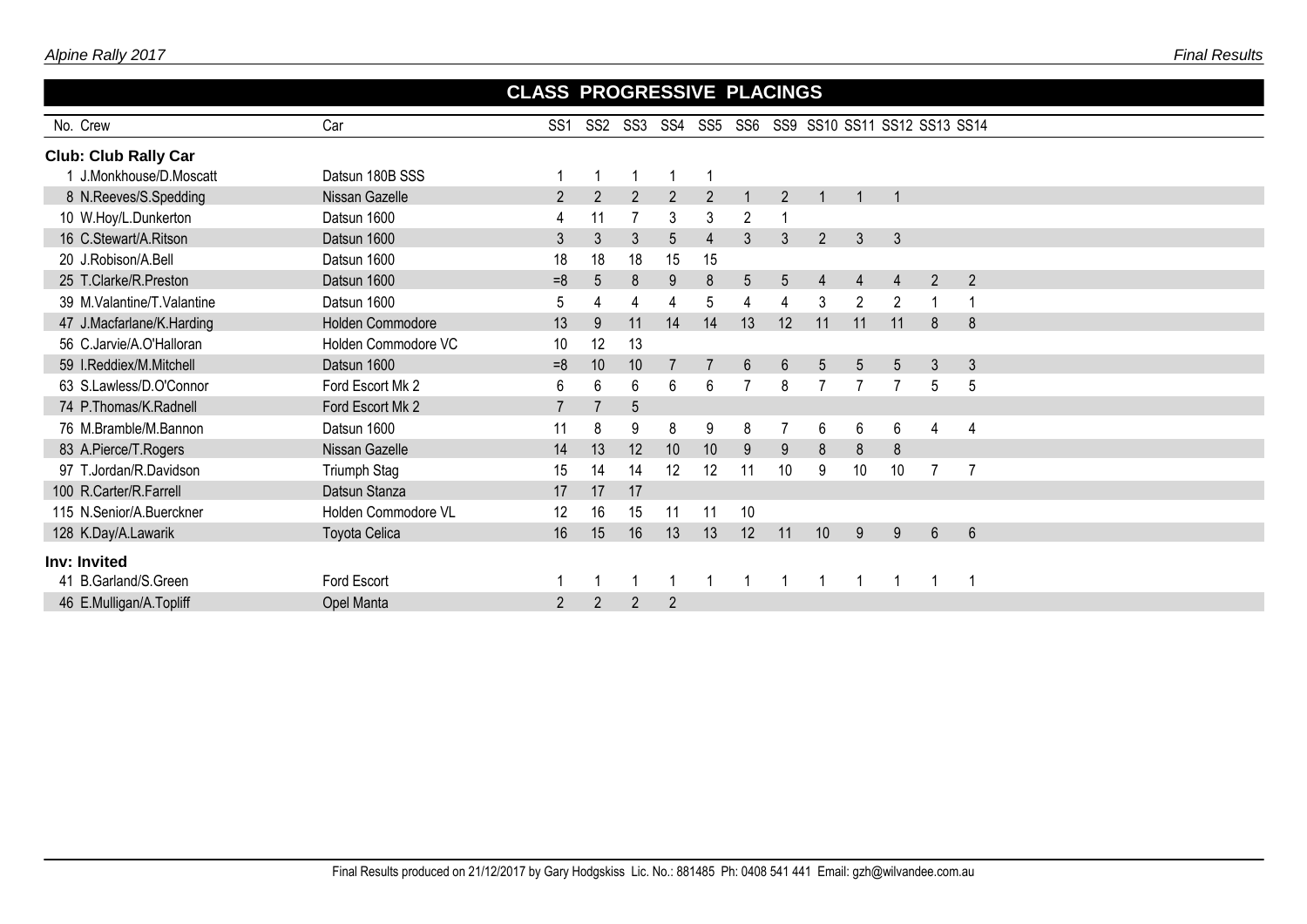| Alpine Rally 2017           |                 |                 |                 |                 |                 |                 |                 |                 |                 |                                |                |           |                |                          | <b>Final Results</b> |
|-----------------------------|-----------------|-----------------|-----------------|-----------------|-----------------|-----------------|-----------------|-----------------|-----------------|--------------------------------|----------------|-----------|----------------|--------------------------|----------------------|
|                             |                 |                 |                 |                 |                 |                 |                 |                 |                 | <b>OUTRIGHT STAGE PLACINGS</b> |                |           |                |                          |                      |
| No. Crew                    | SS <sub>1</sub> | SS <sub>2</sub> | SS <sub>3</sub> | SS <sub>4</sub> | SS <sub>5</sub> | SS <sub>6</sub> | SS <sub>7</sub> | SS <sub>8</sub> | SS <sub>9</sub> |                                | SS10 SS11      | SS12 SS13 |                | <b>SS14</b>              |                      |
| 1 J.Monkhouse/D.Moscatt     | $\overline{2}$  | $= 8$           | 6               | 6               | 6               |                 |                 |                 |                 |                                |                |           |                |                          |                      |
| 2 S.Evans/B.Searcy          | $=3$            | $=4$            | $\overline{2}$  | 5               | $\overline{2}$  | 1               |                 |                 | $\overline{4}$  |                                | $=1$           | $=52$     | $\overline{2}$ | $\overline{2}$           |                      |
| 3 K.Barrett/D.Guest         | $=12$           | $=4$            | $=4$            | 4               | 4               | 4               |                 |                 | 5               | 11                             | 6              | $=66$     | $=4$           | $=10$                    |                      |
| 4 A.Friend/M.Canning        | 5               | $\overline{7}$  | 14              | 8               | 5               | $5\phantom{.0}$ |                 |                 | 10              | $=4$                           | 3              | $=66$     | 6              | 22                       |                      |
| 5 B.Barker/D.Long           |                 | -1              | $\mathbf{1}$    |                 | 1               | $\overline{2}$  |                 |                 | $\overline{2}$  | $\overline{2}$                 | $=1$           | $= 86$    | $\mathbf 1$    | $\overline{\phantom{a}}$ |                      |
| 6 L.Sytema/A.Wright         | $=3$            | 3               | 3               | $\overline{2}$  | 3               | $\mathfrak{Z}$  |                 |                 | 3               | 19                             | $=9$           | $=29$     | 11             | $=4$                     |                      |
| 7 D.Buist/K.Celeste         | 6               | $=26$           | $=4$            | 3               | 104             | 92              |                 |                 | 12              | 3                              | 5              | $=40$     | $=4$           | 3                        |                      |
| 8 N.Reeves/S.Spedding       | $=10$           | $=10$           | 11              | 11              | 15              | 9               |                 |                 | 21              | 12                             | 14             | 90        |                |                          |                      |
| 9 D.Ayson/A.Graves          | $= 31$          | $=14$           | 26              | 23              | 17              |                 |                 |                 |                 |                                |                |           |                |                          |                      |
| 10 W.Hoy/L.Dunkerton        | $=29$           | $=22$           | 16              | 10              | $9\,$           | $\overline{7}$  |                 |                 | 9               |                                |                |           |                |                          |                      |
| 11 R.Woollard/T.Wright      | $=12$           | $= 30$          | 43              | 54              | 31              | 20              |                 |                 | 28              | $=4$                           | 8              | $=40$     | 16             | $=10$                    |                      |
| 12 B.van Eck/J.Gleeson      | 14              | $=19$           | $=9$            | 12              | 10              | $6\phantom{1}$  |                 |                 | $6\phantom{1}$  | 10                             | $\overline{7}$ | $= 86$    | 17             | 18                       |                      |
| 13 N.Quinn/D.Green          | $=8$            | 29              | 28              | 22              | 12              | 12              |                 |                 | $=19$           | $=8$                           | 13             | $=40$     |                | 6                        |                      |
| 15 B.Middleton/A.Benefield  | $= 15$          | 45              | 62              | $= 80$          | $=27$           | $=36$           |                 |                 | $=32$           | $= 16$                         | 16             | $=12$     | 15             | 13                       |                      |
| 16 C.Stewart/A.Ritson       | $=15$           | $=22$           | $=12$           | 34              | 7               | 15              |                 |                 | 16              | 6                              | 78             | $=52$     |                |                          |                      |
| 17 R.Smart/J.McCarthy       | $=25$           | 13              | 17              | $= 80$          | $= 81$          | 14              |                 |                 | $=23$           | $\overline{7}$                 | 4              | $=40$     | $\mathfrak{Z}$ | 9                        |                      |
| 18 N.Schey/S.Middleton      | $=29$           | $=10$           | 15              | 17              | 14              | 11              |                 |                 | 17              | 57                             | $=94$          | 92        | 76             | $=47$                    |                      |
| 19 G.Walker/S.Richards      | $\overline{7}$  | $=26$           | $8\phantom{1}$  | $\star$         | $\star$         | $\star$         |                 |                 | $\star$         |                                |                |           |                |                          |                      |
| 20 J.Robison/A.Bell         | $\star$         | $\star$         | 87              | $= 80$          | $=41$           |                 |                 |                 |                 |                                |                |           |                |                          |                      |
| 21 A.Daniell/A.Paterson     | $=20$           | 21              | $=30$           | 25              | 18              | 24              |                 |                 | 11              | $=41$                          | $=11$          | $= 81$    | 9              | $=4$                     |                      |
| 22 T.Goldburg/C.van Munster | $=41$           | $=40$           | $=48$           | $= 80$          | $=33$           | 27              |                 |                 | 53              | 21                             | 22             | $=12$     | 25             | $=35$                    |                      |
| 23 G.McCormack/B.Mitchell   | $= 38$          | $=37$           | 22              | 9               | $=25$           | $\star$         |                 |                 | $\overline{7}$  |                                |                |           |                |                          |                      |
| 24 B.Hayes/C.Hayes          | $= 8$           | 44              | 57              | 53              | $=25$           | $=21$           |                 |                 | 51              | 94                             | 34             | $=52$     | 37             | $=40$                    |                      |
| 25 T.Clarke/R.Preston       | $=47$           | $=40$           | $=58$           | 62              | $=27$           | 17              |                 |                 | $= 38$          | 18                             | 23             | $=52$     | 14             | 12                       |                      |
| 26 G.Yeomans/K.Baker        | $=20$           | $=30$           | 27              | 30              | 16              | 13              |                 |                 | 18              | 20                             | $= 94$         | $^\star$  | 21             | $=20$                    |                      |

27 J.Wrightman/S.Beaufoy =  $18 = 10 = 19$  15 20 8 15 23 17 =81 =19 =14 T.Dermody/E.Moynihan =20 =22 =9 19 =41 19 59 15 =9 =6 13 17 S.Porter/T.Robinson =27 =8 =12 7 8 \* 14 =16 19 =66 10 8 30 C.Badenoch/C.Kelly =10 2 =23 18 11 10 8 =8 =11 88 12 7

32 S.Duthie/D.Hanns =25 =14 39 33 19 =36 26 22 28 =81 22 =23

34 B.Keast/P.Graham =78 =57 76 28 46 34 57 =75 =61 =12 =57 =62

I.Hill/P.Bonser =18 6 7 14

33 M.Ruggles/G.Ruggles 34 25 21

\* Did not report to major control

Final Results produced on 21/12/2017 by Gary Hodgskiss Lic. No.: 881485 Ph: 0408 541 441 Email: gzh@wilvandee.com.au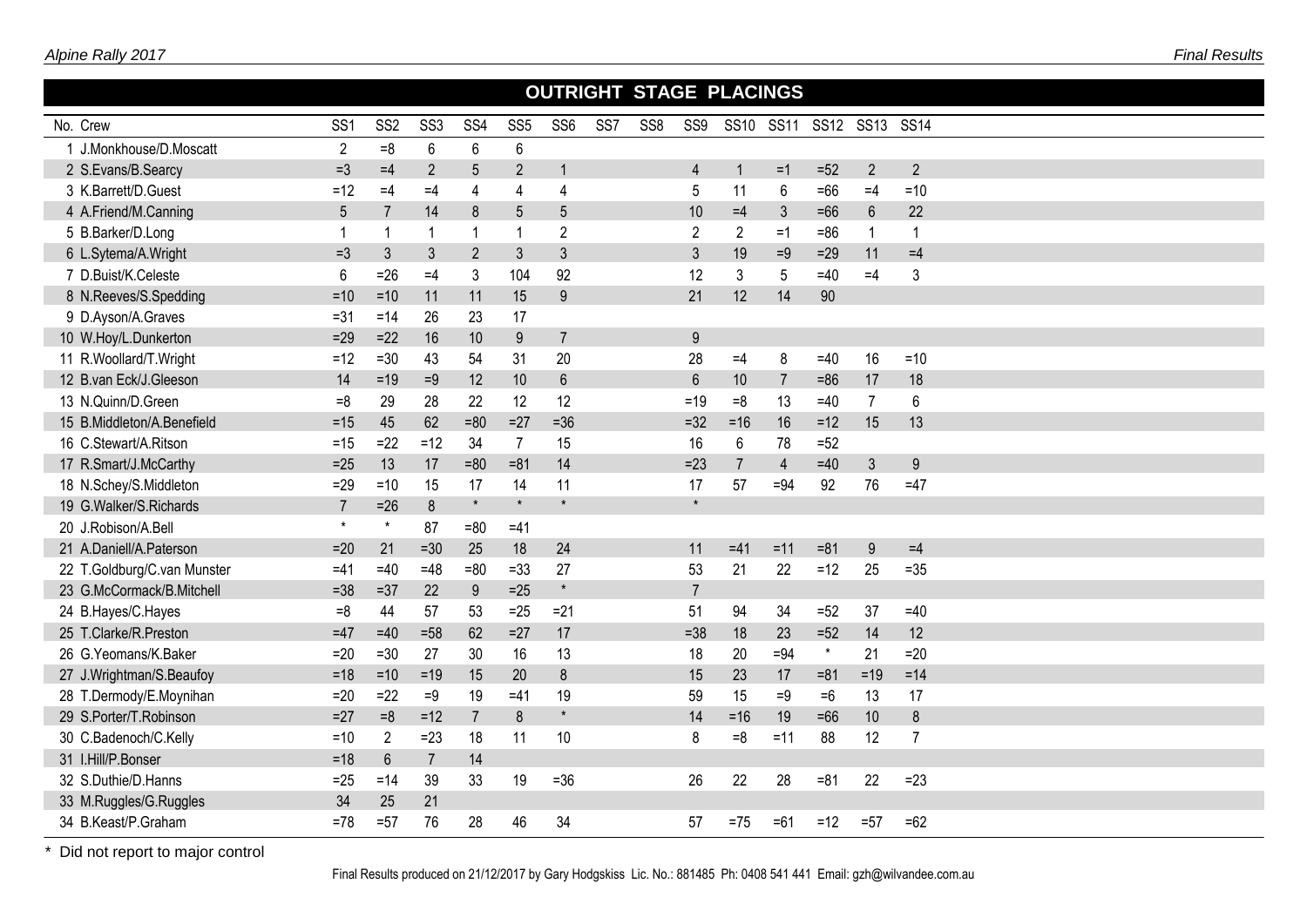|                            |                 |                 |                 |         |                 |                 |                 | <b>OUTRIGHT STAGE PLACINGS</b> |         |       |       |                          |         |        |  |
|----------------------------|-----------------|-----------------|-----------------|---------|-----------------|-----------------|-----------------|--------------------------------|---------|-------|-------|--------------------------|---------|--------|--|
| No. Crew                   | SS <sub>1</sub> | SS <sub>2</sub> | SS <sub>3</sub> | SS4     | SS <sub>5</sub> | SS <sub>6</sub> | SS <sub>7</sub> | SS <sub>8</sub>                | SS9     |       |       | SS10 SS11 SS12 SS13 SS14 |         |        |  |
| 35 D.Snooks/M.Foreshew     | 33              | $=14$           | 29              |         |                 |                 |                 |                                |         |       |       |                          |         |        |  |
| 36 L.Peterson/D.Willson    | $=27$           | $=14$           | $=23$           | 16      | 13              |                 |                 |                                |         |       |       |                          |         |        |  |
| 37 N.Cuthbert/S.Evans      | $=20$           | $= 34$          | 18              | 13      |                 |                 |                 |                                |         |       |       |                          |         |        |  |
| 38 P.O'Keeffe/J.Browne     | $= 54$          | 52              | $=52$           | $\star$ | $\star$         | $\star$         |                 |                                | $\star$ | 29    | 33    | $=40$                    | 39      | 38     |  |
| 39 M.Valantine/T.Valantine | $= 31$          | $= 14$          | $=19$           | 21      | 23              | 16              |                 |                                | 25      | $=55$ | 15    | 91                       | 18      | $=20$  |  |
| 40 F.Horobin/C.Elliott     | $=20$           | 33              | 35              | 48      | 30              | 18              |                 |                                | $=41$   | 13    | 18    | $=29$                    | 8       | $=14$  |  |
| 41 B.Garland/S.Green       | 37              | $=30$           | $=44$           | 52      | 32              | 30              |                 |                                | $=32$   | 45    | $=41$ | $= 12$                   | $=29$   | $=35$  |  |
| 42 W.Mason/D.Reed          | $=44$           | 62              | $\star$         | $\star$ | $\star$         | $\star$         |                 |                                | $=68$   | $=30$ | $=20$ | $=3$                     | 24      | $=23$  |  |
| 44 M.Pickering/D.Boddy     | 56              | $= 34$          | $=50$           | 67      | 50              | $=36$           |                 |                                | 44      | 67    | $=70$ | $=40$                    | 55      | $=56$  |  |
| 45 T.Quinn/K.Catford       | $=15$           | $=19$           | 25              | 31      | 66              | $=36$           |                 |                                |         |       |       |                          |         |        |  |
| 46 E.Mulligan/A.Topliff    | $=59$           | $= 34$          | $=72$           | 68      |                 |                 |                 |                                |         |       |       |                          |         |        |  |
| 47 J.Macfarlane/K.Harding  | $=74$           | 39              | 63              | 112     | $\star$         | $\star$         |                 |                                | $=68$   | 53    | 51    | 89                       | 40      | $=40$  |  |
| 48 M.Harding/J.Thornburn   | $=64$           | 42              | 78              | $= 80$  |                 |                 |                 |                                |         |       |       |                          |         |        |  |
| 49 T.Sullivan/D.Saltmarsh  | $=47$           | 28              | 40              | $\star$ | $\star$         | $\star$         |                 |                                | $\star$ | $=50$ | $=43$ | $=66$                    | 32      | 26     |  |
| 50 T.Reed/L.Reed           | $=74$           | 61              | 67              | 59      | 56              | $=36$           |                 |                                | 71      | 61    | 46    | $=6$                     | $\star$ | 83     |  |
| 51 P.Eccles/S.Eccles       | $= 38$          | 43              |                 |         |                 |                 |                 |                                |         |       |       |                          |         |        |  |
| 52 M.Povey/B.Dearman       | $=64$           | $=46$           | $=44$           | $=80$   | 48              | 91              |                 |                                | 72      | $=55$ | 89    | $=6$                     | $=50$   | 58     |  |
| 53 D.Officer/K.Officer     | $= 59$          | $=48$           | 47              | 41      | 47              | 32              |                 |                                | 35      | 62    | 52    | $= 81$                   | 52      | 51     |  |
| 54 M.Sawyer/A.Sawyer       | $=57$           | $=37$           | 36              | 35      | 24              | $=36$           |                 |                                | $=36$   | 27    | 29    | 76                       | 80      | 16     |  |
| 55 B.Lowe/H.Pearl-Lowe     | $=61$           | 59              | $=58$           | $= 80$  | 60              | $=36$           |                 |                                | 65      |       |       |                          |         |        |  |
| 56 C.Jarvie/A.O'Halloran   | 51              | 113             | 106             |         |                 |                 |                 |                                |         |       |       |                          |         |        |  |
| 58 S.Marron/D.Gallacher    | $=44$           | $= 54$          | $= 33$          | $=50$   | $= 33$          | 93              |                 |                                | 27      |       |       |                          |         |        |  |
| 59 I.Reddiex/M.Mitchell    | $=47$           | $=65$           | 56              | $=37$   | $=36$           | 28              |                 |                                | 43      | 28    | 24    | $=12$                    | 26      | $=29$  |  |
| 60 P.Kerr/J.Cole           | 52              | $= 54$          | 60              | 66      | 49              | $=36$           |                 |                                | 30      | 24    | 30    | $=12$                    | $=29$   | $=29$  |  |
| 61 J.Keen/R.Priest         | $= 85$          | $=73$           | 74              | 55      | $\star$         | $\star$         |                 |                                | $=60$   | $=75$ | 72    | $=52$                    | 60      | 81     |  |
| 62 K.Millard/A.Bowering    | $=61$           | 63              | 54              | 40      | 51              | $=36$           |                 |                                | $=55$   | 26    | 25    | $=3$                     | 23      | $= 31$ |  |
| 63 S.Lawless/D.O'Connor    | 35              | $=57$           | $=33$           | 45      | $=36$           | $=36$           |                 |                                | $=60$   | $=35$ | $=26$ | $=12$                    | 36      | 25     |  |
| 64 S.Alker/K.Heimsohn      | $\star$         | $\star$         | 37              | 27      | 22              | 25              |                 |                                | $=32$   | 38    |       |                          |         |        |  |
| 65 J.Sims/K.Moore          | 36              | $=46$           | 41              | $=37$   | $=44$           | $=36$           |                 |                                | 49      | $=35$ | $=43$ | $=52$                    | 38      | 39     |  |
| 66 A.Peart/K.O'Halloran    | $= 82$          | 75              | 93              | $= 80$  | $= 81$          | $=36$           |                 |                                | 79      | 65    | 58    | $=66$                    | 49      | $=59$  |  |
| 67 M.Travers/J.Edwards     | $=44$           | $\star$         | 42              | 26      | 21              | $=21$           |                 |                                | $=19$   | 14    | $=20$ | $=12$                    | $=19$   | 19     |  |
| 68 J.Wald/K.Begelhole      | 53              | 53              | 65              | 65      | 61              | 35              |                 |                                | 50      | $=30$ | 31    | $=12$                    | 34      | 43     |  |
| 69 S.Anderson/M.Stratte    | $=41$           | 72              | 66              | $=50$   | $=44$           | 94              |                 |                                | 58      | 40    | 32    | $= 81$                   | 27      | $=27$  |  |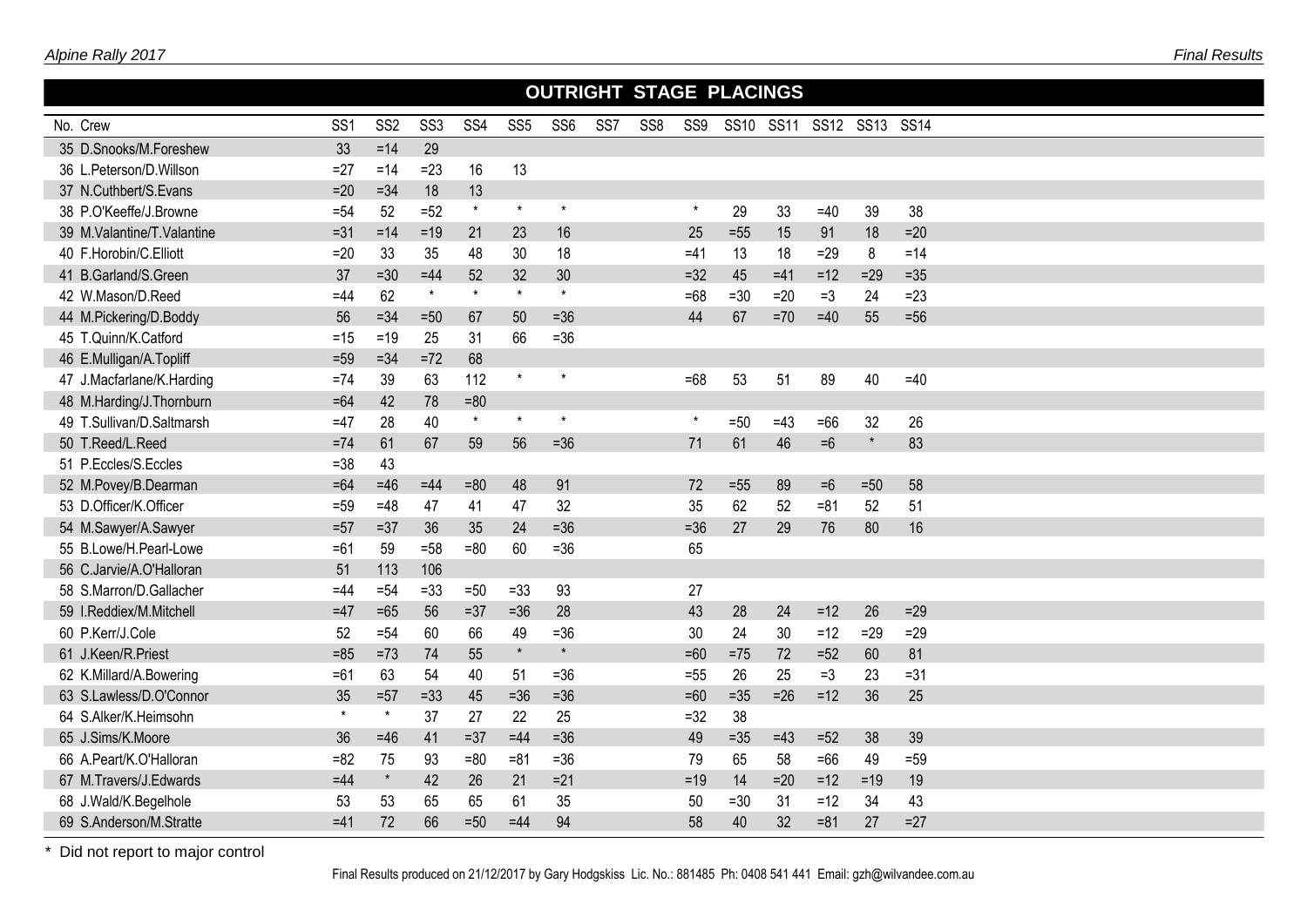|                           |                 |                 |                 |                 |                 |                 |                 | <b>OUTRIGHT STAGE PLACINGS</b> |         |             |             |             |             |             |  |  |  |
|---------------------------|-----------------|-----------------|-----------------|-----------------|-----------------|-----------------|-----------------|--------------------------------|---------|-------------|-------------|-------------|-------------|-------------|--|--|--|
| No. Crew                  | SS <sub>1</sub> | SS <sub>2</sub> | SS <sub>3</sub> | SS <sub>4</sub> | SS <sub>5</sub> | SS <sub>6</sub> | SS <sub>7</sub> | SS8                            | SS9     | <b>SS10</b> | <b>SS11</b> | <b>SS12</b> | <b>SS13</b> | <b>SS14</b> |  |  |  |
| 70 M.Byron/R.Waterhouse   | $=61$           | $= 54$          | 38              | 29              | 55              | $=36$           |                 |                                | $=36$   | $=46$       | 45          | $=52$       | 41          | 42          |  |  |  |
| 71 E.Bollard/S.McLauchlan | $=69$           | $=65$           | 69              | 56              | 58              | $=36$           |                 |                                | 64      | 60          | 55          | $=40$       | 66          | $=76$       |  |  |  |
| 72 S.Harmer/N.Anyan       | 67              | 79              | $=44$           | 24              | 70              | $= 36$          |                 |                                | $=23$   |             |             |             |             |             |  |  |  |
| 73 P.Houghton/J.Bylhouwer | $=78$           | $=73$           | 80              | 60              | 57              | $=36$           |                 |                                | $=60$   | $=43$       | 48          | $=12$       | 42          | $=44$       |  |  |  |
| 74 P.Thomas/K.Radnell     | $=41$           | $=48$           | $=30$           |                 |                 |                 |                 |                                |         |             |             |             |             |             |  |  |  |
| 75 B.Newton/R.Price       | 40              | $=48$           | $=50$           | 58              | $=36$           | 26              |                 |                                | $=41$   | 25          | 91          | $=12$       | 28          | $=31$       |  |  |  |
| 76 M.Bramble/M.Bannon     | $= 57$          | 51              | 61              | 46              | 53              | 31              |                 |                                | 13      | $=43$       | 35          | $=52$       | 33          | $=27$       |  |  |  |
| 77 T.Trewern/D.Trewern    | 98              | $= 84$          | 101             | $= 80$          | 75              | $=36$           |                 |                                | 66      | $= 84$      | 93          | $=1$        | $= 86$      | 61          |  |  |  |
| 78 P.Boyd/D.Gray          | 103             | $=94$           | 97              | 78              | 77              | $= 36$          |                 |                                | 63      | 74          | 57          | $=40$       | $=57$       | $=67$       |  |  |  |
| 80 J.Wright/J.Huggins     | $=47$           | $=65$           | 32              | 20              | 29              | 29              |                 |                                | 22      | 33          | $=26$       | $=52$       | $=29$       | $=31$       |  |  |  |
| 81 D.White/D.Smith        | $= 54$          | 60              | $=52$           | 39              | 35              | 23              |                 |                                | 54      | $=30$       | 40          | $=77$       | 35          | 34          |  |  |  |
| 82 K.Harper/L.Harper      | 66              | 71              | $=72$           | 43              | 43              | $\star$         |                 |                                | 31      | 66          | 60          | $= 12$      | $\star$     | $\star$     |  |  |  |
| 83 A.Pierce/T.Rogers      | 81              | 101             | $=98$           | $=74$           | 68              | $= 36$          |                 |                                | $=45$   | $=41$       | 47          | $=52$       |             |             |  |  |  |
| 84 B.Ross/J.Hague         | $=69$           | $=119$          | $=94$           | $= 80$          | 64              | $=36$           |                 |                                | 80      | 39          | 38          | $=66$       | $\star$     | $\star$     |  |  |  |
| 85 I.Curry/S.Curry        | 107             | $=94$           | 90              | 72              | $=78$           | $= 36$          |                 |                                | 67      | 68          | 59          | $=6$        | 54          | $=62$       |  |  |  |
| 87 D.McKenzie/T.Brain     | $=89$           | $= 84$          | 84              | $= 80$          | $\star$         | $\star$         |                 |                                | $= 85$  | $= 71$      | $=66$       | $=12$       | 62          | 69          |  |  |  |
| 88 A.Kovacevic/K.Cotter   | $=74$           | 69              | 68              | 49              | 54              | $= 36$          |                 |                                | 52      | 73          | 64          | $=40$       | $=67$       | 55          |  |  |  |
| 89 G.Hale/J.Pollock       | 92              | 93              | 86              | 79              | 69              | $=36$           |                 |                                | 78      | 69          | 65          | $=29$       | 65          | 65          |  |  |  |
| 90 T.Huggins/S.Huggins    | 105             | 102             | $=114$          | $=74$           | $\star$         | $\star$         |                 |                                | 77      | 78          | 69          | $=29$       |             |             |  |  |  |
| 91 K.Lawrence/N.Long      | 80              | $= 87$          | $=70$           | 44              | 59              | $\star$         |                 |                                | $=1$    | 98          | $\star$     | $\star$     | 85          | $=44$       |  |  |  |
| 92 B.Watson/G.Bashford    | $=117$          | 98              | $\pmb{\ast}$    | $\star$         | $\star$         | $\star$         |                 |                                | $\star$ | 87          | 76          | $= 52$      | $=72$       | 75          |  |  |  |
| 93 C.Wallace/J.Gillingham | $=95$           | $=91$           | 82              | 76              | 71              | $=36$           |                 |                                | 75      |             |             |             |             |             |  |  |  |
| 94 J.Perkins/T.Brennan    | 101             | $= 81$          | 89              | 73              | 80              | $= 36$          |                 |                                | 70      | 79          | 68          | $=12$       | 69          | 87          |  |  |  |
| 95 S.Taylor/E.Yates       | 114             | 117             | 110             | $= 80$          | $= 81$          | $=36$           |                 |                                | $=85$   | 92          | 84          | $=52$       | 78          | 82          |  |  |  |
| 96 L.Adams/C.Aggenbach    | 73              | $=76$           | 85              | 57              | 39              | 33              |                 |                                | $= 38$  | 37          | $=61$       | $=77$       | $= 86$      | 37          |  |  |  |
| 97 T.Jordan/R.Davidson    | $= 82$          | 108             | 103             | $= 80$          | $= 81$          | $=36$           |                 |                                | $=45$   | 54          | 90          | 93          | $=50$       | $=56$       |  |  |  |
| 98 C.Haysman/J.Boorman    | 94              | 100             | $=114$          |                 |                 |                 |                 |                                |         |             |             |             |             |             |  |  |  |
| 99 B.Catt/B.Thomas        | 106             | $=114$          | 104             | $=80$           | $= 81$          | $=36$           |                 |                                | $= 85$  | 90          | 81          | $=29$       | 79          | 78          |  |  |  |
| 100 R.Carter/R.Farrell    | 122             | 121             | $=114$          |                 |                 |                 |                 |                                |         |             |             |             |             |             |  |  |  |
| 101 A.Artamonov/G.Bonch   | $=99$           | 110             | $=98$           | $= 80$          | $= 81$          | $=36$           |                 |                                | $=85$   | 70          | 83          | $=6$        | 59          | $=62$       |  |  |  |
| 102 R.Stapleton/P.Ellis   | $= 89$          | $= 89$          | 88              | 71              | 76              | $= 36$          |                 |                                | 73      | 59          | 56          | $=3$        | 53          | $=52$       |  |  |  |
| 103 D.Lawrance/D.Davison  | 68              | $=65$           | 79              | 64              | 67              | $=36$           |                 |                                | 76      | $=46$       | 36          | $=12$       | 48          | $=59$       |  |  |  |
| 104 A.Murdoch/K.North     | $=74$           | 78              | 55              | 32              | 52              | $= 36$          |                 |                                | $= 38$  | 58          | 49          | $=66$       | 47          | 54          |  |  |  |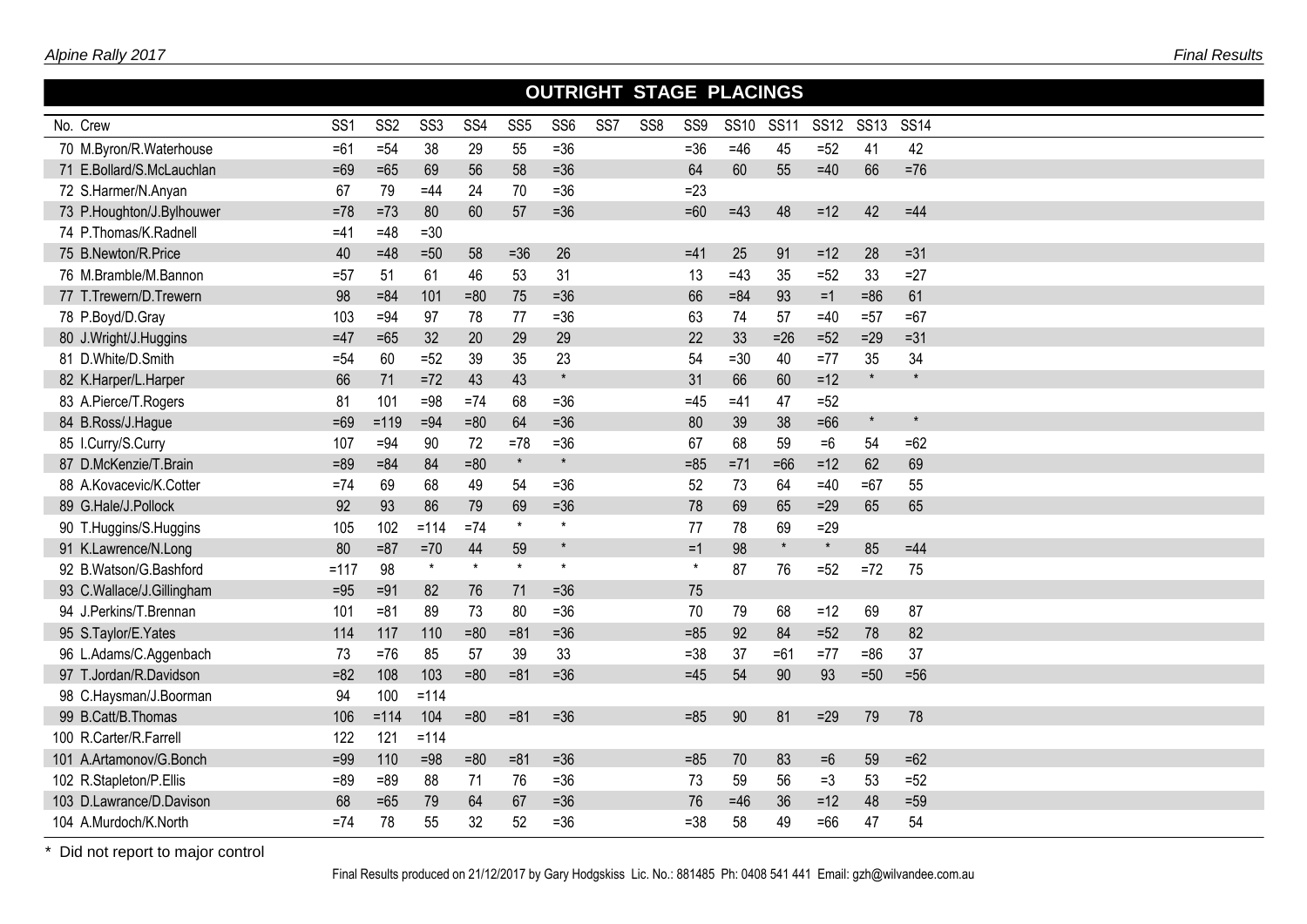|                               |                 |                 |                 |        |                 |                 |                 |                 |                 | <b>OUTRIGHT STAGE PLACINGS</b> |             |             |             |             |  |
|-------------------------------|-----------------|-----------------|-----------------|--------|-----------------|-----------------|-----------------|-----------------|-----------------|--------------------------------|-------------|-------------|-------------|-------------|--|
| No. Crew                      | SS <sub>1</sub> | SS <sub>2</sub> | SS <sub>3</sub> | SS4    | SS <sub>5</sub> | SS <sub>6</sub> | SS <sub>7</sub> | SS <sub>8</sub> | SS <sub>9</sub> | <b>SS10</b>                    | <b>SS11</b> | <b>SS12</b> | <b>SS13</b> | <b>SS14</b> |  |
| 105 H.Harmer/M.Gray           | 84              | 109             | 83              | 63     | 62              | $\star$         |                 |                 | $\star$         | 63                             | 53          | $=1$        | 56          | $=47$       |  |
| 106 B.Hamilton/B.Ward         | $= 87$          | $=91$           | 92              | $= 80$ | $= 81$          | $= 36$          |                 |                 | 29              | $=50$                          | $=41$       | $=52$       | $=45$       | $=49$       |  |
| 107 J.Lee/T.Smith             | 116             | 106             |                 |        |                 |                 |                 |                 |                 |                                |             |             |             |             |  |
| 108 M.Trucano/H.Thaw          | $=108$          | 105             | 96              | $= 80$ | $= 81$          | $= 36$          |                 |                 | 83              |                                |             |             |             |             |  |
| 109 M.Rogers/D.Hedwards       | $=95$           | $=89$           | 77              | 70     | 73              | $=36$           |                 |                 | 81              | 48                             | 50          | $=40$       | $=45$       | $=52$       |  |
| 110 G.Carruthers/S.Carruthers | 113             | 107             | 100             | $=80$  | $= 81$          | $= 36$          |                 |                 | $= 85$          | $= 84$                         | 79          | $=40$       | 77          | $=72$       |  |
| 111 T.Reynolds/L.Reynolds     | 102             | $=96$           | 120             | 110    | $= 81$          | $=36$           |                 |                 | 84              | 88                             | 74          | $=29$       | $=63$       | $=72$       |  |
| 112 N.Rossi/M.Forbes          | $=108$          | 99              | 111             | $= 80$ | $= 81$          | $= 36$          |                 |                 | $= 85$          | 77                             | 77          | $=12$       | 71          | $=67$       |  |
| 113 D.Wythe/D.Parkinson       | $=89$           | 70              | $=48$           | 36     | 65              | $=36$           |                 |                 | $=55$           | 34                             | 37          | $=66$       | $=72$       | 66          |  |
| 114 N.Testa/N.Walters         | 104             | 86              | 121             | 111    | $= 81$          | $=36$           |                 |                 | $= 85$          | 86                             | 63          | $=29$       |             |             |  |
| 115 N.Senior/A.Buerckner      | 71              | $= 87$          | 81              | 61     | 74              | $=36$           |                 |                 |                 |                                |             |             |             |             |  |
| 116 M.Ward/J.Fraser           | $= 85$          | $=76$           | 75              | 69     | 72              | $=36$           |                 |                 | 82              | $= 71$                         |             |             |             |             |  |
| 117 R.Cranston/R.Opie         | 115             | 111             | 108             | $= 80$ | $= 81$          | $=36$           |                 |                 | $= 85$          | 93                             | 82          | $=52$       | 82          | 85          |  |
| 118 B.Canny/T.Shepherd        | 111             | 118             | 113             | $= 80$ | $= 81$          | $= 36$          |                 |                 | $= 85$          | $= 80$                         | 73          |             |             |             |  |
| 119 G.Howard/M.Loxton         | 110             | 112             | 105             | $= 80$ | $= 81$          | $=36$           |                 |                 | $= 85$          | 89                             | 87          | $=40$       | 74          | 74          |  |
| 120 M.Holloway/R.Wilson       | $=117$          | $=119$          | $=114$          | $= 80$ | $= 81$          | $= 36$          |                 |                 | $= 85$          | 95                             | 86          | $=66$       | 83          | 84          |  |
| 121 P.Lahiff/A.Lahiff         | $= 87$          | 80              | $=70$           | 47     | 63              | $=36$           |                 |                 | 48              | $=50$                          | 39          | $=29$       | 43          | $=44$       |  |
| 122 D.Lake/J.Lake             | $=99$           | $=96$           | 91              | 77     | $=78$           | $= 36$          |                 |                 | 74              | 82                             | $=70$       | $=6$        | 70          | 88          |  |
| 123 J.Ellis/A.Sietsma         | $=117$          | $=114$          | 112             | $= 80$ | $= 81$          | $=36$           |                 |                 | $= 85$          | 96                             | 88          | $=77$       | 84          | 86          |  |
| 124 P.Thompson/K.Hind         | 112             | $=103$          | 109             | $= 80$ | $= 81$          | $= 36$          |                 |                 | $= 85$          | 64                             | 85          | $=29$       | $=63$       | 80          |  |
| 125 P.McKinnon/C.Ellis        | $\star$         | $\star$         | $= 114$         | $= 80$ | $= 81$          | $=36$           |                 |                 | $=85$           |                                |             |             |             |             |  |
| 126 P.Morrison/S.Wasson       | 93              | $= 81$          | $= 94$          | $= 80$ | $= 81$          | $=36$           |                 |                 | $\star$         | $= 80$                         | $=66$       | $=66$       | 61          | 70          |  |
| 127 S.Lane/S.Vella            | $=95$           | $= 81$          | 107             | $= 80$ | $= 81$          | $\star$         |                 |                 | $\star$         | 97                             | 80          | $=12$       | $=67$       | 71          |  |
| 128 K.Day/A.Lawarik           | $=117$          | 116             | $= 114$         | $= 80$ | $= 81$          | $= 36$          |                 |                 | $= 85$          | 91                             | 75          | $=77$       | 75          | $= 76$      |  |
| 129 B.Seehusen/C.Langley      | $=117$          | $=103$          | 102             | $=80$  | $= 81$          | $=36$           |                 |                 | $= 85$          | 83                             | 92          | $=29$       | 81          | 79          |  |
| 130 M.Thompson/N.Vardos       | 72              | 64              | 64              | 42     | 40              | $= 36$          |                 |                 | $=45$           | 49                             | 54          | $=29$       | 44          | $=49$       |  |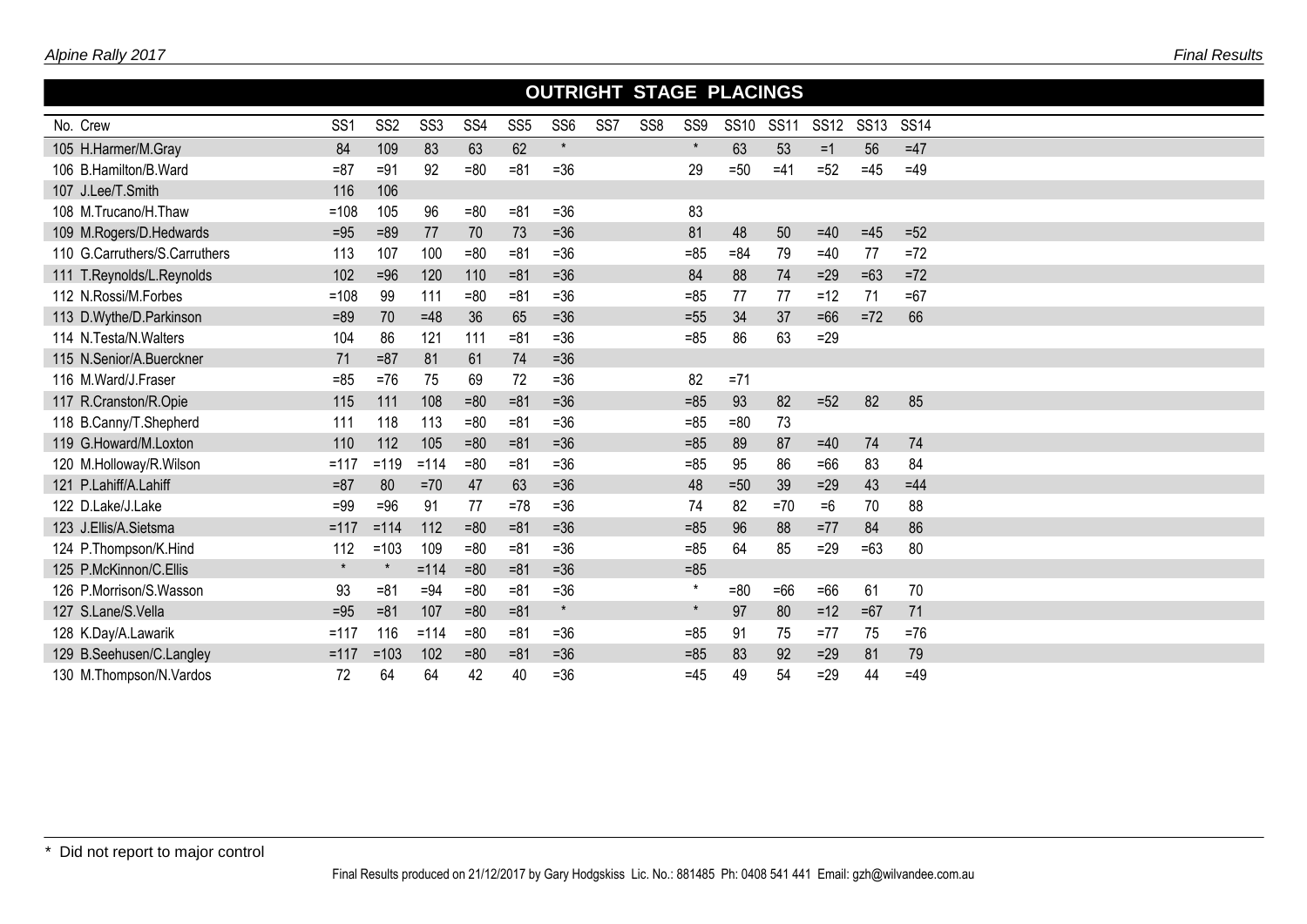|                                                    |                 |                 |                 |                 |                 |                |             | <b>GRADE STAGE PLACINGS</b> |                |                |                |                |                |                |  |  |  |
|----------------------------------------------------|-----------------|-----------------|-----------------|-----------------|-----------------|----------------|-------------|-----------------------------|----------------|----------------|----------------|----------------|----------------|----------------|--|--|--|
| No. Crew                                           | SS4             | SS <sub>5</sub> | SS <sub>6</sub> | SS <sub>7</sub> | SS <sub>8</sub> | SS9            | <b>SS10</b> | <b>SS11</b>                 | <b>SS12</b>    | SS13 SS14      |                |                |                |                |  |  |  |
| Grade A: (Grade A driver with any grade co-driver) |                 |                 |                 |                 |                 |                |             |                             |                |                |                |                |                |                |  |  |  |
| 1 J.Monkhouse/D.Moscatt                            | 2               | $=8$            | 6               | 6               | 6               |                |             |                             |                |                |                |                |                |                |  |  |  |
| 2 S.Evans/B.Searcy                                 | $=3$            | $=4$            | $\overline{2}$  | 5               | $\overline{2}$  | $\overline{1}$ |             |                             | 3              | $\overline{1}$ | $=1$           | $=13$          | $\overline{2}$ | $\overline{2}$ |  |  |  |
| 3 K.Barrett/D.Guest                                | $=11$           | $=4$            | $=4$            | $\overline{4}$  | 4               | $\overline{4}$ |             |                             | 4              | 11             | 6              | $=16$          | $=4$           | $=10$          |  |  |  |
| 4 A.Friend/M.Canning                               | $5\phantom{.0}$ | $\overline{7}$  | 14              | $\bf 8$         | 5               | 5              |             |                             | 9              | $=4$           | $\mathfrak{Z}$ | $=16$          | $6\,$          | 18             |  |  |  |
| 5 B.Barker/D.Long                                  | $\mathbf{1}$    | 1               | -1              | $\overline{1}$  | 1               | $\overline{2}$ |             |                             | -1             | $\overline{2}$ | $=1$           | $= 21$         | $\overline{1}$ | $\mathbf{1}$   |  |  |  |
| 6 L.Sytema/A.Wright                                | $=3$            | 3               | 3               | $\overline{2}$  | 3               | $\mathbf{3}$   |             |                             | $\overline{2}$ | 18             | $=9$           | $=7$           | 11             | $=4$           |  |  |  |
| 7 D.Buist/K.Celeste                                | 6               | $=22$           | $=4$            | 3               | $\star$         | $\star$        |             |                             | 11             | 3              | 5              | $=9$           | $=4$           | 3              |  |  |  |
| 8 N.Reeves/S.Spedding                              | $=9$            | $=10$           | 11              | 11              | 15              | 8              |             |                             | 17             | 12             | 14             | 24             |                |                |  |  |  |
| 9 D.Ayson/A.Graves                                 | 28              | $=13$           | 23              | 20              | 17              |                |             |                             |                |                |                |                |                |                |  |  |  |
| 10 W.Hoy/L.Dunkerton                               | $=26$           | $=19$           | 16              | 10              | 9               | $\overline{7}$ |             |                             | 8              |                |                |                |                |                |  |  |  |
| 11 R.Woollard/T.Wright                             | $=11$           | $=25$           | 30              | 29              | 23              | 18             |             |                             | 19             | $=4$           | 8              | $=9$           | 16             | $=10$          |  |  |  |
| 12 B.van Eck/J.Gleeson                             | 13              | $=16$           | $=9$            | 12              | 10 <sup>1</sup> | $6\phantom{a}$ |             |                             | 5              | 10             | $\overline{7}$ | $=21$          | 17             | 16             |  |  |  |
| 13 N.Quinn/D.Green                                 | 8               | 24              | 25              | 19              | 12              | 11             |             |                             | 16             | $=8$           | 13             | $=9$           | $\overline{7}$ | 6              |  |  |  |
| 15 B.Middleton/A.Benefield                         | $=14$           | 33              | 36              | $=31$           | $=20$           | $=23$          |             |                             | $=20$          | $=15$          | 15             | $=3$           | 15             | 13             |  |  |  |
| 16 C.Stewart/A.Ritson                              | $=14$           | $=19$           | $=12$           | 24              | $\overline{7}$  | 14             |             |                             | 13             | $6\phantom{1}$ | 24             | $=13$          |                |                |  |  |  |
| 17 R.Smart/J.McCarthy                              | 23              | 12              | 17              | $=31$           | 32              | 13             |             |                             | 18             | $\overline{7}$ | $\overline{4}$ | $=9$           | 3              | 9              |  |  |  |
| 18 N.Schey/S.Middleton                             | $=26$           | $=10$           | 15              | 16              | 14              | 10             |             |                             | 14             | 25             | $\star$        | $\star$        | 24             | 23             |  |  |  |
| 19 G.Walker/S.Richards                             | $\overline{7}$  | $=22$           | 8               | $\star$         | $\star$         | $\star$        |             |                             | $\star$        |                |                |                |                |                |  |  |  |
| 20 J.Robison/A.Bell                                | $\star$         | $\star$         | 37              | $= 31$          | $=27$           |                |             |                             |                |                |                |                |                |                |  |  |  |
| 21 A.Daniell/A.Paterson                            | $=18$           | 18              | 27              | 21              | 18              | 19             |             |                             | 10             | 23             | $=11$          | $=19$          | 9              | $=4$           |  |  |  |
| 22 T.Goldburg/C.van Munster                        | 33              | $=31$           | 33              | $= 31$          | 25              | 20             |             |                             | 25             | 20             | 19             | $=3$           | 20             | $=21$          |  |  |  |
| 23 G.McCormack/B.Mitchell                          | 32              | 30              | 19              | 9               | 19              | $\star$        |             |                             | $6\phantom{1}$ |                |                |                |                |                |  |  |  |
| 25 T.Clarke/R.Preston                              | 35              | $= 31$          | $= 34$          | 30              | $=20$           | 15             |             |                             | 23             | 17             | 20             | $=13$          | 14             | 12             |  |  |  |
| 26 G.Yeomans/K.Baker                               | $=18$           | $=25$           | 24              | 22              | 16              | 12             |             |                             | 15             | 19             | $\star$        | $\star$        | 18             | 17             |  |  |  |
| 28 T.Dermody/E.Moynihan                            | $=18$           | $=19$           | $=9$            | 18              | $=27$           | 17             |             |                             | 26             | 14             | $=9$           | $\overline{2}$ | 13             | 15             |  |  |  |
| 29 S.Porter/T.Robinson                             | $=24$           | $=8$            | $=12$           | $\overline{7}$  | 8               | $\pmb{\star}$  |             |                             | 12             | $=15$          | 17             | $=16$          | 10             | 8              |  |  |  |
| 30 C.Badenoch/C.Kelly                              | $=9$            | $\overline{2}$  | $=20$           | 17              | 11              | 9              |             |                             | 7              | $=8$           | $=11$          | 23             | 12             | $\overline{7}$ |  |  |  |
| 31 I.Hill/P.Bonser                                 | 17              | $6\phantom{1}$  | $\overline{7}$  | 14              |                 |                |             |                             |                |                |                |                |                |                |  |  |  |
| 35 D.Snooks/M.Foreshew                             | 29              | $=13$           | 26              |                 |                 |                |             |                             |                |                |                |                |                |                |  |  |  |
| 36 L.Peterson/D.Willson                            | $=24$           | $=13$           | $=20$           | 15              | 13              |                |             |                             |                |                |                |                |                |                |  |  |  |
| 37 N.Cuthbert/S.Evans                              | $=18$           | 29              | 18              | 13              |                 |                |             |                             |                |                |                |                |                |                |  |  |  |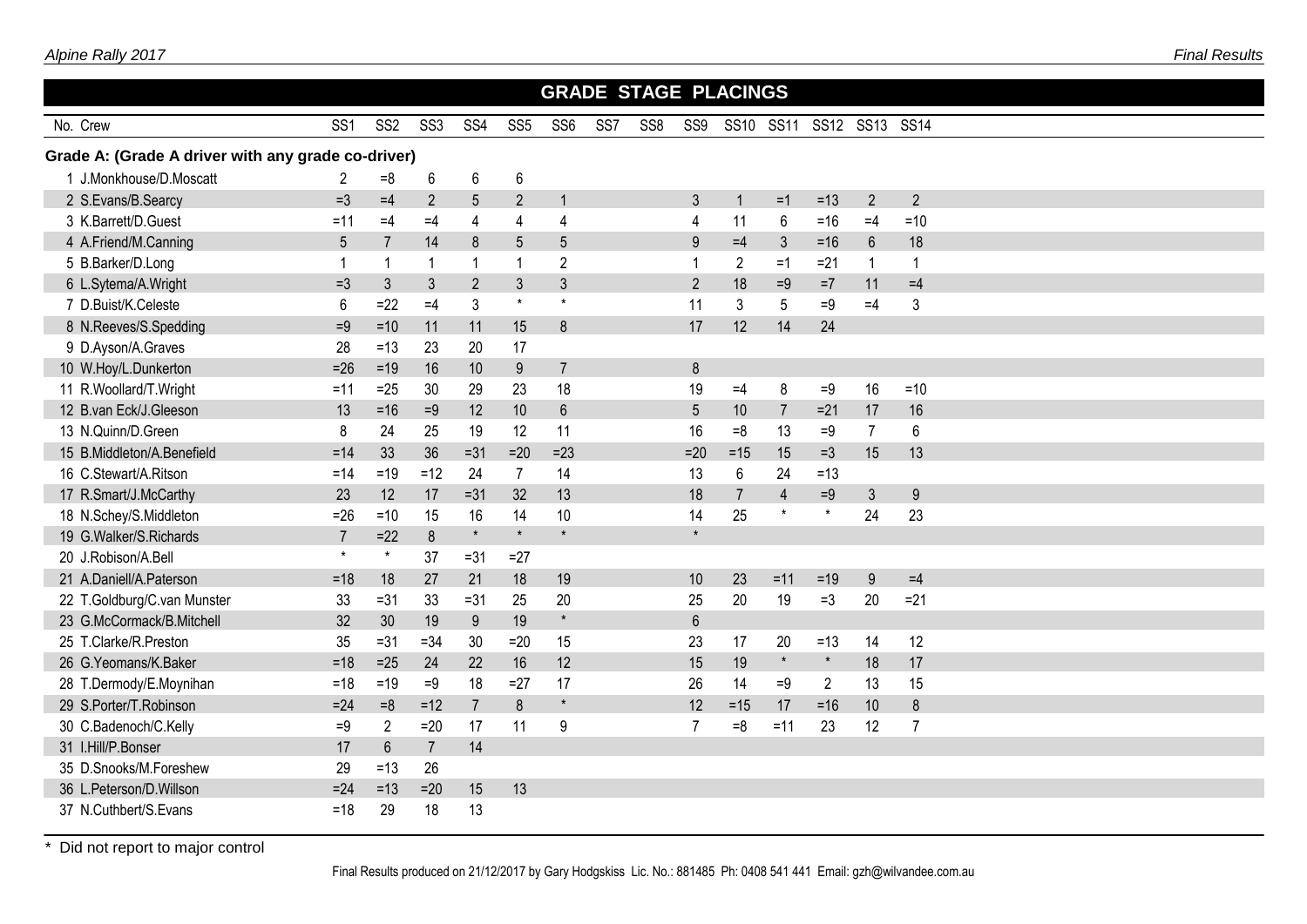|                                                    |                 |                 |                 |                |                 |                 |                 | <b>GRADE STAGE PLACINGS</b> |                |                  |                |                |                |                |  |
|----------------------------------------------------|-----------------|-----------------|-----------------|----------------|-----------------|-----------------|-----------------|-----------------------------|----------------|------------------|----------------|----------------|----------------|----------------|--|
| No. Crew                                           | SS <sub>1</sub> | SS <sub>2</sub> | SS <sub>3</sub> | SS4            | SS <sub>5</sub> | SS <sub>6</sub> | SS <sub>7</sub> | SS <sub>8</sub>             | SS9            | <b>SS10</b>      | <b>SS11</b>    | <b>SS12</b>    | <b>SS13</b>    | <b>SS14</b>    |  |
| Grade A: (Grade A driver with any grade co-driver) |                 |                 |                 |                |                 |                 |                 |                             |                |                  |                |                |                |                |  |
| 40 F.Horobin/C.Elliott                             | $= 18$          | 28              | 29              | 27             | 22              | 16              |                 |                             | 24             | 13               | 16             | $=7$           | $\delta$       | 14             |  |
| 41 B.Garland/S.Green                               | 31              | $=25$           | 31              | 28             | 24              | 21              |                 |                             | $=20$          | 24               | 22             | $=3$           | 21             | $=21$          |  |
| 42 W.Mason/D.Reed                                  | 34              | 37              | $\pmb{\star}$   | $\star$        | $\star$         | $\star$         |                 |                             | 29             | 21               | 18             | $\mathbf{1}$   | 19             | 19             |  |
| 45 T.Quinn/K.Catford                               | $=14$           | $= 16$          | 22              | 23             | 31              | $=23$           |                 |                             |                |                  |                |                |                |                |  |
| 53 D.Officer/K.Officer                             | 36              | 34              | 32              | 25             | 29              | 22              |                 |                             | 22             | 26               | 23             | $=19$          | 23             | 24             |  |
| 55 B.Lowe/H.Pearl-Lowe                             | 37              | 36              | $= 34$          | $=31$          | 30              | $=23$           |                 |                             | 28             |                  |                |                |                |                |  |
| 63 S.Lawless/D.O'Connor                            | 30              | 35              | 28              | 26             | 26              | $=23$           |                 |                             | 27             | 22               | 21             | $=3$           | 22             | 20             |  |
| Grade B: (Grade B driver with any grade co-driver) |                 |                 |                 |                |                 |                 |                 |                             |                |                  |                |                |                |                |  |
| 24 B.Hayes/C.Hayes                                 | -1              | 12              | 22              | 19             | $\overline{7}$  | $=3$            |                 |                             | 21             | 44               | 11             | $=23$          | 13             | $= 16$         |  |
| 27 J.Wrightman/S.Beaufoy                           | $\overline{2}$  | $\mathbf{1}$    | $=1$            | $\mathbf{1}$   | $\overline{2}$  | $\overline{1}$  |                 |                             | $\overline{2}$ | $\mathfrak{Z}$   | $\overline{2}$ | $=39$          | $=2$           | $\mathbf{1}$   |  |
| 32 S.Duthie/D.Hanns                                | 3               | $=2$            | 9               | 9              | $\mathbf{1}$    | $=13$           |                 |                             | 6              | $\overline{2}$   | 6              | $=39$          | $\overline{4}$ | 5              |  |
| 33 M.Ruggles/G.Ruggles                             | 5               | $\overline{4}$  | $\mathfrak{Z}$  |                |                 |                 |                 |                             |                |                  |                |                |                |                |  |
| 34 B.Keast/P.Graham                                | $= 37$          | 23              | 34              | 6              | 15              | 11              |                 |                             | 25             | $=36$            | $=28$          | $=5$           | $=24$          | 28             |  |
| 38 P.O'Keeffe/J.Browne                             | $=17$           | 18              | $=17$           | $\star$        | $\star$         | $\star$         |                 |                             | $\star$        | $\boldsymbol{9}$ | 10             | $=17$          | 15             | 14             |  |
| 39 M.Valantine/T.Valantine                         | $\overline{4}$  | $=2$            | $=1$            | $\overline{2}$ | 5               | $\overline{2}$  |                 |                             | 5              | $=23$            | $\mathbf{1}$   | 42             | $\overline{1}$ | $\overline{4}$ |  |
| 44 M.Pickering/D.Boddy                             | 19              | $=6$            | $=15$           | 29             | 18              | $=13$           |                 |                             | 17             | 30               | 35             | $=17$          | 23             | 24             |  |
| 46 E.Mulligan/A.Topliff                            | 22              | $=6$            | $=30$           | 30             |                 |                 |                 |                             |                |                  |                |                |                |                |  |
| 47 J.Macfarlane/K.Harding                          | $=33$           | 9               | 25              | $\star$        | $\star$         | $\star$         |                 |                             | 31             | 22               | 23             | 41             | 16             | $= 16$         |  |
| 48 M.Harding/J.Thornburn                           | $=25$           | 10              | 36              | $= 37$         |                 |                 |                 |                             |                |                  |                |                |                |                |  |
| 49 T.Sullivan/D.Saltmarsh                          | $=12$           | 5 <sup>5</sup>  | 10              | $\star$        | $\star$         | $\star$         |                 |                             | $\star$        | 21               | $=15$          | $= 31$         | 9              | $6\phantom{1}$ |  |
| 50 T.Reed/L.Reed                                   | $= 33$          | 25              | 27              | 24             | 24              | $=13$           |                 |                             | 32             | 27               | 18             | $=3$           | $\star$        | 35             |  |
| 51 P.Eccles/S.Eccles                               | $\overline{7}$  | 11              |                 |                |                 |                 |                 |                             |                |                  |                |                |                |                |  |
| 52 M.Povey/B.Dearman                               | $=25$           | $=13$           | $=13$           | $=37$          | 16              | $\star$         |                 |                             | 33             | $=23$            | 41             | $=3$           | 22             | 25             |  |
| 54 M.Sawyer/A.Sawyer                               | $=20$           | 8               | $6\phantom{1}$  | 10             | $6\phantom{1}$  | $=13$           |                 |                             | $=11$          | $\overline{7}$   | $\overline{7}$ | 36             | 32             | $\overline{2}$ |  |
| 56 C.Jarvie/A.O'Halloran                           | 14              | 49              | 47              |                |                 |                 |                 |                             |                |                  |                |                |                |                |  |
| 58 S.Marron/D.Gallacher                            | $=10$           | $=20$           | $5\phantom{.0}$ | 18             | 8               | $\star$         |                 |                             | $\overline{7}$ |                  |                |                |                |                |  |
| 59 I.Reddiex/M.Mitchell                            | $=12$           | $=27$           | 21              | $=11$          | $=10$           | 8               |                 |                             | 16             | 8                | 4              | $=5$           | 6              | $=8$           |  |
| 60 P.Kerr/J.Cole                                   | 15              | $=20$           | 23              | 28             | 17              | $=13$           |                 |                             | 8              | $\overline{4}$   | 8              | $=5$           | $\delta$       | $=8$           |  |
| 61 J.Keen/R.Priest                                 | $=41$           | $= 31$          | 32              | 20             | $\star$         | $\star$         |                 |                             | $=26$          | $=36$            | 36             | $=23$          | 26             | 34             |  |
| 62 K.Millard/A.Bowering                            | $=23$           | 26              | 19              | 14             | 19              | $=13$           |                 |                             | 24             | 6                | 5              | $\overline{2}$ | 5              | $=10$          |  |
| 64 S.Alker/K.Heimsohn                              | $\star$         | $\star$         | $\overline{7}$  | 5              | 4               | 6               |                 |                             | 10             | 14               |                |                |                |                |  |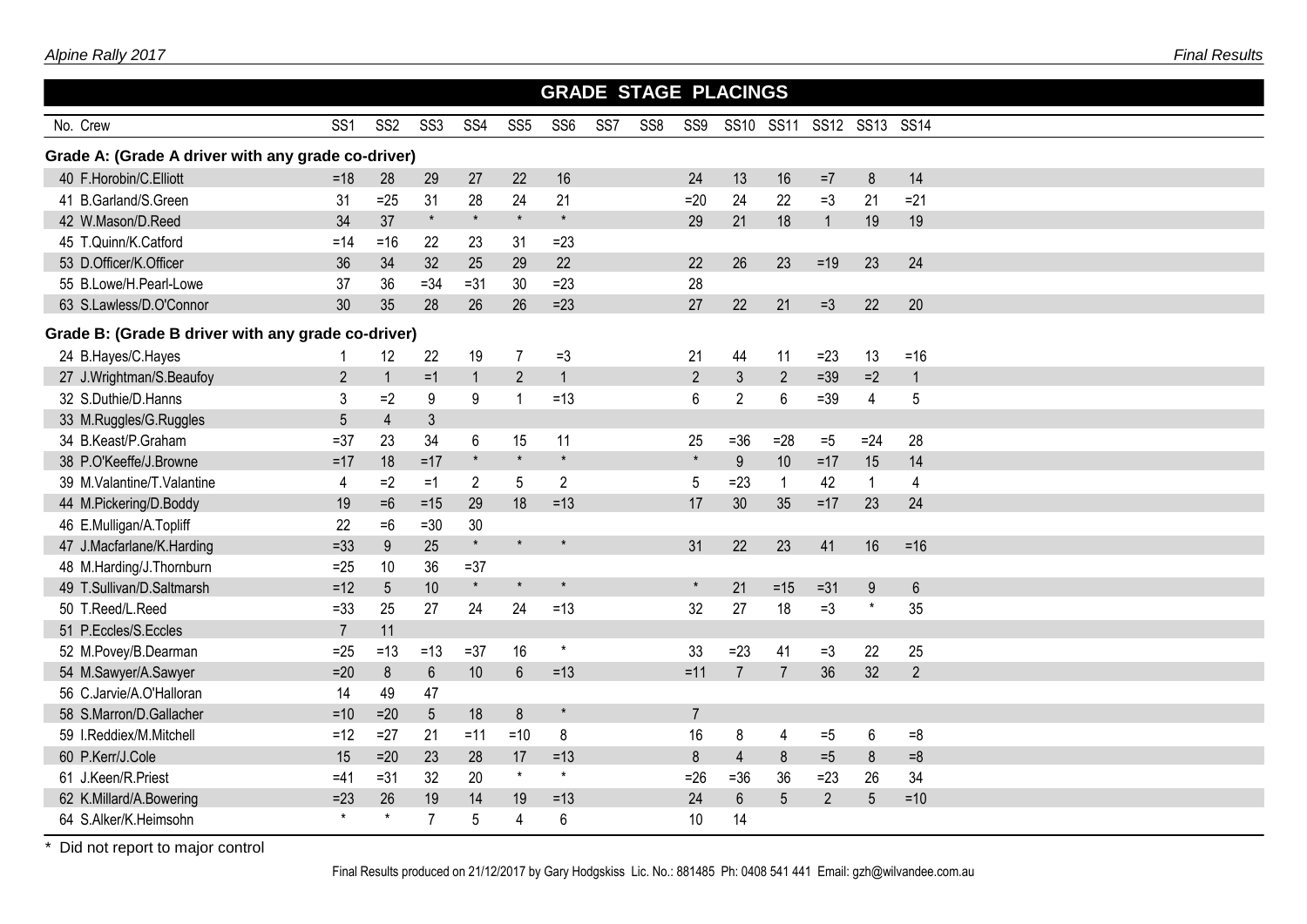| SS <sub>6</sub><br>SS <sub>7</sub><br>SS <sub>8</sub><br>SS9<br><b>SS12</b><br>SS <sub>1</sub><br>SS <sub>2</sub><br>SS <sub>3</sub><br>SS4<br>SS <sub>5</sub><br><b>SS10</b><br><b>SS11</b><br><b>SS13</b><br><b>SS14</b><br>No. Crew<br>Grade B: (Grade B driver with any grade co-driver)<br>65 J.Sims/K.Moore<br>$=11$<br>14<br>$=13$<br>19<br>12<br>$= 15$<br>$=23$<br>14<br>15<br>6<br>$=13$<br>11<br>26<br>42<br>$=13$<br>28<br>26<br>66 A.Peart/K.O'Halloran<br>40<br>33<br>$=37$<br>$=37$<br>36<br>21<br>$= 31$<br>$\star$<br>$\mathfrak{Z}$<br>12<br>$\overline{4}$<br>$\mathfrak{Z}$<br>$=3$<br>$\mathfrak{Z}$<br>$\overline{1}$<br>$\mathfrak{Z}$<br>$=5$<br>$=2$<br>67 M.Travers/J.Edwards<br>$=10$<br>19<br>16<br>26<br>27<br>27<br>12<br>20<br>$\boldsymbol{9}$<br>11<br>68 J.Wald/K.Begelhole<br>19<br>$=10$<br>$=5$<br>18<br>70 M.Byron/R.Waterhouse<br>$=23$<br>$=20$<br>8<br>$\overline{7}$<br>23<br>$=13$<br>$=11$<br>19<br>17<br>$=23$<br>17<br>24<br>71 E.Bollard/S.McLauchlan<br>26<br>$=13$<br>29<br>26<br>29<br>33<br>$=29$<br>$=27$<br>29<br>21<br>$=17$<br>31<br>$\overline{4}$<br>72 S.Harmer/N.Anyan<br>28<br>37<br>$=13$<br>$\mathfrak{Z}$<br>$=13$<br>25<br>20<br>18<br>20<br>73 P.Houghton/J.Bylhouwer<br>$=37$<br>$=31$<br>37<br>25<br>$=13$<br>$=26$<br>$=17$<br>$=5$<br>74 P.Thomas/K.Radnell<br>$9\,$<br>$\overline{4}$<br>$=15$<br>75 B.Newton/R.Price<br>8<br>23<br>$=10$<br>$\overline{7}$<br>15<br>5<br>42<br>$=5$<br>$\overline{7}$<br>$=10$<br>$=15$<br>$=15$<br>16<br>$\boldsymbol{9}$<br>76 M.Bramble/M.Bannon<br>24<br>21<br>12<br>10<br>$\overline{7}$<br>$=20$<br>17<br>$\overline{1}$<br>$=17$<br>$=23$<br>27<br>77 T.Trewern/D.Trewern<br>46<br>$= 38$<br>46<br>$= 37$<br>35<br>$=13$<br>30<br>40<br>43<br>$=35$<br>$\mathbf{1}$<br>30<br>47<br>44<br>36<br>28<br>35<br>$=24$<br>78 P.Boyd/D.Gray<br>44<br>35<br>$=13$<br>25<br>$=17$<br>81 D.White/D.Smith<br>13<br>5<br>$=10$<br>14<br>12<br>$=17$<br>24<br>$=17$<br>9<br>23<br>$=37$<br>12<br>$\star$<br>$\star$<br>13<br>9<br>$=5$<br>82 K.Harper/L.Harper<br>27<br>30<br>$=30$<br>15<br>$\star$<br>29<br>27<br>18<br>16<br>83 A.Pierce/T.Rogers<br>39<br>46<br>45<br>$= 33$<br>29<br>$=13$<br>19<br>$=23$<br>28<br>37<br>$=31$<br>$\star$<br>$\star$<br>84 B.Ross/J.Hague<br>$=29$<br>$=51$<br>43<br>$=37$<br>$=13$<br>15<br>13<br>$\star$<br>$\star$<br>87 D.McKenzie/T.Brain<br>$=37$<br>43<br>39<br>$=32$<br>33<br>31<br>$=38$<br>$=40$<br>$=5$<br>27<br>22<br>34<br>31<br>23<br>88 A.Kovacevic/K.Cotter<br>$=33$<br>29<br>28<br>17<br>22<br>$=13$<br>$=17$<br>30 |
|----------------------------------------------------------------------------------------------------------------------------------------------------------------------------------------------------------------------------------------------------------------------------------------------------------------------------------------------------------------------------------------------------------------------------------------------------------------------------------------------------------------------------------------------------------------------------------------------------------------------------------------------------------------------------------------------------------------------------------------------------------------------------------------------------------------------------------------------------------------------------------------------------------------------------------------------------------------------------------------------------------------------------------------------------------------------------------------------------------------------------------------------------------------------------------------------------------------------------------------------------------------------------------------------------------------------------------------------------------------------------------------------------------------------------------------------------------------------------------------------------------------------------------------------------------------------------------------------------------------------------------------------------------------------------------------------------------------------------------------------------------------------------------------------------------------------------------------------------------------------------------------------------------------------------------------------------------------------------------------------------------------------------------------------------------------------------------------------------------------------------------------------------------------------------------------------------------------------------------------------------------------------------------------------------------------------------------------------------------------------------------------------------------------------------------------------------------------------------------------------------------------------------------------------------------------------------|
|                                                                                                                                                                                                                                                                                                                                                                                                                                                                                                                                                                                                                                                                                                                                                                                                                                                                                                                                                                                                                                                                                                                                                                                                                                                                                                                                                                                                                                                                                                                                                                                                                                                                                                                                                                                                                                                                                                                                                                                                                                                                                                                                                                                                                                                                                                                                                                                                                                                                                                                                                                            |
|                                                                                                                                                                                                                                                                                                                                                                                                                                                                                                                                                                                                                                                                                                                                                                                                                                                                                                                                                                                                                                                                                                                                                                                                                                                                                                                                                                                                                                                                                                                                                                                                                                                                                                                                                                                                                                                                                                                                                                                                                                                                                                                                                                                                                                                                                                                                                                                                                                                                                                                                                                            |
|                                                                                                                                                                                                                                                                                                                                                                                                                                                                                                                                                                                                                                                                                                                                                                                                                                                                                                                                                                                                                                                                                                                                                                                                                                                                                                                                                                                                                                                                                                                                                                                                                                                                                                                                                                                                                                                                                                                                                                                                                                                                                                                                                                                                                                                                                                                                                                                                                                                                                                                                                                            |
|                                                                                                                                                                                                                                                                                                                                                                                                                                                                                                                                                                                                                                                                                                                                                                                                                                                                                                                                                                                                                                                                                                                                                                                                                                                                                                                                                                                                                                                                                                                                                                                                                                                                                                                                                                                                                                                                                                                                                                                                                                                                                                                                                                                                                                                                                                                                                                                                                                                                                                                                                                            |
|                                                                                                                                                                                                                                                                                                                                                                                                                                                                                                                                                                                                                                                                                                                                                                                                                                                                                                                                                                                                                                                                                                                                                                                                                                                                                                                                                                                                                                                                                                                                                                                                                                                                                                                                                                                                                                                                                                                                                                                                                                                                                                                                                                                                                                                                                                                                                                                                                                                                                                                                                                            |
|                                                                                                                                                                                                                                                                                                                                                                                                                                                                                                                                                                                                                                                                                                                                                                                                                                                                                                                                                                                                                                                                                                                                                                                                                                                                                                                                                                                                                                                                                                                                                                                                                                                                                                                                                                                                                                                                                                                                                                                                                                                                                                                                                                                                                                                                                                                                                                                                                                                                                                                                                                            |
|                                                                                                                                                                                                                                                                                                                                                                                                                                                                                                                                                                                                                                                                                                                                                                                                                                                                                                                                                                                                                                                                                                                                                                                                                                                                                                                                                                                                                                                                                                                                                                                                                                                                                                                                                                                                                                                                                                                                                                                                                                                                                                                                                                                                                                                                                                                                                                                                                                                                                                                                                                            |
|                                                                                                                                                                                                                                                                                                                                                                                                                                                                                                                                                                                                                                                                                                                                                                                                                                                                                                                                                                                                                                                                                                                                                                                                                                                                                                                                                                                                                                                                                                                                                                                                                                                                                                                                                                                                                                                                                                                                                                                                                                                                                                                                                                                                                                                                                                                                                                                                                                                                                                                                                                            |
|                                                                                                                                                                                                                                                                                                                                                                                                                                                                                                                                                                                                                                                                                                                                                                                                                                                                                                                                                                                                                                                                                                                                                                                                                                                                                                                                                                                                                                                                                                                                                                                                                                                                                                                                                                                                                                                                                                                                                                                                                                                                                                                                                                                                                                                                                                                                                                                                                                                                                                                                                                            |
|                                                                                                                                                                                                                                                                                                                                                                                                                                                                                                                                                                                                                                                                                                                                                                                                                                                                                                                                                                                                                                                                                                                                                                                                                                                                                                                                                                                                                                                                                                                                                                                                                                                                                                                                                                                                                                                                                                                                                                                                                                                                                                                                                                                                                                                                                                                                                                                                                                                                                                                                                                            |
|                                                                                                                                                                                                                                                                                                                                                                                                                                                                                                                                                                                                                                                                                                                                                                                                                                                                                                                                                                                                                                                                                                                                                                                                                                                                                                                                                                                                                                                                                                                                                                                                                                                                                                                                                                                                                                                                                                                                                                                                                                                                                                                                                                                                                                                                                                                                                                                                                                                                                                                                                                            |
|                                                                                                                                                                                                                                                                                                                                                                                                                                                                                                                                                                                                                                                                                                                                                                                                                                                                                                                                                                                                                                                                                                                                                                                                                                                                                                                                                                                                                                                                                                                                                                                                                                                                                                                                                                                                                                                                                                                                                                                                                                                                                                                                                                                                                                                                                                                                                                                                                                                                                                                                                                            |
|                                                                                                                                                                                                                                                                                                                                                                                                                                                                                                                                                                                                                                                                                                                                                                                                                                                                                                                                                                                                                                                                                                                                                                                                                                                                                                                                                                                                                                                                                                                                                                                                                                                                                                                                                                                                                                                                                                                                                                                                                                                                                                                                                                                                                                                                                                                                                                                                                                                                                                                                                                            |
|                                                                                                                                                                                                                                                                                                                                                                                                                                                                                                                                                                                                                                                                                                                                                                                                                                                                                                                                                                                                                                                                                                                                                                                                                                                                                                                                                                                                                                                                                                                                                                                                                                                                                                                                                                                                                                                                                                                                                                                                                                                                                                                                                                                                                                                                                                                                                                                                                                                                                                                                                                            |
|                                                                                                                                                                                                                                                                                                                                                                                                                                                                                                                                                                                                                                                                                                                                                                                                                                                                                                                                                                                                                                                                                                                                                                                                                                                                                                                                                                                                                                                                                                                                                                                                                                                                                                                                                                                                                                                                                                                                                                                                                                                                                                                                                                                                                                                                                                                                                                                                                                                                                                                                                                            |
|                                                                                                                                                                                                                                                                                                                                                                                                                                                                                                                                                                                                                                                                                                                                                                                                                                                                                                                                                                                                                                                                                                                                                                                                                                                                                                                                                                                                                                                                                                                                                                                                                                                                                                                                                                                                                                                                                                                                                                                                                                                                                                                                                                                                                                                                                                                                                                                                                                                                                                                                                                            |
|                                                                                                                                                                                                                                                                                                                                                                                                                                                                                                                                                                                                                                                                                                                                                                                                                                                                                                                                                                                                                                                                                                                                                                                                                                                                                                                                                                                                                                                                                                                                                                                                                                                                                                                                                                                                                                                                                                                                                                                                                                                                                                                                                                                                                                                                                                                                                                                                                                                                                                                                                                            |
|                                                                                                                                                                                                                                                                                                                                                                                                                                                                                                                                                                                                                                                                                                                                                                                                                                                                                                                                                                                                                                                                                                                                                                                                                                                                                                                                                                                                                                                                                                                                                                                                                                                                                                                                                                                                                                                                                                                                                                                                                                                                                                                                                                                                                                                                                                                                                                                                                                                                                                                                                                            |
|                                                                                                                                                                                                                                                                                                                                                                                                                                                                                                                                                                                                                                                                                                                                                                                                                                                                                                                                                                                                                                                                                                                                                                                                                                                                                                                                                                                                                                                                                                                                                                                                                                                                                                                                                                                                                                                                                                                                                                                                                                                                                                                                                                                                                                                                                                                                                                                                                                                                                                                                                                            |
|                                                                                                                                                                                                                                                                                                                                                                                                                                                                                                                                                                                                                                                                                                                                                                                                                                                                                                                                                                                                                                                                                                                                                                                                                                                                                                                                                                                                                                                                                                                                                                                                                                                                                                                                                                                                                                                                                                                                                                                                                                                                                                                                                                                                                                                                                                                                                                                                                                                                                                                                                                            |
|                                                                                                                                                                                                                                                                                                                                                                                                                                                                                                                                                                                                                                                                                                                                                                                                                                                                                                                                                                                                                                                                                                                                                                                                                                                                                                                                                                                                                                                                                                                                                                                                                                                                                                                                                                                                                                                                                                                                                                                                                                                                                                                                                                                                                                                                                                                                                                                                                                                                                                                                                                            |
| 41<br>36<br>31<br>29<br>89 G.Hale/J.Pollock<br>44<br>43<br>30<br>$=13$<br>32<br>28<br>35<br>$=14$                                                                                                                                                                                                                                                                                                                                                                                                                                                                                                                                                                                                                                                                                                                                                                                                                                                                                                                                                                                                                                                                                                                                                                                                                                                                                                                                                                                                                                                                                                                                                                                                                                                                                                                                                                                                                                                                                                                                                                                                                                                                                                                                                                                                                                                                                                                                                                                                                                                                          |
| $\star$<br>$\star$<br>49<br>47<br>$=50$<br>$=33$<br>34<br>38<br>34<br>90 T.Huggins/S.Huggins<br>$=14$                                                                                                                                                                                                                                                                                                                                                                                                                                                                                                                                                                                                                                                                                                                                                                                                                                                                                                                                                                                                                                                                                                                                                                                                                                                                                                                                                                                                                                                                                                                                                                                                                                                                                                                                                                                                                                                                                                                                                                                                                                                                                                                                                                                                                                                                                                                                                                                                                                                                      |
| $\star$<br>$\star$<br>$\star$<br>$\star$<br>$\star$<br>42<br>38<br>32<br>92 B.Watson/G.Bashford<br>$=52$<br>45<br>$=23$<br>31                                                                                                                                                                                                                                                                                                                                                                                                                                                                                                                                                                                                                                                                                                                                                                                                                                                                                                                                                                                                                                                                                                                                                                                                                                                                                                                                                                                                                                                                                                                                                                                                                                                                                                                                                                                                                                                                                                                                                                                                                                                                                                                                                                                                                                                                                                                                                                                                                                              |
| 32<br>$=28$<br>$= 37$<br>13<br>96 L.Adams/C.Aggenbach<br>$= 34$<br>40<br>22<br>12<br>10<br>13<br>$=35$<br>$=13$                                                                                                                                                                                                                                                                                                                                                                                                                                                                                                                                                                                                                                                                                                                                                                                                                                                                                                                                                                                                                                                                                                                                                                                                                                                                                                                                                                                                                                                                                                                                                                                                                                                                                                                                                                                                                                                                                                                                                                                                                                                                                                                                                                                                                                                                                                                                                                                                                                                            |
| $\star$<br>100 R.Carter/R.Farrell<br>$\star$<br>$=50$                                                                                                                                                                                                                                                                                                                                                                                                                                                                                                                                                                                                                                                                                                                                                                                                                                                                                                                                                                                                                                                                                                                                                                                                                                                                                                                                                                                                                                                                                                                                                                                                                                                                                                                                                                                                                                                                                                                                                                                                                                                                                                                                                                                                                                                                                                                                                                                                                                                                                                                      |
| 104 A.Murdoch/K.North<br>36<br>20<br>20<br>$=13$<br>20<br>22<br>$=33$<br>8<br>$=13$<br>25<br>21<br>$=31$                                                                                                                                                                                                                                                                                                                                                                                                                                                                                                                                                                                                                                                                                                                                                                                                                                                                                                                                                                                                                                                                                                                                                                                                                                                                                                                                                                                                                                                                                                                                                                                                                                                                                                                                                                                                                                                                                                                                                                                                                                                                                                                                                                                                                                                                                                                                                                                                                                                                   |
| 21<br>35<br>32<br>33<br>38<br>20<br>19<br>45<br>42<br>$=13$<br>22<br>109 M.Rogers/D.Hedwards<br>$=17$                                                                                                                                                                                                                                                                                                                                                                                                                                                                                                                                                                                                                                                                                                                                                                                                                                                                                                                                                                                                                                                                                                                                                                                                                                                                                                                                                                                                                                                                                                                                                                                                                                                                                                                                                                                                                                                                                                                                                                                                                                                                                                                                                                                                                                                                                                                                                                                                                                                                      |
| $\star$<br>114 N.Testa/N.Walters<br>48<br>40<br>$\star$<br>$=37$<br>$=13$<br>41<br>30<br>$=14$<br>$=40$                                                                                                                                                                                                                                                                                                                                                                                                                                                                                                                                                                                                                                                                                                                                                                                                                                                                                                                                                                                                                                                                                                                                                                                                                                                                                                                                                                                                                                                                                                                                                                                                                                                                                                                                                                                                                                                                                                                                                                                                                                                                                                                                                                                                                                                                                                                                                                                                                                                                    |
| 34<br>$=13$<br>115 N.Senior/A.Buerckner<br>31<br>41<br>26<br>38                                                                                                                                                                                                                                                                                                                                                                                                                                                                                                                                                                                                                                                                                                                                                                                                                                                                                                                                                                                                                                                                                                                                                                                                                                                                                                                                                                                                                                                                                                                                                                                                                                                                                                                                                                                                                                                                                                                                                                                                                                                                                                                                                                                                                                                                                                                                                                                                                                                                                                            |
| 116 M.Ward/J.Fraser<br>32<br>$=13$<br>$=41$<br>$= 34$<br>33<br>31<br>$=32$<br>39                                                                                                                                                                                                                                                                                                                                                                                                                                                                                                                                                                                                                                                                                                                                                                                                                                                                                                                                                                                                                                                                                                                                                                                                                                                                                                                                                                                                                                                                                                                                                                                                                                                                                                                                                                                                                                                                                                                                                                                                                                                                                                                                                                                                                                                                                                                                                                                                                                                                                           |
| 117 R.Cranston/R.Opie<br>48<br>$= 37$<br>$=37$<br>$=13$<br>43<br>39<br>$=23$<br>33<br>37<br>51<br>48<br>$=40$                                                                                                                                                                                                                                                                                                                                                                                                                                                                                                                                                                                                                                                                                                                                                                                                                                                                                                                                                                                                                                                                                                                                                                                                                                                                                                                                                                                                                                                                                                                                                                                                                                                                                                                                                                                                                                                                                                                                                                                                                                                                                                                                                                                                                                                                                                                                                                                                                                                              |
| 50<br>118 B.Canny/T.Shepherd<br>50<br>49<br>$=37$<br>$=37$<br>$=13$<br>39<br>37<br>$=40$                                                                                                                                                                                                                                                                                                                                                                                                                                                                                                                                                                                                                                                                                                                                                                                                                                                                                                                                                                                                                                                                                                                                                                                                                                                                                                                                                                                                                                                                                                                                                                                                                                                                                                                                                                                                                                                                                                                                                                                                                                                                                                                                                                                                                                                                                                                                                                                                                                                                                   |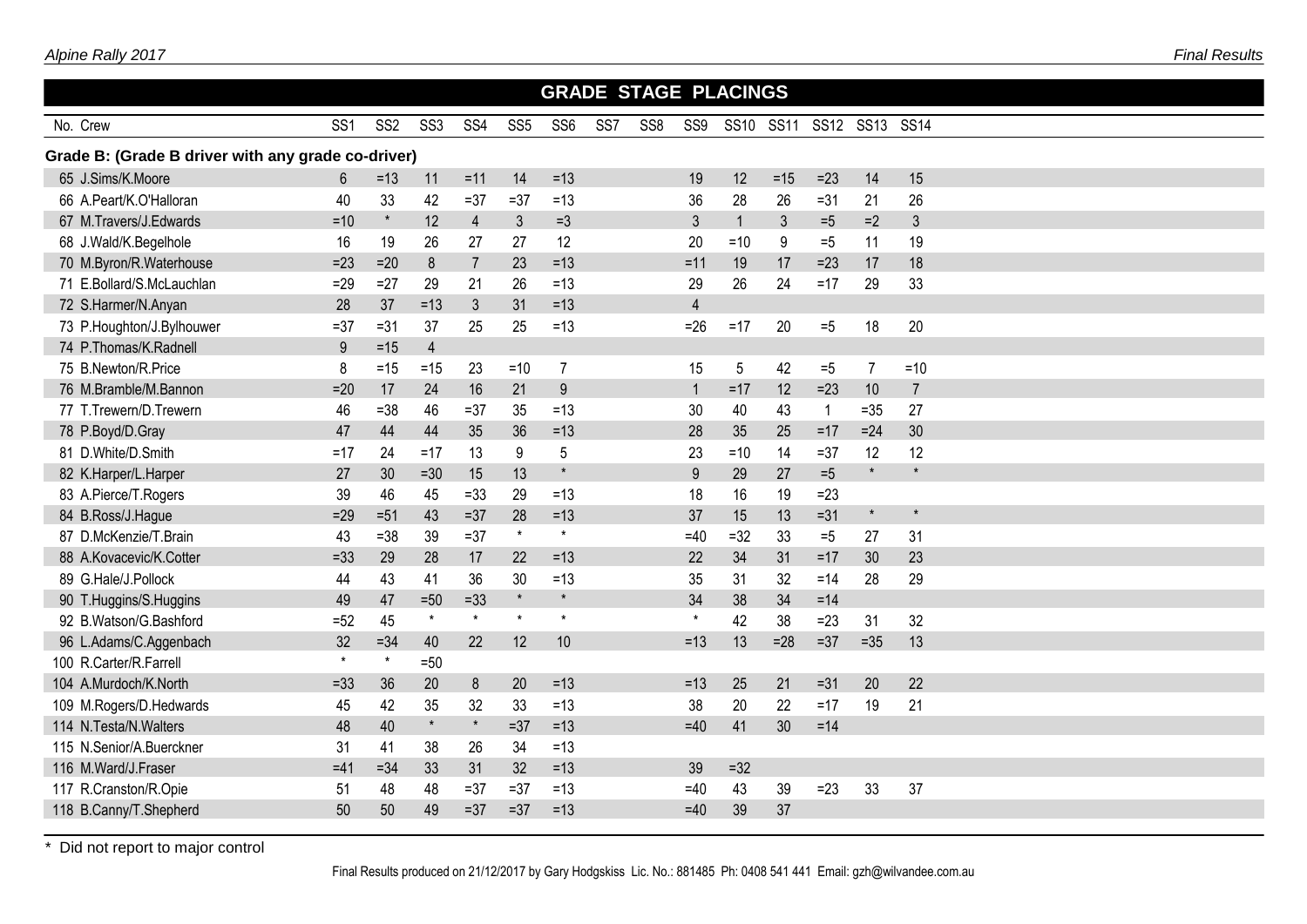|                                                    |                 |                 |                 |                 |                 |                 |                 |                 |                | <b>GRADE STAGE PLACINGS</b> |                |                |                |                  |  |  |
|----------------------------------------------------|-----------------|-----------------|-----------------|-----------------|-----------------|-----------------|-----------------|-----------------|----------------|-----------------------------|----------------|----------------|----------------|------------------|--|--|
| No. Crew                                           | SS <sub>1</sub> | SS <sub>2</sub> | SS <sub>3</sub> | SS4             | SS <sub>5</sub> | SS <sub>6</sub> | SS <sub>7</sub> | SS <sub>8</sub> | SS9            | <b>SS10</b>                 | <b>SS11</b>    |                | SS12 SS13      | <b>SS14</b>      |  |  |
| Grade B: (Grade B driver with any grade co-driver) |                 |                 |                 |                 |                 |                 |                 |                 |                |                             |                |                |                |                  |  |  |
| 120 M.Holloway/R.Wilson                            | $=52$           | $=51$           | $=50$           | $=37$           | $= 37$          | $=13$           |                 |                 | $=40$          | 45                          | 40             | $= 31$         | 34             | 36               |  |  |
| Grade C: (Grade C driver with any grade co-driver) |                 |                 |                 |                 |                 |                 |                 |                 |                |                             |                |                |                |                  |  |  |
| 69 S.Anderson/M.Stratte                            |                 | 5               | 4               | 6               | 3               | $\star$         |                 |                 | 8              | $\mathfrak{Z}$              | $\overline{2}$ | 25             | $\mathbf{1}$   | $\overline{1}$   |  |  |
| 80 J.Wright/J.Huggins                              | 2               | $=2$            | $\mathbf 1$     | $\overline{1}$  | $\mathbf{1}$    | $\mathbf{1}$    |                 |                 | $\overline{2}$ | $\mathbf{1}$                | $\mathbf{1}$   | $=18$          | $\overline{2}$ | $\overline{2}$   |  |  |
| 85 I.Curry/S.Curry                                 | 21              | 14              | 12              | 10              | $=11$           | $=2$            |                 |                 | 9              | 12                          | 10             | $=3$           | 9              | $=11$            |  |  |
| 91 K.Lawrence/N.Long                               | 5               | 10              | $=5$            | $\overline{4}$  | $\overline{4}$  | $\pmb{\star}$   |                 |                 | $=1$           | $\star$                     | $\star$        | $\star$        | 27             | $=3$             |  |  |
| 93 C.Wallace/J.Gillingham                          | $=14$           | $=12$           | 8               | 12              | 9               | $=2$            |                 |                 | 13             |                             |                |                |                |                  |  |  |
| 94 J.Perkins/T.Brennan                             | 18              | $=7$            | 11              | 11              | 13              | $=2$            |                 |                 | 10             | 15                          | 12             | $=6$           | 16             | 26               |  |  |
| 95 S.Taylor/E.Yates                                | 27              | 31              | 25              | $=14$           | $=14$           | $=2$            |                 |                 | $=17$          | 24                          | 21             | $=18$          | 23             | 24               |  |  |
| 97 T.Jordan/R.Davidson                             | $6\phantom{.}$  | 24              | 20              | $=14$           | $=14$           | $=2$            |                 |                 | $=4$           | 8                           | $\star$        | $\star$        | $\overline{7}$ | $\boldsymbol{9}$ |  |  |
| 98 C.Haysman/J.Boorman                             | 13              | 18              | $=28$           |                 |                 |                 |                 |                 |                |                             |                |                |                |                  |  |  |
| 99 B.Catt/B.Thomas                                 | 20              | $=28$           | 21              | $= 14$          | $= 14$          | $=2$            |                 |                 | $=17$          | 22                          | 19             | $=10$          | 24             | 21               |  |  |
| 101 A.Artamonov/G.Bonch                            | $=16$           | 26              | 17              | $=14$           | $=14$           | $=2$            |                 |                 | $=17$          | 13                          | 20             | $=3$           | 11             | $=11$            |  |  |
| 102 R.Stapleton/P.Ellis                            | $=10$           | 11              | 10              | 9               | 10              | $=2$            |                 |                 | 11             | 9                           | $9\,$          | $\overline{2}$ | $\bf 8$        | $\bf 8$          |  |  |
| 103 D.Lawrance/D.Davison                           | 3               | $=2$            | $\overline{7}$  | 8               | 8               | $=2$            |                 |                 | 14             | $\overline{4}$              | $\mathfrak{Z}$ | $=6$           | 6              | 10               |  |  |
| 105 H.Harmer/M.Gray                                | $\overline{7}$  | 25              | 9               | $\overline{7}$  | 5               | $\star$         |                 |                 | $\star$        | 10                          | $\overline{7}$ | $\mathbf{1}$   | 10             | 5                |  |  |
| 106 B.Hamilton/B.Ward                              | $=8$            | $=12$           | 14              | $= 14$          | $= 14$          | $=2$            |                 |                 | 3              | $=6$                        | $6\phantom{.}$ | $=18$          | 5              | $=6$             |  |  |
| 107 J.Lee/T.Smith                                  | 28              | 22              |                 |                 |                 |                 |                 |                 |                |                             |                |                |                |                  |  |  |
| 108 M.Trucano/H.Thaw                               | $=22$           | 21              | 16              | $=14$           | $=14$           | $=2$            |                 |                 | 15             |                             |                |                |                |                  |  |  |
| 110 G.Carruthers/S.Carruthers                      | 26              | 23              | 18              | $=14$           | $=14$           | $=2$            |                 |                 | $=17$          | 19                          | 17             | $=16$          | 22             | $=17$            |  |  |
| 111 T.Reynolds/L.Reynolds                          | 19              | $=15$           | $\star$         | $\star$         | $=14$           | $=2$            |                 |                 | 16             | 20                          | 14             | $=10$          | $=13$          | $=17$            |  |  |
| 112 N.Rossi/M.Forbes                               | $=22$           | 17              | 26              | $=14$           | $=14$           | $=2$            |                 |                 | $=17$          | 14                          | 16             | $=6$           | 18             | 14               |  |  |
| 113 D.Wythe/D.Parkinson                            | $=10$           | 4               | $\overline{2}$  | $\overline{2}$  | $\overline{7}$  | $=2$            |                 |                 | $\overline{7}$ | $\overline{2}$              | 4              | $=21$          | 19             | 13               |  |  |
| 119 G.Howard/M.Loxton                              | 24              | 27              | 22              | $=14$           | $=14$           | $=2$            |                 |                 | $=17$          | 21                          | 23             | $=16$          | 20             | 19               |  |  |
| 121 P.Lahiff/A.Lahiff                              | $=8$            | 6               | $=5$            | $5\phantom{.0}$ | 6               | $=2$            |                 |                 | $6\phantom{1}$ | $=6$                        | $\overline{5}$ | $=10$          | 3              | $=3$             |  |  |
| 122 D.Lake/J.Lake                                  | $= 16$          | $=15$           | 13              | 13              | $=11$           | $=2$            |                 |                 | 12             | 17                          | 13             | $=3$           | 17             | 27               |  |  |
| 123 J.Ellis/A.Sietsma                              | $=29$           | $=28$           | 27              | $=14$           | $=14$           | $=2$            |                 |                 | $=17$          | 25                          | 24             | $=23$          | 26             | 25               |  |  |
| 124 P.Thompson/K.Hind                              | 25              | $=19$           | 24              | $=14$           | $=14$           | $=2$            |                 |                 | $=17$          | 11                          | 22             | $= 10$         | $=13$          | 23               |  |  |
| 125 P.McKinnon/C.Ellis                             | $\star$         | $\star$         | $= 28$          | $=14$           | $=14$           | $=2$            |                 |                 | $=17$          |                             |                |                |                |                  |  |  |
| 126 P.Morrison/S.Wasson                            | 12              | $=7$            | 15              | $= 14$          | $=14$           | $=2$            |                 |                 | $\star$        | 16                          | 11             | $=21$          | 12             | 15               |  |  |
| 127 S.Lane/S.Vella                                 | $=14$           | $=7$            | 23              | $=14$           | $=14$           | $\star$         |                 |                 | $^\star$       | 26                          | 18             | $=6$           | 15             | 16               |  |  |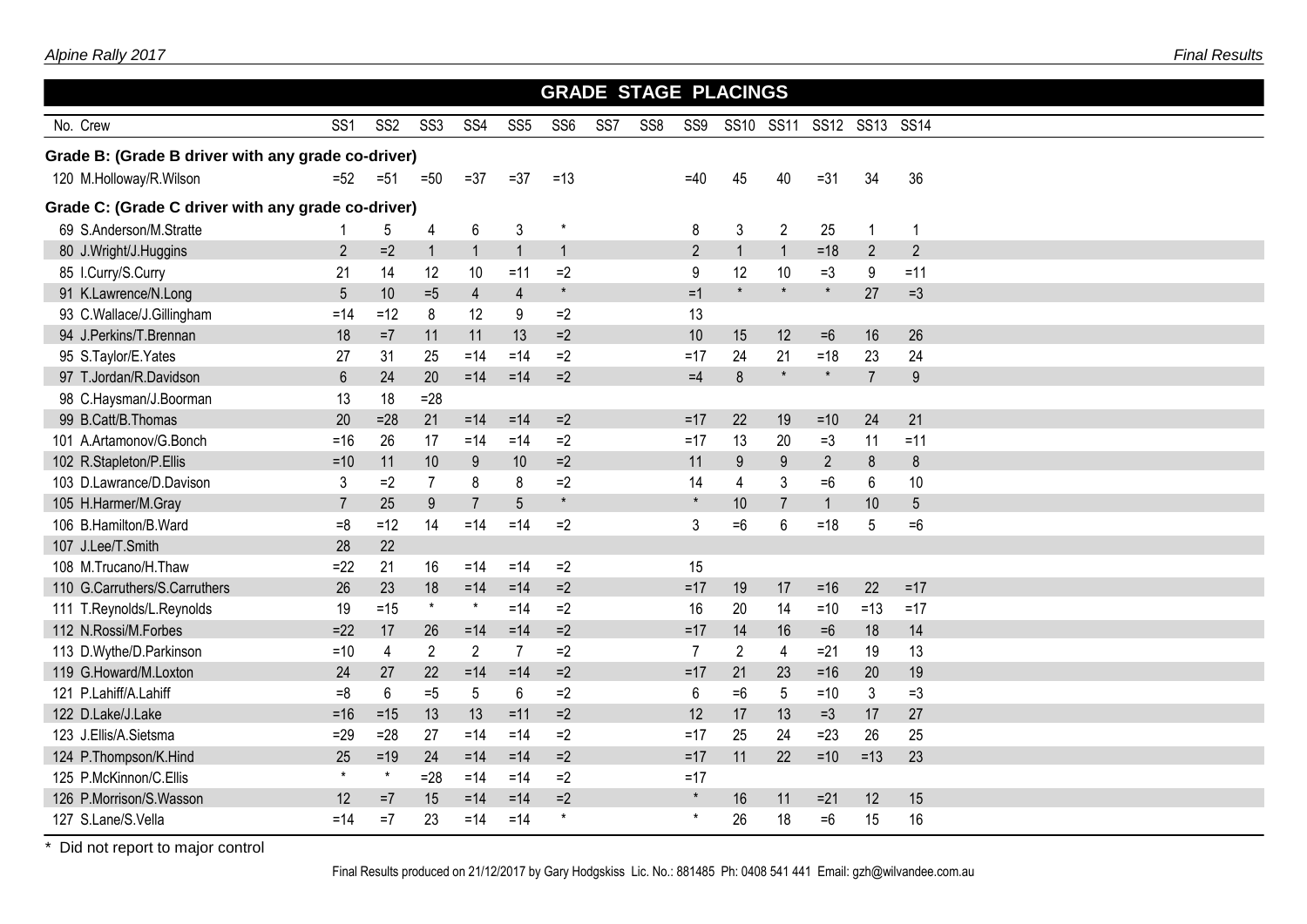| SS <sub>1</sub> | SS <sub>2</sub> | SS3   | SS4                                                | SS5   | SS6   | SS7        | SS8 |       |               |     |                             |       |      |                          |
|-----------------|-----------------|-------|----------------------------------------------------|-------|-------|------------|-----|-------|---------------|-----|-----------------------------|-------|------|--------------------------|
|                 |                 |       |                                                    |       |       |            |     |       |               |     |                             |       |      |                          |
| $=29$           | - 30            | $=28$ |                                                    |       |       |            |     | $=17$ | 23            | 15  | $=23$                       | $-21$ | -20  |                          |
| $=29$           | $=19$           | 19    | $=14$                                              | $=14$ | =2    |            |     | $=17$ | 18            | 25  | $=10$                       | 25    | 22   |                          |
|                 |                 |       |                                                    |       | $=2$  |            |     | $=4$  | $\mathcal{D}$ | 8   | $=10$                       | 4     | $=6$ |                          |
|                 |                 |       | Grade C: (Grade C driver with any grade co-driver) |       | $=14$ | $=14$ $=2$ |     |       |               | SS9 | <b>GRADE STAGE PLACINGS</b> |       |      | SS10 SS11 SS12 SS13 SS14 |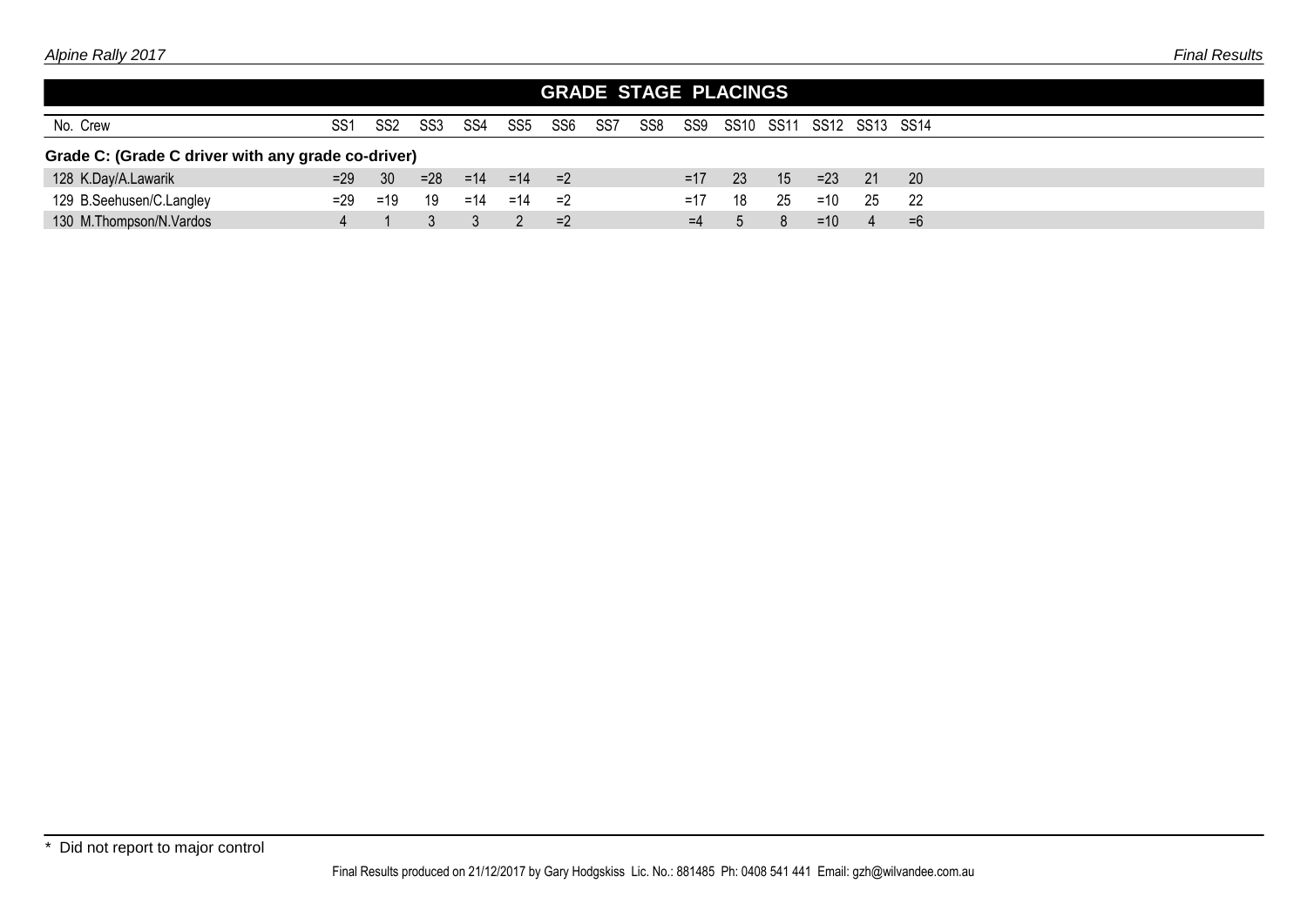|                               |                        |                |                 | <b>CLASS STAGE PLACINGS</b> |                |                |      |                |                |               |      |               |                              |
|-------------------------------|------------------------|----------------|-----------------|-----------------------------|----------------|----------------|------|----------------|----------------|---------------|------|---------------|------------------------------|
| No. Crew                      | Car                    | SS1            | SS <sub>2</sub> | SS3                         | SS4            | SS5 SS6        |      |                |                |               |      |               | SS9 SS10 SS11 SS12 SS13 SS14 |
| H68: Historic Pre-1968        |                        |                |                 |                             |                |                |      |                |                |               |      |               |                              |
| 50 T.Reed/L.Reed              | Ford Falcon GT         |                |                 |                             |                |                | $=1$ | $\mathfrak{p}$ |                |               |      |               | 4                            |
| 94 J.Perkins/T.Brennan        | Ford Lotus Cortina     | $\overline{2}$ |                 | 2                           | $\overline{2}$ | $\overline{2}$ | $=1$ |                | 3              | $\mathcal{P}$ | $=2$ |               | 6                            |
| 110 G.Carruthers/S.Carruthers | Ford Falcon XR GT      | 4              | .5              | 3                           | $=3$           | $=3$           | $=1$ | =3             | 5              |               | 5    | 3             | $\overline{2}$               |
| 112 N.Rossi/M.Forbes          | Datsun Bluebird P510   | 3              | 3               | 5                           | $=3$           | $=3$           | $=1$ | $=$ 3          | $\overline{2}$ |               | $=2$ | $\mathcal{P}$ |                              |
| 123 J.Ellis/A.Sietsma         | Fiat 1500 Mk III       | $=5$           | 6               | 6                           | $=3$           | $=3$           | $=1$ | $=$ 3          | 6              | $\mathcal{D}$ | 6    | 5             | 5                            |
| 129 B.Seehusen/C.Langley      | Volkswagen Beetle      | $=5$           |                 | 4                           | $=3$           | $=$ 3          | $=1$ | $=3$           |                | 6             | 4    | 4             | 3                            |
| <b>H81: Historic 1968-80</b>  |                        |                |                 |                             |                |                |      |                |                |               |      |               |                              |
| 68 J.Wald/K.Begelhole         | Datsun Stanza          |                |                 |                             |                |                |      |                |                |               | $=1$ |               |                              |
| 82 K.Harper/L.Harper          | Ford Escort Mk1 RS2000 | $\overline{2}$ | $\mathcal{P}$   | $\mathcal{P}$               |                |                |      |                | 3              | $\sqrt{2}$    | $=1$ |               |                              |
| 89 G.Hale/J.Pollock           | Volkswagen Golf GLS    | 3              | 3               | 3                           | 3              | 3              | $=2$ | 3              | 4              | 3             | $=3$ | 3             | 2                            |
| 92 B.Watson/G.Bashford        | Datsun Sunny           | $=6$           | 4               |                             |                |                |      |                | 5              |               | $=5$ | 4             | 3                            |
| 95 S.Taylor/E.Yates           | Peugeot 504            | 5              | 6               | $\mathbf b$                 | $=4$           | $=4$           | $=2$ | $=4$           | 6              | h.            | $=5$ | 5             | 5                            |
| 120 M.Holloway/R.Wilson       | Holden Monaro HT       | $=6$           |                 | 6                           | $=4$           | $=4$           | $=2$ | $=4$           |                |               |      | 6             | 6                            |
| 124 P.Thompson/K.Hind         | Toyota Celica          | 4              |                 |                             | $=4$           | $=4$           | $=2$ | $=4$           |                |               | $=3$ | 2             | 4                            |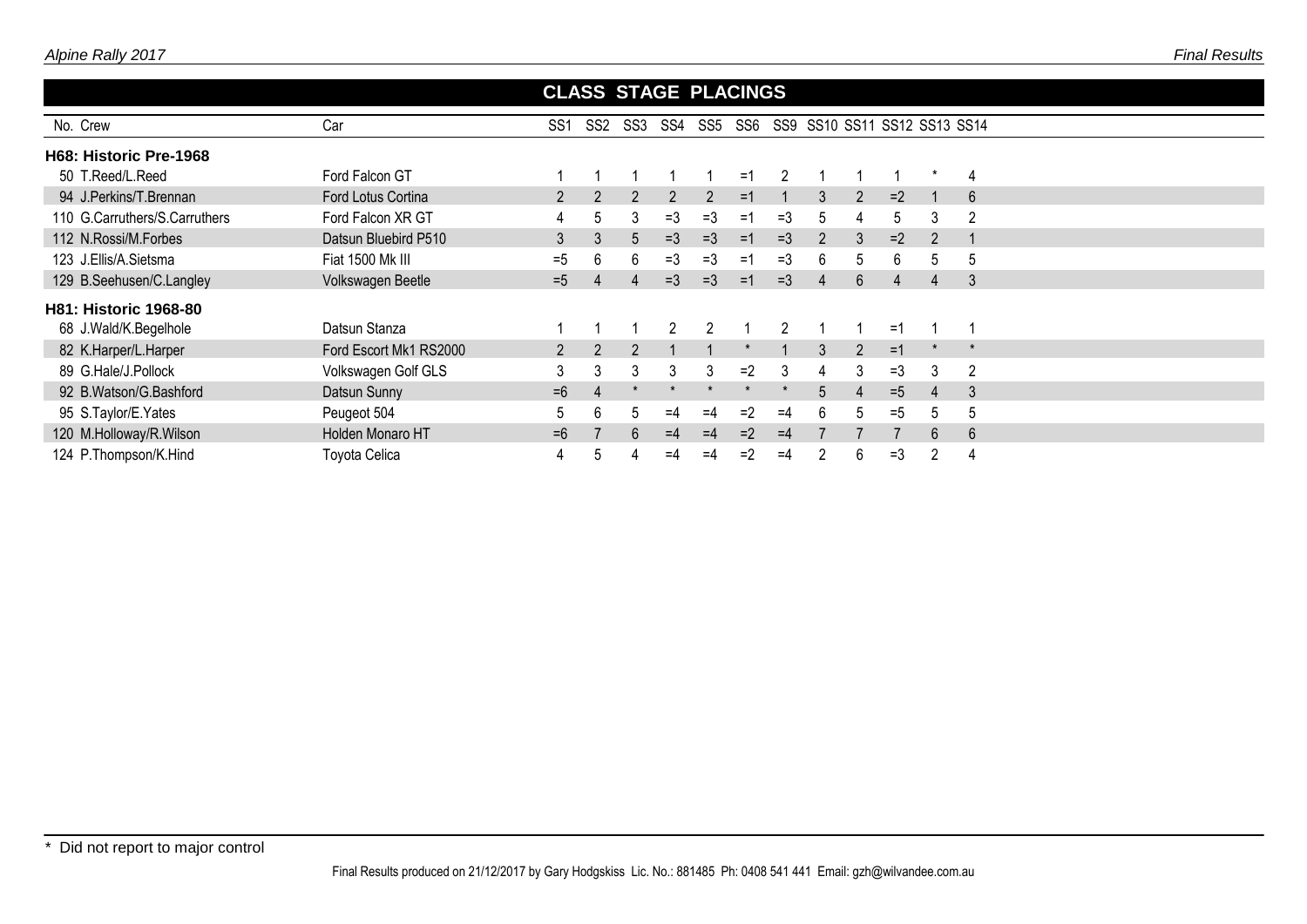| Alpine Rally 2017 |  |  |
|-------------------|--|--|
|                   |  |  |
|                   |  |  |

| No. Crew                  | Car                        | SS <sub>1</sub> | SS2            | SS3            |                         |                |                |                 |                 |                | SS4 SS5 SS6 SS9 SS10 SS11 SS12 SS13 SS14 |                 |                |
|---------------------------|----------------------------|-----------------|----------------|----------------|-------------------------|----------------|----------------|-----------------|-----------------|----------------|------------------------------------------|-----------------|----------------|
| P81: PRC Pre-1981         |                            |                 |                |                |                         |                |                |                 |                 |                |                                          |                 |                |
| 7 D.Buist/K.Celeste       | Ford Escort                | 1               | 4              | -1             | -1                      | $\ast$         | $\ast$         | $\overline{4}$  | -1              |                | $=12$                                    | -1              |                |
| 13 N.Quinn/D.Green        | Mazda RX2                  | $=2$            | 5              | $6\,$          | 5                       | $\overline{1}$ | $\overline{2}$ | $\overline{7}$  | $\overline{2}$  | 3              | $=12$                                    | $\overline{2}$  | $\mathfrak{Z}$ |
| 21 A.Daniell/A.Paterson   | Holden Commodore           | $=5$            | 3              | $\overline{7}$ | $\overline{7}$          | 3              | $\overline{7}$ | 3               | 13              | $\overline{2}$ | $=24$                                    | $\overline{4}$  | $\overline{2}$ |
| 23 G.McCormack/B.Mitchell | Ford Escort RS             | 10              | $=9$           | $\overline{4}$ | $\overline{2}$          | $=8$           | $\pmb{\ast}$   | $\overline{2}$  |                 |                |                                          |                 |                |
| 24 B.Hayes/C.Hayes        | Datsun 1600                | $=2$            | 11             | 17             | 19                      | $=8$           | 5              | 19              | 29              | 10             | $=17$                                    | 11              | 13             |
| 26 G.Yeomans/K.Baker      | Datsun 1600                | $=5$            | $6\phantom{1}$ | 5              | 9                       | $\overline{2}$ | 3              | $6\overline{6}$ | $\overline{4}$  | $\star$        | $\star$                                  | $6\phantom{1}6$ | $\overline{7}$ |
| 27 J.Wrightman/S.Beaufoy  | Datsun 280Z                | 4               |                | $\mathfrak{Z}$ | $\overline{\mathbf{4}}$ | 5              | $\mathbf 1$    | 5               | $6\phantom{1}6$ | 4              | $=24$                                    | 5               | $=4$           |
| 32 S.Duthie/D.Hanns       | Datsun 180B SSS            | 9               | $\overline{2}$ | 12             | 10                      | 4              | $=11$          | 9               | 5               | $\overline{7}$ | $=24$                                    | $\overline{7}$  | 8              |
| 37 N.Cuthbert/S.Evans     | Datsun 200B                | $=5$            | 8              | $\overline{2}$ | 3                       |                |                |                 |                 |                |                                          |                 |                |
| 40 F.Horobin/C.Elliott    | Datsun 180B                | $=5$            |                | 9              | 17                      | 10             | $\overline{4}$ | 17              | 3               | 5              | $=10$                                    | 3               | $=4$           |
| 53 D.Officer/K.Officer    | Mitsubishi Colt Galant     | 15              | 12             | 14             | 14                      | 15             | $9\,$          | 14              | 20              | 15             | $=24$                                    | 17              | 19             |
| 54 M.Sawyer/A.Sawyer      | Datsun 1600                | 14              | $=9$           | 10             | 11                      | $\overline{7}$ | $=11$          | 15              | 9               | 8              | 21                                       | 27              | $6\phantom{a}$ |
| 58 S.Marron/D.Gallacher   | Mitsubishi Colt Galant GTO | 11              | $=13$          | 8              | 18                      | 11             | $^\star$       | 10              |                 |                |                                          |                 |                |
| 60 P.Kerr/J.Cole          | Datsun 1600                | 12              | $=13$          | 18             | 26                      | 16             | $=11$          | 12              | 7               | 9              | $=5$                                     | 9               | 9              |
| 61 J.Keen/R.Priest        | Datsun 1600                | $=26$           | $=20$          | 22             | 20                      | $^\star$       | $\ast$         | $=22$           | 27              | 25             | $=17$                                    | 22              | 29             |
| 62 K.Millard/A.Bowering   | Datsun 1600                | 16              | 16             | 16             | 13                      | 17             | $=11$          | 21              | 8               | $6\phantom{a}$ | $=2$                                     | $\delta$        | 10             |
| 64 S.Alker/K.Heimsohn     | Datsun 180B                | $\star$         |                | 11             | 8                       | 6              | 8              | 13              | 12              |                |                                          |                 |                |
| 66 A.Peart/K.O'Halloran   | Datsun 260Z                | 24              | 22             | 33             | $=32$                   | $=29$          | $=11$          | 30              | 22              | 21             | 20                                       | 16              | $=21$          |
| 71 E.Bollard/S.McLauchlan | Mazda RX2                  | 19              | $=18$          | 20             | 21                      | 19             | $=11$          | 25              | 19              | 18             | $=12$                                    | 24              | 28             |
| 72 S.Harmer/N.Anyan       | Holden Commodore           | 17              | 25             | 13             | $6\phantom{1}6$         | 23             | $=11$          | $\delta$        |                 |                |                                          |                 |                |
| 73 P.Houghton/J.Bylhouwer | Datsun 1600                | 22              | $=20$          | 25             | 23                      | 18             | $=11$          | $=22$           | 14              | 14             | $=5$                                     | 12              | $=14$          |
| 78 P.Boyd/D.Gray          | Datsun Stanza              | 33              | $=32$          | 35             | 31                      | 27             | $=11$          | 24              | 26              | 20             | $=12$                                    | 21              | 24             |
| 81 D.White/D.Smith        | Peugeot 504                | 13              | 15             | 15             | 12                      | 12             | 6              | 20              | 10              | 12             | $=22$                                    | 10              | 11             |
| 85 I.Curry/S.Curry        | Datsun 1600                | 34              | $=32$          | 31             | 29                      | 28             | $=11$          | 26              | 23              | 22             | $\overline{4}$                           | 19              | 23             |
| 87 D.McKenzie/T.Brain     | Chrysler Galant            | $=29$           | 27             | 28             | $=32$                   | $\star$        | $\star$        | $= 33$          | $=24$           | 24             | $=5$                                     | 23              | 25             |
| 91 K.Lawrence/N.Long      | Saab 99                    | 23              | 28             | 21             | 16                      | 20             | $\pmb{\ast}$   | $=1$            | $\star$         | $\star$        | $\star$                                  | 28              | $=14$          |
| 93 C.Wallace/J.Gillingham | Ford Escort Mk 2           | $= 31$          | $=30$          | 26             | 30                      | 24             | $=11$          | 28              |                 |                |                                          |                 |                |
| 96 L.Adams/C.Aggenbach    | Datsun 1600                | 21              | $=23$          | 29             | 22                      | 13             | 10             | 16              | 11              | 23             | $=22$                                    | 29              | 12             |
| 102 R.Stapleton/P.Ellis   | Datsun 1600                | $=29$           | 29             | 30             | 28                      | 26             | $=11$          | 27              | 18              | 19             | $=2$                                     | 18              | 20             |
| 103 D.Lawrance/D.Davison  | Datsun 1600                | 18              | $=18$          | 24             | 25                      | 22             | $=11$          | 29              | 15              | 11             | $=5$                                     | 15              | $=21$          |
| 105 H.Harmer/M.Gray       | Holden Commodore           | 25              | 36             | 27             | 24                      | 21             |                |                 | 21              | 16             | 1                                        | 20              | 16             |

 **CLASS STAGE PLACINGS**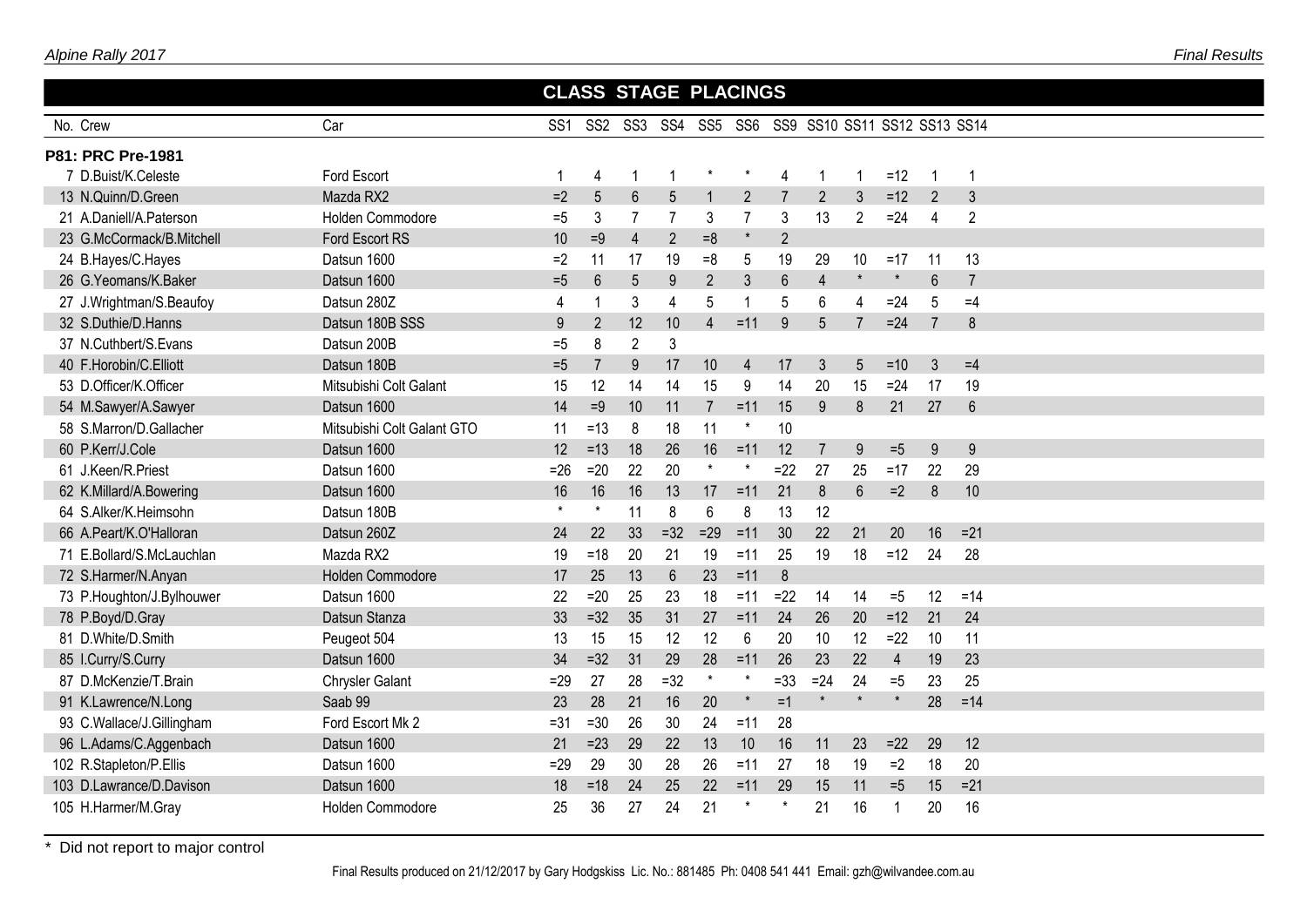|                           |                     | <b>CLASS STAGE PLACINGS</b> |        |                 |       |                   |         |        |        |                  |                              |     |       |  |  |
|---------------------------|---------------------|-----------------------------|--------|-----------------|-------|-------------------|---------|--------|--------|------------------|------------------------------|-----|-------|--|--|
| No. Crew                  | Car                 | SS <sub>1</sub>             | SS2    | SS3             | SS4   |                   | SS5 SS6 |        |        |                  | SS9 SS10 SS11 SS12 SS13 SS14 |     |       |  |  |
| <b>P81: PRC Pre-1981</b>  |                     |                             |        |                 |       |                   |         |        |        |                  |                              |     |       |  |  |
| 106 B.Hamilton/B.Ward     | Peugeot 504 coupe   | 28                          | $=30$  | 32 <sup>2</sup> |       | $=32$ $=29$ $=11$ |         | $-11$  | 17     | 13 <sup>13</sup> | $=17$                        | 14  | $=17$ |  |  |
| 107 J.Lee/T.Smith         | Triumph 2.5 Mk 1 PI | 37                          | 35     |                 |       |                   |         |        |        |                  |                              |     |       |  |  |
| 108 M.Trucano/H.Thaw      | Datsun Sunny        | 35                          | 34     | 34              |       | $=32$ $=29$ $=11$ |         | - 32   |        |                  |                              |     |       |  |  |
| 116 M.Ward/J.Fraser       | Toyota Corolla TE37 | $= 26$                      | $= 23$ | 23              | 27    | 25                | $=11$   | 31     | $= 24$ |                  |                              |     |       |  |  |
| 119 G.Howard/M.Loxton     | Toyota Celica RA 40 | 36 <sup>°</sup>             | 37     | 36              | $=32$ | $=29$             | $=11$   | $=33$  | 28     | 27               | $=12$                        | -26 | - 27  |  |  |
| 125 P.McKinnon/C.Ellis    | Datsun 180B         |                             |        | 38              | $=32$ | $=29$             | $=11$   | $= 33$ |        |                  |                              |     |       |  |  |
| 127 S.Lane/S.Vella        | Datsun 1600         | $= 31$                      | -26    | 37              | $=32$ | $=29$             |         |        | 30     | 26               | $=5$                         | 25  | -26   |  |  |
| 130 M. Thompson/N. Vardos | Datsun 180B         | 20                          |        | 19              | 15    | 14                | $=11$   | 18     | 16     |                  | $=10$                        | 13  | $=17$ |  |  |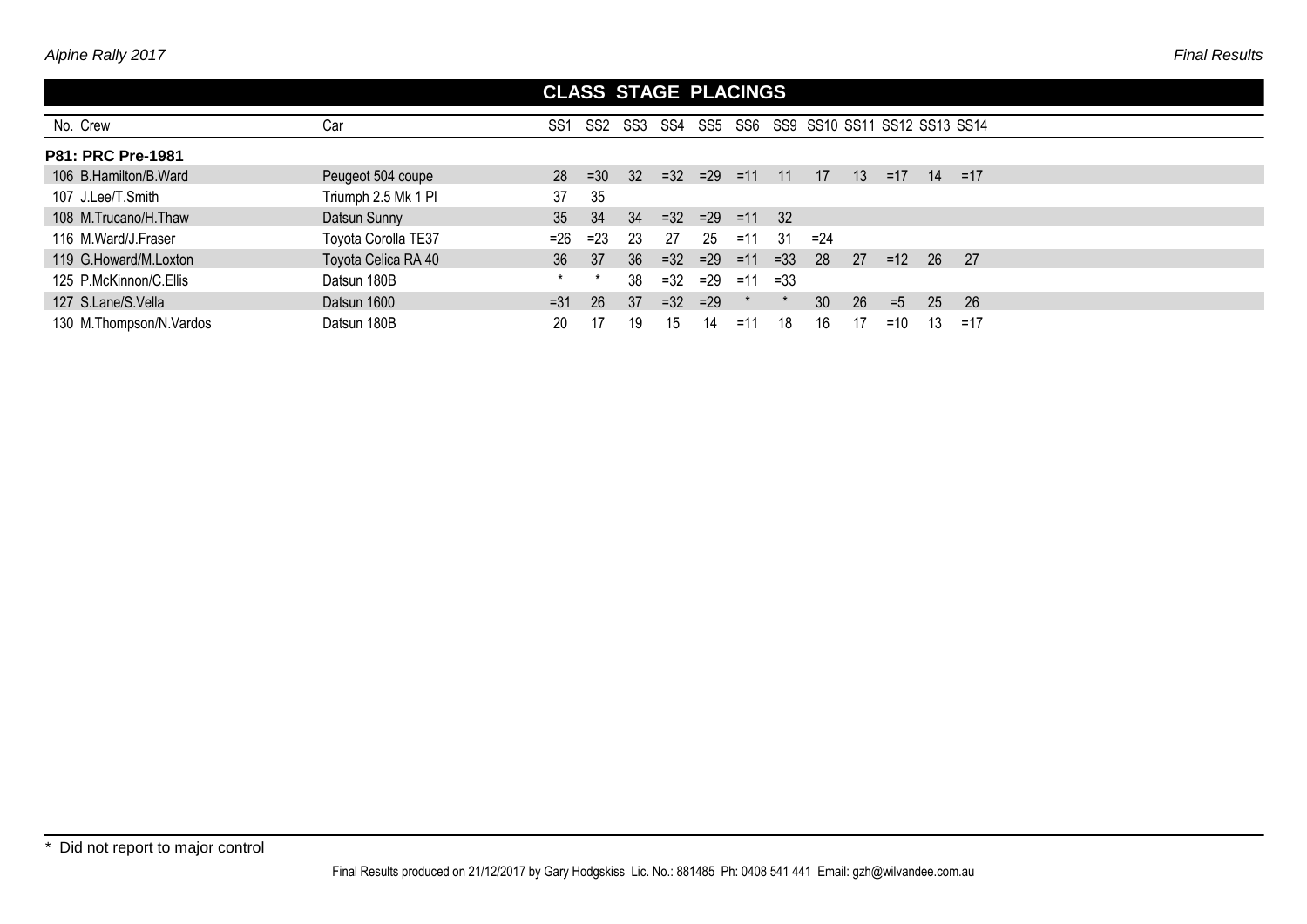| Alpine Rally 2017 |  |
|-------------------|--|
|-------------------|--|

|                              | <b>CLASS STAGE PLACINGS</b> |                 |                 |                |                |       |                |                |                |    |                              |          |                 |  |  |
|------------------------------|-----------------------------|-----------------|-----------------|----------------|----------------|-------|----------------|----------------|----------------|----|------------------------------|----------|-----------------|--|--|
| No. Crew                     | Car                         | SS <sub>1</sub> | SS <sub>2</sub> | SS3            | SS4            |       | SS5 SS6        |                |                |    | SS9 SS10 SS11 SS12 SS13 SS14 |          |                 |  |  |
| <b>P20: PRC Pre-2000</b>     |                             |                 |                 |                |                |       |                |                |                |    |                              |          |                 |  |  |
| 4 A.Friend/M.Canning         | Nissan Silvia               | $\mathfrak{p}$  | $\overline{2}$  | 4              | 3              | 2     | 2              | 3              | $=2$           | 2  | $=12$                        | 2        |                 |  |  |
| 5 B.Barker/D.Long            | <b>BMW 320i</b>             |                 |                 |                |                |       |                |                |                |    | $=18$                        |          |                 |  |  |
| 11 R.Woollard/T.Wright       | Mazda RX7                   | 3               |                 | 9              | 10             | 8     | 4              | 6              | $=2$           |    | $=9$                         | 5        | 3               |  |  |
| 12 B.van Eck/J.Gleeson       | Toyota Altezza              | 4               | $=5$            | $\overline{2}$ | 4              |       | 3 <sup>1</sup> | $\overline{2}$ | $\overline{4}$ |    | $=18$                        | 6        | 5               |  |  |
| 15 B. Middleton/A. Benefield | Honda Civic                 | $=5$            | 10              | 12             | $=15$          |       | $=7$           |                | $=6$           |    | $=3$                         | 4        | 4               |  |  |
| 29 S.Porter/T.Robinson       | Mazda RX7                   | $=7$            |                 | $\mathfrak{Z}$ | $\overline{2}$ | 3     |                | 4              | $=6$           | 6  | $=12$                        | 3        | $\overline{2}$  |  |  |
| 36 L.Peterson/D.Willson      | Nissan Sunny GTi            | $=7$            |                 | 5              | 5              | 5     |                |                |                |    |                              |          |                 |  |  |
| 45 T.Quinn/K.Catford         | <b>BMW M3 E30</b>           | $=5$            | $=5$            | 6              |                | 13    | $=7$           |                |                |    |                              |          |                 |  |  |
| 49 T.Sullivan/D.Saltmarsh    | Suzuki Swift                | 12              |                 |                |                |       |                |                | $=11$          | 10 | $=12$                        | 9        | 8               |  |  |
| 51 P.Eccles/S.Eccles         | <b>Honda Civic</b>          | 9               | 9               |                |                |       |                |                |                |    |                              |          |                 |  |  |
| 67 M.Travers/J.Edwards       | <b>Toyota Sprinter</b>      | 11              |                 | 8              | 6              | 6     | 5              | 5              | 5              |    | $=$ 3                        | 7        | $6\phantom{1}6$ |  |  |
| 75 B.Newton/R.Price          | Honda Civic EG6             | 10              | 11              | 10             | 11             | 9     | $6\phantom{.}$ | 9              | 8              | 20 | $=3$                         | 8        | 9               |  |  |
| 84 B.Ross/J.Hague            | Holden Commodore VS         | 13              | 22              | $=16$          | $=15$          | 12    | $=7$           | 13             | 9              | 8  | $=12$                        | $^\star$ |                 |  |  |
| 90 T.Huggins/S.Huggins       | <b>BMW 318 ti</b>           | 20              | 17              | 22             | 13             |       |                | 12             | 15             | 14 | $=6$                         |          |                 |  |  |
| 99 B.Catt/B.Thomas           | Hyundai Excel               | 21              | 20              | 19             | $=15$          | $=16$ | $=7$           | $=15$          | 19             | 17 | $=6$                         | 16       | 15              |  |  |
| 101 A.Artamonov/G.Bonch      | Mitsubishi Mirage Cyborg    | $=18$           | 18              | 18             | $=15$          | $=16$ | $=7$           | $=15$          | 14             | 19 | $=1$                         | 13       | 13              |  |  |
| 104 A.Murdoch/K.North        | Hyundai Excel               | 14              | 12              | 11             | 8              | 10    | $=7$           | 8              | 13             | 11 | $=12$                        | 12       | 12              |  |  |
| 109 M.Rogers/D.Hedwards      | Holden Commodore VH         | 17              | 15              | 14             | 12             | 14    | $=7$           | 14             | 10             | 12 | $=9$                         | 11       | 11              |  |  |
| 117 R.Cranston/R.Opie        | Toyota Celica RA65          | 23              | 19              | 20             | $=15$          | $=16$ | $=7$           | $=15$          | 20             | 18 | 11                           | 17       | 16              |  |  |
| 118 B.Canny/T.Shepherd       | Porsche 944                 | 22              | 21              | 21             | $=15$          | $=16$ | $=7$           | $=15$          | $= 16$         | 16 |                              |          |                 |  |  |
| 121 P.Lahiff/A.Lahiff        | Toyota Altezza RS200        | 15              | 13              | 13             | 9              | 11    | $=7$           | 10             | $=11$          | 9  | $=6$                         | 10       | 10              |  |  |
| 122 D.Lake/J.Lake            | Hyundai Excel Twin Cam      | $=18$           | 16              | 15             | 14             | 15    | $=7$           | 11             | 18             | 15 | $=1$                         | 15       | 17              |  |  |
| 126 P.Morrison/S.Wasson      | Hyundai Excel               | 16              | 14              | $=16$          | $=15$          | $=16$ | $=7$           |                | $=16$          | 13 | $=12$                        | 14       | 14              |  |  |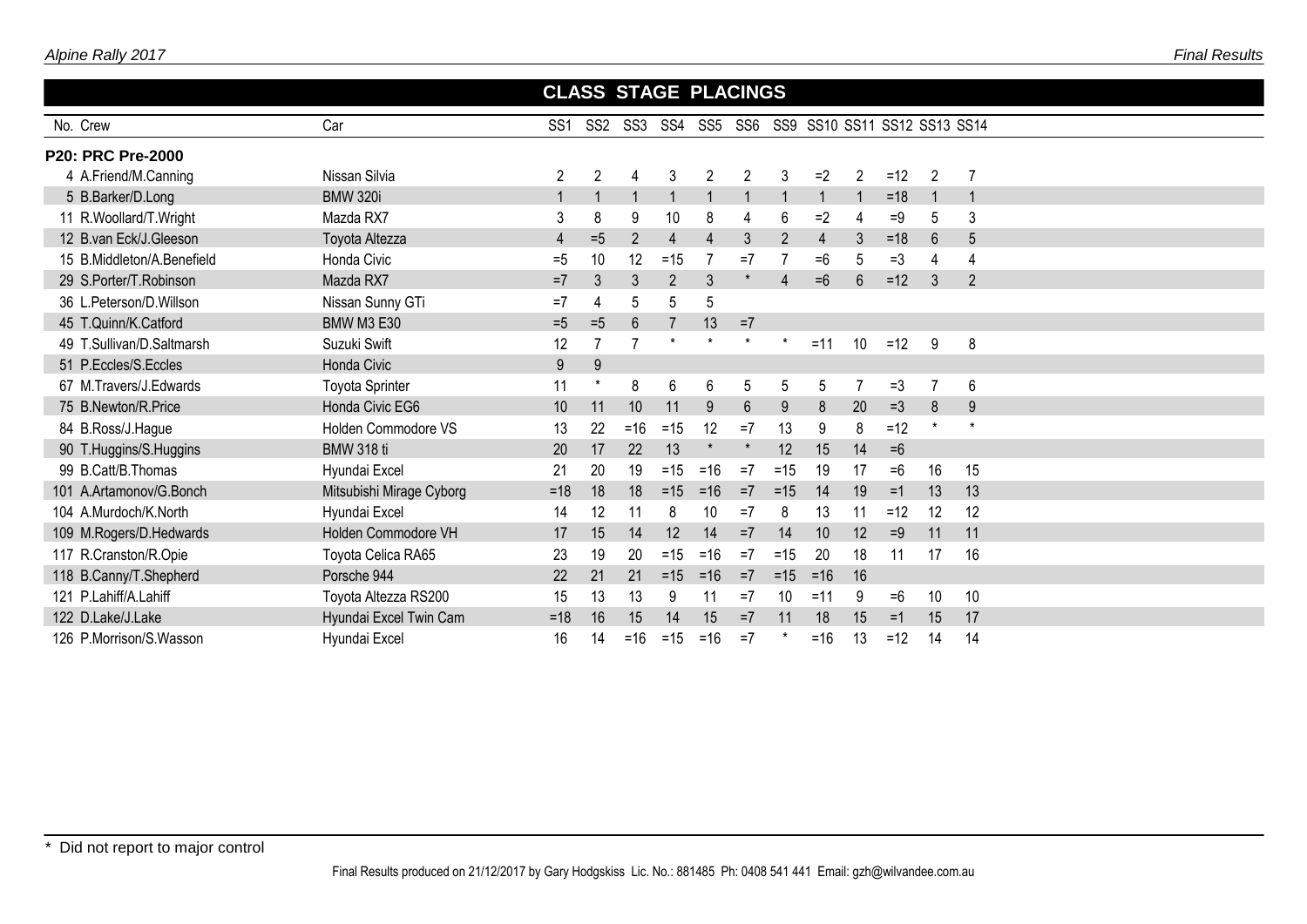| Alpine Rally 2017 |
|-------------------|
|                   |

| Car<br>SS2 SS3 SS4 SS5 SS6 SS9 SS10 SS11 SS12 SS13 SS14<br>SS <sub>1</sub><br><b>Classic: Classic Rally Car</b><br>Datsun Stanza<br>2 S.Evans/B.Searcy<br>$=3$<br>3<br>2<br>$=14$<br>$=1$<br>-1<br>1<br>-1<br>-1<br>-1<br>5<br>$=3$<br>$\overline{2}$<br>$\mathfrak{Z}$<br>$\mathfrak{Z}$<br>$=18$<br>5<br>3 K.Barrett/D.Guest<br>Plymouth Fire Arrow replica<br>$\mathfrak{Z}$<br>3<br>$\mathbf{3}$<br>$\overline{3}$<br>$\overline{4}$<br>$\overline{2}$<br>$\overline{2}$<br>$\overline{2}$<br>$\overline{2}$<br>6<br>$=7$<br>$\overline{2}$<br>6 L.Sytema/A.Wright<br>Ford Escort Mk 2 RS1800<br>$\mathbf{1}$<br>$=4$<br>$=1$<br>$\overline{4}$<br>$6\phantom{1}$<br>9 D.Ayson/A.Graves<br>Ford Escort RS1800<br>10<br>$=8$<br>11<br>9<br>$\overline{7}$<br>$=20$<br>Datsun Stanza<br>8<br>$=17$<br>$\overline{c}$<br>$\overline{2}$<br>$= 10$<br>$\overline{2}$<br>17 R.Smart/J.McCarthy<br>8<br>6<br>4<br>14<br>5<br>16<br>$\star$<br>20<br>18 N.Schey/S.Middleton<br>Ford Escort RS2000<br>9<br>$6\phantom{1}$<br>$\overline{7}$<br>5<br>5<br>5<br>$\star$<br>$\star$<br>$\star$<br>12<br>5<br>$^\star$<br>19 G.Walker/S.Richards<br>3<br>Ford Escort RS1800<br>14<br>$=14$<br>$=17$<br>22 T.Goldburg/C.van Munster<br>Datsun 1600<br>$=17$<br>8<br>8<br>12<br>8<br>8<br>10<br>$=5$<br>$6\phantom{.}$<br>16<br>6<br>28 T.Dermody/E.Moynihan<br>Ford Escort RS<br>$\overline{7}$<br>10<br>$\overline{7}$<br>9<br>$\overline{7}$<br>5<br>$=3$<br>$6\phantom{1}$<br>$=4$<br>$6\phantom{1}$<br>10<br>3<br>$6\phantom{1}$<br>$\mathfrak{Z}$<br>30 C.Badenoch/C.Kelly<br><b>Toyota Celica</b><br>$\overline{4}$<br>$\overline{1}$<br>$\overline{4}$<br>$\boldsymbol{\Delta}$<br>$\overline{4}$<br>21<br>5<br>31 I.Hill/P.Bonser<br>6<br>5<br>4<br>4<br>Ford Escort BDA<br>12<br>11<br>Triumph TR7 V8<br>9<br>33 M.Ruggles/G.Ruggles<br>34 B.Keast/P.Graham<br>Mitsubishi Lancer<br>25<br>20<br>24<br>10<br>12<br>10<br>14<br>19<br>16<br>19<br>15<br>$=5$<br>12<br>11<br>$=8$<br>35 D.Snooks/M.Foreshew<br>Datsun Violet<br>18<br>20<br>$\star$<br>$\star$<br>12<br>38 P.O'Keeffe/J.Browne<br>Ford Escort<br>18<br>$\star$<br>8<br>11<br>$=10$<br>11<br>22<br>$\star$<br>16<br>$\overline{7}$<br>$\overline{7}$<br>42 W.Mason/D.Reed<br>Ford Escort<br>19<br>9<br>$\overline{2}$<br>$\overline{7}$<br>Datsun 240Z<br>13<br>18<br>15<br>16<br>44 M.Pickering/D.Boddy<br>19<br>19<br>16<br>14<br>$=11$<br>9<br>17<br>$=10$<br>Nissan 240 RS<br>$=22$<br>15<br>25<br>$=17$<br>48 M.Harding/J.Thornburn<br>$= 16$<br>52 M.Povey/B.Dearman<br>Datsun Stanza<br>16<br>13<br>$\ast$<br>20<br>15<br>20<br>14<br>$=22$<br>$=17$<br>$=3$<br>17<br>21<br>17<br>17<br>55 B.Lowe/H.Pearl-Lowe<br>Holden Commodore<br>$=20$<br>21<br>$=17$<br>$=11$<br>65 J.Sims/K.Moore<br>Datsun 180B<br>$=16$<br>15<br>$=11$<br>10<br>13<br>13<br>$=10$<br>12<br>13<br>$=14$<br>12<br>11<br>26<br>22<br>15<br>$=10$<br>15<br>13<br>10<br>20<br>8<br>69 S.Anderson/M.Stratte<br>Holden Commodore VK<br>$=14$<br>$^{\star}$<br>9<br>Datsun 1600<br>19<br>14<br>11<br>16<br>8<br>14<br>13<br>70 M.Byron/R.Waterhouse<br>$=20$<br>$=11$<br>14<br>$=14$<br>13<br>28<br>$=17$<br>19<br>$=11$<br>20<br>21<br>18<br>77 T.Trewern/D.Trewern<br>27<br>26<br>18<br>21<br>Toyota Levin<br>$\mathbf 1$<br>23<br>8<br>$6\phantom{1}6$<br>9<br>Datsun 1200<br>13<br>7<br>9<br>10<br>9<br>$=14$<br>10<br>80 J.Wright/J.Huggins<br>17<br>24<br>23<br>14<br>15<br>11<br>18<br>17<br>15<br>88 A.Kovacevic/K.Cotter<br>Fiat 131 Abarth<br>24<br>$=11$<br>$= 10$<br>18<br>27<br>27<br>30<br>98 C.Haysman/J.Boorman<br>Triumph TR7<br>29<br>29<br>$=20$<br>$=11$<br>21<br>22<br>Datsun 180B<br>$^{\star}$<br>19<br>$=7$<br>17<br>21<br>Holden Commodore VC<br>26<br>20<br>25<br>$=17$<br>12<br>18<br>12<br>$=18$<br>19<br>$=11$<br>13<br>11<br>28<br>30<br>22<br>21<br>16<br>Nissan 240 RS<br>$\star$<br>$=20$<br>$=11$<br>$=7$ |                           |  |  | <b>CLASS STAGE PLACINGS</b> |  |  |  |  |
|---------------------------------------------------------------------------------------------------------------------------------------------------------------------------------------------------------------------------------------------------------------------------------------------------------------------------------------------------------------------------------------------------------------------------------------------------------------------------------------------------------------------------------------------------------------------------------------------------------------------------------------------------------------------------------------------------------------------------------------------------------------------------------------------------------------------------------------------------------------------------------------------------------------------------------------------------------------------------------------------------------------------------------------------------------------------------------------------------------------------------------------------------------------------------------------------------------------------------------------------------------------------------------------------------------------------------------------------------------------------------------------------------------------------------------------------------------------------------------------------------------------------------------------------------------------------------------------------------------------------------------------------------------------------------------------------------------------------------------------------------------------------------------------------------------------------------------------------------------------------------------------------------------------------------------------------------------------------------------------------------------------------------------------------------------------------------------------------------------------------------------------------------------------------------------------------------------------------------------------------------------------------------------------------------------------------------------------------------------------------------------------------------------------------------------------------------------------------------------------------------------------------------------------------------------------------------------------------------------------------------------------------------------------------------------------------------------------------------------------------------------------------------------------------------------------------------------------------------------------------------------------------------------------------------------------------------------------------------------------------------------------------------------------------------------------------------------------------------------------------------------------------------------------------------------------------------------------------------------------------------------------------------------------------------------------------------------------------------------------------------------------------------------------------------------------------------------------------------------------------------------------------------------------------------------------------------------------------------------------------------------------------------------------------------------------------------------------------------------------------------------------------------------------------------------------------------------------------------------------------------------|---------------------------|--|--|-----------------------------|--|--|--|--|
|                                                                                                                                                                                                                                                                                                                                                                                                                                                                                                                                                                                                                                                                                                                                                                                                                                                                                                                                                                                                                                                                                                                                                                                                                                                                                                                                                                                                                                                                                                                                                                                                                                                                                                                                                                                                                                                                                                                                                                                                                                                                                                                                                                                                                                                                                                                                                                                                                                                                                                                                                                                                                                                                                                                                                                                                                                                                                                                                                                                                                                                                                                                                                                                                                                                                                                                                                                                                                                                                                                                                                                                                                                                                                                                                                                                                                                                                                 | No. Crew                  |  |  |                             |  |  |  |  |
|                                                                                                                                                                                                                                                                                                                                                                                                                                                                                                                                                                                                                                                                                                                                                                                                                                                                                                                                                                                                                                                                                                                                                                                                                                                                                                                                                                                                                                                                                                                                                                                                                                                                                                                                                                                                                                                                                                                                                                                                                                                                                                                                                                                                                                                                                                                                                                                                                                                                                                                                                                                                                                                                                                                                                                                                                                                                                                                                                                                                                                                                                                                                                                                                                                                                                                                                                                                                                                                                                                                                                                                                                                                                                                                                                                                                                                                                                 |                           |  |  |                             |  |  |  |  |
|                                                                                                                                                                                                                                                                                                                                                                                                                                                                                                                                                                                                                                                                                                                                                                                                                                                                                                                                                                                                                                                                                                                                                                                                                                                                                                                                                                                                                                                                                                                                                                                                                                                                                                                                                                                                                                                                                                                                                                                                                                                                                                                                                                                                                                                                                                                                                                                                                                                                                                                                                                                                                                                                                                                                                                                                                                                                                                                                                                                                                                                                                                                                                                                                                                                                                                                                                                                                                                                                                                                                                                                                                                                                                                                                                                                                                                                                                 |                           |  |  |                             |  |  |  |  |
|                                                                                                                                                                                                                                                                                                                                                                                                                                                                                                                                                                                                                                                                                                                                                                                                                                                                                                                                                                                                                                                                                                                                                                                                                                                                                                                                                                                                                                                                                                                                                                                                                                                                                                                                                                                                                                                                                                                                                                                                                                                                                                                                                                                                                                                                                                                                                                                                                                                                                                                                                                                                                                                                                                                                                                                                                                                                                                                                                                                                                                                                                                                                                                                                                                                                                                                                                                                                                                                                                                                                                                                                                                                                                                                                                                                                                                                                                 |                           |  |  |                             |  |  |  |  |
|                                                                                                                                                                                                                                                                                                                                                                                                                                                                                                                                                                                                                                                                                                                                                                                                                                                                                                                                                                                                                                                                                                                                                                                                                                                                                                                                                                                                                                                                                                                                                                                                                                                                                                                                                                                                                                                                                                                                                                                                                                                                                                                                                                                                                                                                                                                                                                                                                                                                                                                                                                                                                                                                                                                                                                                                                                                                                                                                                                                                                                                                                                                                                                                                                                                                                                                                                                                                                                                                                                                                                                                                                                                                                                                                                                                                                                                                                 |                           |  |  |                             |  |  |  |  |
|                                                                                                                                                                                                                                                                                                                                                                                                                                                                                                                                                                                                                                                                                                                                                                                                                                                                                                                                                                                                                                                                                                                                                                                                                                                                                                                                                                                                                                                                                                                                                                                                                                                                                                                                                                                                                                                                                                                                                                                                                                                                                                                                                                                                                                                                                                                                                                                                                                                                                                                                                                                                                                                                                                                                                                                                                                                                                                                                                                                                                                                                                                                                                                                                                                                                                                                                                                                                                                                                                                                                                                                                                                                                                                                                                                                                                                                                                 |                           |  |  |                             |  |  |  |  |
|                                                                                                                                                                                                                                                                                                                                                                                                                                                                                                                                                                                                                                                                                                                                                                                                                                                                                                                                                                                                                                                                                                                                                                                                                                                                                                                                                                                                                                                                                                                                                                                                                                                                                                                                                                                                                                                                                                                                                                                                                                                                                                                                                                                                                                                                                                                                                                                                                                                                                                                                                                                                                                                                                                                                                                                                                                                                                                                                                                                                                                                                                                                                                                                                                                                                                                                                                                                                                                                                                                                                                                                                                                                                                                                                                                                                                                                                                 |                           |  |  |                             |  |  |  |  |
|                                                                                                                                                                                                                                                                                                                                                                                                                                                                                                                                                                                                                                                                                                                                                                                                                                                                                                                                                                                                                                                                                                                                                                                                                                                                                                                                                                                                                                                                                                                                                                                                                                                                                                                                                                                                                                                                                                                                                                                                                                                                                                                                                                                                                                                                                                                                                                                                                                                                                                                                                                                                                                                                                                                                                                                                                                                                                                                                                                                                                                                                                                                                                                                                                                                                                                                                                                                                                                                                                                                                                                                                                                                                                                                                                                                                                                                                                 |                           |  |  |                             |  |  |  |  |
|                                                                                                                                                                                                                                                                                                                                                                                                                                                                                                                                                                                                                                                                                                                                                                                                                                                                                                                                                                                                                                                                                                                                                                                                                                                                                                                                                                                                                                                                                                                                                                                                                                                                                                                                                                                                                                                                                                                                                                                                                                                                                                                                                                                                                                                                                                                                                                                                                                                                                                                                                                                                                                                                                                                                                                                                                                                                                                                                                                                                                                                                                                                                                                                                                                                                                                                                                                                                                                                                                                                                                                                                                                                                                                                                                                                                                                                                                 |                           |  |  |                             |  |  |  |  |
|                                                                                                                                                                                                                                                                                                                                                                                                                                                                                                                                                                                                                                                                                                                                                                                                                                                                                                                                                                                                                                                                                                                                                                                                                                                                                                                                                                                                                                                                                                                                                                                                                                                                                                                                                                                                                                                                                                                                                                                                                                                                                                                                                                                                                                                                                                                                                                                                                                                                                                                                                                                                                                                                                                                                                                                                                                                                                                                                                                                                                                                                                                                                                                                                                                                                                                                                                                                                                                                                                                                                                                                                                                                                                                                                                                                                                                                                                 |                           |  |  |                             |  |  |  |  |
|                                                                                                                                                                                                                                                                                                                                                                                                                                                                                                                                                                                                                                                                                                                                                                                                                                                                                                                                                                                                                                                                                                                                                                                                                                                                                                                                                                                                                                                                                                                                                                                                                                                                                                                                                                                                                                                                                                                                                                                                                                                                                                                                                                                                                                                                                                                                                                                                                                                                                                                                                                                                                                                                                                                                                                                                                                                                                                                                                                                                                                                                                                                                                                                                                                                                                                                                                                                                                                                                                                                                                                                                                                                                                                                                                                                                                                                                                 |                           |  |  |                             |  |  |  |  |
|                                                                                                                                                                                                                                                                                                                                                                                                                                                                                                                                                                                                                                                                                                                                                                                                                                                                                                                                                                                                                                                                                                                                                                                                                                                                                                                                                                                                                                                                                                                                                                                                                                                                                                                                                                                                                                                                                                                                                                                                                                                                                                                                                                                                                                                                                                                                                                                                                                                                                                                                                                                                                                                                                                                                                                                                                                                                                                                                                                                                                                                                                                                                                                                                                                                                                                                                                                                                                                                                                                                                                                                                                                                                                                                                                                                                                                                                                 |                           |  |  |                             |  |  |  |  |
|                                                                                                                                                                                                                                                                                                                                                                                                                                                                                                                                                                                                                                                                                                                                                                                                                                                                                                                                                                                                                                                                                                                                                                                                                                                                                                                                                                                                                                                                                                                                                                                                                                                                                                                                                                                                                                                                                                                                                                                                                                                                                                                                                                                                                                                                                                                                                                                                                                                                                                                                                                                                                                                                                                                                                                                                                                                                                                                                                                                                                                                                                                                                                                                                                                                                                                                                                                                                                                                                                                                                                                                                                                                                                                                                                                                                                                                                                 |                           |  |  |                             |  |  |  |  |
|                                                                                                                                                                                                                                                                                                                                                                                                                                                                                                                                                                                                                                                                                                                                                                                                                                                                                                                                                                                                                                                                                                                                                                                                                                                                                                                                                                                                                                                                                                                                                                                                                                                                                                                                                                                                                                                                                                                                                                                                                                                                                                                                                                                                                                                                                                                                                                                                                                                                                                                                                                                                                                                                                                                                                                                                                                                                                                                                                                                                                                                                                                                                                                                                                                                                                                                                                                                                                                                                                                                                                                                                                                                                                                                                                                                                                                                                                 |                           |  |  |                             |  |  |  |  |
|                                                                                                                                                                                                                                                                                                                                                                                                                                                                                                                                                                                                                                                                                                                                                                                                                                                                                                                                                                                                                                                                                                                                                                                                                                                                                                                                                                                                                                                                                                                                                                                                                                                                                                                                                                                                                                                                                                                                                                                                                                                                                                                                                                                                                                                                                                                                                                                                                                                                                                                                                                                                                                                                                                                                                                                                                                                                                                                                                                                                                                                                                                                                                                                                                                                                                                                                                                                                                                                                                                                                                                                                                                                                                                                                                                                                                                                                                 |                           |  |  |                             |  |  |  |  |
|                                                                                                                                                                                                                                                                                                                                                                                                                                                                                                                                                                                                                                                                                                                                                                                                                                                                                                                                                                                                                                                                                                                                                                                                                                                                                                                                                                                                                                                                                                                                                                                                                                                                                                                                                                                                                                                                                                                                                                                                                                                                                                                                                                                                                                                                                                                                                                                                                                                                                                                                                                                                                                                                                                                                                                                                                                                                                                                                                                                                                                                                                                                                                                                                                                                                                                                                                                                                                                                                                                                                                                                                                                                                                                                                                                                                                                                                                 |                           |  |  |                             |  |  |  |  |
|                                                                                                                                                                                                                                                                                                                                                                                                                                                                                                                                                                                                                                                                                                                                                                                                                                                                                                                                                                                                                                                                                                                                                                                                                                                                                                                                                                                                                                                                                                                                                                                                                                                                                                                                                                                                                                                                                                                                                                                                                                                                                                                                                                                                                                                                                                                                                                                                                                                                                                                                                                                                                                                                                                                                                                                                                                                                                                                                                                                                                                                                                                                                                                                                                                                                                                                                                                                                                                                                                                                                                                                                                                                                                                                                                                                                                                                                                 |                           |  |  |                             |  |  |  |  |
|                                                                                                                                                                                                                                                                                                                                                                                                                                                                                                                                                                                                                                                                                                                                                                                                                                                                                                                                                                                                                                                                                                                                                                                                                                                                                                                                                                                                                                                                                                                                                                                                                                                                                                                                                                                                                                                                                                                                                                                                                                                                                                                                                                                                                                                                                                                                                                                                                                                                                                                                                                                                                                                                                                                                                                                                                                                                                                                                                                                                                                                                                                                                                                                                                                                                                                                                                                                                                                                                                                                                                                                                                                                                                                                                                                                                                                                                                 |                           |  |  |                             |  |  |  |  |
|                                                                                                                                                                                                                                                                                                                                                                                                                                                                                                                                                                                                                                                                                                                                                                                                                                                                                                                                                                                                                                                                                                                                                                                                                                                                                                                                                                                                                                                                                                                                                                                                                                                                                                                                                                                                                                                                                                                                                                                                                                                                                                                                                                                                                                                                                                                                                                                                                                                                                                                                                                                                                                                                                                                                                                                                                                                                                                                                                                                                                                                                                                                                                                                                                                                                                                                                                                                                                                                                                                                                                                                                                                                                                                                                                                                                                                                                                 |                           |  |  |                             |  |  |  |  |
|                                                                                                                                                                                                                                                                                                                                                                                                                                                                                                                                                                                                                                                                                                                                                                                                                                                                                                                                                                                                                                                                                                                                                                                                                                                                                                                                                                                                                                                                                                                                                                                                                                                                                                                                                                                                                                                                                                                                                                                                                                                                                                                                                                                                                                                                                                                                                                                                                                                                                                                                                                                                                                                                                                                                                                                                                                                                                                                                                                                                                                                                                                                                                                                                                                                                                                                                                                                                                                                                                                                                                                                                                                                                                                                                                                                                                                                                                 |                           |  |  |                             |  |  |  |  |
|                                                                                                                                                                                                                                                                                                                                                                                                                                                                                                                                                                                                                                                                                                                                                                                                                                                                                                                                                                                                                                                                                                                                                                                                                                                                                                                                                                                                                                                                                                                                                                                                                                                                                                                                                                                                                                                                                                                                                                                                                                                                                                                                                                                                                                                                                                                                                                                                                                                                                                                                                                                                                                                                                                                                                                                                                                                                                                                                                                                                                                                                                                                                                                                                                                                                                                                                                                                                                                                                                                                                                                                                                                                                                                                                                                                                                                                                                 |                           |  |  |                             |  |  |  |  |
|                                                                                                                                                                                                                                                                                                                                                                                                                                                                                                                                                                                                                                                                                                                                                                                                                                                                                                                                                                                                                                                                                                                                                                                                                                                                                                                                                                                                                                                                                                                                                                                                                                                                                                                                                                                                                                                                                                                                                                                                                                                                                                                                                                                                                                                                                                                                                                                                                                                                                                                                                                                                                                                                                                                                                                                                                                                                                                                                                                                                                                                                                                                                                                                                                                                                                                                                                                                                                                                                                                                                                                                                                                                                                                                                                                                                                                                                                 |                           |  |  |                             |  |  |  |  |
|                                                                                                                                                                                                                                                                                                                                                                                                                                                                                                                                                                                                                                                                                                                                                                                                                                                                                                                                                                                                                                                                                                                                                                                                                                                                                                                                                                                                                                                                                                                                                                                                                                                                                                                                                                                                                                                                                                                                                                                                                                                                                                                                                                                                                                                                                                                                                                                                                                                                                                                                                                                                                                                                                                                                                                                                                                                                                                                                                                                                                                                                                                                                                                                                                                                                                                                                                                                                                                                                                                                                                                                                                                                                                                                                                                                                                                                                                 |                           |  |  |                             |  |  |  |  |
|                                                                                                                                                                                                                                                                                                                                                                                                                                                                                                                                                                                                                                                                                                                                                                                                                                                                                                                                                                                                                                                                                                                                                                                                                                                                                                                                                                                                                                                                                                                                                                                                                                                                                                                                                                                                                                                                                                                                                                                                                                                                                                                                                                                                                                                                                                                                                                                                                                                                                                                                                                                                                                                                                                                                                                                                                                                                                                                                                                                                                                                                                                                                                                                                                                                                                                                                                                                                                                                                                                                                                                                                                                                                                                                                                                                                                                                                                 |                           |  |  |                             |  |  |  |  |
|                                                                                                                                                                                                                                                                                                                                                                                                                                                                                                                                                                                                                                                                                                                                                                                                                                                                                                                                                                                                                                                                                                                                                                                                                                                                                                                                                                                                                                                                                                                                                                                                                                                                                                                                                                                                                                                                                                                                                                                                                                                                                                                                                                                                                                                                                                                                                                                                                                                                                                                                                                                                                                                                                                                                                                                                                                                                                                                                                                                                                                                                                                                                                                                                                                                                                                                                                                                                                                                                                                                                                                                                                                                                                                                                                                                                                                                                                 |                           |  |  |                             |  |  |  |  |
|                                                                                                                                                                                                                                                                                                                                                                                                                                                                                                                                                                                                                                                                                                                                                                                                                                                                                                                                                                                                                                                                                                                                                                                                                                                                                                                                                                                                                                                                                                                                                                                                                                                                                                                                                                                                                                                                                                                                                                                                                                                                                                                                                                                                                                                                                                                                                                                                                                                                                                                                                                                                                                                                                                                                                                                                                                                                                                                                                                                                                                                                                                                                                                                                                                                                                                                                                                                                                                                                                                                                                                                                                                                                                                                                                                                                                                                                                 |                           |  |  |                             |  |  |  |  |
|                                                                                                                                                                                                                                                                                                                                                                                                                                                                                                                                                                                                                                                                                                                                                                                                                                                                                                                                                                                                                                                                                                                                                                                                                                                                                                                                                                                                                                                                                                                                                                                                                                                                                                                                                                                                                                                                                                                                                                                                                                                                                                                                                                                                                                                                                                                                                                                                                                                                                                                                                                                                                                                                                                                                                                                                                                                                                                                                                                                                                                                                                                                                                                                                                                                                                                                                                                                                                                                                                                                                                                                                                                                                                                                                                                                                                                                                                 |                           |  |  |                             |  |  |  |  |
|                                                                                                                                                                                                                                                                                                                                                                                                                                                                                                                                                                                                                                                                                                                                                                                                                                                                                                                                                                                                                                                                                                                                                                                                                                                                                                                                                                                                                                                                                                                                                                                                                                                                                                                                                                                                                                                                                                                                                                                                                                                                                                                                                                                                                                                                                                                                                                                                                                                                                                                                                                                                                                                                                                                                                                                                                                                                                                                                                                                                                                                                                                                                                                                                                                                                                                                                                                                                                                                                                                                                                                                                                                                                                                                                                                                                                                                                                 |                           |  |  |                             |  |  |  |  |
|                                                                                                                                                                                                                                                                                                                                                                                                                                                                                                                                                                                                                                                                                                                                                                                                                                                                                                                                                                                                                                                                                                                                                                                                                                                                                                                                                                                                                                                                                                                                                                                                                                                                                                                                                                                                                                                                                                                                                                                                                                                                                                                                                                                                                                                                                                                                                                                                                                                                                                                                                                                                                                                                                                                                                                                                                                                                                                                                                                                                                                                                                                                                                                                                                                                                                                                                                                                                                                                                                                                                                                                                                                                                                                                                                                                                                                                                                 |                           |  |  |                             |  |  |  |  |
|                                                                                                                                                                                                                                                                                                                                                                                                                                                                                                                                                                                                                                                                                                                                                                                                                                                                                                                                                                                                                                                                                                                                                                                                                                                                                                                                                                                                                                                                                                                                                                                                                                                                                                                                                                                                                                                                                                                                                                                                                                                                                                                                                                                                                                                                                                                                                                                                                                                                                                                                                                                                                                                                                                                                                                                                                                                                                                                                                                                                                                                                                                                                                                                                                                                                                                                                                                                                                                                                                                                                                                                                                                                                                                                                                                                                                                                                                 | 111 T.Reynolds/L.Reynolds |  |  |                             |  |  |  |  |
|                                                                                                                                                                                                                                                                                                                                                                                                                                                                                                                                                                                                                                                                                                                                                                                                                                                                                                                                                                                                                                                                                                                                                                                                                                                                                                                                                                                                                                                                                                                                                                                                                                                                                                                                                                                                                                                                                                                                                                                                                                                                                                                                                                                                                                                                                                                                                                                                                                                                                                                                                                                                                                                                                                                                                                                                                                                                                                                                                                                                                                                                                                                                                                                                                                                                                                                                                                                                                                                                                                                                                                                                                                                                                                                                                                                                                                                                                 | 113 D.Wythe/D.Parkinson   |  |  |                             |  |  |  |  |
|                                                                                                                                                                                                                                                                                                                                                                                                                                                                                                                                                                                                                                                                                                                                                                                                                                                                                                                                                                                                                                                                                                                                                                                                                                                                                                                                                                                                                                                                                                                                                                                                                                                                                                                                                                                                                                                                                                                                                                                                                                                                                                                                                                                                                                                                                                                                                                                                                                                                                                                                                                                                                                                                                                                                                                                                                                                                                                                                                                                                                                                                                                                                                                                                                                                                                                                                                                                                                                                                                                                                                                                                                                                                                                                                                                                                                                                                                 | 114 N.Testa/N.Walters     |  |  |                             |  |  |  |  |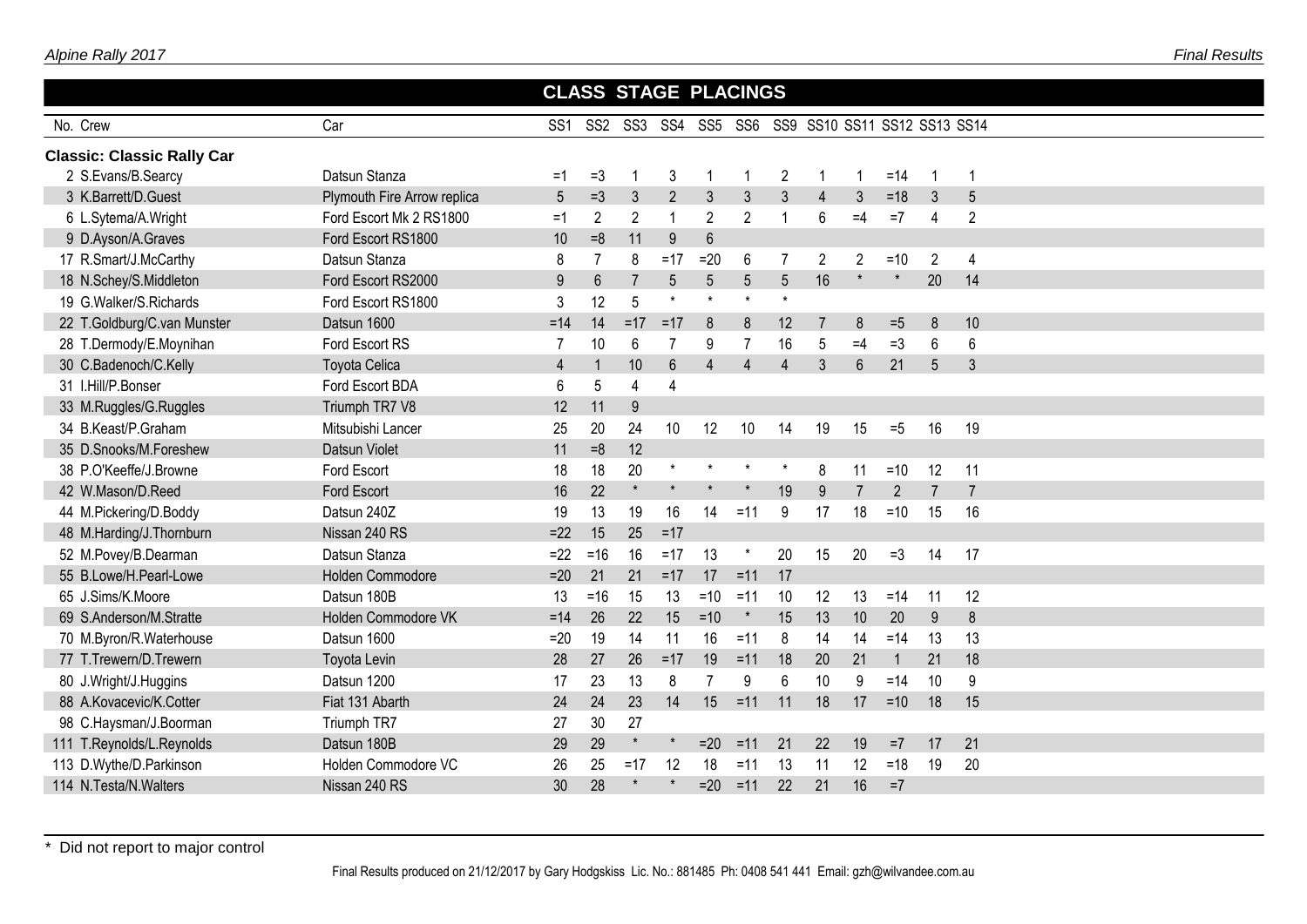|--|

|                             |                      |                 |                 | <b>CLASS STAGE PLACINGS</b> |                |                |                |                |                              |                |      |                |                |  |  |  |
|-----------------------------|----------------------|-----------------|-----------------|-----------------------------|----------------|----------------|----------------|----------------|------------------------------|----------------|------|----------------|----------------|--|--|--|
| No. Crew                    | Car                  | SS <sub>1</sub> | SS <sub>2</sub> | SS3                         |                | SS4 SS5 SS6    |                |                | SS9 SS10 SS11 SS12 SS13 SS14 |                |      |                |                |  |  |  |
| <b>Club: Club Rally Car</b> |                      |                 |                 |                             |                |                |                |                |                              |                |      |                |                |  |  |  |
| J.Monkhouse/D.Moscatt       | Datsun 180B SSS      |                 |                 | 1                           |                |                |                |                |                              |                |      |                |                |  |  |  |
| 8 N.Reeves/S.Spedding       | Nissan Gazelle       | $\overline{2}$  | $\overline{2}$  | $\overline{2}$              | 3              | $\overline{4}$ | $\overline{2}$ | $\overline{4}$ | $\overline{2}$               |                | 9    |                |                |  |  |  |
| 10 W.Hoy/L.Dunkerton        | Datsun 1600          | 4               | $=4$            | 4                           | $\overline{2}$ | 3              |                |                |                              |                |      |                |                |  |  |  |
| 16 C.Stewart/A.Ritson       | Datsun 1600          | $\mathbf{3}$    | $=4$            | 3                           | 5              | $\overline{2}$ | 3              | 3              |                              | 10             | $=3$ |                |                |  |  |  |
| 20 J.Robison/A.Bell         | Datsun 1600          | $\star$         | $^\star$        | 13                          | $=12$          | 9              |                |                |                              |                |      |                |                |  |  |  |
| 25 T.Clarke/R.Preston       | Datsun 1600          | $=8$            |                 | 9                           | 10             | $6\phantom{1}$ | 5              | 6              | 3                            | 3              | $=3$ | $\mathbf 1$    |                |  |  |  |
| 39 M.Valantine/T.Valantine  | Datsun 1600          | 5               | 3               | 5                           | 4              | 5              | 4              | 5              | 10                           | $\overline{2}$ | 10   | 2              | $\overline{2}$ |  |  |  |
| 47 J.Macfarlane/K.Harding   | Holden Commodore     | 13              | $6\phantom{.}$  | 11                          |                |                | $\star$        | 11             | 8                            | 8              | 8    | $6\phantom{1}$ | $6\phantom{1}$ |  |  |  |
| 56 C.Jarvie/A.O'Halloran    | Holden Commodore VC  | 10              | 15              | 16                          |                |                |                |                |                              |                |      |                |                |  |  |  |
| 59 I.Reddiex/M.Mitchell     | Datsun 1600          | $=8$            | 11              | 8                           | $6\phantom{1}$ | $=7$           | 6              |                |                              | 4              | $=1$ | 3              | 5              |  |  |  |
| 63 S.Lawless/D.O'Connor     | Ford Escort Mk 2     | $6\phantom{1}$  | 10              | $\overline{7}$              |                | $=7$           | $=8$           | 10             | 5                            | 5              | $=1$ | 5              | 3              |  |  |  |
| 74 P.Thomas/K.Radnell       | Ford Escort Mk 2     | $\overline{7}$  | 8               | $6\phantom{1}$              |                |                |                |                |                              |                |      |                |                |  |  |  |
| 76 M.Bramble/M.Bannon       | Datsun 1600          | 11              | 9               | 10                          | 8              | 10             | 7              | 2              |                              | 6              | $=3$ | 4              | 4              |  |  |  |
| 83 A.Pierce/T.Rogers        | Nissan Gazelle       | 14              | 13              | 14                          | 11             | 11             | $=8$           | $=8$           | 6                            |                | $=3$ |                |                |  |  |  |
| 97 T.Jordan/R.Davidson      | Triumph Stag         | 15              | 14              | 15                          | $=12$          | $=13$          | $=8$           | $=8$           | 9                            |                |      | 7              | 7              |  |  |  |
| 100 R.Carter/R.Farrell      | Datsun Stanza        | $\star$         |                 | $=17$                       |                |                |                |                |                              |                |      |                |                |  |  |  |
| 115 N.Senior/A.Buerckner    | Holden Commodore VL  | 12              | 12              | 12                          | 9              | 12             | $=8$           |                |                              |                |      |                |                |  |  |  |
| 128 K.Day/A.Lawarik         | <b>Toyota Celica</b> | 16              | 16              | $=17$                       | $=12$          | $=13$          | $=8$           | 12             | 11                           | 9              |      | 8              | 8              |  |  |  |
| Inv: Invited                |                      |                 |                 |                             |                |                |                |                |                              |                |      |                |                |  |  |  |
| 41 B.Garland/S.Green        | Ford Escort          |                 |                 |                             |                |                |                |                |                              |                |      |                |                |  |  |  |
| 46 E.Mulligan/A.Topliff     | Opel Manta           | $\overline{2}$  | $\overline{2}$  | $\overline{2}$              | $\overline{2}$ |                |                |                |                              |                |      |                |                |  |  |  |
|                             |                      |                 |                 |                             |                |                |                |                |                              |                |      |                |                |  |  |  |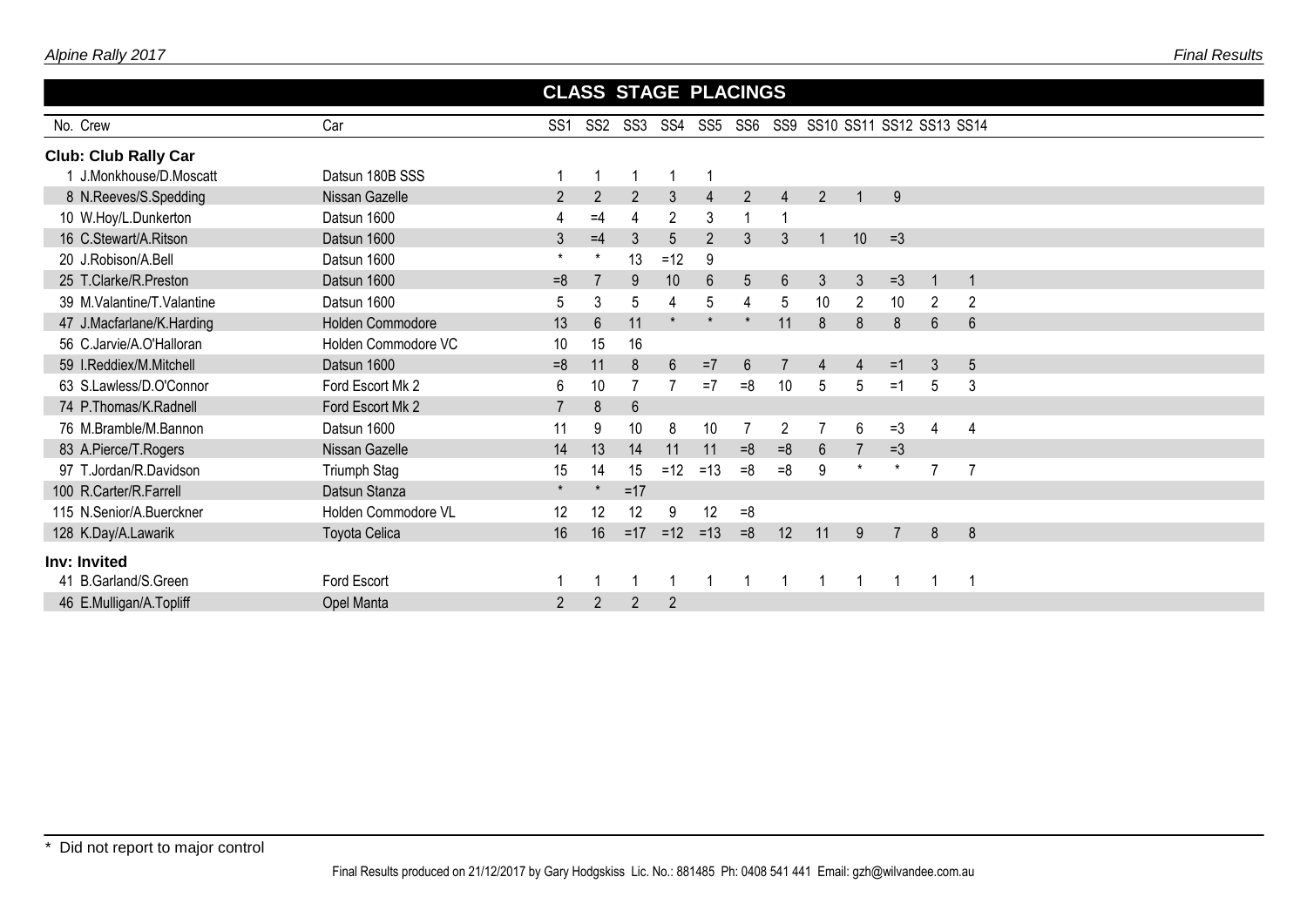#### No. Crew A SS1 B SS2 C D SS3 E SS4 G SS5 H SS6 SS9 N O J.Monkhouse/D.Moscatt 0:00 0:00 0:00 0:00 0:00 0:00 0:00 0:00 0:00 0:00 0:00 0:00 DNF S.Evans/B.Searcy 0:00 0:00 0:00 0:00 0:00 0:00 0:00 0:00 0:00 0:00 0:00 0:00 0:00 0:00 0:00 0:00 K.Barrett/D.Guest 0:00 0:00 0:00 0:00 0:00 0:00 0:00 0:00 0:00 0:00 0:00 0:00 0:00 0:00 0:00 0:00 A.Friend/M.Canning 0:00 0:00 0:00 0:00 0:00 0:00 0:00 0:00 0:00 0:00 0:00 14:00 14:00 0:00 0:00 0:00 B.Barker/D.Long 0:00 0:00 0:00 0:00 0:00 0:00 0:00 0:00 0:00 0:00 0:00 0:00 0:00 0:00 0:00 0:00 L.Sytema/A.Wright 0:00 0:00 0:00 0:00 0:00 0:00 0:00 0:00 0:00 0:00 0:00 0:00 0:00 0:00 0:00 0:00 D.Buist/K.Celeste 0:00 0:00 0:00 0:00 0:00 0:00 0:00 0:00 0:00 0:00 54:18 54:18 54:18 0:00 0:00 0:00 **<sup>L</sup> <sup>L</sup> <sup>L</sup>** N.Reeves/S.Spedding 0:00 0:00 0:00 0:00 0:00 0:00 0:00 0:00 0:00 0:00 0:00 6:00 6:00 0:00 0:00 0:00 D.Ayson/A.Graves 0:00 0:00 0:00 0:00 0:00 0:00 0:00 0:00 0:00 0:00 0:00 0:00 DNF W.Hoy/L.Dunkerton 0:00 0:00 0:00 0:00 0:00 0:00 0:00 0:00 0:00 0:00 0:00 0:00 0:00 0:00 0:00 DNF R.Woollard/T.Wright 0:00 0:00 0:00 0:00 0:00 0:00 0:00 0:00 0:00 0:00 0:00 0:00 0:00 0:00 0:00 0:00 B.van Eck/J.Gleeson 0:00 0:00 0:00 0:00 0:00 0:00 0:00 0:00 0:00 0:00 0:00 0:00 0:00 0:00 0:00 0:00 N.Quinn/D.Green 0:00 0:00 0:00 0:00 0:00 1:00 1:00 0:00 0:00 0:00 0:00 0:00 0:00 0:00 0:00 0:00 B.Middleton/A.Benefield 0:00 0:00 0:00 0:00 0:00 0:00 0:00 0:00 5:15 0:00 0:00 0:00 1:52 0:00 0:00 0:00 C.Stewart/A.Ritson 0:00 0:00 0:00 0:00 0:00 1:00 1:00 1:00 1:00 0:00 0:00 0:00 0:00 0:00 0:00 0:00 R.Smart/J.McCarthy 0:00 0:00 0:00 0:00 0:00 0:00 0:00 0:00 0:00 0:00 7:47 8:47 8:47 0:00 0:00 0:00 N.Schey/S.Middleton 0:00 0:00 0:00 0:00 0:00 0:00 0:00 0:00 0:00 3:00 3:00 3:00 3:00 0:00 0:00 0:00 G.Walker/S.Richards 0:00 0:00 0:00 0:00 0:00 0:00 0:00 0:00 \* \* \* \* \* \* 0:00 0:00 J.Robison/A.Bell 0:00 \* \* \* 0:00 0:00 0:00 0:00 5:05 0:00 0:00 DNF A.Daniell/A.Paterson 0:00 0:00 0:00 0:00 0:00 0:00 0:00 0:00 0:00 0:00 0:00 0:00 0:00 0:00 0:00 0:00 T.Goldburg/C.van Munster 0:00 0:00 0:00 0:00 0:00 0:00 0:00 0:00 0:16 0:00 0:00 1:00 1:00 0:00 0:00 0:00 G.McCormack/B.Mitchell 0:00 0:00 0:00 0:00 0:00 0:00 0:00 0:00 0:00 0:00 0:00 \* \* 0:00 0:00 0:00 B.Hayes/C.Hayes 0:00 0:00 0:00 0:00 0:00 0:00 0:00 0:00 0:00 0:00 0:00 0:00 0:00 0:00 0:00 0:00 T.Clarke/R.Preston 0:00 0:00 0:00 0:00 0:00 2:00 2:00 2:00 2:00 0:00 0:00 0:00 0:00 0:00 0:00 0:00 G.Yeomans/K.Baker 0:00 0:00 0:00 0:00 0:00 0:00 0:00 0:00 0:00 0:00 0:00 0:00 0:00 0:00 0:00 0:00 J.Wrightman/S.Beaufoy 0:00 0:00 0:00 0:00 0:00 0:00 0:00 0:00 0:00 0:00 0:00 5:00 5:00 0:00 0:00 0:00 T.Dermody/E.Moynihan 0:00 0:00 0:00 0:00 0:00 2:00 2:00 2:00 2:00 0:00 0:00 0:00 0:00 0:00 0:00 0:00 S.Porter/T.Robinson 0:00 0:00 0:00 0:00 0:00 0:00 0:00 0:00 0:00 0:00 0:00 0:00 \* 0:00 0:00 0:00 C.Badenoch/C.Kelly 0:00 0:00 0:00 0:00 0:00 0:00 0:00 0:00 0:00 0:00 0:00 0:00 0:00 0:00 0:00 0:00 I.Hill/P.Bonser 0:00 0:00 0:00 0:00 0:00 0:00 0:00 0:00 0:00 S.Duthie/D.Hanns 0:00 0:00 0:00 0:00 0:00 0:00 0:00 0:00 0:00 0:00 0:00 0:00 1:37 0:00 0:00 0:00 M.Ruggles/G.Ruggles 0:00 0:00 0:00 0:00 0:00 0:00 0:00 0:00 DNF B.Keast/P.Graham 0:00 0:00 0:00 0:00 0:00 0:00 0:00 0:00 0:00 0:00 0:00 0:00 0:00 0:00 0:00 0:00 D.Snooks/M.Foreshew 0:00 0:00 0:00 0:00 0:00 0:00 0:00 0:00 DNF L.Peterson/D.Willson 0:00 0:00 0:00 0:00 0:00 2:00 2:00 2:00 2:00 0:00 0:00 10:00 DNF N.Cuthbert/S.Evans 0:00 0:00 0:00 0:00 0:00 0:00 0:00 0:00 0:00 0:00 DNF P.O'Keeffe/J.Browne 0:00 0:00 0:00 0:00 0:00 0:00 0:00 \* \* \* \* \* \* 0:00 0:00 M.Valantine/T.Valantine 0:00 0:00 0:00 0:00 0:00 0:00 0:00 0:00 0:00 0:00 0:00 1:00 1:00 0:00 0:00 0:00 F.Horobin/C.Elliott 0:00 0:00 0:00 0:00 0:00 0:00 0:00 0:00 0:00 0:00 0:00 0:00 0:00 0:00 0:00 0:00 B.Garland/S.Green 0:00 0:00 0:00 0:00 0:00 0:00 0:00 0:00 0:00 0:00 0:00 0:00 0:00 0:00 0:00 0:00 42 W.Mason/D.Reed 0:00 0:00 0:00 0:00 0:00 41:00 **\*** \* \* \* \* \* \* \* \* \* 0:00 0:00 0:00 M.Pickering/D.Boddy 0:00 0:00 0:00 0:00 0:00 2:00 2:00 2:00 2:00 0:00 0:00 0:00 1:31 0:00 0:00 0:00 T.Quinn/K.Catford 0:00 0:00 0:00 0:00 0:00 0:00 0:00 0:00 0:00 0:00 0:00 0:00 2:05 E.Mulligan/A.Topliff 0:00 0:00 0:00 0:00 0:00 0:00 0:00 0:00 0:00 J.Macfarlane/K.Harding 0:00 0:00 3:00 3:00 3:00 0:00 0:00 0:001:10:00 \* \* \* \* 0:00 0:00 2:00 **<sup>L</sup>** M.Harding/J.Thornburn 0:00 0:00 0:00 0:00 0:00 3:00 3:00 3:00 10:15 T.Sullivan/D.Saltmarsh 0:00 0:00 0:00 0:00 0:00 0:00 0:00 0:00 \* \* \* \* \* \* 0:00 0:00 T.Reed/L.Reed 0:00 0:00 0:00 0:00 0:00 0:00 0:00 0:00 0:00 0:00 0:00 0:00 0:35 0:00 0:00 0:00 P.Eccles/S.Eccles 0:00 0:00 0:00 0:00 0:00 0:00 DNF M.Povey/B.Dearman 0:00 0:00 0:00 0:00 0:00 0:00 0:00 0:00 22:32 0:00 0:00 38:00 39:12 0:00 0:00 0:00 **<sup>L</sup> <sup>L</sup>** D.Officer/K.Officer 0:00 0:00 0:00 0:00 0:00 0:00 0:00 0:00 0:00 0:00 0:00 0:00 0:00 0:00 0:00 0:00 M.Sawyer/A.Sawyer 0:00 0:00 0:00 0:00 0:00 0:00 0:00 0:00 0:00 0:00 0:00 0:00 6:39 0:00 0:00 0:00 B.Lowe/H.Pearl-Lowe 0:00 0:00 0:00 0:00 0:00 1:00 1:00 1:00 2:28 0:00 0:00 0:00 0:05 0:00 0:00 DNF C.Jarvie/A.O'Halloran 0:00 0:00 0:00 0:00 0:00 0:00 0:00 DNF S.Marron/D.Gallacher 0:00 0:00 0:00 0:00 0:00 0:00 0:00 0:00 0:00 0:00 0:00 0:001:56:04 0:00 0:00 DNF **<sup>L</sup>** I.Reddiex/M.Mitchell 0:00 0:00 0:00 0:00 0:00 0:00 0:00 0:00 0:00 0:00 0:00 0:00 0:00 0:00 0:00 0:00 P.Kerr/J.Cole 0:00 0:00 0:00 0:00 0:00 4:00 4:00 4:00 4:00 0:00 0:00 0:00 11:12 0:00 0:00 0:00

 **LATE RUNNING TIME**

Did not report to major control L Out of late time at major control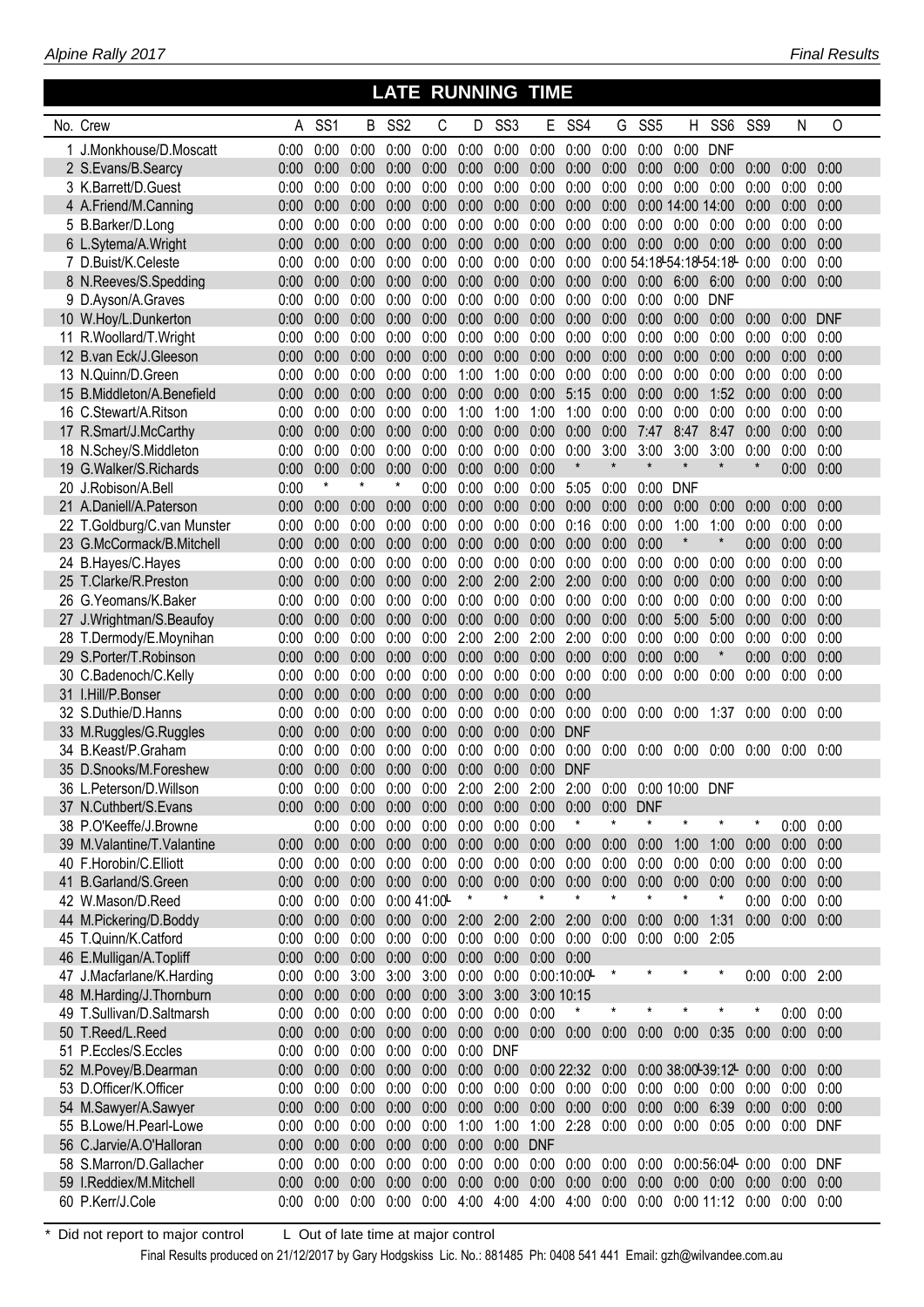| Alpine Rally 2017 |  |
|-------------------|--|
|-------------------|--|

#### No. Crew A SS1 B SS2 C D SS3 E SS4 G SS5 H SS6 SS9 N O J.Keen/R.Priest 0:00 0:00 0:00 0:00 0:00 0:00 0:00 0:00 0:00 0:00 \* \* \* 0:00 0:00 0:00 K.Millard/A.Bowering 0:00 0:00 0:00 0:00 0:00 0:00 0:00 0:00 0:00 0:00 0:00 0:00 0:40 0:00 0:00 0:00 S.Lawless/D.O'Connor 0:00 0:00 0:00 0:00 0:00 4:00 4:00 4:00 4:00 0:00 0:00 0:00 0:06 0:00 0:00 0:00 S.Alker/K.Heimsohn \* \* \* \* 0:00 0:00 0:00 0:00 0:00 0:00 0:00 0:00 0:00 0:00 0:00 0:00 J.Sims/K.Moore 0:00 0:00 0:00 0:00 0:00 0:00 0:00 0:00 0:00 0:00 0:00 0:00 0:03 0:00 0:00 0:00 A.Peart/K.O'Halloran 0:00 0:00 0:00 0:00 0:00 3:00 3:00 0:00 0:20 0:00 0:18 0:18 4:28 0:00 0:00 0:00 M.Travers/J.Edwards 0:00 0:00 0:00 \* 0:00 0:00 0:00 0:00 0:00 0:00 0:00 0:00 0:00 0:00 0:00 0:00 J.Wald/K.Begelhole 0:00 0:00 0:00 0:00 0:00 0:00 0:00 0:00 0:00 0:00 0:00 0:00 0:00 0:00 0:00 0:00 S.Anderson/M.Stratte 0:00 0:00 0:00 0:00 0:00 0:00 0:00 0:00 0:00 0:00 0:00 0:002:52:00 0:00 0:00 0:00 **<sup>L</sup>** M.Byron/R.Waterhouse 0:00 0:00 0:00 0:00 0:00 0:00 0:00 0:00 0:00 0:00 0:00 0:00 0:51 0:00 0:00 0:00 E.Bollard/S.McLauchlan 0:00 0:00 0:00 0:00 0:00 2:00 2:00 0:00 0:00 0:00 0:00 4:00 5:02 0:00 0:00 0:00 S.Harmer/N.Anyan 0:00 0:00 0:00 0:00 0:00 0:00 0:00 0:00 0:00 0:00 0:00 4:00 5:52 0:00 0:00 0:00 P.Houghton/J.Bylhouwer 0:00 0:00 0:00 0:00 0:00 0:00 0:00 0:00 0:00 0:00 0:00 0:00 1:06 0:00 0:00 0:00 P.Thomas/K.Radnell 0:00 0:00 0:00 0:00 0:00 15:00 15:00 15:00 DNF B.Newton/R.Price 0:00 0:00 0:00 0:00 0:00 0:00 0:00 0:00 0:00 0:00 0:00 0:00 0:00 0:00 0:00 0:00 M.Bramble/M.Bannon 0:00 0:00 0:00 0:00 0:00 0:00 0:00 0:00 0:00 0:00 0:00 1:00 1:00 0:00 0:00 0:00 T.Trewern/D.Trewern 0:00 0:00 0:00 0:00 0:00 0:00 0:00 0:00 1:41 0:00 0:00 0:00 5:46 0:00 0:00 0:00 P.Boyd/D.Gray 0:00 0:00 0:00 0:00 0:00 0:00 0:00 0:00 0:00 0:00 0:00 0:00 3:06 0:00 0:00 0:00 J.Wright/J.Huggins 0:00 0:00 0:00 0:00 0:00 0:00 0:00 0:00 0:00 0:00 0:00 0:00 0:00 0:00 0:00 0:00 D.White/D.Smith 0:00 0:00 0:00 0:00 0:00 1:00 1:00 0:00 0:00 0:00 0:00 0:00 0:00 0:00 0:00 0:00 K.Harper/L.Harper 0:00 0:00 0:00 0:00 0:00 0:00 0:00 0:00 0:00 0:00 0:00 0:00 \* 0:00 0:00 0:00 A.Pierce/T.Rogers 0:00 0:00 0:00 0:00 0:00 0:00 0:00 0:00 0:00 0:00 0:00 0:00 4:22 0:00 0:00 0:00 B.Ross/J.Hague 0:00 0:00 0:00 11:35 11:35 2:00 2:00 0:00 0:24 0:00 0:00 15:00 27:01 0:00 0:00 0:00 I.Curry/S.Curry 0:00 0:00 0:00 0:00 0:00 0:00 0:00 0:00 0:00 0:00 0:00 0:00 5:01 0:00 0:00 0:00 D.McKenzie/T.Brain 0:00 0:00 0:00 0:00 0:00 0:00 0:00 0:00 1:20 0:00 \* \* \* 1:11 1:11 0:00 A.Kovacevic/K.Cotter 0:00 0:00 0:00 0:00 0:00 0:00 0:00 0:00 0:00 0:00 0:00 4:00 6:06 0:00 0:00 0:00 G.Hale/J.Pollock 0:00 0:00 0:00 0:00 0:00 0:00 0:00 0:00 0:00 0:00 0:00 0:00 3:31 0:00 0:00 0:00 T.Huggins/S.Huggins 0:00 0:00 0:00 0:00 0:00 0:00 3:09 0:00 0:00 \* \* \* \* 0:00 0:00 0:00 K.Lawrence/N.Long 0:00 0:00 0:00 0:00 0:00 1:00 1:00 0:00 0:00 0:00 0:00 4:00 \* 0:00 0:00 0:00 92 B.Watson/G.Bashford 0:00 0:12 0:12 0:12 0:12 0:00 \* \* \* \* \* \* \* \* \* 0:00 0:00 C.Wallace/J.Gillingham 0:00 0:00 0:00 0:00 0:00 0:00 0:00 0:00 0:00 0:00 0:00 0:00 2:59 0:00 0:00 DNF J.Perkins/T.Brennan 0:00 0:00 0:00 0:00 0:00 0:00 0:00 0:00 0:00 0:00 0:00 0:00 4:17 0:00 0:00 0:00 S.Taylor/E.Yates 0:00 0:00 0:00 0:00 0:00 0:00 0:00 0:00 4:46 0:00 2:08 2:08 14:27 1:21 1:21 0:00 L.Adams/C.Aggenbach 0:00 0:00 0:00 0:00 0:00 4:00 4:00 0:00 0:00 0:00 0:00 0:00 0:00 0:00 0:00 0:00 T.Jordan/R.Davidson 0:00 0:00 0:00 0:00 0:00 0:00 0:00 0:00 0:04 0:00 1:49 1:49 11:21 0:00 0:00 0:00 C.Haysman/J.Boorman 0:00 0:00 0:00 0:00 0:00 0:00 6:21 DNF B.Catt/B.Thomas 0:00 0:00 0:00 0:00 0:00 0:00 0:00 0:00 3:03 0:00 1:16 1:16 11:02 0:41 0:41 0:00 R.Carter/R.Farrell 0:00 39:06 39:06 49:05 49:05 0:00 24:41 DNF **<sup>L</sup> <sup>L</sup> <sup>L</sup>** A.Artamonov/G.Bonch 0:00 0:00 0:00 0:00 0:00 0:00 0:00 0:00 1:36 0:00 0:32 0:32 8:07 0:05 0:05 0:00 R.Stapleton/P.Ellis 0:00 0:00 0:00 0:00 0:00 0:00 0:00 0:00 0:00 0:00 0:00 0:00 4:01 0:00 0:00 0:00 D.Lawrance/D.Davison 0:00 0:00 0:00 0:00 0:00 0:00 0:00 0:00 0:00 0:00 0:00 0:00 3:21 0:00 0:00 0:00 A.Murdoch/K.North 0:00 0:00 0:00 0:00 0:00 1:00 1:00 0:00 0:00 0:00 0:00 0:00 1:14 0:00 0:00 0:00 H.Harmer/M.Gray 0:00 0:00 0:00 0:00 0:00 0:00 0:00 0:00 0:00 0:00 0:00 0:00 \* \* 0:00 0:00 B.Hamilton/B.Ward 0:00 0:00 0:00 0:00 0:00 0:00 0:00 0:00 0:46 0:00 0:00 0:00 5:35 0:00 0:00 0:00 J.Lee/T.Smith 0:00 0:00 0:00 0:00 0:00 DNF M.Trucano/H.Thaw 0:00 0:00 0:00 0:00 0:00 0:00 0:00 0:00 0:57 0:00 0:13 0:13 6:51 0:00 0:00 0:00 M.Rogers/D.Hedwards 0:00 0:00 0:00 0:00 0:00 0:00 0:00 0:00 0:00 0:00 0:00 0:00 4:37 0:00 0:00 0:00 G.Carruthers/S.Carruthers 0:00 0:00 0:00 0:00 0:00 0:00 0:00 0:00 1:46 0:00 0:37 0:37 8:28 0:06 0:06 0:00 T.Reynolds/L.Reynolds 0:00 0:00 0:00 0:00 0:00 0:001:04:171:04:171:05:17 0:00 0:14 0:14 6:56 0:00 0:00 0:00 **<sup>L</sup> <sup>L</sup> <sup>L</sup>** N.Rossi/M.Forbes 0:00 0:00 0:00 0:00 0:00 0:00 0:00 0:00 3:36 0:00 1:33 1:33 12:08 0:14 0:14 2:00 D.Wythe/D.Parkinson 0:00 0:00 0:00 0:00 0:00 0:00 0:00 0:00 0:00 0:00 0:00 6:00 6:08 0:00 0:00 0:00 N.Testa/N.Walters 0:00 0:00 0:00 0:00 0:00 0:001:05:571:05:571:08:03 0:00 0:14 0:14 8:35 0:22 0:22 0:00 **<sup>L</sup> <sup>L</sup> <sup>L</sup>** N.Senior/A.Buerckner 0:00 0:00 0:00 0:00 0:00 0:00 0:00 0:00 0:00 0:00 0:00 0:00 1:12 DNF M.Ward/J.Fraser 0:00 0:00 0:00 0:00 0:00 0:00 0:00 0:00 0:00 0:00 0:00 0:00 2:55 0:00 0:00 0:00 R.Cranston/R.Opie 0:00 0:00 0:00 0:00 0:00 0:00 0:00 0:00 5:08 0:00 2:19 2:19 15:10 1:46 1:46 0:00 B.Canny/T.Shepherd 0:00 0:00 0:00 0:00 0:00 0:00 0:00 0:00 6:53 0:00 3:13 3:13 18:42 2:10 2:10 0:00 G.Howard/M.Loxton 0:00 0:00 0:00 0:00 0:00 0:00 0:00 0:00 2:48 0:00 1:09 1:09 10:32 0:27 0:27 0:00

 **LATE RUNNING TIME**

Did not report to major control L Out of late time at major control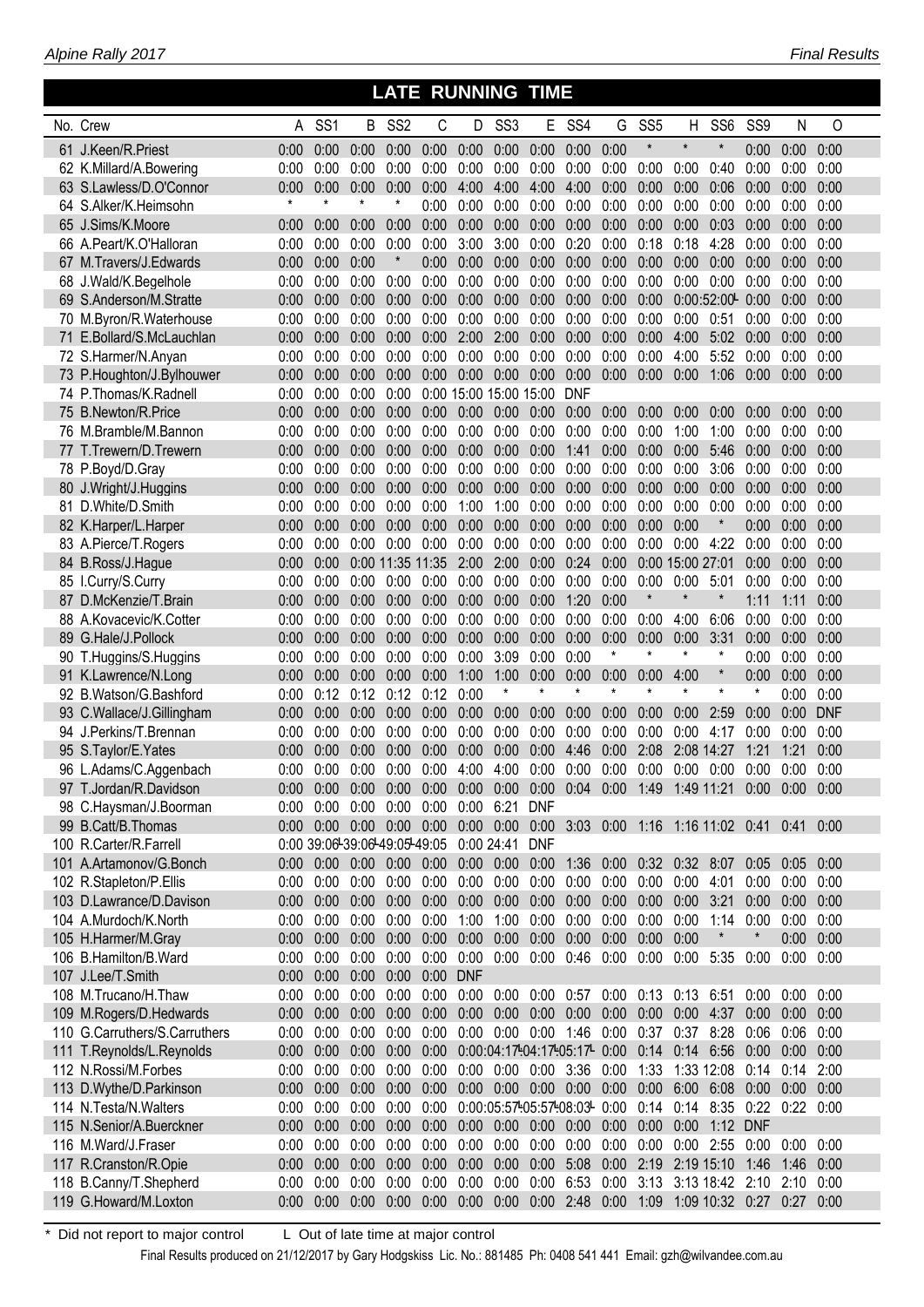Γ

I

#### No. Crew  **LATE RUNNING TIME** A SS1 B SS2 C D SS3 E SS4 G SS5 H SS6 SS9 N O 120 M.Holloway/R.Wilson 0:00 0:37 0:37 0:44 0:44 0:00 1:22 0:00 7:50 0:00 3:41 3:41 20:34 2:37 2:37 0:00 121 P.Lahiff/A.Lahiff 0:00 0:00 0:00 0:00 0:00 0:00 0:00 0:00 0:00 0:00 0:00 0:00 1:45 0:00 0:00 0:00 122 D.Lake/J.Lake 0:00 0:00 0:00 0:00 0:00 0:00 0:00 0:00 0:00 0:00 0:00 0:00 4:55 0:00 0:00 0:00 123 J.Ellis/A.Sietsma 0:00 0:07 0:07 0:07 0:07 0:00 0:00 0:00 8:08 0:00 3:51 3:51 21:11 3:19 3:19 0:00 124 P.Thompson/K.Hind 0:00 0:00 0:00 0:00 0:00 0:00 0:00 0:00 4:55 0:00 2:13 2:13 14:45 1:33 1:33 0:00 125 P.McKinnon/C.Ellis \* \* \* \* 0:00 0:00 0:26 0:00 8:15 0:00 3:54 3:54 21:25 4:22 4:22 DNF

| 126 P.Morrison/S.Wasson    |  |  |  |  |  |  | $0.00$ $0.00$ $0.00$ $0.00$ $0.00$ $0.00$ $0.00$ $0.00$ $0.00$ $0.36$ $0.00$ $0.56$ $0.56$ 5:08          | $0:00$ $0:00$ |  |
|----------------------------|--|--|--|--|--|--|----------------------------------------------------------------------------------------------------------|---------------|--|
| 127 S.Lane/S.Vella         |  |  |  |  |  |  | $0.00$ $0.00$ $0.00$ $0.00$ $0.00$ $0.00$ $0.00$ $0.00$ $0.00$ $4.32$ $0.00$ $0.22$ * * *                | $0:00$ $0:00$ |  |
| 128 K.Day/A.Lawarik        |  |  |  |  |  |  | 0:00 0:07 2:07 2:07 2:07 0:00 0:49 0:00 8:57 0:00 4:15 4:15 22:48 2:56 2:56 2:00                         |               |  |
| 129 B. Seehusen/C. Langley |  |  |  |  |  |  |                                                                                                          |               |  |
| 130 M.Thompson/N.Vardos    |  |  |  |  |  |  | $0:00$ $0:00$ $0:00$ $0:00$ $0:00$ $0:00$ $0:00$ $0:00$ $0:00$ $0:00$ $0:00$ $0:00$ $0:00$ $0:00$ $0:00$ |               |  |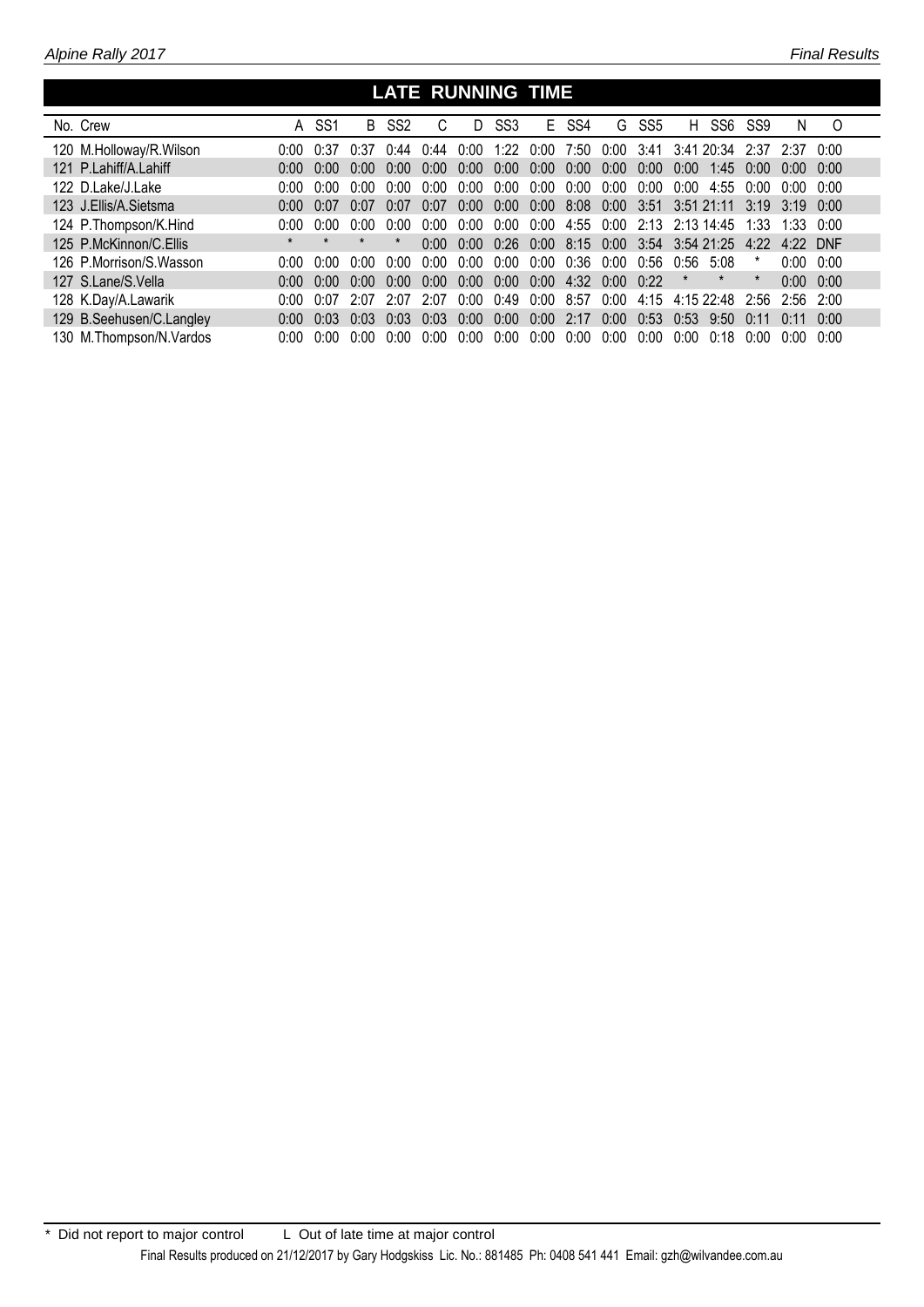| Alpine Rally 2017 |  |  |
|-------------------|--|--|
|-------------------|--|--|

### **LATE RUNNING TIME**

| No. Crew                     |                                          | <b>P SS11</b> |                              | Q SS12        |                             | R DB67                                                          |               | S SS13        |      | <b>T SS14</b> | U    |  |
|------------------------------|------------------------------------------|---------------|------------------------------|---------------|-----------------------------|-----------------------------------------------------------------|---------------|---------------|------|---------------|------|--|
| 1 J.Monkhouse/D.Moscatt      |                                          |               |                              |               |                             |                                                                 |               |               |      |               |      |  |
| 2 S.Evans/B.Searcy           | 0:00                                     | 0:00          |                              |               | $0:00$ $0:00$ $0:00$ $0:00$ |                                                                 | 0:00          | 0:00          | 0:00 | 0:00          | 0:00 |  |
| 3 K.Barrett/D.Guest          | 0:00                                     |               | 0:00 24:00 24:00 27:00 27:00 |               |                             |                                                                 | 0:00          | 0:00          | 0:00 | 0:00          | 0:00 |  |
| 4 A.Friend/M.Canning         | 0:00                                     | 0:00          | 0:00                         |               | $0:00$ $0:00$               | 0:00                                                            | 0:00          | 0:00          | 0:00 | 0:00          | 0:00 |  |
| 5 B.Barker/D.Long            | 0:00                                     | 0:00          |                              |               | $0:00$ $0:00$ $1:00$        | 1:00                                                            | 0:00          | 0:00          | 0:00 | 0:00          | 0:00 |  |
| 6 L.Sytema/A.Wright          | 12:00 12:00 12:00 12:00 12:00 12:00      |               |                              |               |                             |                                                                 | 0:00          | 0:00          | 0:00 | 0:00          | 0:00 |  |
| 7 D.Buist/K.Celeste          | 0:00                                     | 0:00          | 0:00                         |               | $0:00$ $0:00$ $0:00$        |                                                                 | 0:00          | 0:00          | 0:00 | 0:00          | 0:00 |  |
| 8 N.Reeves/S.Spedding        | 0:00                                     | 0:00          |                              | 0:00 0:00 DNF |                             |                                                                 |               |               |      |               |      |  |
| 9 D.Ayson/A.Graves           |                                          |               |                              |               |                             |                                                                 |               |               |      |               |      |  |
| 10 W.Hoy/L.Dunkerton         |                                          |               |                              |               |                             |                                                                 |               |               |      |               |      |  |
| 11 R.Woollard/T.Wright       | 0:00                                     | 0:00          | 0:00                         | 0:00          | 0:00                        | 2:00                                                            | 0:00          | 0:00          | 0:00 | 0:00          | 0:00 |  |
| 12 B.van Eck/J.Gleeson       | 0:00                                     | 0:00          | 0:00                         | 0:00          | 0:00                        |                                                                 | $0:00$ $0:00$ | 0:00          | 0:00 | 0:00          | 0:00 |  |
| 13 N.Quinn/D.Green           | 0:00                                     | 0:00          | 0:00                         | 0:00          | 0:00                        | 0:00                                                            | 0:00          | 0:00          | 0:00 | 0:00          | 0:00 |  |
| 15 B.Middleton/A.Benefield   | 0:00                                     | 0:00          | 0:00                         | 0:00          | 0:00                        |                                                                 | $0:00$ $0:00$ | 0:00          | 0:00 | $0:00$ $0:00$ |      |  |
| 16 C.Stewart/A.Ritson        | 0:00                                     | 0:00          | 0:00                         | 0:00          | 0:00                        | 0:00                                                            | 0:00          | <b>DNF</b>    |      |               |      |  |
| 17 R.Smart/J.McCarthy        |                                          |               |                              |               |                             | $0.00$ $0.00$ $0.00$ $0.00$ $0.00$ $0.00$ $0.00$ $0.00$         |               | 0:00          | 0:00 | 0:00          | 0:00 |  |
| 18 N.Schey/S.Middleton       |                                          |               |                              |               |                             | 0:00 31:14-31:14-31:14-31:14-49:14-0:00                         |               | 0:00          | 0:00 | 0:00          | 0:00 |  |
| 19 G.Walker/S.Richards       |                                          |               |                              |               |                             |                                                                 |               |               |      |               |      |  |
| 20 J.Robison/A.Bell          |                                          |               |                              |               |                             |                                                                 |               |               |      |               |      |  |
| 21 A.Daniell/A.Paterson      | 0:00                                     | 0:00          | 0:00                         | 0:00          | 0:00                        | 0:00                                                            | 0:00          | 0:00          | 0:00 | 0:00          | 0:00 |  |
| 22 T.Goldburg/C.van Munster  | 0:00                                     | 0:00          | 0:00                         |               | $0:00$ $0:00$               | 0:00                                                            | 0:00          | 0:00          | 0:00 | 0:00          | 0:00 |  |
| 23 G.McCormack/B.Mitchell    |                                          |               |                              |               |                             |                                                                 |               |               |      |               |      |  |
| 24 B.Hayes/C.Hayes           | 0:00                                     | 0:00          | 0:00                         | 0:00          | 0:00                        | 6:00                                                            | 0:00          | 0:00          | 0:00 | 0:00          | 0:00 |  |
| 25 T.Clarke/R.Preston        | 0:00                                     | 0:00          | 0:00                         |               |                             | $0:00$ $0:00$ $0:00$                                            | 0:00          | 0:00          | 0:00 | 0:00          | 0:00 |  |
| 26 G.Yeomans/K.Baker         |                                          | 0:0031:14     | $\ast$                       | *             |                             | 30:14-30:14-0:00                                                |               | 0:00          | 0:00 | 0:00          | 0:00 |  |
| 27 J.Wrightman/S.Beaufoy     | 0:00                                     | 0:00          | 0:00                         |               | $0:00$ $0:00$               | $0:00$ $0:00$                                                   |               | 0:00          | 0:00 | 0:00          | 0:00 |  |
| 28 T.Dermody/E.Moynihan      | 0:00                                     | 0:00          | 0:00                         | 0:00          | 0:00                        | 0:00                                                            | 0:00          | 0:00          | 0:00 | 0:00          | 0:00 |  |
| 29 S.Porter/T.Robinson       | 0:00                                     | 0:00          | 0:00                         | 0:00          | 0:00                        | 0:00                                                            | 0:00          | 0:00          | 0:00 | 0:00          | 0:00 |  |
| 30 C.Badenoch/C.Kelly        | 0:00                                     | 0:00          | 0:00                         |               | $0:00$ $0:00$               | 0:00                                                            | 0:00          | 0:00          | 0:00 | 0:00          | 0:00 |  |
| 31 I.Hill/P.Bonser           |                                          |               |                              |               |                             |                                                                 |               |               |      |               |      |  |
| 32 S.Duthie/D.Hanns          | 0:00                                     | 0:00          |                              |               |                             | $0:00$ $0:00$ $0:00$ $0:00$ $0:00$ $0:00$ $0:00$ $0:00$ $0:00$  |               |               |      |               | 0:00 |  |
| 33 M.Ruggles/G.Ruggles       |                                          |               |                              |               |                             |                                                                 |               |               |      |               |      |  |
| 34 B.Keast/P.Graham          |                                          |               |                              |               |                             | 0:00 0:00 0:00 0:00 0:00 0:00 0:00 0:00 0:00 0:00 0:00 0:00     |               |               |      |               |      |  |
| 35 D.Snooks/M.Foreshew       |                                          |               |                              |               |                             |                                                                 |               |               |      |               |      |  |
| 36 L.Peterson/D.Willson      |                                          |               |                              |               |                             |                                                                 |               |               |      |               |      |  |
| 37 N.Cuthbert/S.Evans        |                                          |               |                              |               |                             |                                                                 |               |               |      |               |      |  |
| 38 P.O'Keeffe/J.Browne       |                                          |               |                              |               |                             | 0:00  0:00  0:00  0:00  0:00  0:00  0:00  0:00  0:00  0:00  DNF |               |               |      |               |      |  |
| 39 M. Valantine/T. Valantine | 14:00 14:00 14:00 14:00 17:00 17:00 0:00 |               |                              |               |                             |                                                                 |               | $0:00$ $0:00$ |      | 0:00          | 0:00 |  |
| 40 F.Horobin/C.Elliott       |                                          |               |                              |               |                             | 0:00 0:00 0:00 0:00 0:00 0:00 0:00 0:00 0:00 0:00               |               |               |      | 0:00          | 0:00 |  |
| 41 B.Garland/S.Green         |                                          |               |                              |               |                             | 0:00  0:00  0:00  0:00  0:00  0:00  0:00  0:00  0:00            |               |               |      | 0:00          | 0:00 |  |
| 42 W.Mason/D.Reed            |                                          |               |                              |               |                             | 0:00 0:00 0:00 0:00 0:00 0:00 0:00 0:00 0:00 0:00               |               |               |      | 0:00 DNF      |      |  |
| 44 M.Pickering/D.Boddy       |                                          |               |                              |               |                             | 0:00  0:00  0:00  0:00  0:00  0:00  0:00  0:00  0:00            |               |               |      | $0:00$ $0:00$ |      |  |
| 45 T.Quinn/K.Catford         |                                          |               |                              |               |                             |                                                                 |               |               |      |               |      |  |
| 46 E.Mulligan/A.Topliff      |                                          |               |                              |               |                             |                                                                 |               |               |      |               |      |  |
| 47 J.Macfarlane/K.Harding    |                                          |               |                              |               |                             |                                                                 |               |               |      |               |      |  |
| 48 M.Harding/J.Thornburn     |                                          |               |                              |               |                             |                                                                 |               |               |      |               |      |  |
| 49 T.Sullivan/D.Saltmarsh    |                                          |               |                              |               |                             |                                                                 |               |               |      |               |      |  |
| 50 T.Reed/L.Reed             |                                          |               |                              |               |                             | 1:00 1:00 1:00 1:00 1:00 1:00 0:00                              |               | $\pmb{\ast}$  | 0:00 | $0:00$ $0:00$ |      |  |
| 51 P.Eccles/S.Eccles         |                                          |               |                              |               |                             |                                                                 |               |               |      |               |      |  |
| 52 M.Povey/B.Dearman         |                                          |               |                              |               |                             | 0:00 0:00 0:00 0:00 0:00 0:00 0:00 0:00 0:00 0:00               |               |               |      | $0:00$ $0:00$ |      |  |
| 53 D.Officer/K.Officer       | 0:00                                     |               | $0:00$ $0:00$ $0:00$ $0:00$  |               |                             | 0:00                                                            | 0:00          | 0:00          | 0:00 | 0:00          | 0:00 |  |
| 54 M.Sawyer/A.Sawyer         | 0:00                                     |               |                              |               |                             | $0:00$ $0:00$ $0:00$ $0:00$ $0:00$ $0:00$                       |               | 0:00          | 0:00 | $0:00$ $0:00$ |      |  |
| 55 B.Lowe/H.Pearl-Lowe       |                                          |               |                              |               |                             |                                                                 |               |               |      |               |      |  |
| 56 C.Jarvie/A.O'Halloran     |                                          |               |                              |               |                             |                                                                 |               |               |      |               |      |  |
| 58 S.Marron/D.Gallacher      |                                          |               |                              |               |                             |                                                                 |               |               |      |               |      |  |
| 59 I.Reddiex/M.Mitchell      | 0:00                                     | 0:00          |                              |               |                             | $0:00$ $0:00$ $1:00$ $1:00$ $0:00$                              |               | 0:00          | 0:00 | 0:00          | 0:00 |  |
| 60 P.Kerr/J.Cole             | 0:00                                     |               | $0:00$ $0:00$                |               | $0:00$ $0:00$               | $0:00$ $0:00$                                                   |               | 0:00          | 0:00 | 0:00          | 0:00 |  |

\* Did not report to major control L Out of late time at major control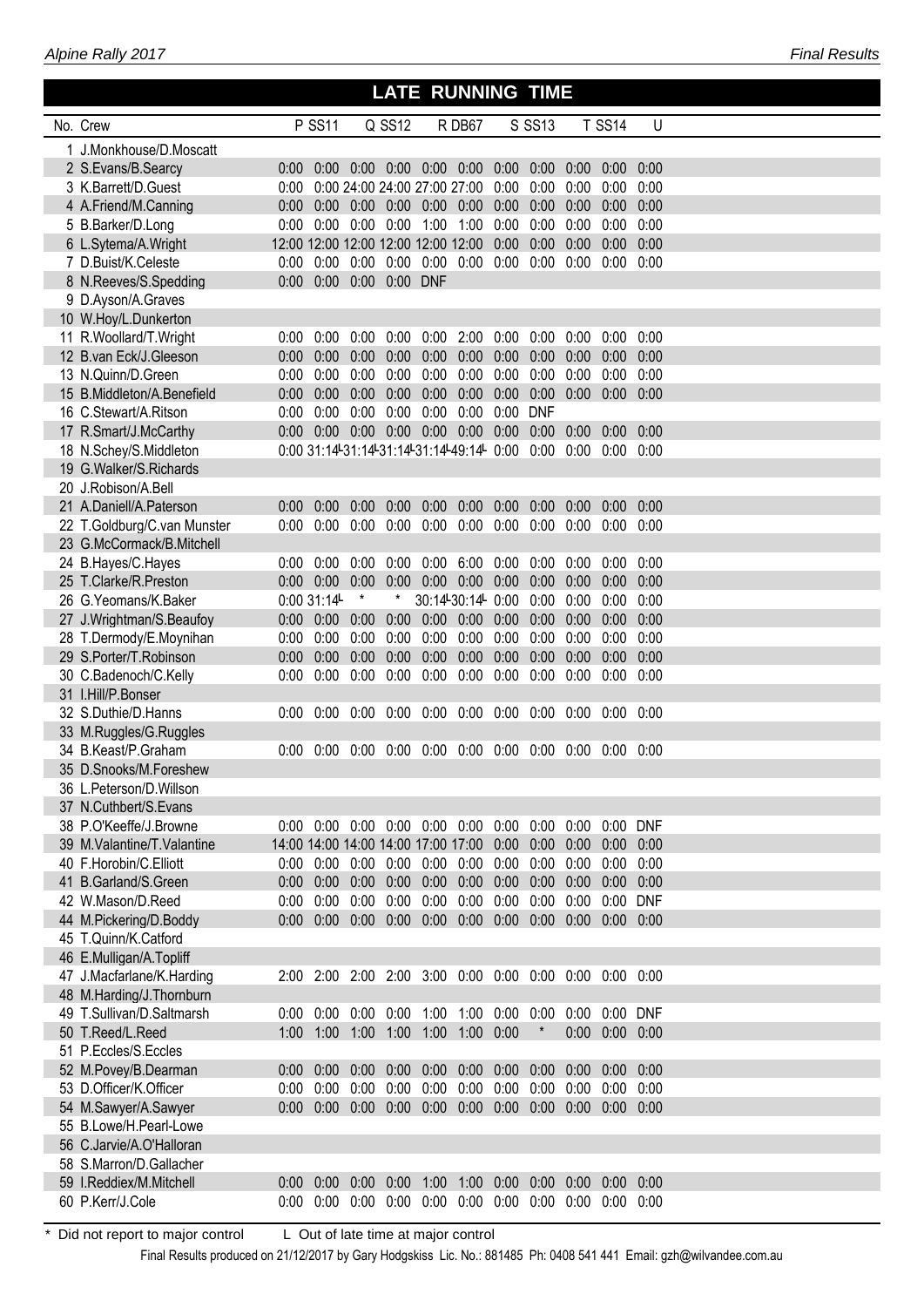| No. Crew                      |            | <b>P SS11</b>                                                     |                      | Q SS12        |               | R DB67                                                |         | S SS13                             |                     | <b>T SS14</b> | $\cup$     |  |
|-------------------------------|------------|-------------------------------------------------------------------|----------------------|---------------|---------------|-------------------------------------------------------|---------|------------------------------------|---------------------|---------------|------------|--|
| 61 J.Keen/R.Priest            |            |                                                                   |                      |               |               |                                                       |         |                                    |                     |               |            |  |
| 62 K.Millard/A.Bowering       | 0:00       | 0:00                                                              | 0:00                 | 0:00          | 0:00          |                                                       |         | $0:00$ $0:00$ $0:00$ $0:00$        |                     | 0:00          | 0:00       |  |
| 63 S.Lawless/D.O'Connor       |            | $0:00$ $0:00$                                                     |                      | $0:00$ $0:00$ |               | 0:00 0:00 0:00 0:00 0:00 0:00 0:00                    |         |                                    |                     |               |            |  |
| 64 S.Alker/K.Heimsohn         | 0:00       | <b>DNF</b>                                                        |                      |               |               |                                                       |         |                                    |                     |               |            |  |
| 65 J.Sims/K.Moore             |            | $0:00$ $0:00$ $0:00$                                              |                      | 0:00          | 0:00          |                                                       |         | $0:00$ $0:00$ $0:00$ $0:00$        |                     | 0:00          | 0:00       |  |
| 66 A.Peart/K.O'Halloran       | 0:00       |                                                                   | $0:00$ $0:00$ $0:00$ |               |               | $0:00$ $0:00$                                         |         | $0:00$ $0:00$ $0:00$               |                     | 0:00          | 0:00       |  |
| 67 M.Travers/J.Edwards        |            | $0:00$ $0:00$ $0:00$ $0:00$                                       |                      |               | 0:00          | 0:00                                                  |         | $0:00$ $0:00$ $0:00$               |                     | 0:00          | 0:00       |  |
| 68 J.Wald/K.Begelhole         |            | $0:00$ $0:00$ $0:00$                                              |                      | 0:00          |               | 5:00 5:00 0:00 0:00 0:00                              |         |                                    |                     | 0:00          | 0:00       |  |
| 69 S.Anderson/M.Stratte       |            | $0:00$ $0:00$ $0:00$ $0:00$                                       |                      |               |               | $0:00$ $0:00$ $0:00$ $0:00$ $0:00$                    |         |                                    |                     | 0:00          | 0:00       |  |
| 70 M.Byron/R.Waterhouse       |            | 0:00  0:00  0:00  0:00  0:00  0:00  0:00  0:00  0:00              |                      |               |               |                                                       |         |                                    |                     | 0:00          | 0:00       |  |
| 71 E.Bollard/S.McLauchlan     |            |                                                                   |                      |               |               |                                                       |         |                                    |                     | $0:00$ $0:00$ |            |  |
| 72 S.Harmer/N.Anyan           |            |                                                                   |                      |               |               |                                                       |         |                                    |                     |               |            |  |
| 73 P.Houghton/J.Bylhouwer     |            | 0:00  0:00  1:00  1:00  1:00  1:00  0:00  0:00  0:00              |                      |               |               |                                                       |         |                                    |                     | $0:00$ $0:00$ |            |  |
| 74 P.Thomas/K.Radnell         |            |                                                                   |                      |               |               |                                                       |         |                                    |                     |               |            |  |
| 75 B.Newton/R.Price           |            | $0:00$ $0:00$                                                     |                      | $0:00$ $0:00$ | 0:00          |                                                       |         | $0.00$ $0.00$ $0.00$ $0.00$ $0.00$ |                     | 0:00          | 0:00       |  |
| 76 M.Bramble/M.Bannon         |            | 0:00  0:00  0:00  0:00  0:00  0:00  0:00  0:00  0:00              |                      |               |               |                                                       |         |                                    |                     | 0:00          | 0:00       |  |
| 77 T.Trewern/D.Trewern        |            | 1:00 17:18 17:18 17:18 26:18 26:18 0:00 9:41                      |                      |               |               |                                                       |         |                                    | 9:41                | 9:41          | 9:41       |  |
| 78 P.Boyd/D.Gray              |            | $0:00$ $0:00$ $0:00$ $0:00$ $0:00$ $0:00$ $0:00$ $0:00$ $0:00$    |                      |               |               |                                                       |         |                                    |                     | 0:00          | 0:00       |  |
| 80 J.Wright/J.Huggins         |            | $0:00$ $0:00$ $0:00$ $0:00$                                       |                      |               |               | $0:00$ $0:00$ $0:00$ $0:00$ $0:00$                    |         |                                    |                     | 0:00          | 0:00       |  |
| 81 D.White/D.Smith            | 0:00       |                                                                   | $0:00$ $0:00$        | 0:00          |               | 5:00 5:00 0:00                                        |         | $0:00$ $0:00$                      |                     | 0:00          | 0:00       |  |
| 82 K.Harper/L.Harper          |            | $0:00$ $0:00$ $0:00$ $0:00$                                       |                      |               | 2:00:10:00    |                                                       | $\star$ | $\star$                            | $\star$             | $\star$       | <b>DNF</b> |  |
| 83 A.Pierce/T.Rogers          | 0:00       |                                                                   | $0:00$ $0:00$        | 0:00          |               | $0:00$ $0:00$ $0:00$                                  |         | <b>DNF</b>                         |                     |               |            |  |
| 84 B.Ross/J.Hague             |            | $0:00$ $0:00$ $0:00$ $0:00$                                       |                      |               | $0:00$ $0:00$ |                                                       | $\star$ | $\pmb{\ast}$                       | $\star$             | $\star$       | 0:00       |  |
| 85 I.Curry/S.Curry            | 0:00       |                                                                   | $0:00$ $0:00$        | 0:00          | 0:00          | $0:00$ $0:00$                                         |         | 0:00                               | 0:00                | 0:00          | 0:00       |  |
| 87 D.McKenzie/T.Brain         | 0:00       | 0:00                                                              | 0:00                 | 0:00          | 0:00          |                                                       |         | $0:00$ $0:00$ $0:00$               | 0:00                | 0:00          | 0:00       |  |
| 88 A.Kovacevic/K.Cotter       | 0:00       |                                                                   | $0:00$ $0:00$        | 0:00          | 0:00          | 0:00                                                  |         | $0:00$ $0:00$ $0:00$               |                     | 0:00          | 0:00       |  |
| 89 G.Hale/J.Pollock           | 0:00       | 0:00                                                              | 0:00                 | 0:00          | 0:00          |                                                       |         |                                    | 0:00 0:00 0:00 3:00 | $3:00$ $3:00$ |            |  |
| 90 T.Huggins/S.Huggins        | 0:00       | $0:00$ $0:00$                                                     |                      | 0:00          |               | 3:00 3:00 0:00 DNF                                    |         |                                    |                     |               |            |  |
| 91 K.Lawrence/N.Long          | $\star$    | $\star$                                                           | $\star$              | $\ast$        |               | 46:05-35:05-0:00 0:00 0:00                            |         |                                    |                     | $0:00$ $0:00$ |            |  |
| 92 B.Watson/G.Bashford        | 0:00       | 0:00                                                              | 0:00                 |               |               | $0:00$ $0:00$ $0:00$ $0:00$ $0:00$                    |         |                                    | 0:00                | 0:00 DNF      |            |  |
| 93 C.Wallace/J.Gillingham     |            |                                                                   |                      |               |               |                                                       |         |                                    |                     |               |            |  |
| 94 J.Perkins/T.Brennan        | 0:00       |                                                                   | $0:00$ $0:00$        |               |               | 0:00  0:00  0:00  0:00  0:00  0:00                    |         |                                    |                     | 0:00          | 0:00       |  |
| 95 S.Taylor/E.Yates           |            | 7:00 7:00 7:00 7:00                                               |                      |               |               | 7:00 7:00 0:00 0:00 0:00 0:00 0:00                    |         |                                    |                     |               |            |  |
| 96 L.Adams/C.Aggenbach        | 0:00       |                                                                   |                      |               |               | 0:00 5:00 5:00 5:00 5:00 0:00 12:12 12:12 12:12 12:12 |         |                                    |                     |               |            |  |
| 97 T.Jordan/R.Davidson        |            | 39:00-39:00-39:00-39:00-39:00-39:00-0:00 0:00 0:00 0:00 0:00 0:00 |                      |               |               |                                                       |         |                                    |                     |               |            |  |
| 98 C.Havsman/J.Boorman        |            |                                                                   |                      |               |               |                                                       |         |                                    |                     |               |            |  |
| 99 B.Catt/B.Thomas            |            | $3:00$ $3:00$ $1:00$                                              |                      | 1:00          |               | 1:00 1:00 0:00 0:00 0:00                              |         |                                    |                     | 0:00          | 0:00       |  |
| 100 R.Carter/R.Farrell        |            |                                                                   |                      |               |               |                                                       |         |                                    |                     |               |            |  |
| 101 A.Artamonov/G.Bonch       |            | $0:00$ $0:00$                                                     | 0:00                 | 0:00          | 6:00          | 6:00 0:00 0:00                                        |         |                                    | 0:00                | 0:00          | 0:00       |  |
| 102 R.Stapleton/P.Ellis       | 0:00       |                                                                   | $0:00$ $0:00$        | 0:00          | 0:00          | 0:00                                                  | 0:00    | 0:00                               | 0:00                | 0:00          | 0:00       |  |
| 103 D.Lawrance/D.Davison      |            | 12:00 12:00 12:00 12:00 12:00 12:00                               |                      |               |               |                                                       | 0:00    | 0:00                               | 0:00                | 0:00          | 0:00       |  |
| 104 A.Murdoch/K.North         | 0:00       | 0:00                                                              | 0:00                 | 0:00          | 0:00          | 0:00                                                  | 0:00    | 0:00                               | 0:00                | 0:00          | 0:00       |  |
| 105 H.Harmer/M.Gray           | 0:00       | 0:00                                                              | 0:00                 | 0:00          | 0:00          | 0:00                                                  | 0:00    | 0:00                               | 0:00                | 0:00          | 0:00       |  |
| 106 B.Hamilton/B.Ward         |            | $0:00$ $0:00$ $0:00$                                              |                      | 0:00          |               | $0:00$ $0:00$ $0:00$ $0:00$ $0:00$                    |         |                                    |                     | $0:00$ $0:00$ |            |  |
| 107 J.Lee/T.Smith             |            |                                                                   |                      |               |               |                                                       |         |                                    |                     |               |            |  |
| 108 M.Trucano/H.Thaw          |            |                                                                   |                      |               |               |                                                       |         |                                    |                     |               |            |  |
| 109 M.Rogers/D.Hedwards       |            | $0:00$ $0:00$                                                     | 0:00                 | 0:00          | 0:00          |                                                       |         | $0:00$ $0:00$ $0:00$ $0:00$        |                     | 0:00          | 0:00       |  |
| 110 G.Carruthers/S.Carruthers | 0:00       | 0:00                                                              | 0:00                 | 0:00          | 0:00          | 0:00                                                  |         | $0:00$ $0:00$                      | 0:00                | 0:00          | 0:00       |  |
| 111 T.Reynolds/L.Reynolds     |            | $0:00$ $0:00$                                                     | 0:00                 | 0:00          | 0:00          |                                                       |         | $0:00$ $0:00$ $0:00$ $0:00$        |                     | $0:00$ $0:00$ |            |  |
| 112 N.Rossi/M.Forbes          |            | 2:00 2:00                                                         | 2:00                 | 2:00          | 2:00          | 0:00                                                  | 0:00    | 0:00                               | 0:00                | 0:00          | 0:00       |  |
| 113 D.Wythe/D.Parkinson       |            | 1:00 1:00 1:00                                                    |                      | 1:00          | 1:00          | 1:00 0:00 0:00 0:00                                   |         |                                    |                     | $0:00$ $0:00$ |            |  |
| 114 N.Testa/N.Walters         | 0:00       |                                                                   | $0:00$ $0:00$        |               |               | 0:00 0:00 0:00 0:00 DNF                               |         |                                    |                     |               |            |  |
| 115 N.Senior/A.Buerckner      |            |                                                                   |                      |               |               |                                                       |         |                                    |                     |               |            |  |
| 116 M.Ward/J.Fraser           | <b>DNF</b> |                                                                   |                      |               |               |                                                       |         |                                    |                     |               |            |  |
| 117 R.Cranston/R.Opie         | 0:00       | 0:00                                                              | 0:00                 | 0:00          |               | 0:00 0:00 0:00 0:00 0:00 0:00 0:00                    |         |                                    |                     |               |            |  |
| 118 B.Canny/T.Shepherd        | 0:00       | 0:00                                                              | 0:00 DNF             |               |               |                                                       |         |                                    |                     |               |            |  |
| 119 G.Howard/M.Loxton         | 0:00       | 0:00                                                              | 0:00                 | 0:00          |               | 0:00 0:00 0:00 0:00 0:00 0:00 0:00                    |         |                                    |                     |               |            |  |

 **LATE RUNNING TIME**

\* Did not report to major control L Out of late time at major control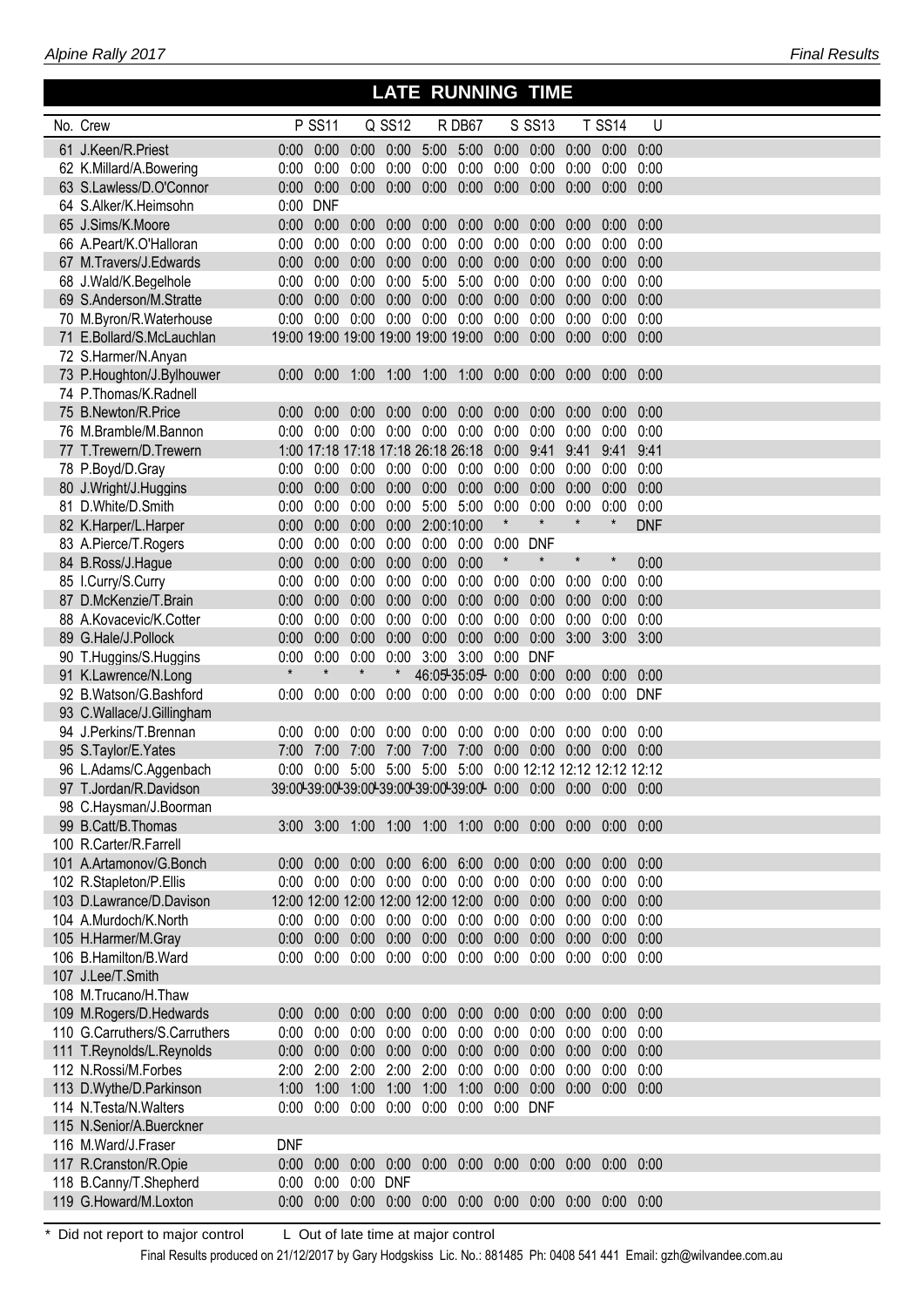## **LATE RUNNING TIME**

| No. Crew                  |            | <b>P SS11</b> |                   | Q SS12                 |                | R DB67 |               | S SS13            |      | <b>T SS14</b> | U    |  |
|---------------------------|------------|---------------|-------------------|------------------------|----------------|--------|---------------|-------------------|------|---------------|------|--|
| 120 M.Holloway/R.Wilson   | 0:00       | 0.00 U        | 0:00              | 0:00                   | 0:00           | 0:00   | 0:00          | 0:00              | 0:00 | 0.00          | 0.00 |  |
| 121 P.Lahiff/A.Lahiff     | 0:00       | 0.00          | 0:00              |                        | $0:00$ $0:00$  | 0:00   |               | $0:00 \quad 0:00$ | 0:00 | 0:00          | 0.00 |  |
| 122 D.Lake/J.Lake         | 0:00       | 0:00          | 0:00              |                        | 0:00 0:00      | 0:00   | $0:00$ $0:00$ |                   | 0:00 | 0:00          | 0.00 |  |
| 123 J.Ellis/A.Sietsma     | 0:00       | 0:00          | 0:00              |                        | $0:00$ 2:00    | 2:00   | $0:00$ $0:00$ |                   | 0:00 | 0:00          | 0:00 |  |
| 124 P.Thompson/K.Hind     | 0:00       |               | 0:00 0:00         |                        | $0:00$ $0:00$  | 0:00   |               | $0:00$ $0:00$     | 0:00 | 0:00          | 0:00 |  |
| 125 P.McKinnon/C.Ellis    |            |               |                   |                        |                |        |               |                   |      |               |      |  |
| 126 P.Morrison/S.Wasson   | 0:00       | 0:00          | 0:00              |                        | 0:00 0:00      | 0:00   | 0:00          | 0:00              | 0:00 | 0:00          | 0:00 |  |
| 127 S.Lane/S.Vella        | $1:00^{-}$ | 1:00          | 1:00              | 1:00                   | $1:00^{-}$     | 1:00   | 0:00          | 0:00              | 0:00 | 0.00          | 0.00 |  |
| 128 K.Day/A.Lawarik       | 2:00       |               | $2:00 \quad 2:00$ |                        | 2:00 2:00 2:00 |        | 0:00          | 0:00              | 0:00 | 0:00          | 0.00 |  |
| 129 B.Seehusen/C.Langley  | 0:00       |               |                   | 0:00 17:00 17:00 17:00 |                | 6:00   | 0:00          | 0:00              | 0.00 | 0.00          | 0.00 |  |
| 130 M. Thompson/N. Vardos | 0:00       |               | 0:00 0:00         |                        | 0:00 0:00      | 0:00   | 0:00          | 0:00              | 0:00 | 0.00          | 0.00 |  |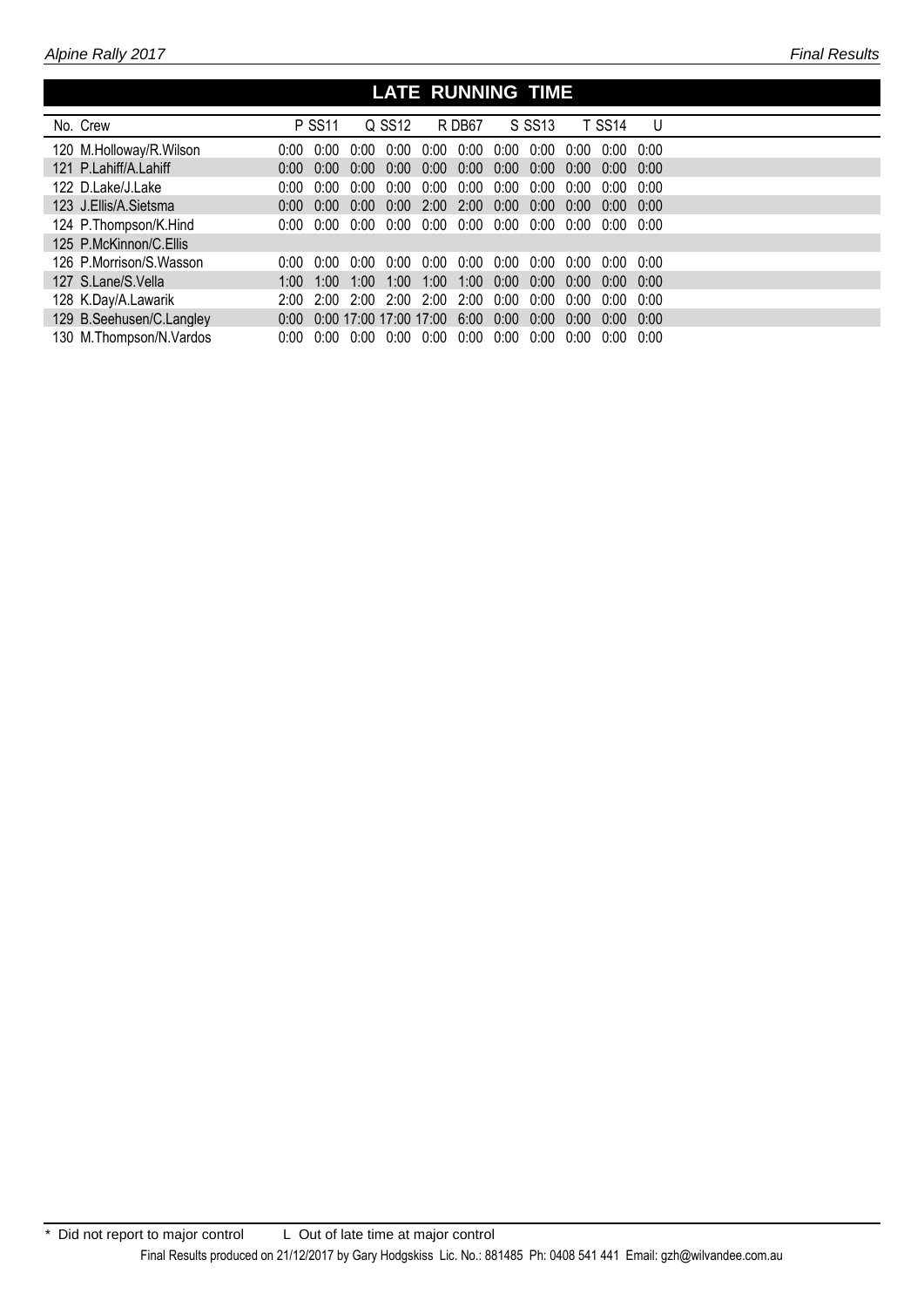|  | Alpine Rally 2017 |
|--|-------------------|
|--|-------------------|

|                             | <b>SECONDS PER KILOMETRE</b> |                 |                 |              |                 |                 |                 |             |             |             |             |             |              |  |
|-----------------------------|------------------------------|-----------------|-----------------|--------------|-----------------|-----------------|-----------------|-------------|-------------|-------------|-------------|-------------|--------------|--|
| No. Crew                    | SS <sub>1</sub>              | SS <sub>2</sub> | SS <sub>3</sub> | SS4          | SS <sub>5</sub> | SS <sub>6</sub> | SS <sub>9</sub> | <b>SS10</b> | <b>SS11</b> | <b>SS12</b> | <b>SS13</b> | <b>SS14</b> | <b>EVENT</b> |  |
| 1 J.Monkhouse/D.Moscatt     | 38.4                         | 37.7            | 42.1            | 45.2         | 39.7            | <b>DNF</b>      |                 |             |             |             |             |             | <b>DNF</b>   |  |
| 2 S.Evans/B.Searcy          | 38.5                         | 37.1            | 41.2            | 43.7         | 37.4            | 39.8            | 40.9            | 38.8        | 39.9        | 49.0        | 36.6        | 32.4        | 39.5         |  |
| 3 K.Barrett/D.Guest         | 40.0                         | 37.1            | 41.7            | 43.6         | 38.6            | 41.7            | 42.6            | 40.5        | 41.1        | 50.0        | 37.4        | 33.3        | 40.6         |  |
| 4 A.Friend/M.Canning        | 38.9                         | 37.5            | 44.3            | 45.9         | 39.5            | 42.0            | 43.6            | 39.7        | 40.5        | 50.0        | 37.5        | 35.0        | 41.2         |  |
| 5 B.Barker/D.Long           | 37.6                         | 36.5            | 40.4            | 42.1         | 37.3            | A               | 38.2            | 38.8        | 39.9        | 54.0        | 35.9        | 32.1        | 39.1         |  |
| 6 L.Sytema/A.Wright         | 38.5                         | 36.9            | 41.5            | 42.9         | 37.6            | 41.0            | 40.4            | 41.6        | 41.2        | 47.0        | 38.2        | 32.8        | 40.3         |  |
| 7 D.Buist/K.Celeste         | 39.2                         | 39.4            | 41.7            | 43.1         | 208.6           | 44.5            | 45.1            | 39.6        | 41.0        | 48.0        | 37.4        | 32.6        | 55.1         |  |
| 8 N.Reeves/S.Spedding       | 39.9                         | 38.0            | 43.9            | 47.4         | 42.4            | 44.7            | 47.7            | 40.6        | 42.1        | 61.0        | <b>DNF</b>  |             | <b>DNF</b>   |  |
| 9 D.Ayson/A.Graves          | 41.3                         | 38.5            | 46.3            | 51.6         | 42.5            | <b>DNF</b>      |                 |             |             |             |             |             | <b>DNF</b>   |  |
| 10 W.Hoy/L.Dunkerton        | 41.2                         | 39.0            | 44.7            | 47.3         | 40.3            | 44.2            | A               | <b>DNF</b>  |             |             |             |             | <b>DNF</b>   |  |
| 11 R.Woollard/T.Wright      | 40.0                         | 40.3            | 48.7            | 55.9         | 44.5            | 48.4            | 48.9            | 39.7        | 41.2        | 48.0        | 38.7        | 33.3        | 45.3         |  |
| 12 B.van Eck/J.Gleeson      | 40.1                         | 38.7            | 43.0            | 47.8         | 40.6            | 42.3            | 43.1            | 40.4        | 41.1        | 54.0        | 38.7        | 34.6        | 41.9         |  |
| 13 N.Quinn/D.Green          | 39.7                         | 40.1            | 46.9            | 51.6         | 41.0            | 45.8            | 47.4            | 40.0        | 41.6        | 48.0        | 37.5        | 32.9        | 43.6         |  |
| 15 B.Middleton/A.Benefield  | 40.3                         | 42.0            | 51.1            | 68.7         | 43.9            | 53.3            | 49.6            | 41.3        | 42.1        | 46.0        | 38.5        | 33.8        | 48.7         |  |
| 16 C.Stewart/A.Ritson       | 40.3                         | 39.0            | 44.1            | 53.8         | 40.0            | 47.0            | 46.8            | 39.8        | 50.9        | 49.0        | <b>DNF</b>  |             | <b>DNF</b>   |  |
| 17 R.Smart/J.McCarthy       | 40.8                         | 38.1            | 44.7            | $\mathsf A$  | 76.2            | 46.9            | 47.9            | 39.9        | 40.8        | 48.0        | 37.2        | 33.2        | 47.7         |  |
| 18 N.Schey/S.Middleton      | 41.2                         | 38.0            | 44.3            | 49.8         | 41.3            | 45.3            | 46.8            | 44.8        | 129.6       | 67.0        | 48.0        | 37.6        | 55.7         |  |
| 19 G.Walker/S.Richards      | 39.6                         | 39.4            | 42.8            | $\star$      | $\star$         | $\star$         | $\star$         | <b>DNF</b>  |             |             |             |             | <b>DNF</b>   |  |
| 20 J.Robison/A.Bell         | $\star$                      | $\star$         | 56.1            | 68.4         | 46.1            | <b>DNF</b>      |                 |             |             |             |             |             | <b>DNF</b>   |  |
| 21 A.Daniell/A.Paterson     | 40.5                         | 38.8            | 47.2            | 52.3         | 42.8            | 49.0            | 44.6            | 43.8        | 41.4        | 53.0        | 37.6        | 32.8        | 44.7         |  |
| 22 T.Goldburg/C.van Munster | 42.9                         | 41.4            | 49.1            | 60.6         | 45.0            | 49.4            | 51.3            | 41.8        | 43.1        | 46.0        | 40.5        | 36.3        | 47.3         |  |
| 23 G.McCormack/B.Mitchell   | 42.5                         | 41.1            | 45.5            | $\mathsf{A}$ | 43.8            | $\star$         | 43.2            | <b>DNF</b>  |             |             |             |             | <b>DNF</b>   |  |
| 24 B.Hayes/C.Hayes          | 39.7                         | 41.8            | 50.6            | 55.9         | 43.8            | 48.4            | 50.9            | 56.4        | 44.6        | 49.0        | 41.5        | 36.9        | 48.0         |  |
| 25 T.Clarke/R.Preston       | 43.2                         | 41.4            | 50.7            | 57.1         | 43.9            | 47.9            | 49.9            | 41.6        | 43.2        | 49.0        | 38.5        | 33.5        | 46.1         |  |
| 26 G.Yeomans/K.Baker        | 40.5                         | 40.3            | 46.4            | 53.2         | 42.5            | 46.2            | 47.0            | 41.7        | 129.6       | $\star$     | 39.9        | 34.9        | 55.3         |  |
| 27 J.Wrightman/S.Beaufoy    | 40.4                         | 38.0            | 45.1            | 49.1         | 43.1            | 44.5            | 46.5            | 41.9        | 42.3        | 53.0        | 39.5        | 34.1        | 43.5         |  |
| 28 T.Dermody/E.Moynihan     | 40.5                         | 39.0            | 43.0            | 50.6         | 46.1            | 48.3            | 51.7            | A           | 41.2        | 45.0        | 38.4        | 34.4        | 44.6         |  |
| 29 S.Porter/T.Robinson      | 41.1                         | 37.7            | 44.1            | 45.3         | 40.1            | $\star$         | 46.1            | 41.3        | 42.6        | 50.0        | 38.0        | 33.1        | 41.7         |  |
| 30 C.Badenoch/C.Kelly       | 39.9                         | 36.8            | 45.7            | 50.4         | 40.8            | 45.1            | 43.3            | 40.0        | 41.4        | 56.0        | 38.3        | 33.0        | 42.9         |  |
| 31 I.Hill/P.Bonser          | 40.4                         | 37.4            | 42.3            | 49.0         | <b>DNF</b>      |                 |                 |             |             |             |             |             | <b>DNF</b>   |  |
| 32 S.Duthie/D.Hanns         | 40.8                         | 38.5            | 48.2            | 53.7         | 43.0            | 53.1            | 48.2            | 41.9        | 43.9        | 53.0        | 40.0        | 35.1        | 46.6         |  |
| 33 M.Ruggles/G.Ruggles      | 41.6                         | 39.2            | 45.4            | <b>DNF</b>   |                 |                 |                 |             |             |             |             |             | <b>DNF</b>   |  |
| 34 B.Keast/P.Graham         | 46.5                         | 43.6            | 53.0            | ${\sf A}$    | 46.8            | 50.8            | 51.5            | 47.8        | 48.3        | 46.0        | 44.5        | 39.6        | 48.8         |  |
| 35 D.Snooks/M.Foreshew      | 41.5                         | 38.5            | 47.1            | <b>DNF</b>   |                 |                 |                 |             |             |             |             |             | <b>DNF</b>   |  |
| 36 L.Peterson/D.Willson     | 41.1                         | 38.5            | 45.7            | 49.3         | 41.1            | <b>DNF</b>      |                 |             |             |             |             |             | <b>DNF</b>   |  |
| 37 N.Cuthbert/S.Evans       | 40.5                         | 40.8            | 45.1            | 48.7         | <b>DNF</b>      |                 |                 |             |             |             |             |             | <b>DNF</b>   |  |
| 38 P.O'Keeffe/J.Browne      | 44.1                         | 43.0            | 49.7            | $\star$      | $\star$         | $\star$         | $\star$         | 42.6        | 44.6        | 48.0        | 41.9        | 36.7        | <b>DNF</b>   |  |

A Allocated time \* Did not report to major control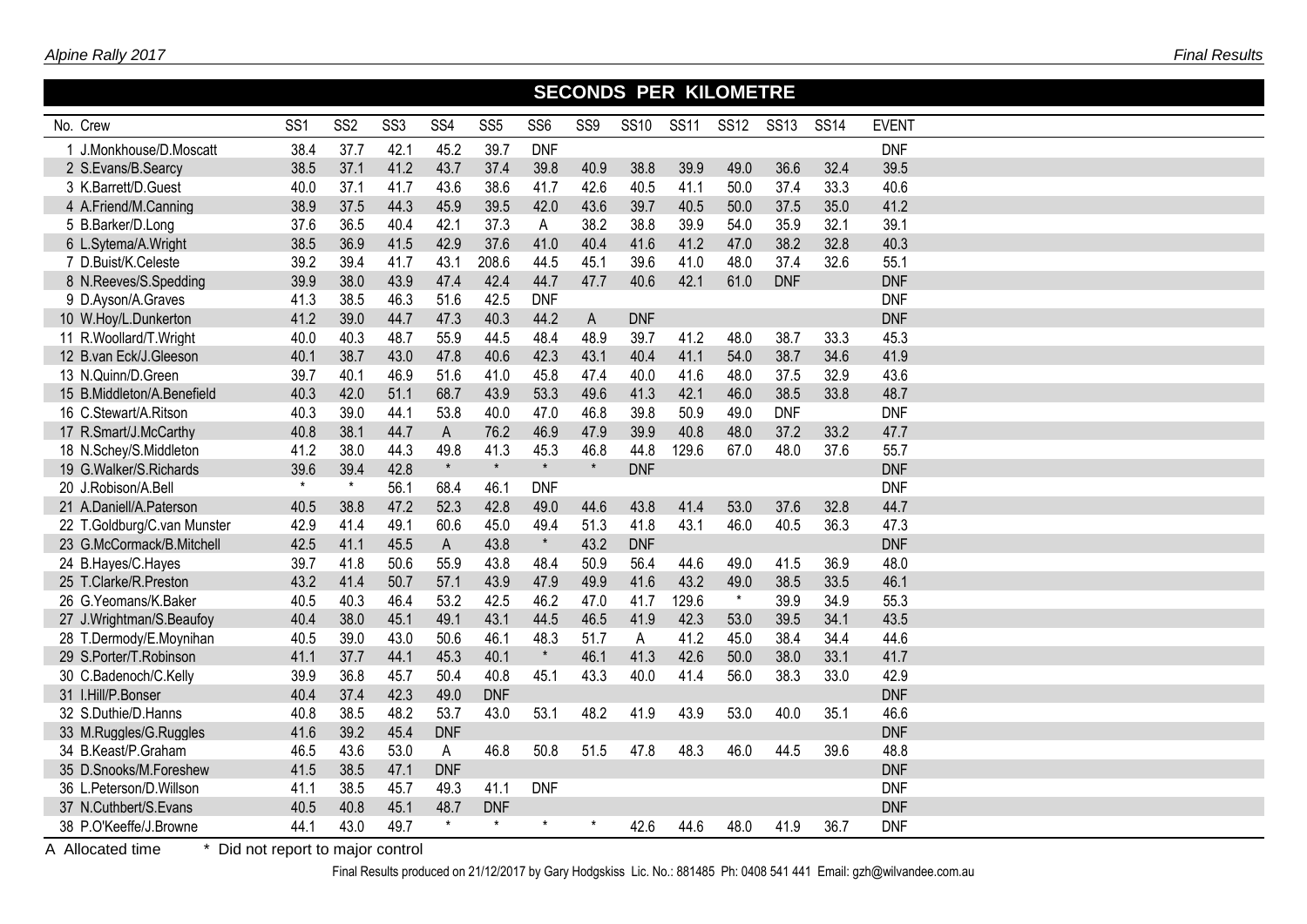|                            | <b>SECONDS PER KILOMETRE</b> |                 |                 |                 |                 |                 |            |             |             |             |             |             |              |  |
|----------------------------|------------------------------|-----------------|-----------------|-----------------|-----------------|-----------------|------------|-------------|-------------|-------------|-------------|-------------|--------------|--|
| No. Crew                   | SS <sub>1</sub>              | SS <sub>2</sub> | SS <sub>3</sub> | SS <sub>4</sub> | SS <sub>5</sub> | SS <sub>6</sub> | SS9        | <b>SS10</b> | <b>SS11</b> | <b>SS12</b> | <b>SS13</b> | <b>SS14</b> | <b>EVENT</b> |  |
| 39 M.Valantine/T.Valantine | 41.3                         | 38.5            | 45.1            | 51.5            | 43.6            | 47.6            | 48.1       | 44.7        | 42.1        | 68.0        | 39.0        | 34.9        | 45.0         |  |
| 40 F.Horobin/C.Elliott     | 40.5                         | 40.4            | 47.8            | 55.3            | 44.1            | 48.2            | 49.9       | 40.7        | 42.5        | 47.0        | 37.6        | 34.1        | 45.4         |  |
| 41 B.Garland/S.Green       | 42.3                         | 40.3            | 48.9            | 55.8            | 44.9            | 50.3            | 49.6       | 44.1        | 45.3        | 46.0        | 40.9        | 36.3        | 47.2         |  |
| 42 W.Mason/D.Reed          | 43.0                         | 44.7            | $\star$         | $\star$         | $\star$         | $\pmb{\star}$   | 52.8       | 42.7        | 43.1        | 44.0        | 40.4        | 35.1        | <b>DNF</b>   |  |
| 44 M.Pickering/D.Boddy     | 44.2                         | 40.8            | 49.2            | 57.9            | 47.4            | 53.0            | 50.1       | 45.9        | 49.7        | 48.0        | 44.2        | 39.0        | 49.6         |  |
| 45 T.Quinn/K.Catford       | 40.3                         | 38.7            | 45.7            | 53.2            | 50.3            | 53.5            | <b>DNF</b> |             |             |             |             |             | <b>DNF</b>   |  |
| 46 E.Mulligan/A.Topliff    | 44.5                         | 40.8            | 52.7            | 58.1            | <b>DNF</b>      |                 |            |             |             |             |             |             | <b>DNF</b>   |  |
| 47 J.Macfarlane/K.Harding  | 46.4                         | 41.3            | 51.3            | 173.9           | $\star$         | $\star$         | 52.8       | 44.4        | 46.1        | 58.0        | 42.0        | 36.9        | 71.9         |  |
| 48 M.Harding/J.Thornburn   | 44.9                         | 41.6            | 53.2            | 71.9            | <b>DNF</b>      |                 |            |             |             |             |             |             | <b>DNF</b>   |  |
| 49 T.Sullivan/D.Saltmarsh  | 43.2                         | 39.5            | 48.2            | $\star$         | $\star$         | $\star$         | $\star$    | 44.4        | 45.4        | 50.0        | 41.1        | 35.6        | <b>DNF</b>   |  |
| 50 T.Reed/L.Reed           | 46.4                         | 44.6            | 52.0            | A               | 48.0            | 52.0            | 53.3       | 45.2        | 45.8        | 45.0        | $\star$     | 44.6        | 50.1         |  |
| 51 P.Eccles/S.Eccles       | 42.5                         | 41.7            | <b>DNF</b>      |                 |                 |                 |            |             |             |             |             |             | <b>DNF</b>   |  |
| 52 M.Povey/B.Dearman       | 44.9                         | 42.3            | 48.9            | 96.8            | 47.0            | 52.6            | 53.4       | 44.7        | 59.0        | 45.0        | 43.1        | 39.1        | 56.2         |  |
| 53 D.Officer/K.Officer     | 44.5                         | 42.4            | 48.9            | 54.4            | 47.0            | 50.5            | 49.7       | 45.3        | 46.2        | 53.0        | 43.2        | 37.9        | 47.9         |  |
| 54 M.Sawyer/A.Sawyer       | 44.4                         | 41.1            | 47.8            | 53.8            | 43.7            | 58.2            | 49.8       | 42.4        | 44.0        | 51.0        | 50.0        | 34.2        | 49.3         |  |
| 55 B.Lowe/H.Pearl-Lowe     | 44.6                         | 43.7            | 50.7            | 62.5            | Α               | A               | 52.3       | <b>DNF</b>  |             |             |             |             | <b>DNF</b>   |  |
| 56 C.Jarvie/A.O'Halloran   | 43.3                         | 55.4            | 63.5            | <b>DNF</b>      |                 |                 |            |             |             |             |             |             | <b>DNF</b>   |  |
| 58 S.Marron/D.Gallacher    | 43.0                         | 43.4            | 47.6            | 55.5            | 45.0            | 170.7           | 48.7       | <b>DNF</b>  |             |             |             |             | <b>DNF</b>   |  |
| 59 I.Reddiex/M.Mitchell    | 43.2                         | 45.6            | 50.5            | A               | 45.7            | 49.6            | 50.1       | 42.5        | 43.3        | 46.0        | 40.6        | 35.9        | 46.7         |  |
| 60 P.Kerr/J.Cole           | 43.6                         | 43.4            | 50.7            | 57.8            | 47.1            | 62.9            | 49.1       | 41.9        | 44.2        | 46.0        | 40.9        | 35.9        | 50.3         |  |
| 61 J.Keen/R.Priest         | 47.5                         | 46.8            | 52.8            | A               | $\star$         | $\star$         | 51.8       | 47.8        | 49.7        | 49.0        | 45.2        | 43.6        | 49.9         |  |
| 62 K.Millard/A.Bowering    | 44.6                         | 44.9            | 49.9            | $\mathsf{A}$    | 47.5            | 52.1            | 51.4       | 42.3        | 43.6        | 44.0        | 40.3        | 36.1        | 47.5         |  |
| 63 S.Lawless/D.O'Connor    | 41.7                         | 43.6            | 47.6            | 55.1            | 45.7            | 51.5            | 51.8       | 43.0        | 43.9        | 46.0        | 41.4        | 35.5        | 47.3         |  |
| 64 S.Alker/K.Heimsohn      | $\star$                      | $\star$         | 48.0            | A               | 43.5            | 49.2            | 49.6       | 43.5        | <b>DNF</b>  |             |             |             | <b>DNF</b>   |  |
| 65 J.Sims/K.Moore          | 41.9                         | 42.3            | 48.4            | 53.9            | 46.7            | 51.5            | 50.4       | 43.0        | 45.4        | 49.0        | 41.6        | 36.8        | 47.4         |  |
| 66 A.Peart/K.O'Halloran    | 47.2                         | 47.0            | 58.6            | A               | 54.9            | 55.7            | 54.7       | 45.6        | 47.9        | 50.0        | 43.0        | 39.2        | 51.9         |  |
| 67 M.Travers/J.Edwards     | 43.0                         | $\star$         | 48.5            | 52.4            | 43.3            | 48.4            | 47.4       | 41.0        | 43.1        | 46.0        | 39.5        | 34.8        | 45.3         |  |
| 68 J.Wald/K.Begelhole      | 44.0                         | 43.1            | 51.5            | 57.6            | 49.1            | 50.9            | 50.8       | 42.7        | 44.5        | 46.0        | 41.3        | 37.3        | 48.1         |  |
| 69 S.Anderson/M.Stratte    | 42.9                         | 46.5            | 51.8            | $\mathsf{A}$    | 46.7            | 228.2           | 51.6       | 43.7        | 44.5        | 53.0        | 40.6        | 35.8        | 87.7         |  |
| 70 M.Byron/R.Waterhouse    | 44.6                         | 43.4            | 48.1            | 52.8            | 47.9            | 52.3            | 49.8       | 44.1        | 45.7        | 49.0        | 42.1        | 37.0        | 47.8         |  |
| 71 E.Bollard/S.McLauchlan  | 45.7                         | 45.6            | 52.3            | $\mathsf{A}$    | 48.6            | 52.5            | 52.3       | 45.2        | 46.6        | 48.0        | 45.9        | 42.4        | 49.7         |  |
| 72 S.Harmer/N.Anyan        | 45.4                         | 47.9            | 48.9            | A               | 51.4            | 53.3            | 47.9       | <b>DNF</b>  |             |             |             |             | <b>DNF</b>   |  |
| 73 P.Houghton/J.Bylhouwer  | 46.5                         | 46.8            | 54.0            | $\mathsf A$     | 48.4            | 52.5            | 51.8       | 43.8        | 45.9        | 46.0        | 42.3        | 37.5        | 49.1         |  |
| 74 P.Thomas/K.Radnell      | 42.9                         | 42.4            | 47.2            | <b>DNF</b>      |                 |                 |            |             |             |             |             |             | <b>DNF</b>   |  |
| 75 B.Newton/R.Price        | 42.8                         | 42.4            | 49.2            | 56.5            | 45.7            | 49.2            | 49.9       | 42.2        | 66.0        | 46.0        | 40.8        | 36.1        | 49.5         |  |
| 76 M.Bramble/M.Bannon      | 44.4                         | 42.9            | 50.8            | 55.1            | 47.8            | 50.3            | 45.2       | 43.8        | 44.7        | 49.0        | 41.2        | 35.8        | 47.2         |  |
| 77 T.Trewern/D.Trewern     | 49.0                         | 49.1            | 61.1            | $\mathsf{A}$    | 52.9            | 57.3            | 52.6       | 49.2        | 101.3       | 43.0        | 89.0        | 39.4        | 64.6         |  |

A Allocated time \* Did not report to major control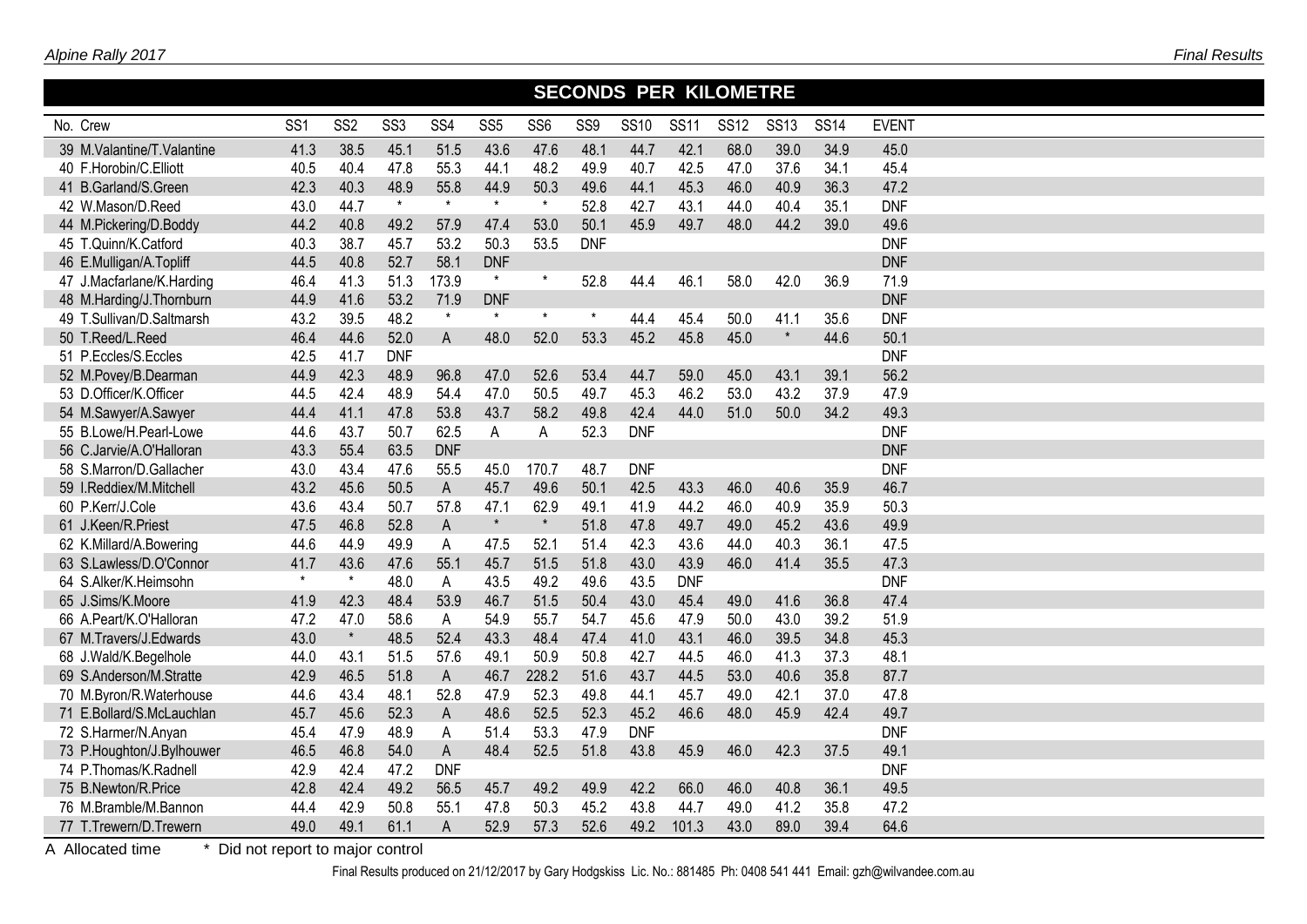|                               | <b>SECONDS PER KILOMETRE</b> |                 |                 |                 |                 |                 |            |             |             |             |             |             |              |  |
|-------------------------------|------------------------------|-----------------|-----------------|-----------------|-----------------|-----------------|------------|-------------|-------------|-------------|-------------|-------------|--------------|--|
| No. Crew                      | SS <sub>1</sub>              | SS <sub>2</sub> | SS <sub>3</sub> | SS <sub>4</sub> | SS <sub>5</sub> | SS <sub>6</sub> | SS9        | <b>SS10</b> | <b>SS11</b> | <b>SS12</b> | <b>SS13</b> | <b>SS14</b> | <b>EVENT</b> |  |
| 78 P.Boyd/D.Gray              | 49.9                         | 50.2            | 59.7            | $\mathsf A$     | 53.2            | 54.6            | 51.9       | 47.4        | 47.8        | 48.0        | 44.5        | 40.1        | 51.8         |  |
| 80 J.Wright/J.Huggins         | 43.2                         | 45.6            | 47.4            | $\mathsf{A}$    | 44.0            | 50.0            | 47.9       | 42.8        | 43.9        | 49.0        | 40.9        | 36.1        | 46.1         |  |
| 81 D.White/D.Smith            | 44.1                         | 44.4            | 49.7            | A               | 45.3            | 48.9            | 51.3       | 42.7        | 45.3        | 52.0        | 41.3        | 36.2        | 46.9         |  |
| 82 K.Harper/L.Harper          | 45.0                         | 46.2            | 52.7            | $\mathsf{A}$    | 46.2            | $\star$         | 49.4       | 45.7        | 48.2        | 46.0        | $\star$     | $\star$     | <b>DNF</b>   |  |
| 83 A.Pierce/T.Rogers          | 46.8                         | 51.8            | 60.5            | A               | 51.1            | A               | 50.2       | 43.8        | 45.9        | 49.0        | <b>DNF</b>  |             | <b>DNF</b>   |  |
| 84 B.Ross/J.Hague             | 45.7                         | 160.9           | 58.6            | $\mathsf A$     | 49.5            | 63.8            | 54.8       | 43.6        | 45.1        | 50.0        | $\star$     | $\star$     | 58.3         |  |
| 85 I.Curry/S.Curry            | 51.3                         | 50.2            | 57.6            | A               | 53.5            | 56.6            | 52.7       | 46.1        | 47.9        | 45.0        | 44.0        | 39.6        | 52.0         |  |
| 87 D.McKenzie/T.Brain         | 47.8                         | 49.1            | 55.3            | $\mathsf A$     | $\star$         | $\star$         | 60.7       | 46.9        | 49.1        | 46.0        | 45.6        | 40.2        | 51.9         |  |
| 88 A.Kovacevic/K.Cotter       | 46.4                         | 45.7            | 52.2            | A               | 47.8            | 53.6            | 51.2       | 47.1        | 48.7        | 48.0        | 45.9        | 38.7        | 50.0         |  |
| 89 G.Hale/J.Pollock           | 48.1                         | 49.9            | 55.8            | $\mathsf A$     | 51.2            | 55.0            | 53.8       | 46.4        | 49.0        | 47.0        | 45.8        | 39.7        | 51.8         |  |
| 90 T.Huggins/S.Huggins        | 50.2                         | 52.1            | 81.6            | Α               | $\star$         | $\star$         | 53.7       | 48.2        | 49.6        | 47.0        | <b>DNF</b>  |             | <b>DNF</b>   |  |
| 91 K.Lawrence/N.Long          | 46.6                         | 49.4            | 52.6            | A               | 48.7            | $\star$         | 0.0        | 145.4       | $\star$     | $\star$     | 57.0        | 37.5        | 61.0         |  |
| 92 B.Watson/G.Bashford        | 57.2                         | 50.5            | $\star$         | $\star$         | $\star$         | $\star$         | $\star$    | 49.7        | 50.6        | 49.0        | 47.4        | 42.1        | <b>DNF</b>   |  |
| 93 C.Wallace/J.Gillingham     | 48.6                         | 49.8            | 54.8            | ${\sf A}$       | 51.5            | 54.5            | 53.6       | <b>DNF</b>  |             |             |             |             | <b>DNF</b>   |  |
| 94 J.Perkins/T.Brennan        | 49.5                         | 48.5            | 57.3            | A               | 53.7            | 55.8            | 53.2       | 48.3        | 49.6        | 46.0        | 46.2        | 48.5        | 52.8         |  |
| 95 S.Taylor/E.Yates           | 54.4                         | 57.3            | 65.4            | $\mathsf A$     | $\mathsf{A}$    | $\overline{A}$  | 61.3       | 51.1        | 54.1        | 49.0        | 49.6        | 44.5        | 58.8         |  |
| 96 L.Adams/C.Aggenbach        | 46.1                         | 47.5            | 55.4            | A               | 45.9            | 50.8            | 49.9       | 43.2        | 48.3        | 52.0        | 94.1        | 36.4        | 54.5         |  |
| 97 T.Jordan/R.Davidson        | 47.2                         | 53.7            | 62.5            | $\mathsf A$     | 59.3            | 61.2            | 50.2       | 44.5        | 48.4        | 47.0        | 43.1        | 39.0        | 53.5         |  |
| 98 C.Haysman/J.Boorman        | 48.5                         | 51.1            | 94.5            | <b>DNF</b>      |                 |                 |            |             |             |             |             |             | <b>DNF</b>   |  |
| 99 B.Catt/B.Thomas            | 50.7                         | 55.6            | 62.7            | $\mathsf A$     | $\mathsf{A}$    | $\overline{A}$  | 58.8       | 50.8        | 52.1        | 47.0        | 49.8        | 42.9        | 56.8         |  |
| 100 R.Carter/R.Farrell        | 366.4                        | 147.0           | 168.8           | <b>DNF</b>      |                 |                 |            |             |             |             |             |             | <b>DNF</b>   |  |
| 101 A.Artamonov/G.Bonch       | 49.3                         | 54.7            | 60.5            | $\mathsf{A}$    | $\mathsf{A}$    | $\mathsf A$     | 56.6       | 46.5        | 53.9        | 45.0        | 44.5        | 39.6        | 54.6         |  |
| 102 R.Stapleton/P.Ellis       | 47.8                         | 49.6            | 56.2            | A               | 53.2            | 55.5            | 53.4       | 45.1        | 47.2        | 44.0        | 43.7        | 38.3        | 51.2         |  |
| 103 D.Lawrance/D.Davison      | 45.6                         | 45.6            | 53.8            | $\mathsf{A}$    | 50.5            | 54.8            | 53.6       | 44.1        | 44.8        | 46.0        | 43.0        | 39.2        | 50.0         |  |
| 104 A.Murdoch/K.North         | 46.4                         | 47.6            | 50.1            | A               | 47.7            | 52.7            | 49.9       | 45.0        | 45.9        | 50.0        | 42.9        | 38.4        | 48.5         |  |
| 105 H.Harmer/M.Gray           | 47.4                         | 54.4            | 55.0            | $\mathsf A$     | 49.2            | $\star$         | $\star$    | 45.5        | 46.5        | 43.0        | 44.2        | 37.6        | 49.0         |  |
| 106 B.Hamilton/B.Ward         | 47.7                         | 49.8            | 58.2            | A               | 54.1            | 57.1            | 49.0       | 44.4        | 45.3        | 49.0        | 42.7        | 37.7        | 51.5         |  |
| 107 J.Lee/T.Smith             | 55.4                         | 53.1            | <b>DNF</b>      |                 |                 |                 |            |             |             |             |             |             | <b>DNF</b>   |  |
| 108 M.Trucano/H.Thaw          | 51.4                         | 52.7            | 59.3            | A               | A               | A               | 55.8       | <b>DNF</b>  |             |             |             |             | <b>DNF</b>   |  |
| 109 M.Rogers/D.Hedwards       | 48.6                         | 49.6            | 53.1            | $\mathsf A$     | 52.3            | 56.2            | 55.4       | 44.2        | 46.0        | 48.0        | 42.7        | 38.3        | 50.9         |  |
| 110 G.Carruthers/S.Carruthers | 53.8                         | 53.5            | 61.0            | А               | Α               | A               | 56.6       | 49.2        | 51.3        | 48.0        | 48.4        | 41.5        | 55.3         |  |
| 111 T.Reynolds/L.Reynolds     | 49.7                         | 50.4            | 329.1           | $\mathsf A$     | $\mathsf A$     | $\mathsf A$     | 56.0       | 49.7        | 50.2        | 47.0        | 45.8        | 41.5        | 69.5         |  |
| 112 N.Rossi/M.Forbes          | 51.4                         | 50.9            | 66.2            | $\mathsf A$     | A               | A               | 57.1       | 47.9        | $\sf A$     | 46.0        | 46.9        | 40.1        | 56.3         |  |
| 113 D.Wythe/D.Parkinson       | 47.8                         | 46.0            | 49.1            | $\mathsf A$     | 50.0            | 51.5            | 51.4       | 43.0        | 44.9        | 50.0        | 47.4        | 40.0        | 48.8         |  |
| 114 N.Testa/N.Walters         | 50.1                         | 49.2            | 335.8           | A               | A               | A               | 57.6       | 49.6        | 48.4        | 47.0        | <b>DNF</b>  |             | <b>DNF</b>   |  |
| 115 N.Senior/A.Buerckner      | 45.8                         | 49.4            | 54.5            | A               | 52.4            | 52.6            | <b>DNF</b> |             |             |             |             |             | <b>DNF</b>   |  |
| 116 M.Ward/J.Fraser           | 47.5                         | 47.5            | 52.9            | Α               | 51.7            | 54.4            | 55.5       | 46.9        | <b>DNF</b>  |             |             |             | <b>DNF</b>   |  |

A Allocated time \* Did not report to major control